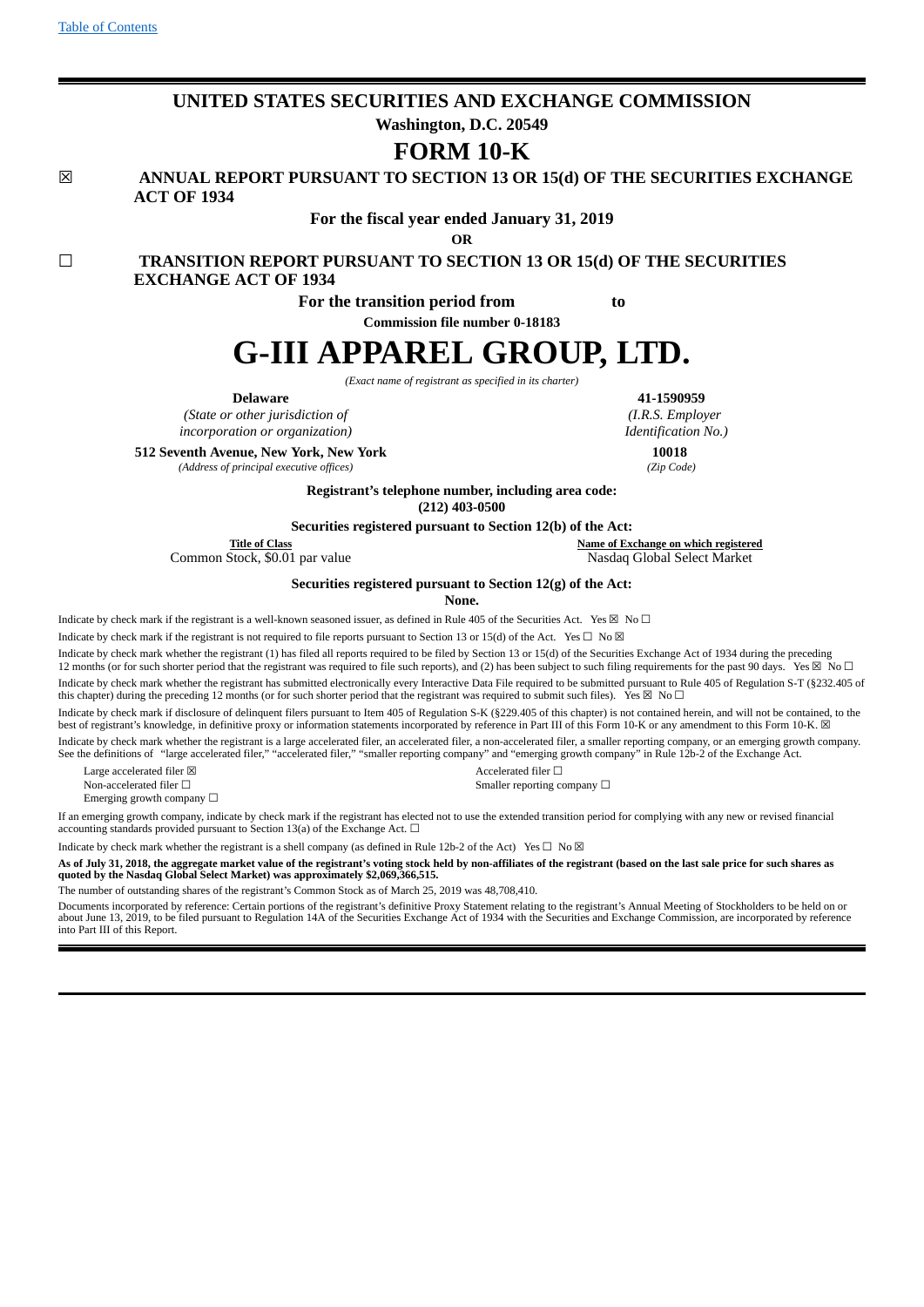## **SPECIAL NOTE REGARDING FORWARD-LOOKING STATEMENTS**

Various statements contained in this Annual Report on Form 10‑K or incorporated by reference into this Annual Report on Form 10-K, in future filings by us with the Securities and Exchange Commission (the "SEC"), in our press releases and in oral statements made from time to time by us or on our behalf constitute "forward-looking statements" within the meaning of the Private Securities Litigation Reform Act of 1995. Forward-looking statements are based on current expectations and are indicated by words or phrases such as "anticipate," "estimate," "expect," "will," "project," "we believe," "is or remains optimistic," "currently envisions," "forecasts," "goal" and similar words or phrases and involve known and unknown risks, uncertainties and other factors that may cause actual results, performance or achievements to be materially different from the future results, performance or achievements expressed in or implied by such forward-looking statements. Forward-looking statements also include representations of our expectations or beliefs concerning future events that involve risks and uncertainties, including, but not limited to, those described in Part I, "Item 1A. Risk Factors" and the following:

- our dependence on licensed products;
- our dependence on the strategies and reputation of our licensors;
- costs and uncertainties with respect to expansion of our product offerings;
- · the performance of our products at retail and customer acceptance of new products;
- retail customer concentration;
- · risks of doing business abroad;
- price, availability and quality of materials used in our products;
- the need to protect our trademarks and other intellectual property;
- risks relating to our retail business;
- dependence on existing management;
- our ability to make strategic acquisitions and possible disruptions from acquisitions;
- · need for additional financing;
- seasonal nature of our business:
- our reliance on foreign manufacturers;
- the need to successfully upgrade, maintain and secure our information systems;
- data security or privacy breaches;
- the impact of the current economic and credit environment on us, our customers, suppliers and vendors;
- the effects of competition in the markets in which we operate, including from e-commerce retailers;
- the redefinition of the retail store landscape in light of widespread retail store closings and the bankruptcy of a
- number of prominent retailers;
- · consolidation of our retail customers;
- · the impact on our business of the imposition of tariffs by the United States government and the escalation of trade tensions between countries;
- additional legislation and/or regulation in the United States or around the world;
- our ability to import products in a timely and cost effective manner;
- our ability to continue to maintain our reputation;
- fluctuations in the price of our common stock;
- potential effect on the price of our common stock if actual results are worse than financial forecasts;
- the effect of regulations applicable to us as a U.S. public company; and
- · our ability to successfully implement our business strategies to realize the anticipated benefits of the acquisition of Donna Karan International Inc. ("DKI").

Any forward-looking statements are based largely on our expectations and judgments and are subject to a number of risks and uncertainties, many of which are unforeseeable and beyond our control. A detailed discussion of significant risk factors that have the potential to cause our actual results to differ materially from our expectations is described in Part I of this Form 10-K under the heading "Risk Factors." We undertake no obligation to publicly update or revise any forward-looking statements, whether as a result of new information, future events or otherwise, except as required by law.

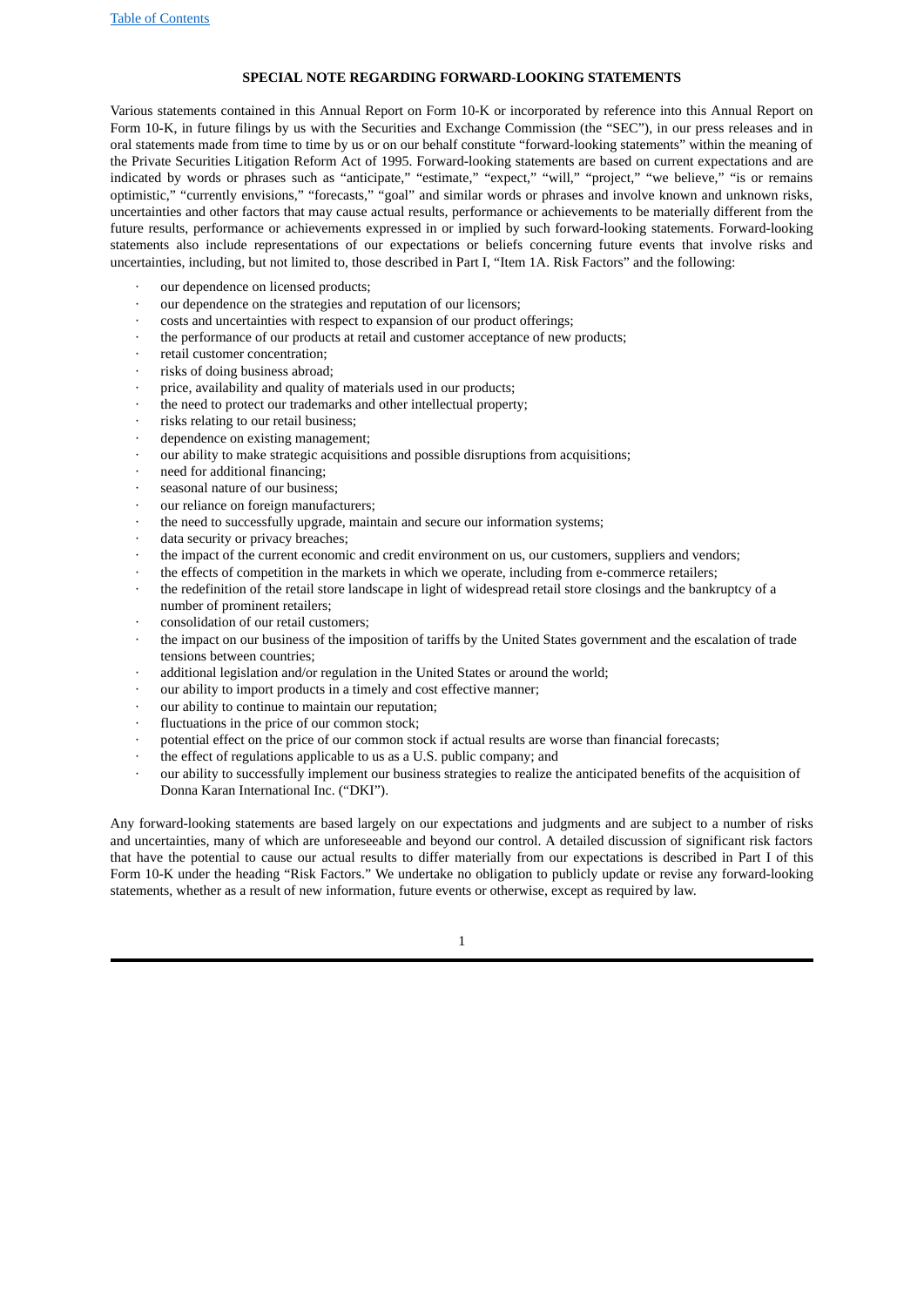#### **WEBSITE ACCESS TO REPORTS**

Our website is www.g-iii.com. We make available, free of charge, on our website (under the heading "Investors") our Annual Reports on Form 10‑K, Quarterly Reports on Form 10‑Q, Current Reports on Form 8‑K and amendments to those reports as soon as reasonably practicable after we electronically file such material with, or furnish it to, the SEC. No information contained on our website is intended to be included as part of, or incorporated by reference into, this Annual Report on Form 10-K. Information relating to our corporate governance, including copies of our Code of Ethics and Conduct, Audit, Compensation and Nominating and Corporate Governance Committee Charters, and other policies and guidelines, are available at our website under "Investors." Paper copies of these filings and corporate governance documents are available to stockholders free of charge by written request to Investor Relations, G-III Apparel Group, Ltd., 512 Seventh Avenue, 31st Floor, New York, New York 10018. The SEC maintains an Internet site that contains reports, proxy and information statements, and other information regarding issuers that file electronically with the SEC. The address of the SEC's website is http://www.sec.gov.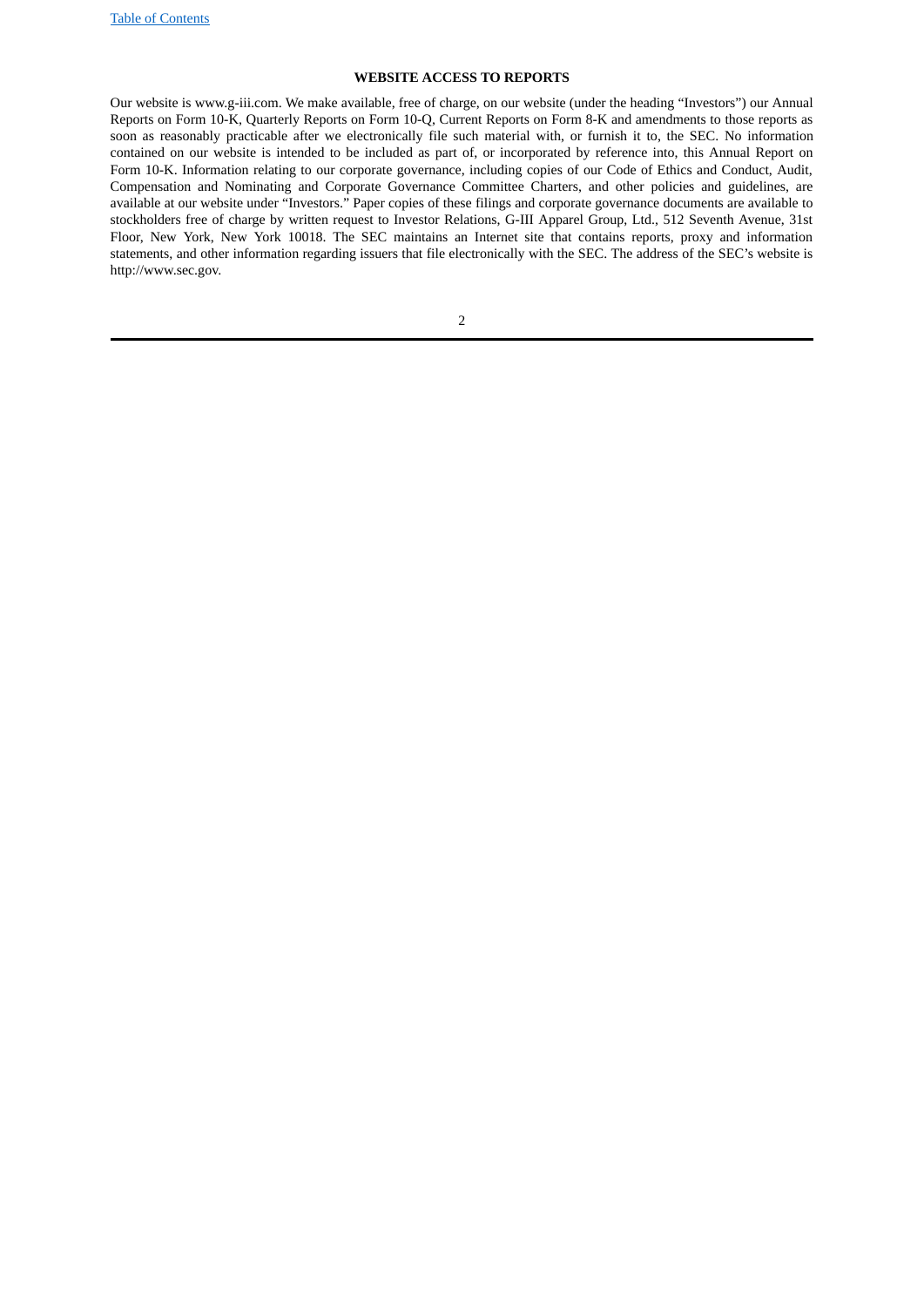## **ITEM 1.** *BUSINESS***.**

Unless the context otherwise requires, "G-III," "us," "we" and "our" refer to G-III Apparel Group, Ltd. and its subsidiaries. References to fiscal years refer to the year ended or ending on January 31 of that year. For example, our fiscal year ended January 31, 2019 is referred to as "fiscal 2019."

G-III Apparel Group, Ltd. is a Delaware corporation that was formed in 1989. We and our predecessors have conducted our business since 1974.

All share and per share data in this Annual Report on Form 10-K have been retroactively adjusted to reflect our two-for-one stock split effected on May 1, 2015.

#### **Overview**

G-III designs, sources and markets an extensive range of apparel, including outerwear, dresses, sportswear, swimwear, women's suits and women's performance wear, as well as women's handbags, footwear, small leather goods, cold weather accessories and luggage. G-III has a substantial portfolio of more than 30 licensed and proprietary brands, anchored by five global power brands: DKNY, Donna Karan, Calvin Klein, Tommy Hilfiger and Karl Lagerfeld Paris. We are not only licensees, but also brand owners, and we distribute our products through multiple channels of distribution including brick and mortar and online channels.

Our own proprietary brands include DKNY, Donna Karan, Vilebrequin, G.H. Bass, Andrew Marc, Marc New York, Eliza J and Jessica Howard. We sell products under an extensive portfolio of well-known licensed brands, including Calvin Klein, Tommy Hilfiger, Karl Lagerfeld Paris, Kenneth Cole, Cole Haan, Guess?, Vince Camuto, Levi's and Dockers. Through our team sports business, we have licenses with the National Football League, National Basketball Association, Major League Baseball, National Hockey League, Starter and over 150 U.S. colleges and universities. We also sell products under private retail labels for retailers such as Costco, Ross Stores and Nordstrom.

Our products are sold through a cross section of leading retailers such as Macy's, Dillard's, Hudson's Bay Company, including their Lord & Taylor and Saks Fifth Avenue divisions, Nordstrom, TJX Companies, Ross Stores and Burlington. We also sell our products over the web through retail partners such as macys.com and nordstrom.com, each of which has a substantial online business. In addition, we sell to pure play online retail partners such as Amazon and Fanatics.

We also distribute apparel and other products through our own retail stores. Substantially all of our DKNY, Wilsons Leather and G.H. Bass stores are operated as outlet stores. As of January 31, 2019, we operated 139 Wilsons Leather stores, 111 G.H. Bass stores, 42 DKNY stores, 11 Karl Lagerfeld Paris stores and 5 Calvin Klein Performance stores, of which 300 were located in the continental United States and 8 are located internationally. Wilsons Leather, G.H. Bass, DKNY and Karl Lagerfeld Paris each operates its own online store. In addition, as of January 31, 2019, Vilebrequin products were distributed through 96 company-operated stores, as well as through 68 franchised locations and e-commerce stores in Europe and the United States.

#### *Segments*

We report based on two segments: wholesale operations and retail operations.

Our wholesale operations segment includes sales of products under brands licensed by us from third parties and sales of products under our own brands and private label brands, as well as sales related to the Vilebrequin business. Wholesale revenues also include royalty revenues from license agreements related to trademarks owned by the DKNY, Donna Karan, Vilebrequin, G.H. Bass and Andrew Marc businesses.

Our retail operations segment includes direct sales to consumers through company-operated stores and product sales through our owned websites for the DKNY, Donna Karan, Wilsons Leather, G.H. Bass and Karl Lagerfeld Paris businesses. Our retail operations segment consists primarily of our Wilsons Leather, G.H. Bass and DKNY stores, substantially all of which are operated as outlet stores, as well as a limited number of Calvin Klein Performance and Karl Lagerfeld Paris stores.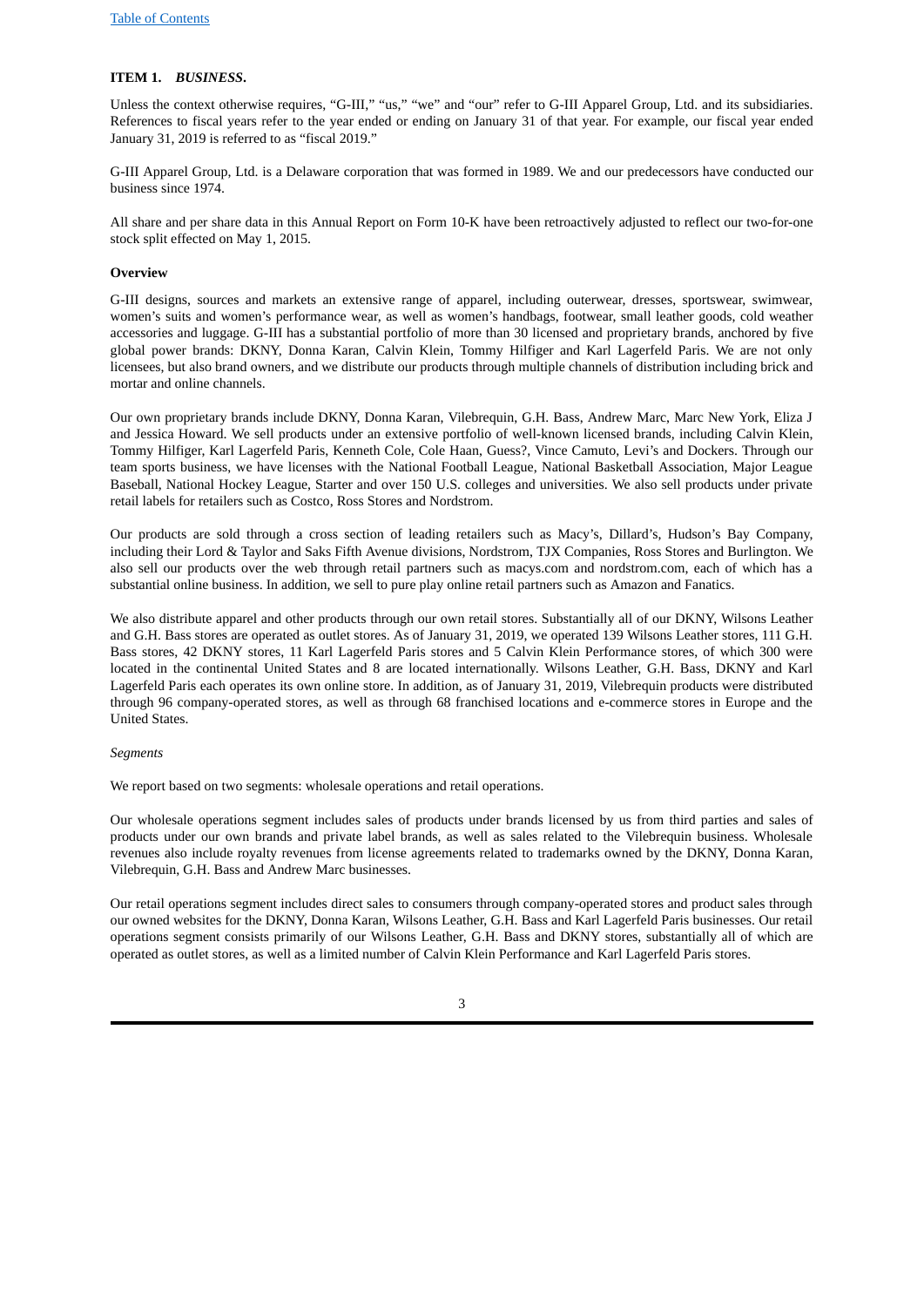#### **Strategic Initiatives**

We are focused on the following strategic initiatives, which we believe are critical to our long-term success:

- · *Owning brands:* We now own a portfolio of proprietary brands, including DKNY, Donna Karan, Vilebrequin, G.H. Bass and Andrew Marc. Owning our own brands is advantageous to us for several reasons:
	- We can realize significantly higher operating margins because we are not required to pay licensing fees on sales by us of our proprietary products and can also generate licensing revenues (which have no related cost of goods sold) for classes of products not manufactured by us.
	- There are no channel restrictions, permitting us to market our products internationally, and to utilize a variety of different distribution channels, including online and off-price channels.
	- We are able to license our proprietary brands in new categories and geographies to best in class licensees.
	- We are able to build equity in these brands to benefit the long-term interests of our stockholders.
- · *Focusing on our five global power brands:* While we sell products under more than 30 licensed and proprietary brands, five global power brands anchor our business: DKNY, Donna Karan, Calvin Klein, Tommy Hilfiger and Karl Lagerfeld Paris. Each of these brands has substantial name recognition and is well-known in the marketplace. We believe each brand also provides us with significant growth opportunities.
- · *Expanding our international business:* We continue to expand our international business and enter into new markets worldwide. We believe that the international sales and profit opportunity is quite significant for our DKNY and Donna Karan businesses.
- · *Increasing online business opportunities:* We are continuing to make changes to our business to address the additional challenges and opportunities created by the evolving role of the online marketplace in the retail sector and expect to increase the sale of our products in an omni-channel environment. We are investing in digital personnel, marketing, logistics, planning and distribution. We believe that consumers are increasingly engaging with brands through online channels, and that this trend will continue to grow in the coming years. The five global power brands that serve as the anchor of our business position us to be the direct beneficiaries of this trend, whether by continuing to leverage our partnerships with the online businesses operated by our licensors and major retailers to facilitate customer engagement or by building out our own online capabilities.
- · *Reducing the losses in our retail business:* We are also focusing on significantly reducing the losses of our retail business with the goal of attaining profitability by terminating or renegotiating long-term leases as they come up for renewal, implementing cost-cutting initiatives, revising our merchandising strategies and repurposing certain Wilsons and G.H. Bass stores for our Karl Lagerfeld Paris or DKNY brands. We also hired a new President of our retail business who is an industry veteran with a proven track record at leading retailers.

The ongoing development of the DKI businesses serves as a pillar of our strategic efforts. The acquisition of DKI added two proprietary power brands to our growing portfolio and the ability to expand our footprint globally, while enabling us to compete more effectively in omni-channel retail. The acquisition of DKI fit squarely into our strategy to diversify and expand our business and to increase our ownership of brands. We believe that DKNY and Donna Karan are two of the most iconic and recognizable power brands and that we are well positioned to unlock their potential, resulting in a much bigger opportunity than their previous management had realized. We are focusing on the expansion of the DKNY brand, while continuing to re-establish Donna Karan and other associated brands. We are leveraging our demonstrated ability to drive organic growth and develop talent throughout our company to maximize the potential of the DKNY and Donna Karan brands.

In fiscal 2018 and fiscal 2019, we restructured and repositioned the DKNY and Donna Karan brands. We re-launched the DKNY apparel line and also re-launched Donna Karan as an aspirational luxury brand that is priced above DKNY and targeted to fine department stores globally. These steps began paying off in the second half of fiscal 2018 and through fiscal 2019. Our strategy is for DKNY and Donna Karan to be more accessible brands, both designed and priced to reach a wider range of customers. We believe there is untapped global licensing and distribution potential for these brands and intend to grow royalty streams in the DKNY and Donna Karan businesses through expansion of additional categories with existing licensees, as well as new categories with new licensees. We are committed to making DKNY the premier fashion and lifestyle brand.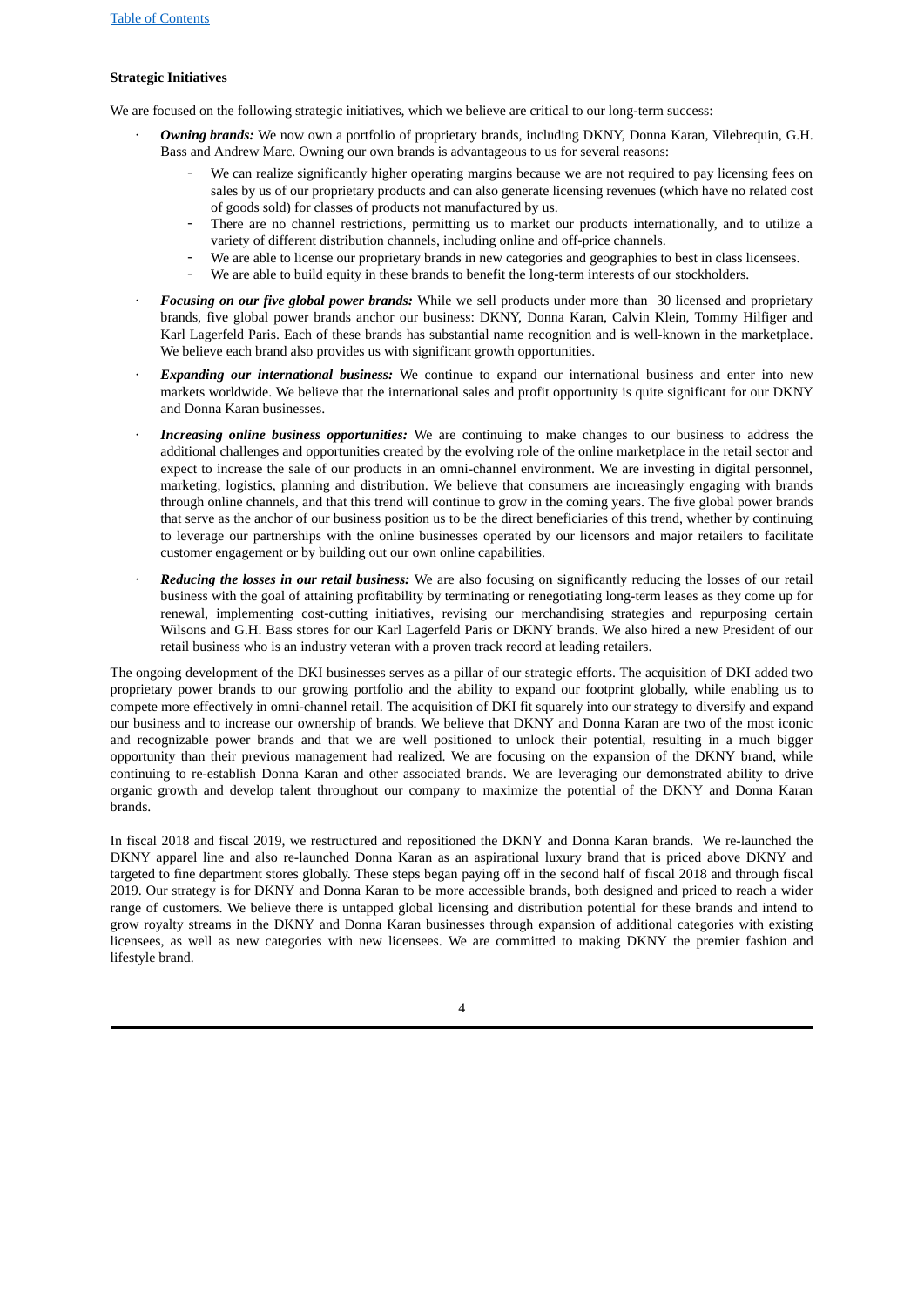We also entered into a joint venture to produce and market women's and men's apparel and accessories under a long-term license for DKNY and Donna Karan in the People's Republic of China, including Macau, Hong Kong and Taiwan. The operators of the joint venture were formerly executives of Tommy Hilfiger and were instrumental in the expansion of the Tommy Hilfiger brand in China. This joint venture is the exclusive seller of women's and men's apparel, handbags, luggage and certain accessories under the DKNY and Donna Karan brands in the territory. The joint venture commenced operations in the second half of fiscal 2018 and was operating approximately 50 points of sale as of January 31, 2019.

The acquisition of DKI was not our only recent important strategic initiative. We have continually expanded our relationship with Calvin Klein, our most important license relationship representing over \$1 billion of our sales in fiscal 2019. Initially, we had licenses for Calvin Klein men's and women's outerwear. We subsequently added licenses for women's suits, dresses, women's performance wear, women's better sportswear, men's and women's swimwear, women's handbags and small leather goods and luggage, as well as to operate Calvin Klein Performance retail stores in the United States.

We have continued to expand our partnership with the Karl Lagerfeld Paris brand as we now design, source and produce women's apparel, women's handbags, men's apparel and women's and men's footwear. We have expanded our licensing relationship with Tommy Hilfiger which includes all women's apparel categories (excluding intimates, sleepwear and accessories) in the United States and Canada. This expansion complemented our other Tommy Hilfiger licenses for men's and women's outerwear and luggage.

#### **Competitive Strengths**

We believe that retailers today are seeking resources with the size and power to partner effectively on all aspects of the supply chain, from design, sourcing and quality control to logistics and warehousing. We believe that G-III is a partner of choice in these endeavors, and that we are able to capitalize on the following competitive strengths to expand our position as an all-season diversified apparel company:

*Broad portfolio of recognized brands.* In an environment of rapidly changing consumer fashion trends, we benefit from a balanced mix of more than 30 licensed and proprietary brands anchored by five global power brands: DKNY, Donna Karan, Calvin Klein, Tommy Hilfiger and Karl Lagerfeld Paris. We believe we are a licensee of choice for well-known brands, as demonstrated by our partnerships with such brands as Calvin Klein, Tommy Hilfiger, Karl Lagerfeld Paris, Kenneth Cole, Cole Haan, Guess?, Vince Camuto, Levi's and Dockers that have built a loyal following of both fashion-conscious consumers and retailers who desire high quality, well designed products. In addition to our licensed brands, we own a number of proprietary brands, including DKNY, Donna Karan, Vilebrequin, G.H. Bass, Andrew Marc, Marc New York, Eliza J and Jessica Howard. Our experience in developing and acquiring licensed brands and proprietary labels, as well as our reputation for producing high quality, well-designed apparel, has led major department stores and retailers to select us as a designer and manufacturer for their own private label programs.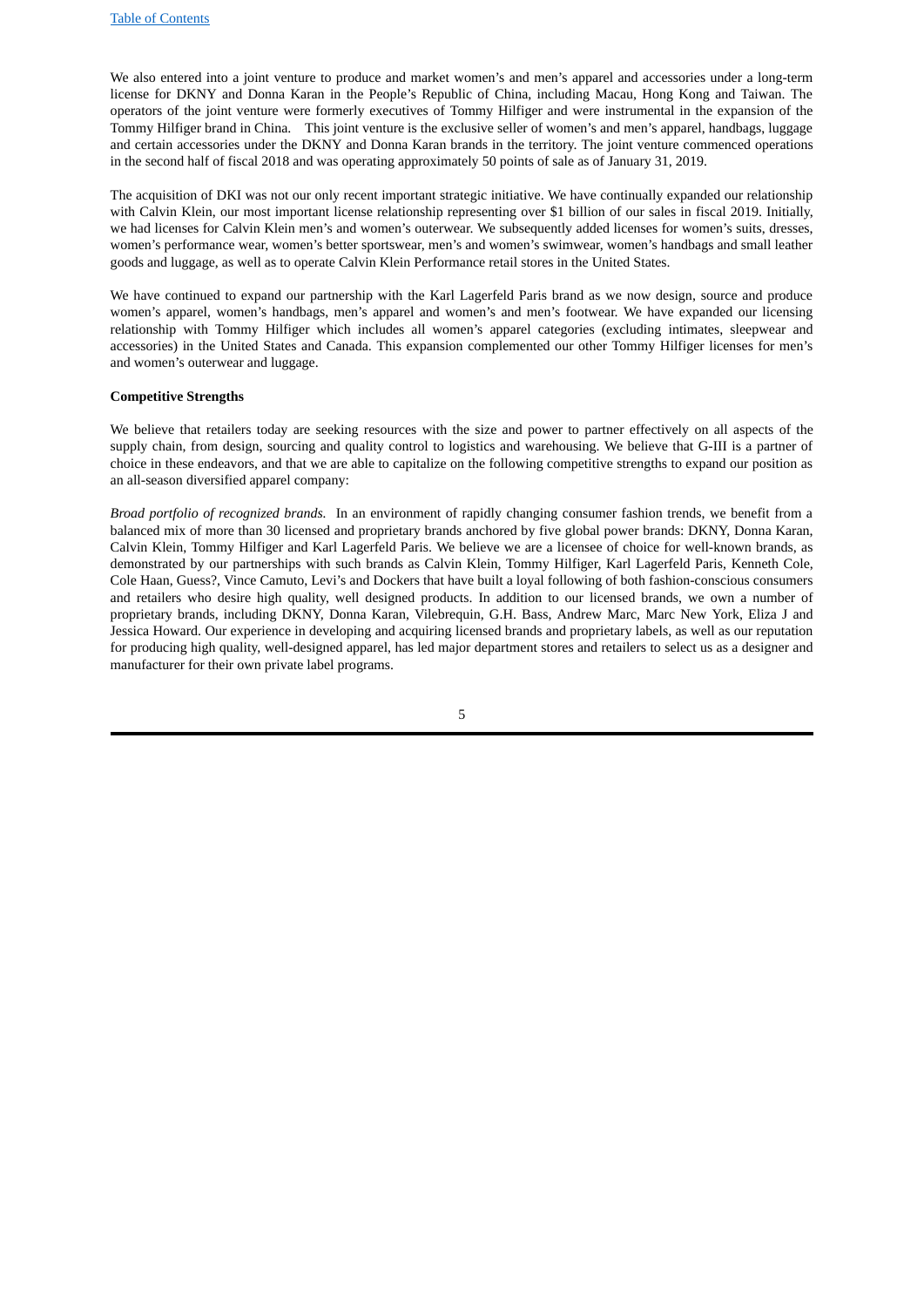We currently market apparel and other products under, among others, the following licensed and proprietary brand names:

| Women's                   | Men's                 | <b>Team Sports</b>                   |
|---------------------------|-----------------------|--------------------------------------|
| <b>Licensed Brands</b>    |                       |                                      |
| Calvin Klein              | Calvin Klein          | National Football League             |
| <b>Tommy Hilfiger</b>     | <b>Tommy Hilfiger</b> | Major League Baseball                |
| Karl Lagerfeld Paris      | Karl Lagerfeld Paris  | National Basketball Association      |
| Guess?                    | Guess?                | National Hockey League               |
| Kenneth Cole              | Kenneth Cole          | Touch by Alyssa Milano               |
| Cole Haan                 | Cole Haan             | <b>Collegiate Licensing Company</b>  |
| Levi's                    | Levi's                | <b>Starter</b>                       |
| <b>Vince Camuto</b>       | <b>Dockers</b>        | <b>Alliance of American Football</b> |
| Kensie                    |                       |                                      |
|                           |                       |                                      |
| <b>Proprietary Brands</b> |                       |                                      |
| <b>DKNY</b>               | <b>DKNY</b>           | G-III Sports by Carl Banks           |
| Donna Karan               | Andrew Marc           | G-III for Her                        |
| <b>Andrew Marc</b>        | Marc New York         |                                      |
| Marc New York             | Vilebrequin           |                                      |
| Vilebrequin               | G. H. Bass            |                                      |
| G. H. Bass                | <b>Black Rivet</b>    |                                      |
| Eliza J                   | Wilsons               |                                      |
| Jessica Howard            |                       |                                      |
| Wilsons                   |                       |                                      |
|                           |                       |                                      |

*Diversified distribution base.* We market our products at multiple price points and across multiple channels of distribution, allowing us to provide products to a broad range of consumers. Our products are sold to approximately 2,000 customers, including a cross section of retailers such as Macy's, Dillard's, Hudson's Bay Company, including their Lord & Taylor and Saks Fifth Avenue divisions, Nordstrom, TJX Companies, Ross Stores and Burlington, as well as membership clubs such as Costco and Sam's Club. We also sell to pure play online retail partners such as Amazon and Fanatics. Our strong relationships with retailers have been established through many years of personal customer service and adherence to meeting or exceeding retailer expectations.

In addition to selling our products through a diverse range of other retailers, our store network provides us with our own retail channel. We recognize that the retail landscape continues to evolve, and we are changing our retail strategy to significantly reduce our losses with the goal of attaining profitability in this segment. We are in the process of executing a turn-around of this segment of our business, including the termination and renegotiation of long-term leases as they come up for renewal, overall cost cutting, improved merchandising strategies and re-purposing certain Wilsons Leather and G.H. Bass stores for our Karl Lagerfeld Paris and/or DKNY brands. We have hired a new President of our retail business who is an industry veteran with a proven track record at leading retailers. In addition, we continue to make changes to our business to address the additional challenges and opportunities created by the evolving role of the online marketplace in the retail sector and expect to expand the sale of our products in an omni-channel environment.

*Superior design, sourcing and quality control.* Our in-house design and merchandising teams design substantially all of our licensed, proprietary and private label products. Our designers work closely with our licensors and private label customers to create designs and styles that represent the look they want. We have a network of worldwide suppliers that allows us to negotiate competitive terms without relying on any single vendor. In addition, we employ a quality control team and a sourcing group in China to ensure the quality of our products. We believe we have developed a significant customer following and positive reputation in the industry as a result of our design capabilities, sourcing expertise, on-time delivery and high standards of quality control.

*Leadership position in the wholesale business.* As one of the largest wholesalers of outerwear, dresses and sportswear, we are widely recognized within the apparel industry for our high-quality and well-designed products. Our expertise and reputation in designing, sourcing and marketing apparel has enabled us to build strong customer relationships and to become one of the leading dress and sportswear suppliers in the United States over the past several years. We have also expanded into other women's and men's apparel categories, as well as to non-apparel categories such as handbags, footwear, small leather goods, cold weather accessories and luggage.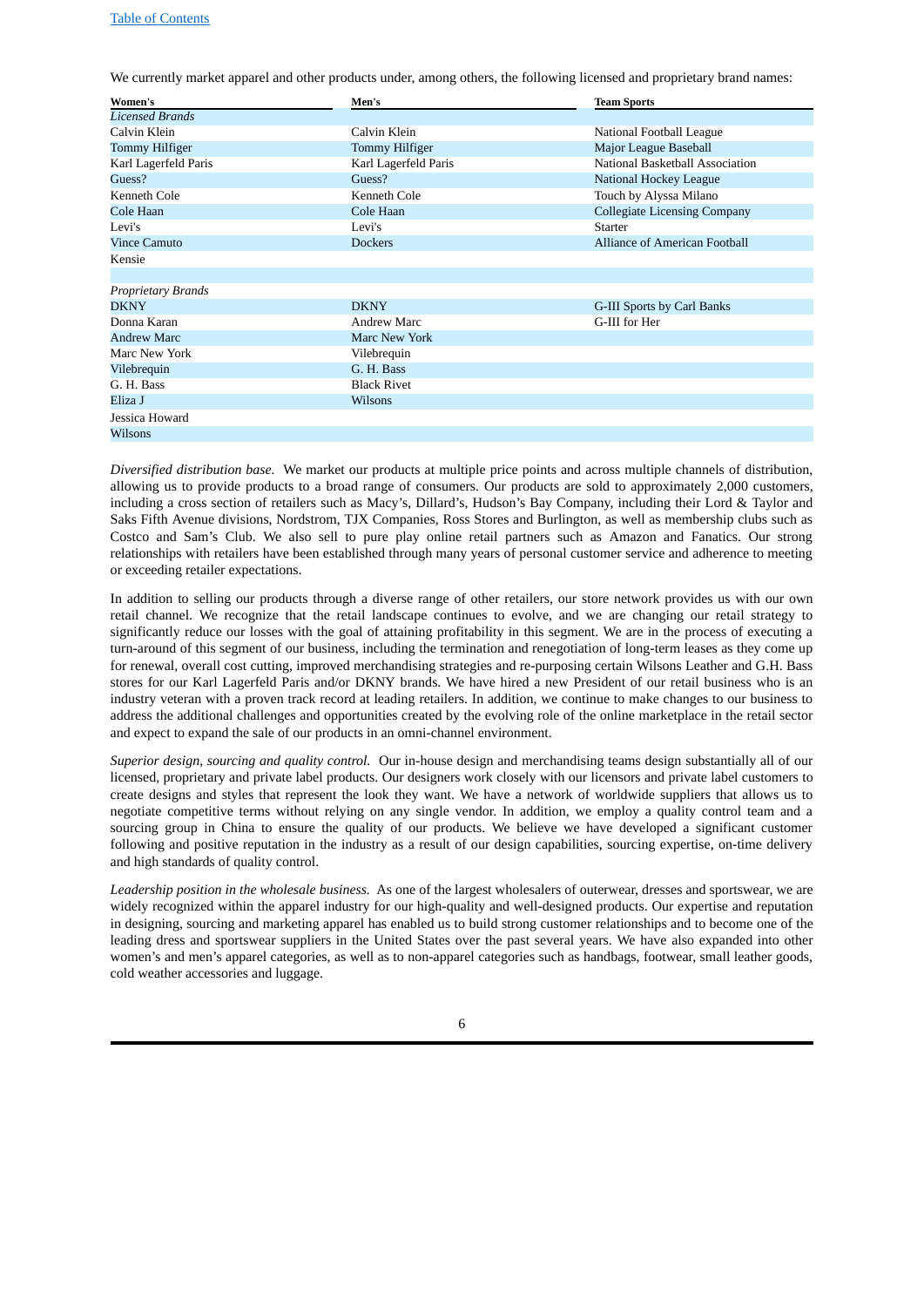*Experienced management team.* Our executive management team has worked together for a significant period of time and has extensive experience in the apparel industry. Morris Goldfarb, our Chairman and Chief Executive Officer, has been with us for 45 years. Sammy Aaron, our Vice Chairman and President, joined us in 2005 when we acquired Marvin Richards, Wayne S. Miller, our Chief Operating Officer, has been with us for over 20 years, Neal S. Nackman, our Chief Financial Officer, has been with us for 15 years and Jeffrey Goldfarb, our Executive Vice President, has been with us for over 15 years. Our leadership team has demonstrated experience in successfully acquiring, managing, integrating and positioning new businesses having completed nine acquisitions and several joint ventures over the last 14 years, while also adding numerous new licenses and licensed products.

#### **Wholesale Operations**

#### *Licensed Products*

The sale of licensed products is a key element of our strategy and we have continually expanded our offerings of licensed products for more than 25 years. In August 2018, we renewed our license agreements with Guess? for an additional five-year term and in September 2018, we renewed our license agreement with Kenneth Cole for an additional four-year term. We also recently extended our license agreements with the National Hockey League through 2022 and for the Starter brand through 2023. Further, in November 2018, we were granted an additional five-year renewal option for our Vince Camuto dress license, through 2025.

| License                                                              | <b>Date Current</b><br><b>Term Ends</b> | <b>Date Potential Renewal</b><br><b>Term Ends</b> |
|----------------------------------------------------------------------|-----------------------------------------|---------------------------------------------------|
| <b>Fashion Licenses</b>                                              |                                         |                                                   |
| Calvin Klein (Men's outerwear)                                       | December 31, 2023                       | None                                              |
| Calvin Klein (Women's outerwear)                                     | December 31, 2023                       | None                                              |
| Calvin Klein (Women's dresses)                                       | December 31, 2023                       | None                                              |
| Calvin Klein (Women's suits)                                         | December 31, 2023                       | None                                              |
| Calvin Klein (Women's performance wear)                              | December 31, 2023                       | None                                              |
| Calvin Klein (Women's better sportswear)                             | December 31, 2023                       | None                                              |
| Calvin Klein (Better luggage)                                        | December 31, 2023                       | None                                              |
| Calvin Klein (Women's handbags and small leather goods)              | December 31, 2023                       | None                                              |
| Calvin Klein (Women's performance retail)                            | December 31, 2023                       | None                                              |
| Calvin Klein (Men's and women's swimwear)                            | December 31, 2023                       | None                                              |
| Cole Haan (Men's and women's outerwear)                              | December 31, 2020                       | December 31, 2025                                 |
| Dockers (Men's outerwear)                                            | November 30, 2021                       | None                                              |
| Guess/Guess? (Men's and women's outerwear)                           | December 31, 2023                       | None                                              |
| Guess/Guess? (Women's dresses)                                       | December 31, 2023                       | None                                              |
| Karl Lagerfeld Paris (Women's and men's apparel, women's handbags,   | December 31, 2020                       | December 31, 2030                                 |
| women's and men's footwear)                                          |                                         |                                                   |
| Kenneth Cole NY/Reaction Kenneth Cole (Men's and women's outerwear)  | December 31, 2022                       | December 31, 2025                                 |
| Kensie (Women's sportswear, dresses, suits, activewear and sweaters) | January 31, 2021                        | None                                              |
| Levi's (Men's and women's outerwear)                                 | November 30, 2021                       | None                                              |
| Tommy Hilfiger (Men's and women's outerwear)                         | December 31, 2021                       | December 31, 2025                                 |
| Tommy Hilfiger (Luggage)                                             | December 31, 2020                       | None                                              |
| Tommy Hilfiger (Women's apparel)                                     | December 31, 2021                       | December 31, 2025                                 |
| Vince Camuto (Women's dresses)                                       | December 31, 2020                       | December 31, 2025                                 |
| <b>Team Sports Licenses</b>                                          |                                         |                                                   |
| <b>Collegiate Licensing Company</b>                                  | December 31, 2019                       | None                                              |
| <b>Major League Baseball</b>                                         | December 31, 2019                       | None                                              |
| National Basketball Association                                      | September 30, 2020                      | None                                              |
| <b>National Football League</b>                                      | March 31, 2020                          | None                                              |
| National Hockey League                                               | June 30, 2022                           | None                                              |
| <b>Starter</b>                                                       | December 31, 2023                       | December 31, 2028                                 |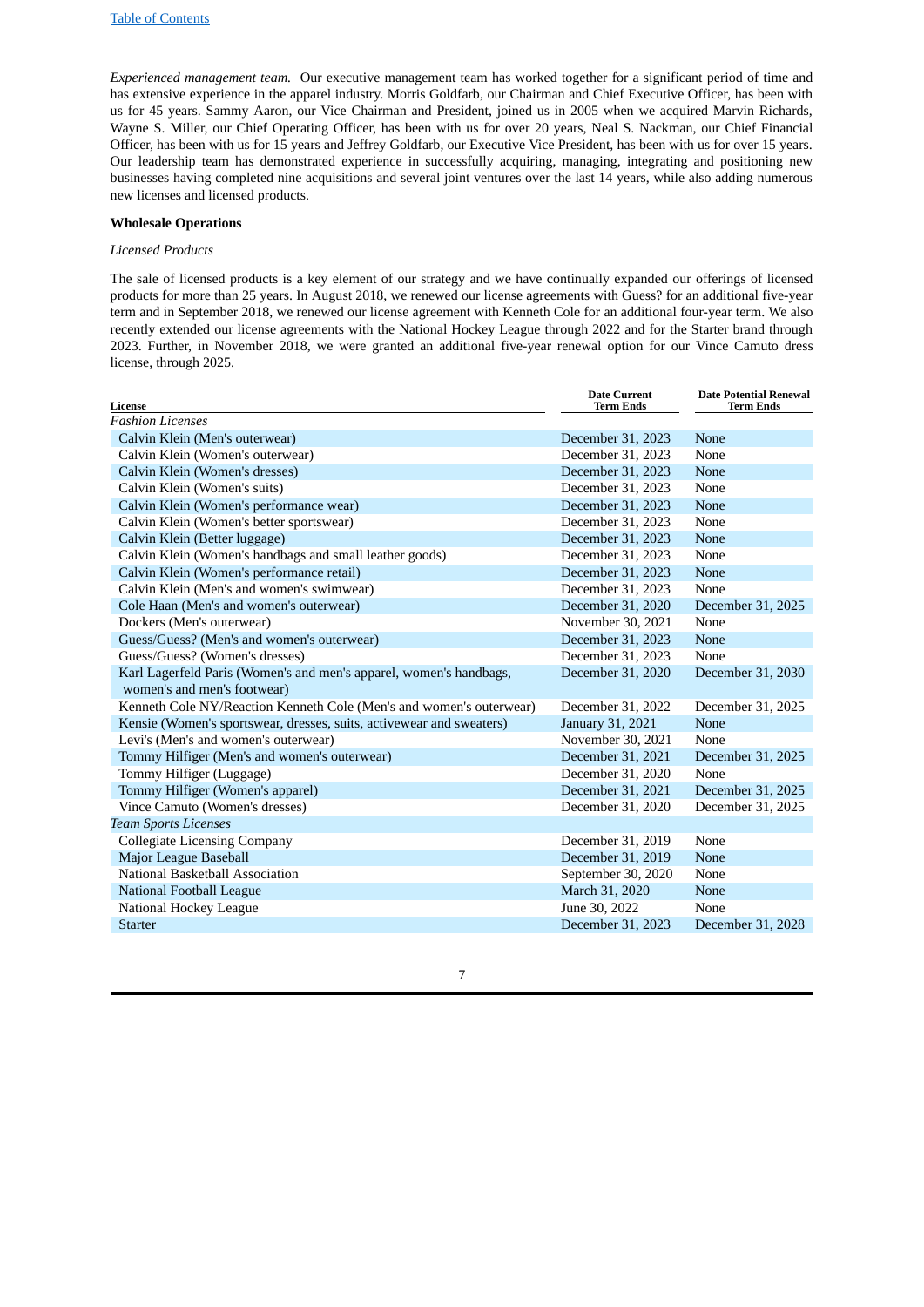We believe that consumers prefer to buy brands they know, and we have continually sought licenses that would increase the portfolio of name brands we can offer through different tiers of retail distribution, for a wide array of products at a variety of price points. We believe that brand owners are looking to consolidate the number of licensees they engage to develop product and to choose licensees who have a successful track record of developing brands. We continue to seek other opportunities to enter into license agreements in order to expand our product offerings under well-known labels and broaden the markets that we serve.

Under our license agreements, we are generally required to achieve minimum net sales of licensed products, pay guaranteed minimum royalties, make specified royalty and advertising payments (usually based on a percentage of net sales of licensed products), and receive prior approval of the licensor as to all design and other elements of a product prior to production. License agreements also may restrict our ability to enter into other license agreements for competing products or acquire businesses that produce competing products without the consent of the licensor. If we do not satisfy any of these requirements or otherwise fail to meet our obligations under a license agreement, a licensor usually will have the right to terminate our license. License agreements also typically restrict our ability to assign or transfer the agreement without the prior written consent of a licensor and generally provide that a change in control, including as a result of the acquisition of us by another company, is considered to be a transfer of the license agreement that would give a licensor the right to terminate the license unless it has approved the transaction. Our ability to renew the current term of a license agreement may be subject to the discretion of the licensor or to attaining minimum sales and/or royalty levels and to our compliance with the provisions of the agreement.

#### *Proprietary Brands*

Dating back to the beginning of our company, G-III has sold apparel under its own proprietary brands. Over the years, we developed or acquired brands such as G-III Sports by Carl Banks, Eliza J and Jessica Howard. We acquired Andrew Marc, an aspirational luxury outerwear brand, G.H. Bass, a well-known heritage brand, and Vilebrequin, which provides us with a premier brand selling status products worldwide. Most recently, we acquired DKI, which owns DKNY and Donna Karan, two of the world's most iconic and recognizable power brands.

#### DKNY and Donna Karan

The DKI business has a portfolio of some of the world's most iconic fashion brands, including DKNY and Donna Karan. First launched in 1984, DKI designed, sourced, marketed, retailed, and distributed collections of women's and men's clothing, sportswear, accessories and shoes under the DKNY and Donna Karan brand names until it was acquired by G-III in 2016.

Based on DKNY's and Donna Karan's significant brand equity, we believe there are opportunities to expand existing categories, launch new initiatives and develop a strong licensing and distribution base. We believe that the DKNY brand has the potential for significant growth. In addition, other areas for growth include the relaunch of Donna Karan, as well as increased licensing revenues. We expect sales growth across many categories of the business.

During fiscal 2019, we mutually agreed with Macy's to end their exclusivity with respect to our DKNY brand. While we plan to expand the reach of this brand into additional department stores in North America, we expect Macy's to remain a significant customer of DKNY products and play a major part in DKNY's growth initiatives.

Our DKNY products are designed to provide a total wardrobe for a woman's active, modern lifestyle. Products developed reflect the DKNY brand DNA and emphasize a strong price-value relationship. We believe that DKNY has the potential to be the premier fashion and lifestyle brand. DKNY products produced by us or by our various licensees are sold through department stores, specialty retailers and online retailers worldwide, as well as through company-operated retail stores, ecommerce sites and international brand partners and distributors.

We believe that the Donna Karan brand offers significant growth potential. We re-launched Donna Karan as an aspirational luxury brand that is priced above DKNY and targeted to fine department stores located in the United States, such as Dillard's, Lord & Taylor, Saks Fifth Avenue, Nordstrom and Bloomingdales, as well as fine department stores internationally.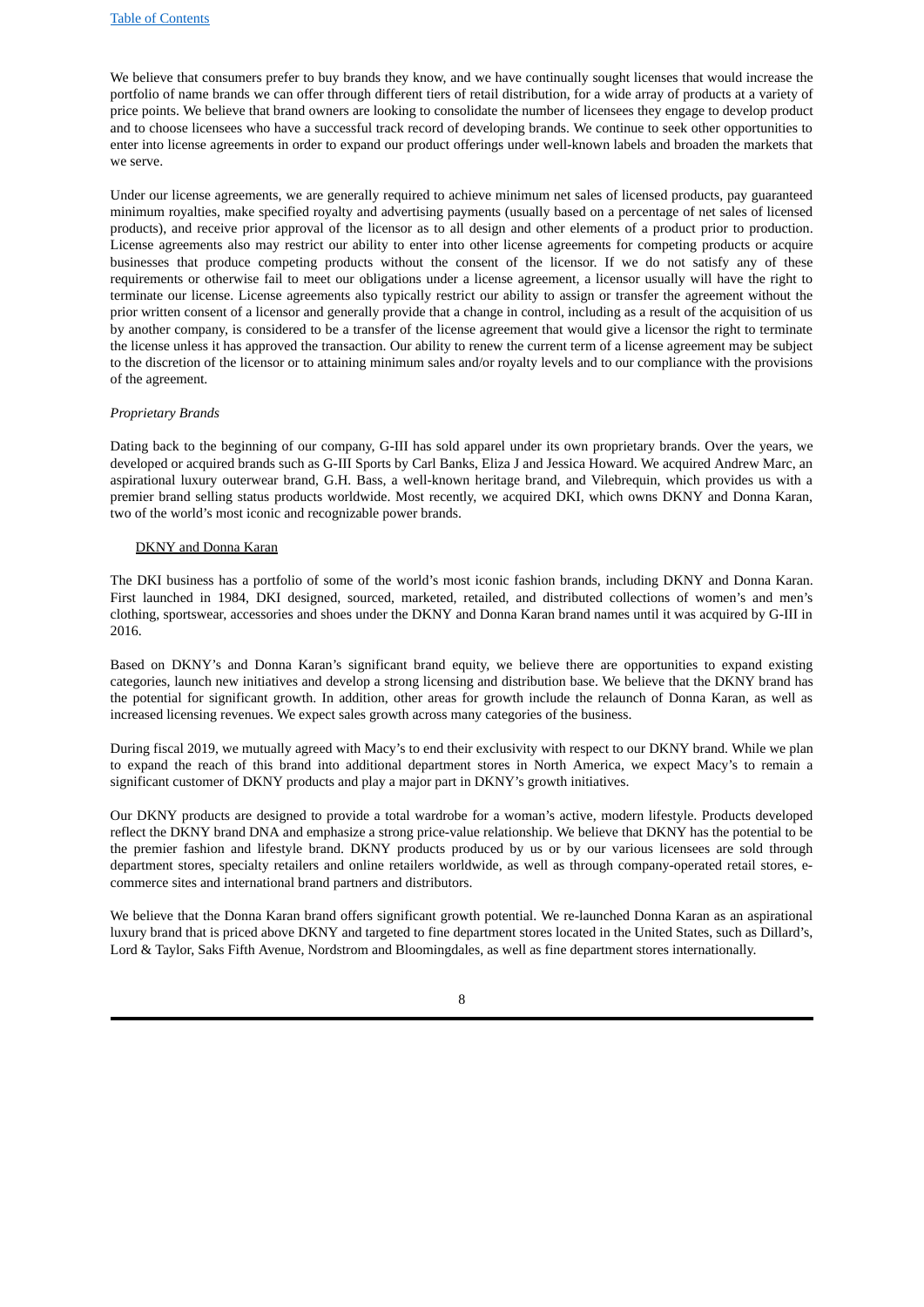The acquisition of DKI provided us an opportunity to expand our online retail channels. We believe there are significant opportunities to focus and enhance the DKNY and Donna Karan websites, prudently expand retail stores over the long term, including through conversion of stores within the existing G-III retail base, and capitalize on industry relationships to ensure premium placement for certain product categories in department and other retail stores nationwide.

#### **Vilebrequin**

Vilebrequin is a premier provider of status swimwear, resort wear and related accessories. Vilebrequin sells its products in over 90 countries around the world. Vilebrequin has also licensed its brand internationally for a denim line. We believe that Vilebrequin has the potential to significantly develop its distribution network worldwide and expand its product offerings. A majority of Vilebrequin's current revenues are derived from sales in Europe and the United States. As of January 31, 2019, Vilebrequin products were distributed through 96 company-operated stores, plus e-commerce websites in each of Europe and the United States, as well as through 68 franchised locations and e-commerce stores and select wholesale distribution.

Vilebrequin's iconic designs and reputation are linked to its French Riviera heritage arising from its founding in St. Tropez over forty years ago. Vilebrequin's men's swimwear, which accounts for the majority of its sales, is known for its exclusive prints, wide range of colors, attention to detail, fabric quality and well-designed cut. In addition to swimwear, Vilebrequin sells a line of resort wear products, including shirts, T-shirts, Bermuda shorts and trousers, and related accessories, including hats, beach bags, beach towels, shoes, sunglasses and watches. Vilebrequin also offers a collection of women's swimwear and resort wear. We believe that Vilebrequin is a powerful brand. We plan to continue adding more company operated and franchised retail locations and increase our wholesale distribution of Vilebrequin product throughout the world, as well as develop the business beyond its heritage in men's swimwear, resort wear and related accessories.

#### Licensing of Proprietary Brands

As our portfolio of propriety brands has grown, we have licensed these brands in new categories. We began licensing Andrew Marc, Vilebrequin and G.H. Bass in selected categories after acquiring these brands. Our licensing program has significantly increased as a result of owning the DKNY and Donna Karan brands.

We currently license the DKNY and Donna Karan brands for a broad array of products in the U.S. and internationally including fragrance, hosiery, intimates, eyewear, jewelry, home furnishings and sleepwear. The DKNY brand is licensed in the U.S. and internationally for children's clothing, watches and men's tailored clothing. We have strong relationships with category leading license partners, including Estee Lauder, Fossil, PVH Corp. ("PVH") and Hanesbrands. We have also licensed DKNY and Donna Karan's men's and women's apparel and accessories in China pursuant to a long-term license agreement with a joint venture of which we are a 49% owner. Further, we license the DKNY brand in North America for the following product categories: men's sportswear, men's dress shirts, men's neckwear, men's underwear, men's loungewear, small leather goods, women's belts and cold weather accessories and the DKNY and Donna Karan brands in North America for socks. Most recently, we licensed DKNY men's underwear, men's loungewear, men's swimwear and men's socks in Europe, the UK and Russia. We intend to continue to focus on expanding licensing opportunities for the DKNY and Donna Karan brands. We believe that we can capitalize on significant, untapped global licensing potential for these brands in a number of categories and we intend to grow royalty streams by expanding existing licenses, as well as through new categories with new licensees.

We currently license the G.H. Bass brand for the wholesale distribution of men's, women's and children's footwear, boy's tailored clothing, men's sportswear, men's socks and women's hosiery, and men's accessories and small leather goods and home furnishings.

We currently license the Vilebrequin brand internationally for a denim line.

We currently license the Andrew Marc brand in North America for men's and boy's tailored clothing.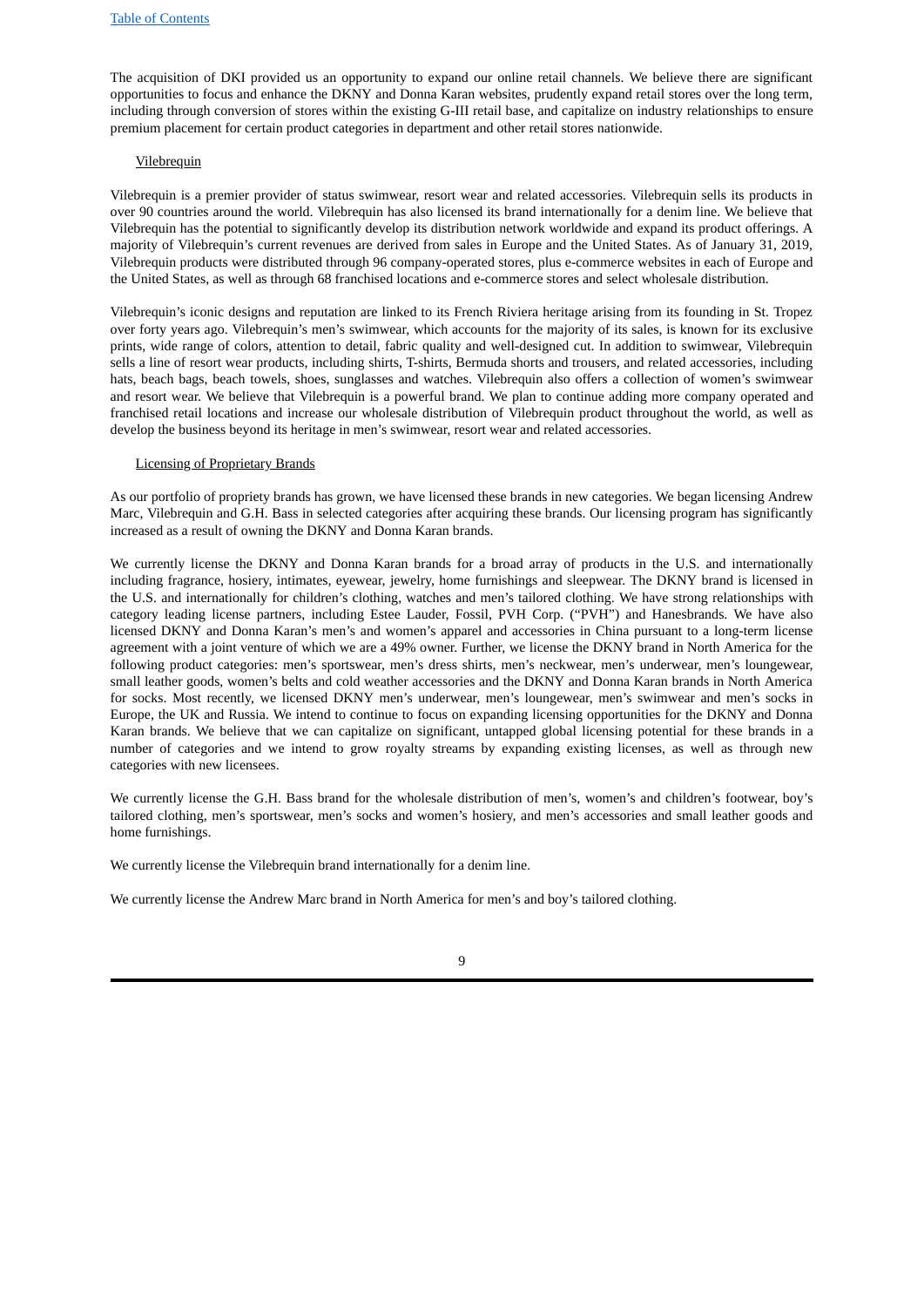## **Retail Operations**

We are a national retailer of outerwear, apparel, footwear and accessories in the United States. As of January 31, 2019, our retail operations segment consisted of 308 leased retail stores, of which 139 are stores operated under our Wilsons Leather name, 111 are stores operated under our G.H. Bass brand, 42 stores are operated under our DKNY brand, 11 stores are operated under the licensed Karl Lagerfeld Paris brand and 5 stores are operated under the licensed Calvin Klein Performance brand. Wilsons Leather, G.H. Bass, DKNY and Karl Lagerfeld Paris each operates its own online store.

Substantially all of our Wilsons Leather, G.H. Bass and DKNY stores are operated as outlet stores and located in larger outlet centers. Wilsons Leather stores average approximately 3,690 square feet, G.H. Bass stores average approximately 5,900 square feet and DKNY stores average approximately 3,740 square feet. Given the current retail environment, we are focusing on significantly reducing our losses in our retail business with the goal of attaining profitability by allowing leases to expire as they come up for renewal if we are unable to satisfactorily renegotiate the terms of those leases. We also hired a new President of our retail business who is an industry veteran with a proven track record at leading retailers. In addition, we continue to evaluate our operating expenses, revise our merchandising strategy and repurpose certain Wilsons Leather and G.H. Bass stores for the Karl Lagerfeld Paris or DKNY brands. We intend to continue our program of store count reduction and of increasing the efficiency and productivity of our retail operations.

At January 31, 2018, we operated 367 retail stores across our Wilsons Leather, G.H. Bass, DKNY, Karl Lagerfeld Paris and Calvin Klein Performance brands. At January 31, 2019, the store count for these brands had decreased to 308 locations. We expect to further reduce our store count and anticipate closing an additional approximately 40 to 45 stores by the end of fiscal 2020.

Our Wilsons Leather retail stores primarily sell men's and women's outerwear and accessories. Outerwear sold in our Wilsons Leather stores includes both products sold to the retail operations segment by G-III's wholesale operations segment, as well as products sourced by the retail operations segment. Accessories are purchased from third parties. All of our G.H. Bass outlet stores offer G.H. Bass casual and dress shoes for men and women and most of our G.H. Bass stores also carry G.H. Bass apparel for men and women, including tops, bottoms and outerwear, as well as accessories such as handbags, wallets, belts and travel gear. Our DKNY stores offer a large range of products including sportswear, dresses, suit separates, outerwear, handbags, footwear, intimates, sleepwear, hosiery, watches and eyewear. Merchandise is shipped from our main Brooklyn Park, Minnesota distribution center, as well as four regional distribution centers, to replenish stores as needed with key styles and to build inventory for the peak holiday selling season.

We sell our products over the web through retail partners such as macys.com and nordstrom.com, each of which has a substantial online business. As e-commerce sales of apparel continue to increase, we are developing additional digital marketing initiatives on our web sites and through social media. We are investing in digital personnel, marketing, logistics, planning and distribution to help us expand our online opportunities. Our e-commerce business consists of our own web platforms at www.dkny.com, www.donnakaran.com, www.wilsonsleather.com, www.ghbass.com, www.vilebrequin.com and www.andrewmarc.com. We also sell our Karl Lagerfeld Paris products on our website, www.karllagerfeldparis.com. In addition, we sell to pure play online retail partners such as Amazon and Fanatics.

#### **Products — Development and Design**

G-III designs, sources and markets women's and men's apparel at a wide range of retail price points. Our product offerings primarily include outerwear, dresses, sportswear, swimwear, women's suits and women's performance wear. We also market footwear and accessories including women's handbags, small leather goods, cold weather accessories, and luggage.

G-III's licensed apparel consists of both women's and men's products in a broad range of categories. See "Wholesale Operations — Licensed Products" above. Our strategy is to seek licenses that will enable us to offer a range of products targeting different price points and different distribution channels. We also offer a wide range of products under our own proprietary brands.

We work with a diversified group of retail chains, such as Costco, Ross Stores and Nordstrom in developing product lines that are sold under their private label programs. Our design teams collaborate with our customers to produce custom-made products for department and specialty chain stores. Store buyers may provide samples to us or may select styles already available in our showrooms. We believe we have established a reputation among these buyers for our ability to produce high quality product on a reliable, expeditious and cost-effective basis.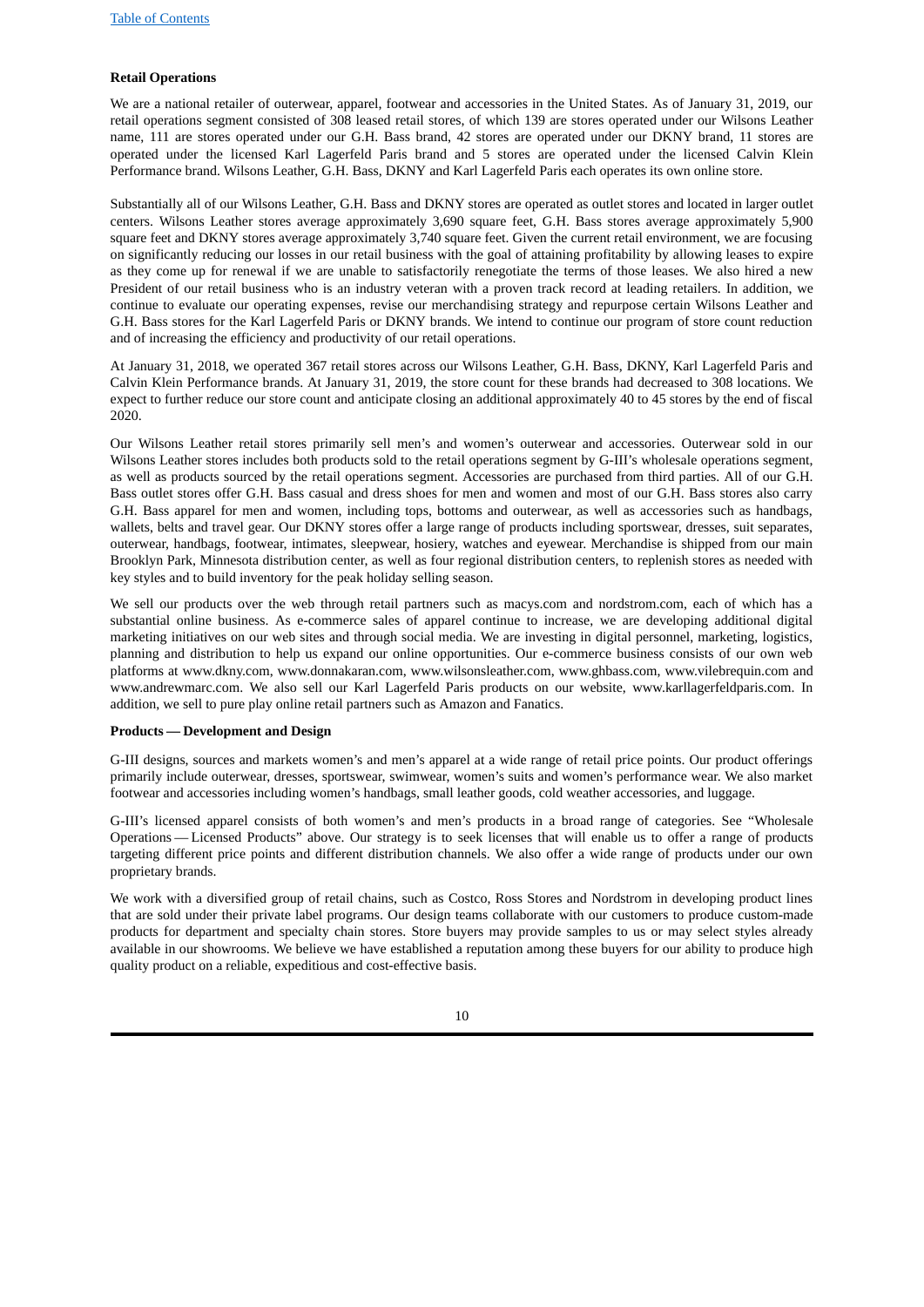Our in-house designers are responsible for the design and look of our licensed, proprietary and private label products. We work closely with our licensors to create designs and styles for each of our licensed brands. Licensors generally must approve products to be sold under their brand names prior to production. We maintain a global pulse on styles, using trend services and color services to enable us to quickly respond to style changes in the apparel industry. Our experienced design personnel and our focused use of outside services enable us to incorporate current trends and consumer preferences in designing new products and styles.

Our design personnel meet regularly with our sales and merchandising departments, as well as with the design and merchandising staffs of our licensors, to review market trends, sales results and the popularity of our latest products. In addition, our representatives regularly attend trade and fashion shows and shop at fashion forward stores in the United States, Europe and the Far East for inspiration. Our designers present sample items along with their evaluation of the styles expected to be in demand in the United States. We also seek input from selected customers with respect to product design. We believe that our sensitivity to the needs of retailers, coupled with the flexibility of our production capabilities and our continual monitoring of the retail market, enables us to modify designs and order specifications in a timely fashion.

#### **Manufacturing and Sourcing**

G-III wholesale operations and retail operations segments arrange for the production of products from independent manufacturers located primarily in China and, to a lesser extent, in Vietnam, Indonesia, Jordan, India, Bangladesh, Pakistan, Myanmar, Sri Lanka, Singapore, Cambodia, and Central and South America. Vilebrequin's products are manufactured primarily in Bulgaria, Morocco, Tunisia, Turkey, China, and Italy. A small portion of our garments are manufactured in the United States. We continue to make efforts to diversify production away from China and implement strategies to further diversify our production base.

We currently have representative offices in Hangzhou, Nanjing, Qingdao and Dongguan, China, as well as in Vietnam and Indonesia. These offices act as our liaison with manufacturers in the Far East. G-III's headquarters provides these liaison offices with production orders stating the quantity, quality, delivery time and types of garments to be produced. The personnel in our liaison offices assist in the negotiation and placement of orders with manufacturers. In allocating production among independent suppliers, we consider a number of criteria, including, but not limited to, quality, availability of production capacity, pricing and ability to meet changing production requirements.

To facilitate better service for our customers and accommodate the volume of manufacturing in the Far East, we also have a subsidiary in Hong Kong. Our Hong Kong subsidiary supports third party production of products on an agency fee basis and acts as an agent for substantially all of our production. Our China and Hong Kong offices monitor production at manufacturers' facilities to ensure quality control, compliance with our specifications and timely delivery of finished garments to our distribution facilities and, in some cases, direct to our customers.

In connection with the foreign manufacture of our products, manufacturers purchase raw materials including fabric, wool, leather and other submaterials (such as linings, zippers, buttons and trim) at our direction. Prior to commencing the manufacture of products, samples of raw materials or submaterials are sent to us for approval. We regularly inspect and supervise the manufacture of our products in order to ensure timely delivery, maintain quality control and monitor compliance with our manufacturing specifications. We also inspect finished products at the factory site.

We generally arrange for the production of products on a purchase order basis with completed products manufactured to our design specifications. We assume the risk of loss predominantly on a Freight-On-Board (F.O.B.) basis when goods are delivered to a shipper and are insured against casualty losses arising during shipping.

As is customary, we have not entered into any long-term contractual arrangements with any contractor or manufacturer. We believe that the production capacity of foreign manufacturers with which we have developed, or are developing, a relationship is adequate to meet our production requirements for the foreseeable future. We believe that alternative foreign manufacturers are readily available.

A majority of all finished goods manufactured for us is shipped to our distribution facilities or to designated third party facilities for final inspection, allocation, and reshipment to customers. The goods are delivered to our customers and us by independent shippers. We choose the form of shipment (principally ship, truck or air) based upon a customer's needs, cost and timing considerations.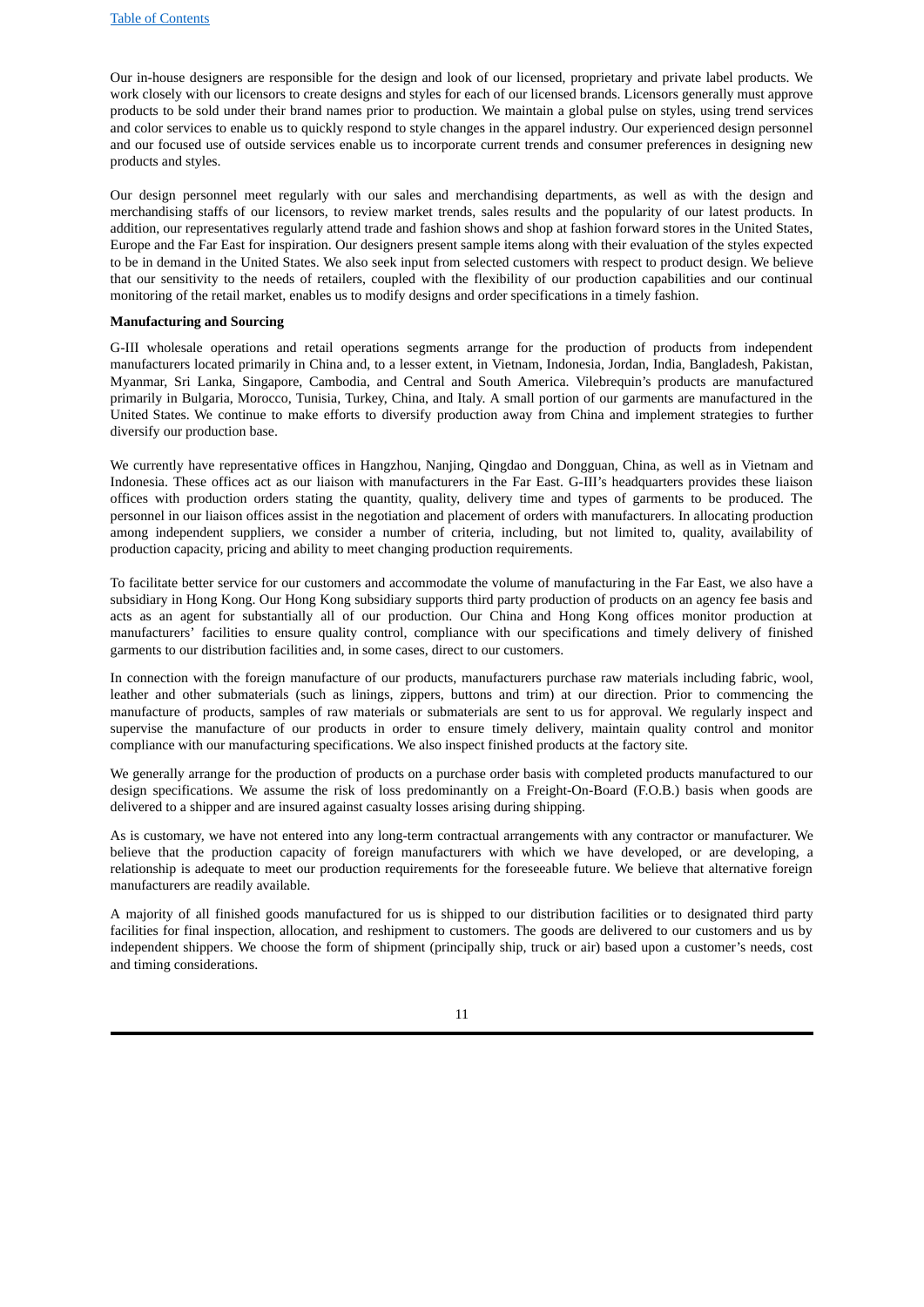## **Corporate Social Responsibility**

Our business has been built on family values and the belief that with hard work, conviction and a commitment to the greater good we could redefine what is possible. While we have always worked to create value for our stakeholders, we also seek to be a positive force in making our industry and our communities better. Our goals are simple: to *Engage Our People*, *Protect Our Environment*, and *Invest in Our Communities*.

- · *Engage Our People* With more than 9,000 employees across the globe, G-III's greatest asset is our people. We have worked hard to create an environment of inclusion and diversity globally that extends to our employees as well as those who work in our contracted factories. As of January 31, 2019, approximately 55 percent of our top management positions are held by women. We collaboratively work with our license partners and various social compliance organizations to advocate for greater accountability and transparency in our supply chain and support worker well-being programs in our contracted factories.
- · *Protect Our Environment* We are seeking to reduce our impact on the environment by focusing on sustainability initiatives in our operations and throughout our supply chain. We are commencing several programs to reduce our consumption of energy, paper and plastics.
- · *Invest in Our Communities* The importance of community is woven into our DNA. Our philanthropic efforts span a range of causes, including health and wellness, education and development, and corporate citizenship. We also work with a number of organizations that provide financial assistance, housing, clothing and employment counseling to underserved women and families. We donate to numerous nonprofit organizations and our employees provide many hours of volunteer support.

We are committed to embedding these principles into our business and better engaging our employees and those who work in our contracted factories, protecting our environment and supporting our communities while accepting our responsibility to be a good corporate citizen.

## **Customs and Import Restrictions**

Our arrangements with textile manufacturers and suppliers are subject to requisite customs clearances for textile apparel and the imposition of export duties. United States Customs duties on our textile apparel presently range from duty free to 32%, depending upon the type of fabric used, how the garment is constructed and the country of export. A substantial majority of our product is imported into the United States and, to a lesser extent, into Canada and Europe. Countries in which our products are sold may, from time to time, impose new duties, tariffs, surcharges or other import controls or restrictions or adjust prevailing duty or tariff levels, as well as quota restrictions. Any action by the executive branch of the United States government to increase tariffs on imported goods, such as the tariffs imposed on steel and aluminum and the imposition of tariffs on goods imported from China, could adversely affect our business. Under the provisions of the World Trade Organization ("WTO") agreement governing international trade in textiles, known as the "WTO Agreement on Textiles and Clothing," the United States and other WTO member countries have eliminated quotas on textiles and apparel-related products from WTO member countries. As a result, quota restrictions generally do not affect our business in most countries.

Apparel and other products sold by us are also subject to regulations that relate to product labeling, content and safety requirements, licensing requirements and flammability testing. We believe that we are in compliance with those regulations, as well as applicable federal, state, local, and foreign regulations relating to the discharge of materials hazardous to the environment.

#### **Raw Materials**

We purchase substantially all of the products manufactured for us on a finished goods basis. We coordinate the sourcing of raw materials used in the production of our products, which are generally available from numerous sources. The apparel industry competes with manufacturers of many other products for the supply of raw materials.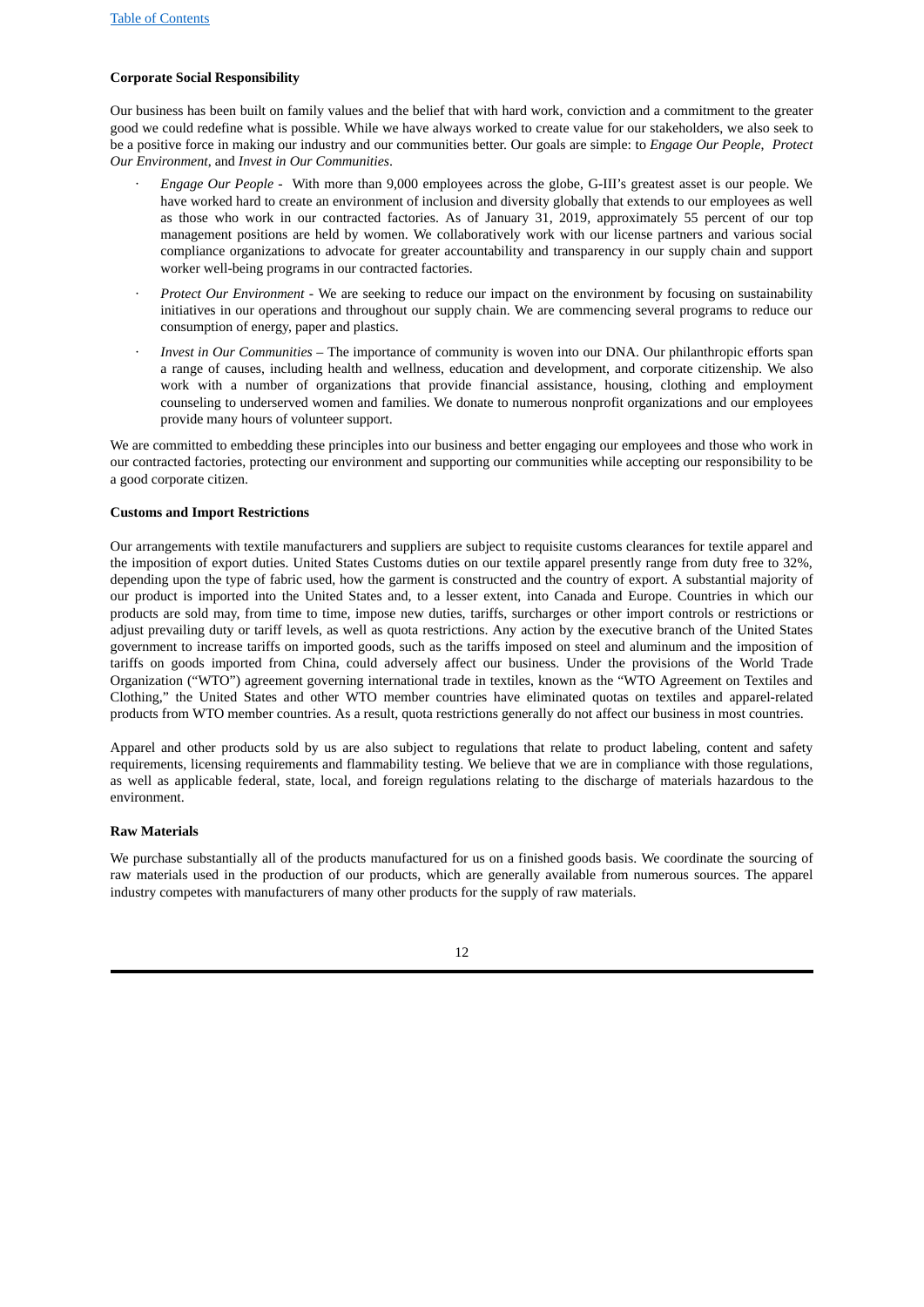## **Marketing and Distribution**

G-III's products are sold primarily to department, specialty and mass merchant retail stores in the United States. We sell to approximately 2,000 customers, ranging from national and regional chains to small specialty stores. We also distribute our products through our retail stores and, to a lesser extent, through our DKNY, Donna Karan, Wilsons Leather, G.H. Bass, Vilebrequin and Andrew Marc websites, the Karl Lagerfeld Paris website, and the websites of our retail partners such as Macy's, Nordstrom, Amazon and Fanatics.

Sales to our ten largest customers accounted for 69.7% of our net sales in fiscal 2019 compared to 63.2% of our net sales in fiscal 2018 and 64.1% of our net sales in fiscal 2017. Sales to Macy's, which includes sales to its Macy's and Bloomingdale's store chains, as well as through macys.com, accounted for an aggregate of 24.8% of our net sales in fiscal 2019 compared to 22.2% of our net sales in fiscal 2018 and 21.8% of our net sales in fiscal 2017. In addition, sales to TJX Companies accounted for an aggregate of 12.4% of our net sales in fiscal 2019. The loss of either of these customers or a significant reduction in purchases by our largest customers could have a material adverse effect on our results of operations.

A substantial majority of our sales are made in the United States. We also market our products in Canada, Central America, South America, Europe, the Middle East and the Far East, which, on a combined basis, accounted for approximately 13.7% of our net sales in fiscal 2019 compared to 12.1% of our net sales in fiscal 2018.

Our products are sold primarily through our direct sales force along with our principal executives who are also actively involved in the sale of our products. Some of our products are also sold by independent sales representatives located throughout the United States. The Canadian market is serviced by a sales and customer service team based both in the United States and in Canada. Vilebrequin products are sold through a direct sales force primarily located across Europe. Sales outside of the United States and Canada may be managed by our salespeople located in our sales offices in Europe or Asia depending on the customer.

Brand name products sold by us pursuant to a license agreement are promoted by institutional and product advertisements placed by the licensor. Our license agreements generally require us to pay the licensor a fee, based on a percentage of net sales of licensed product, to pay for a portion of these advertising costs. We may also be required to spend a specified percentage of net sales of a licensed product on advertising placed by us.

Our marketing and press efforts on behalf of the DKNY and Donna Karan brands are highly focused around communicating brand DNA and visual identity for the new evolution of DKNY and Donna Karan. We are re-building the brand image through high impact ad campaigns that feature socially relevant talent. We are striving to create noteworthy marketing initiatives, collaborations and image programs to build brand awareness and bring in a new young customer. Donna Karan and DKNY will continue to support global licensees with brand campaigns and product images to tell the brand story. We expect to invest in digital media and storytelling for brand amplification and to establish comprehensive commercial marketing tools that will support our global wholesale and retail channels.

Marketing efforts by Wilsons Leather and G.H. Bass are primarily focused on increasing store traffic and then converting customers to buyers. This goal is mainly accomplished through our customer relations programs, local advertising and mall marketing promotions along with marketing initiatives through the Internet, social media and public relations support. We continue to revitalize and build the G.H. Bass heritage brand through products featuring new design and comfort technology, improved assortments and additional category licenses.

Vilebrequin's marketing efforts have been based on continually offering new swimwear prints and expanding the range of its products to new categories such as women's swimwear, ready-to-wear and accessories. Besides its traditional advertising networks (print and outdoor advertising), Vilebrequin is seeking to develop new marketing channels through the use of digital media, product placement and public relations. Through the growth of its network of stores, distributors and franchisees, Vilebrequin is seeking to reinforce its position in its traditional markets, such as the United States, Europe and the Middle East, and to develop new markets in Asia.

We advertise our Andrew Marc and Marc New York brands and are engaged in both cooperative advertising programs with retailers and direct to the consumer. Our marketing strategy is focused on media, public relations and channel marketing. Our media strategy for Andrew Marc includes traditional print, such as catalogs, and outdoor advertising, as well as digital and social media initiatives.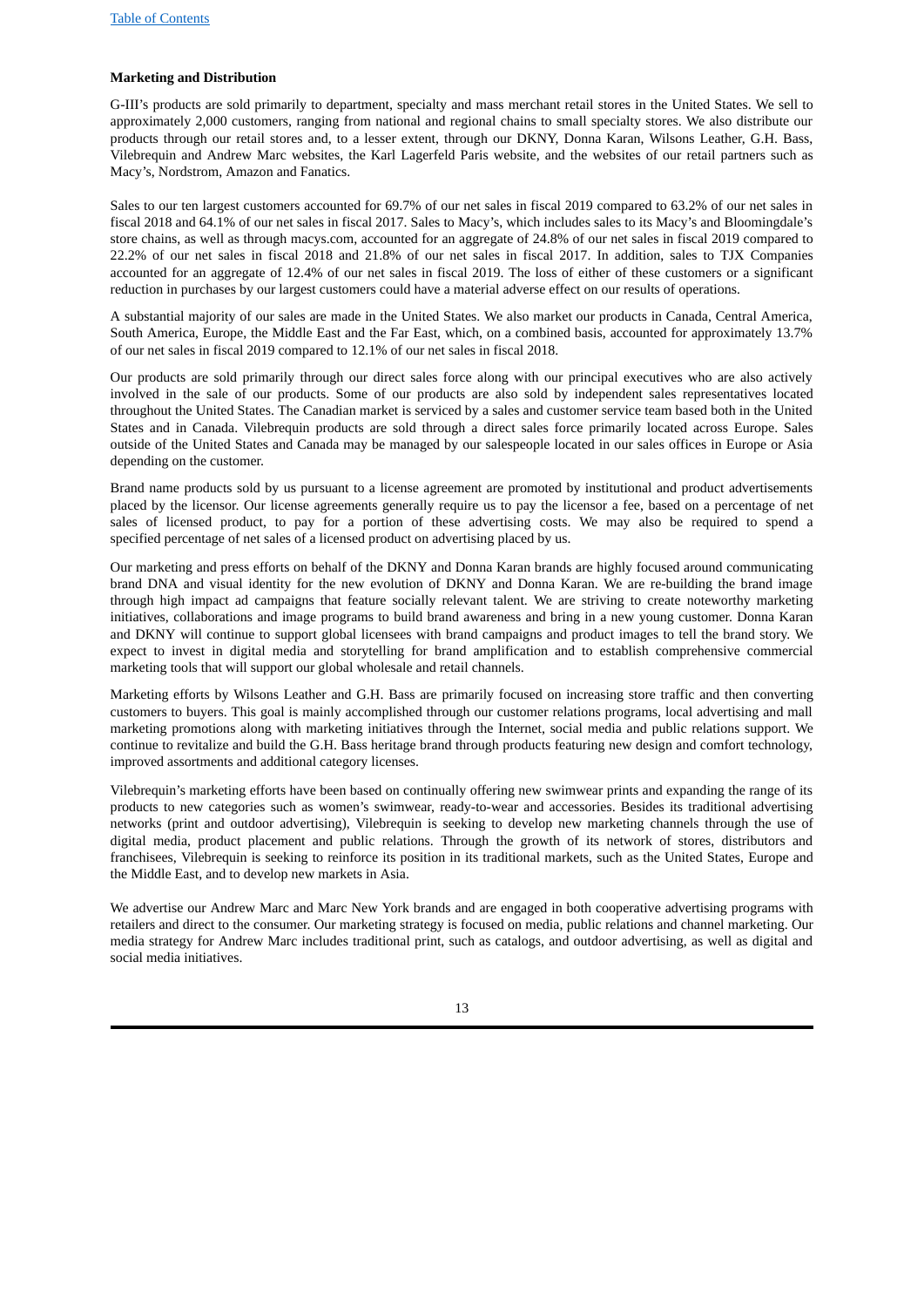We believe we have developed awareness of our other owned labels primarily through our reputation, consumer acceptance and the fashion press. We primarily rely on our reputation and relationships to generate business in the private label portion of our wholesale operations segment. We believe we have developed a significant customer following and positive reputation in the industry as a result of, among other things, our standards of quality control, on-time delivery, competitive pricing and willingness and ability to assist customers in their merchandising of our products.

As e-commerce sales of apparel continue to increase, we are developing initiatives to increase our digital presence through our own web sites and through the websites of our retail partners. We are working closely with our retail partners to provide consumers with a high quality viewing experience for our products. We are also working to increase our e-commerce sales through marketing, social influencers and other online drivers of sales.

#### **Seasonality**

Retail sales of apparel have traditionally been seasonal in nature. Historically, our wholesale business has been dependent on our sales during our third and fourth quarter. Net sales during the third and fourth quarter accounted for approximately 61% of our net sales in fiscal 2019, 62% of our net sales in fiscal 2018 and 54% of our net sales in fiscal 2017. We are highly dependent on our results of operations during the second half of our fiscal year. The second half of the year is expected to continue to provide a larger amount of our net sales and a substantial majority of our net income for the foreseeable future.

#### **Order Book**

A portion of our orders consists of short-term purchase orders from customers who place orders on an as-needed basis. Information relative to open purchase orders at any date may also be materially affected by, among other things, the timing of the initial showing of apparel to the trade, as well as by the timing of recording of orders and shipments. As a result, we do not believe that disclosure of the amount of our unfilled customer orders at any time is meaningful.

#### **Competition**

We have numerous competitors with respect to the sale of our products, including brand owners, distributors that import products from abroad, and domestic retailers with established foreign manufacturing capabilities. Some of our competitors have greater financial and marketing resources and greater manufacturing capacity than we do. Our retail business competes against a diverse group of retailers, including, among others, other outlet stores, department stores, specialty stores, warehouse clubs and e-commerce retailers. Sales of our products are affected by style, price, quality, brand reputation and general fashion trends.

#### **Trademarks**

We own some of the trademarks used by us in connection with our wholesale operations segment, as well as almost all of the trademarks used in our retail operations segment. We act as licensee of certain trademarks owned by third parties that are used in connection with our business. The principal brands that we license are summarized under the heading "Wholesale Operations – Licensed Products" above. We also use the licensed Calvin Klein and Karl Lagerfeld Paris brands in our retail operations segment. We own a number of proprietary brands that we use in connection with our business and products including, among others, DKNY, Donna Karan, Vilebrequin, G.H. Bass, Andrew Marc, Marc New York, Eliza J, Jessica Howard and G-III Sports by Carl Banks. We have registered, or applied for registration of, many of our trademarks in multiple jurisdictions for use on a variety of apparel and related other products.

In markets outside of the United States, our rights to some of our trademarks may not be clearly established. In the course of our attempt to expand into foreign markets, we may experience conflicts with various third parties who have acquired ownership rights in certain trademarks that would impede our use and registration of some of our trademarks. Such conflicts may arise from time to time as we pursue international expansion. Although we have not in the past suffered any material restraints or restrictions on doing business in desirable markets or in new product categories, we cannot be sure that significant impediments will not arise in the future as we expand product offerings and introduce additional brands to new markets.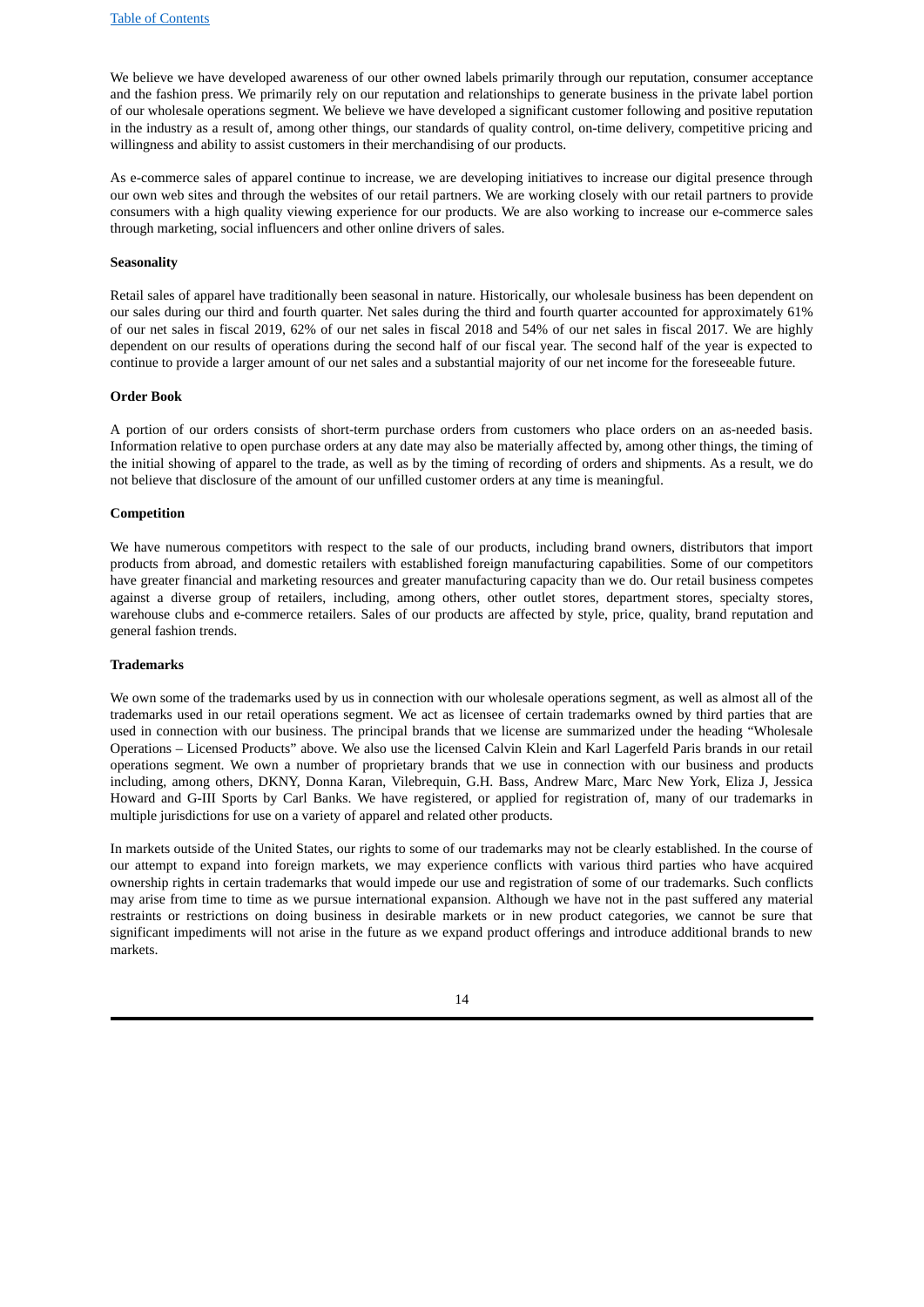We regard our trademarks and other proprietary rights as valuable assets and believe that they have value in the marketing of our products. We vigorously protect our trademarks and other intellectual property rights against infringement.

#### **Employees**

As of January 31, 2019, we employed approximately 4,100 employees on a full-time basis and approximately 3,300 employees on a part-time basis. During our peak retail selling season from October through January, we employed approximately 2,400 additional seasonal associates in our retail stores. We employ both union and non-union personnel and believe that our relations with our employees are good. We have not experienced any interruption of our operations due to a labor disagreement with our employees.

G-III is a party to an agreement with a labor union. As of January 31, 2019, this agreement covers approximately 440 of our full-time employees, most of whom work in our warehouses located in New Jersey, and is currently in effect through November 15, 2020. As successor to the Donna Karan Company LLC ("DKC"), G-III is also subject to DKC's agreement with the same union. The Donna Karan agreement covers approximately 26 full time employees, most of whom work in their warehouse in New Jersey. This agreement is currently in effect through May 31, 2019.

As successor to DKC, G-III is also subject to DKC's agreement with another labor union. As of January 31, 2019, this agreement covers approximately 3 of our full-time employees, who work as tailors and sample makers in our New York offices. The agreement is currently in effect through May 31, 2019.

#### **EXECUTIVE OFFICERS OF THE REGISTRANT**

The following table sets forth certain information with respect to our executive officers.

| Name             | Age | <b>Position</b>                                    |
|------------------|-----|----------------------------------------------------|
|                  |     | Chairman of the Board, Chief Executive Officer and |
| Morris Goldfarb  | 68  | <b>Director</b>                                    |
| Sammy Aaron      | 59  | Vice Chairman, President and Director              |
| Wayne S. Miller  | 61  | <b>Chief Operating Officer and Secretary</b>       |
| Neal S. Nackman  | 59  | Chief Financial Officer and Treasurer              |
| Jeffrey Goldfarb | 42  | <b>Executive Vice President and Director</b>       |

*Morris Goldfarb* is our Chairman of the Board and Chief Executive Officer, as well as one of our directors. Mr. Goldfarb has served as an executive officer of G-III and our predecessors since our formation in 1974.

*Sammy Aaron* is our Vice Chairman and President, as well as one of our directors. He has served as an executive officer since we acquired the Marvin Richards business in July 2005. Mr. Aaron is also the Chief Executive Officer of our Calvin Klein divisions.

*Wayne S. Miller* has been our Chief Operating Officer since December 2003 and our Secretary since November 1998. He also served as our Chief Financial Officer from April 1998 until September 2005 and as our Treasurer from November 1998 until April 2006.

*Neal S. Nackman* has been our Chief Financial Officer since September 2005 and was elected Treasurer in April 2006. Mr. Nackman served as Vice President — Finance from December 2003 until April 2006.

*Jeffrey Goldfarb* has been our Executive Vice President and Director of Strategic Planning since June 2016, and serves as one of our directors. He has been employed by G-III in a number of other capacities since 2002. Prior to becoming Executive Vice President, he served as our Director of Business Development for more than five years. Jeffrey Goldfarb is the son of Morris Goldfarb.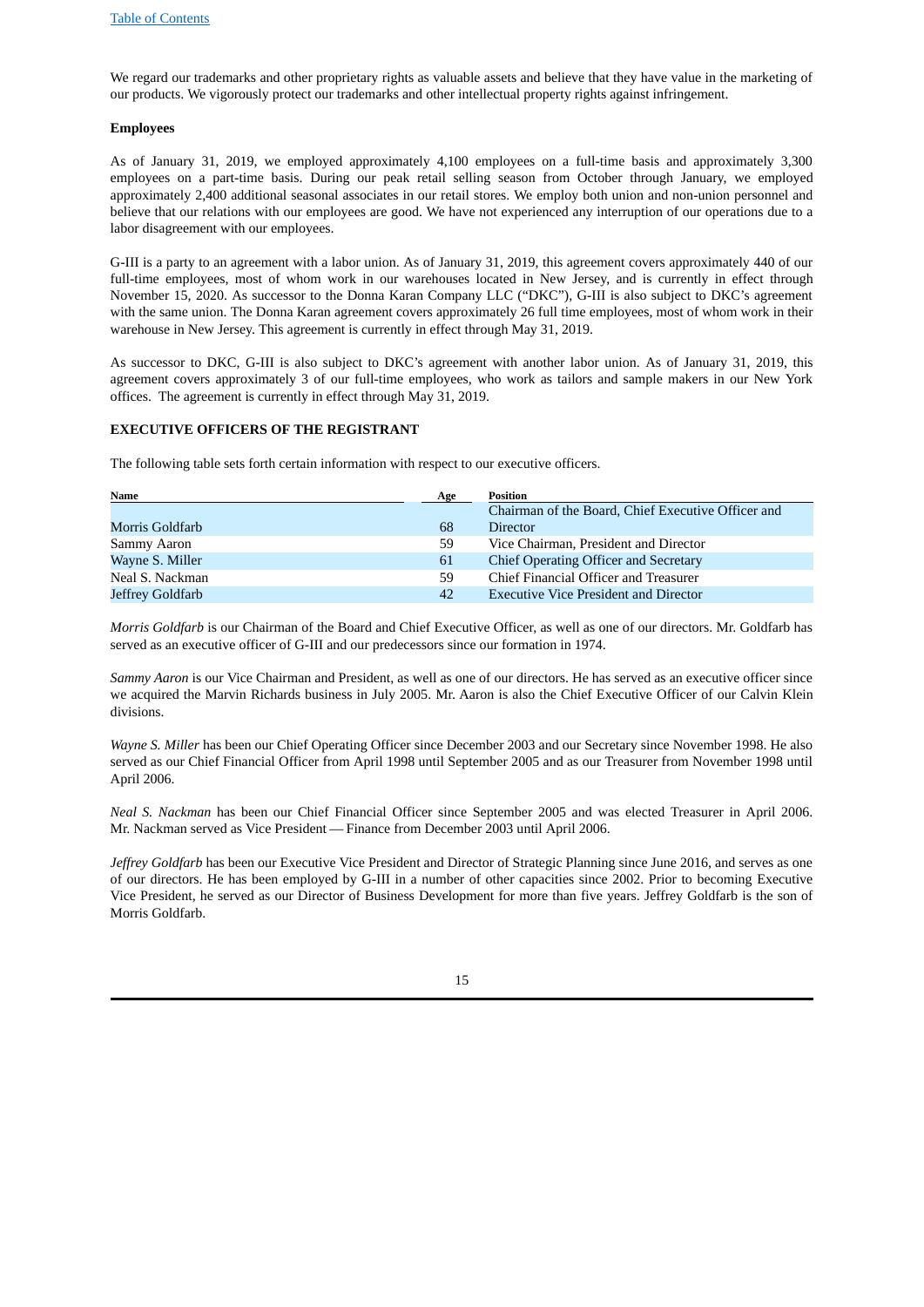## **ITEM 1A.** *RISK FACTORS.*

The following risk factors should be read carefully in connection with evaluating our business and the forward-looking statements contained in this Annual Report on Form 10‑K. Any of the following risks could materially adversely affect our business, our prospects, our operating results, our financial condition, the trading prices of our securities and the actual outcome of matters as to which forward-looking statements are made in this report. Additional risks that we do not yet know of or that we currently think are immaterial may also affect our business operations.

#### **Risk Factors Relating to Our Wholesale Operations**

#### The failure to maintain our license agreements could cause us to lose significant revenues and have a material adverse *effect on our results of operations.*

We are dependent on sales of licensed products for a substantial portion of our revenues. In fiscal 2019, net sales of licensed product accounted for 57.4% of our net sales compared to 58.6% of our net sales in fiscal 2018 and 60.7% of our net sales in fiscal 2017.

We are generally required to achieve specified minimum net sales, make specified royalty and advertising payments and receive prior approval of the licensor as to all design and other elements of a product prior to production. License agreements also may restrict our ability to enter into other license agreements for competing products or acquire businesses that produce competing products without the consent of the licensor. If we do not satisfy any of these requirements or receive approval with respect to a restricted transaction, a licensor usually will have the right to terminate our license. Even if a licensor does not terminate our license, the failure to achieve net sales sufficient to cover our required minimum royalty payments could have a material adverse effect on our results of operations. If a license contains a renewal provision, there are usually minimum net sales and other conditions that must be met in order to be able to renew a license. Even if we comply with all the terms of a license agreement, we cannot be sure that we will be able to renew an agreement when it expires even if we desire to do so. The failure to maintain or renew our license agreements could cause us to lose significant revenue and have a material adverse effect on our results of operations.

#### *Our success is dependent on the strategies and reputation of our licensors.*

We strive to offer our products on a multiple brand, multiple channel and multiple price point basis. As a part of this strategy, we license the names and brands of numerous recognized companies and designers. In entering into these license agreements, we plan our products to be targeted towards different market segments based on consumer demographics, design, suggested pricing and channel of distribution. If any of our licensors decides to "reposition" its products under the brands we license from them, introduce similar products under similar brand names or otherwise change the parameters of design, pricing, distribution, target market or competitive set, we could experience a significant downturn in that brand's business, adversely affecting our sales and profitability. In addition, as licensed products may be personally associated with designers, our sales of those products could be materially and adversely affected if any of those individuals' images, reputations or popularity were to be negatively impacted.

## Any adverse change in our relationship with PVH and its Calvin Klein or Tommy Hilfiger brands would have a material *adverse effect on our results of operations.*

We have ten different license agreements relating to a variety of products sold under the Calvin Klein brand that is owned by PVH. We have three different license agreements for products sold under the Tommy Hilfiger brand, which is also owned by PVH. Net sales of these two brands owned by PVH constituted approximately 46% of our net sales in both fiscal 2019 and fiscal 2018. Any adverse change in our relationship with PVH, or in the reputation of Calvin Klein or Tommy Hilfiger, would have a material adverse effect on our results of operations.

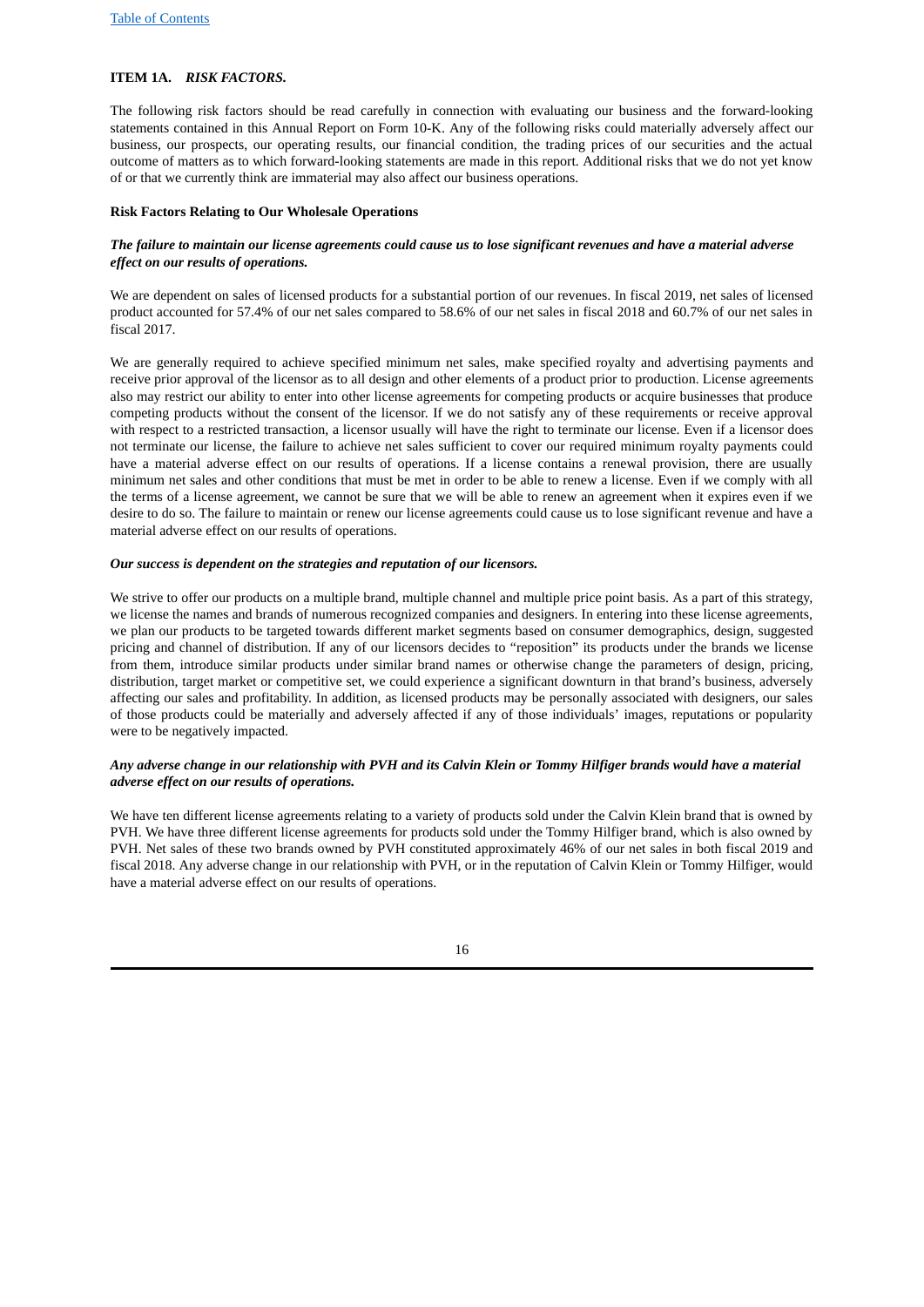## Our failure to realize the benefits of the DKI business in a timely and cost-efficient manner could affect our results of *operations.*

The success of the DKI acquisition will depend, in part, on our ability to fully realize the anticipated benefits of adding the DKNY and Donna Karan businesses to our portfolio. Prior to our acquisition, sales of the DKI business were decreasing. The DKI business incurred significant net losses in the time period prior to our acquisition, as well after our acquisition in the two months of our fiscal 2017 year and in fiscal 2018. In addition, at the time of the acquisition, DKI's retail operations were generating losses and experiencing declines in comparable store sales, sales per square foot and gross margins. To realize the anticipated benefits of the transaction, we must increase sales of DKNY and Donna Karan products and improve the DKNY retail operations. Any failure to timely realize these anticipated benefits could have a material adverse effect on our results of operations and financial position. These efforts will also require substantial commitments of management time and attention and other resources, which could otherwise have been allocated to different uses that may have been beneficial to our business.

## Our business and the success of our products could also be harmed if we are unable to maintain or enhance the images of *our proprietary brands.*

Our success has also been due to the growth of our proprietary brands, their favorable images and our customers' connection to our brands. Our acquisition of DKI and its DKNY and Donna Karan brands further expanded our portfolio of proprietary brands that also includes G.H. Bass, Vilebrequin and Andrew Marc, among others. If we are unable to timely and appropriately respond to changing consumer demand, the value and images of our brands may be impaired. Even if we react appropriately to changes in consumer preferences, consumers may consider the image of our brands to be outdated or associate our brands with styles that are no longer popular. In addition, brand value is based in part on consumer perceptions of a variety of qualities, including merchandise quality and corporate integrity. Negative claims or publicity regarding G-III, our brands or our products could adversely affect our reputation and sales regardless of whether such claims are accurate. Social media, which accelerates the dissemination of information, can increase the challenges of responding to negative claims. In the past, many apparel companies have experienced periods of rapid growth in sales and earnings followed by periods of declining sales and losses. Our businesses may be similarly affected in the future.

## If our customers change their buying patterns, request additional allowances, develop their own private label brands or enter into agreements with national brand manufacturers to sell their products on an exclusive basis, our sales to these *customers could be materially adversely affected.*

Our customers' buying patterns, as well as the need to provide additional allowances to customers, could have a material adverse effect on our business, results of operations and financial condition. Customers' strategic initiatives, including developing their own private labels brands, selling national brands on an exclusive basis or reducing the number of vendors they purchase from, could also impact our sales to these customers. There is a trend among major retailers to concentrate purchasing among a narrowing group of vendors. To the extent that any of our key customers reduces the number of its vendors and, as a result, reduces or eliminates purchases from us, there could be a material adverse effect on us.

## We have significant customer concentration, and the loss of one of our large customers could adversely affect our *business.*

Our ten largest customers, all of which are department or discount store groups, accounted for approximately 69.7% of our net sales in fiscal 2019, 63.2% of our net sales in fiscal 2018 and 64.1% of our net sales in fiscal 2017, with the Macy's Inc. group accounting for approximately 24.8% of our net sales in fiscal 2019 compared to 22.2% of our net sales in fiscal 2018 and 21.8% of our net sales in fiscal 2017. In addition, TJX Companies accounted for approximately 12.4% of our net sales in fiscal 2019. We expect that these customers will continue to provide a significant percentage of our sales as they are important customers of our products. Consolidation in the retail industry could increase the concentration of our sales to our largest customers. A number of large department or discount store groups, including Macy's and Lord & Taylor, have announced their intention to close a significant number of stores. This reduction in store count could adversely affect our results of operations.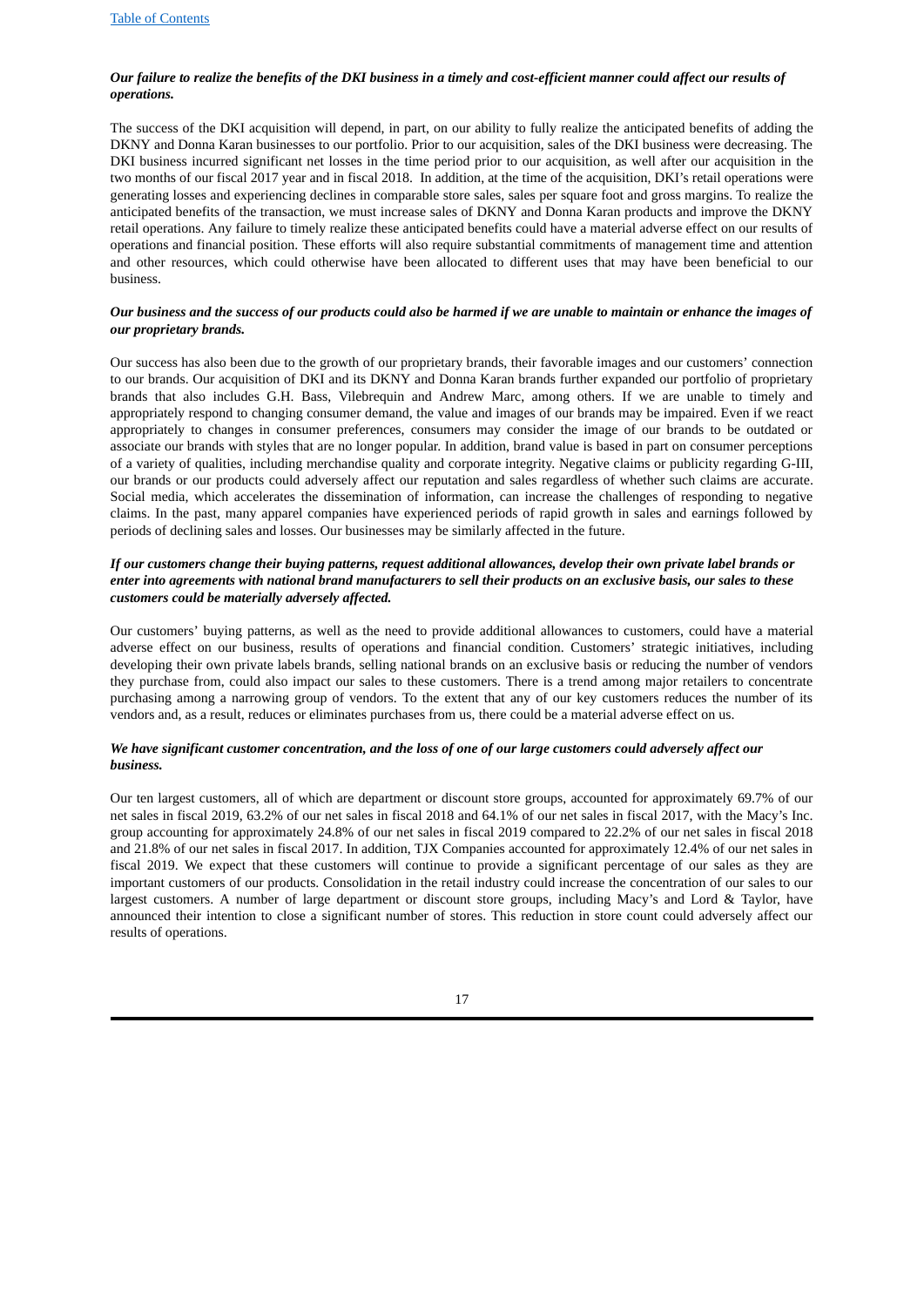Sales to customers generally occur on an order-by-order basis that may be subject to cancellation or rescheduling by the customer. A decision by our major customers to decrease the amount of merchandise purchased from us, increase the use of their own private label brands, sell a national brand on an exclusive basis or change the manner of doing business with us could reduce our revenues and materially adversely affect our results of operations. The loss of any of our large customers, or the bankruptcy or serious financial difficulty of any of our large customers, could have a material adverse effect on us.

#### If we miscalculate the market for our products, we may end up with significant excess inventories for some products and *missed opportunities for others.*

We often produce products to hold in inventory in order to meet our customers' delivery requirements and to be able to quickly fulfill reorders. If we misjudge the market for our products, we may be faced with significant excess inventories for some products and missed opportunities for others. In addition, weak sales and resulting markdown requests from customers could have a material adverse effect on our results of operations.

#### **Risks Relating to Our Retail Operations**

## Our retail operations segment may continue to incur losses if our retail turnaround strategy and/or our execution of the *turnaround strategy are unsuccessful.*

Our retail operations segment reported an operating loss of \$49.0 million in fiscal 2019 and \$49.1 million in fiscal 2018. The retail landscape continues to evolve and, as a result, we are implementing a retail turnaround strategy in an attempt to significantly reduce the losses in our retail business with the goal of attaining profitability in our retail operations segment. We are in the process of executing a turnaround strategy of this segment of our business, including termination or renegotiation of long-term leases as they come up for renewal, overall cost cutting, improved merchandising strategies for our Wilsons and G.H. Bass store chains and re-purposing certain Wilsons and G.H. Bass stores for our Karl Lagerfeld Paris or DKNY brands. We also hired a new President of our retail business who is an industry veteran with a proven track record at leading retailers. We need to successfully implement this strategy in order to significantly reduce the losses of our retail business with the goal of attaining profitability in our retail operations segment and there is no assurance that we can do so.

#### We may be required to record impairments of long-lived assets or incur other charges relating to our company-operated *retail stores.*

Impairment testing of our retail stores' long-lived assets requires us to make estimates about our future performance and cash flows that are inherently uncertain. These estimates can be affected by numerous factors, including changes in economic conditions, our results of operations, and competitive conditions in the industry. Due to the fixed-cost structure associated with our retail operations, negative cash flows or the closure of a store could result in an impairment of leasehold improvements or other long-lived assets, write-downs of inventory, severance costs, lease termination costs or the loss of working capital, which could adversely impact our business and financial results. We recorded impairments related to our retail operations of \$2.8 million in fiscal 2019, \$6.5 million in fiscal 2018 and \$10.5 million in fiscal 2017. These impairment charges may increase as we continue to evaluate our retail operations segment. The recording of additional impairments in the future may have a material adverse impact on our business and financial results.

#### *Leasing of significant amounts of real estate exposes us to possible liabilities and losses.*

All of the stores operated by us are leased. Accordingly, we are subject to all of the risks associated with leasing real estate. Store leases generally require us to pay a fixed minimum rent and a variable amount based on a percentage of annual sales at that location. We generally cannot cancel our leases. If an existing or future store is not profitable, and we decide to close it, we may be committed to perform certain obligations under the applicable lease including, among other things, paying rent for the balance of the applicable lease term. As each of our leases expires, if we do not have a renewal option, we may be unable to negotiate a renewal on commercially acceptable terms, or at all, which could cause us to close stores in desirable locations. In addition, we may not be able to close an unprofitable store due to an existing operating covenant, which may cause us to operate the location at a loss and prevent us from finding a more desirable location.

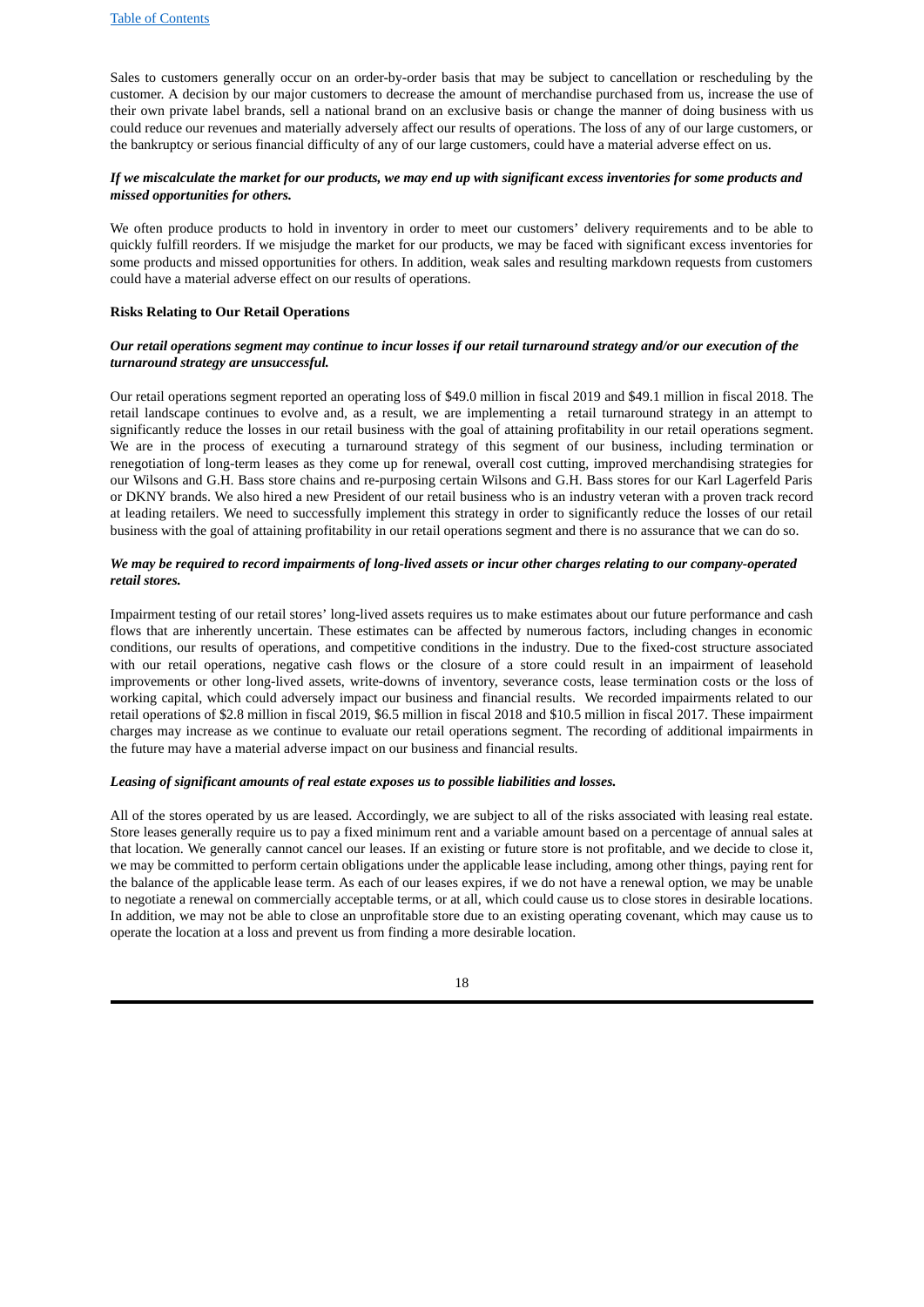## Our retail stores are heavily dependent on the ability and desire of consumers to travel and shop. A reduction in the *volume of outlet mall traffic could adversely affect our retail sales.*

Substantially all of the stores in our retail operations segment are operated as outlet stores and located in larger outlet centers, many of which are located in, or near, vacation destinations or away from large population centers where department stores and other traditional retailers are concentrated. Economic uncertainty, increased fuel prices, travel concerns and other circumstances, which would lead to decreased travel, could have a material adverse effect on sales at our outlet stores. Other factors that could affect the success of our outlet stores include:

- · the location of the outlet mall or the location of a particular store within the mall;
- the other tenants occupying space at the outlet mall;
- increased competition in areas where the outlet malls are located;
- a downturn in the economy generally or in a particular area where an outlet mall is located;
- · the shift to online shopping;
- a downturn in foreign shoppers in the United States; and
- · the amount of advertising and promotional dollars spent on attracting consumers to outlet malls.

Sales at our outlet stores are derived, in part, from the volume of traffic at the malls where our stores are located. In fiscal 2019, our outlet stores continued to experience a reduction in consumer traffic, which adversely affected the results of our retail operations segment. Our outlet stores benefit from the ability of a mall's other tenants and other area attractions to generate consumer traffic in the vicinity of our stores and the continuing popularity of outlet malls as shopping destinations. Changes in areas around our existing retail locations, including the type and nature of the other retailers located near our stores, that result in reductions in customer foot traffic or otherwise render the locations unsuitable could cause our sales to be less than expected. A reduction in outlet mall traffic as a result of these or other factors could materially adversely affect our business.

#### *Our ability to successfully operate retail stores depends on many factors.*

Our ability to successfully operate our retail stores depends on many factors, including, among others, our ability to:

- · negotiate acceptable lease terms, including desired rent and tenant improvement allowances;
- achieve brand awareness, affinity and purchase intent in our markets;
- achieve increased sales and gross margins at our stores;
- hire, train and retain store associates and field management;
- · assimilate store associates and field management into our corporate culture; and
- source and supply sufficient inventory levels.

#### The retail business is intensely competitive and increased or new competition could have a material adverse effect on us.

The retail industry is intensely competitive. We compete against a diverse group of retailers, including, among others, other outlet stores, department stores, specialty stores, warehouse clubs and e-commerce retailers. We also compete in particular markets with a number of retailers that specialize in the products that we sell. A number of different competitive factors could have a material adverse effect on our retail business, results of operations and financial condition including:

- increased operational efficiencies of competitors;
- · competitive pricing strategies, including deep discount pricing by a broad range of retailers during periods of poor consumer confidence or economic instability;
- expansion of product offerings by existing competitors;
- entry by new competitors into markets in which we operate retail stores;
- adoption by existing competitors of innovative retail sales methods; and
- · increased consumer preference for online apparel purchases and innovations by e-commerce retailers such as Amazon.

We may not be able to continue to compete successfully with our existing or new competitors, or be assured that prolonged periods of deep discount pricing by our competitors will not have a material adverse effect on our business.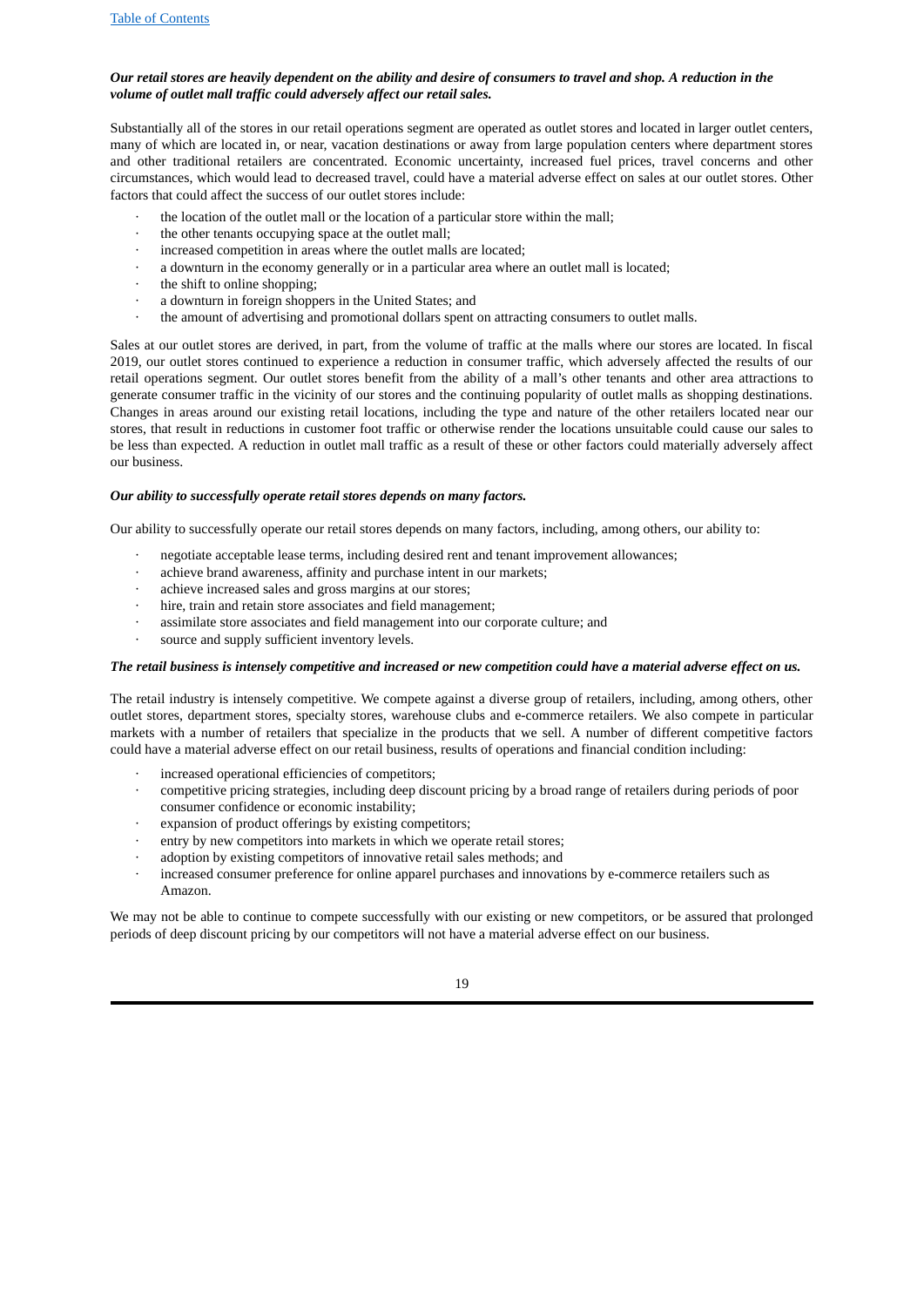## Our e-commerce business faces distinct risks, and our failure to successfully manage it could have a negative impact on *our profitability.*

We are investing in our e-commerce business and seeking to increase the amount of business derived from our e-commerce operations. The successful operation and expansion of our e-commerce business, as well as our ability to provide a positive shopping experience that will generate orders and drive subsequent visits, depends on efficient and uninterrupted operation of our order-taking and fulfillment operations. Risks associated with our e-commerce business include:

- · the failure of the computer systems, including those of third-party vendors, that operate our e-commerce sites including, among others, inadequate system capacity, computer viruses, human error, changes in programming, security breaches, system upgrades or migration of these services to new systems;
- disruptions in telecom service or power outages;
- · reliance on third parties for computer hardware and software, as well as delivery of merchandise to our customers on-time and without damage;
- · rapid technology changes;
- · the failure to deliver products to customers on-time or to satisfy customers' expectations;
- · credit or debit card fraud;
- natural disasters or adverse weather conditions;
- · changes in applicable federal, state and international regulations;
- liability for online content; and
- · consumer privacy concerns and regulation.

Problems in any of these areas could result in a reduction in sales, increased costs and damage to our reputation and brands, which could adversely affect our business and results of operations.

## Laws on privacy continue to evolve and further limits on how we collect or use customer information could adversely *affect our business.*

We collect and store customer information primarily for marketing purposes and to improve the services we provide. The use or retention of certain customer information is subject to applicable privacy laws. These laws and the judicial interpretation of such laws are evolving on a frequent basis. If we fail to comply with these laws, we may be subject to fines or penalties, which could impact our business, financial condition and results of operations. Any limitations imposed on the use of such customer information by federal, state or local governments, could have an adverse effect on our future marketing activities. Governmental focus on data security and/or privacy may lead to additional legislation or regulations. As a result, we may have to modify our business with the goal of further improving data security, which would result in increased expenses and operating complexity. To the extent our or our business partners' security procedures and protection of customer information prove to be insufficient or inadequate, we may become subject to litigation or other claims, which could expose us to liability and cause damage to our reputation, brand and results of operations.

## We are subject to rules relating to the processing of credit card payments. Failure to comply with these rules could result *in an ability to process payments which would adversely affect our retail business.*

Because we process and transmit payment card information, we are subject to the Payment Card Industry ("PCI") Data Security Standard (the "Standard"), and card brand operating rules ("Card Rules"). The Standard is a comprehensive set of requirements for enhancing payment account data security that was developed by the PCI Security Standards Council to help facilitate the broad adoption of consistent data security measures. We are required by payment card network rules to comply with the Standard, and our failure to do so may result in fines or restrictions on our ability to accept payment cards. Under certain circumstances specified in the payment card network rules, we may be required to submit to periodic audits, selfassessments or other assessments of our compliance with the Standard. Such activities may reveal that we have failed to comply with the Standard. If an audit, self-assessment or other test determines that we need to take steps to remediate any deficiencies, such remediation efforts may distract the management team of our retail business and require it to undertake costly and time consuming remediation efforts. In addition, even if we comply with the Standard, there is no assurance that we will be protected from a security breach. Further, changes in technology and processing procedures may result in changes to the Card Rules. Such changes may require us to make significant investments in operating systems and technology that may impact our business. Failure to keep up with changes in technology could result in the loss of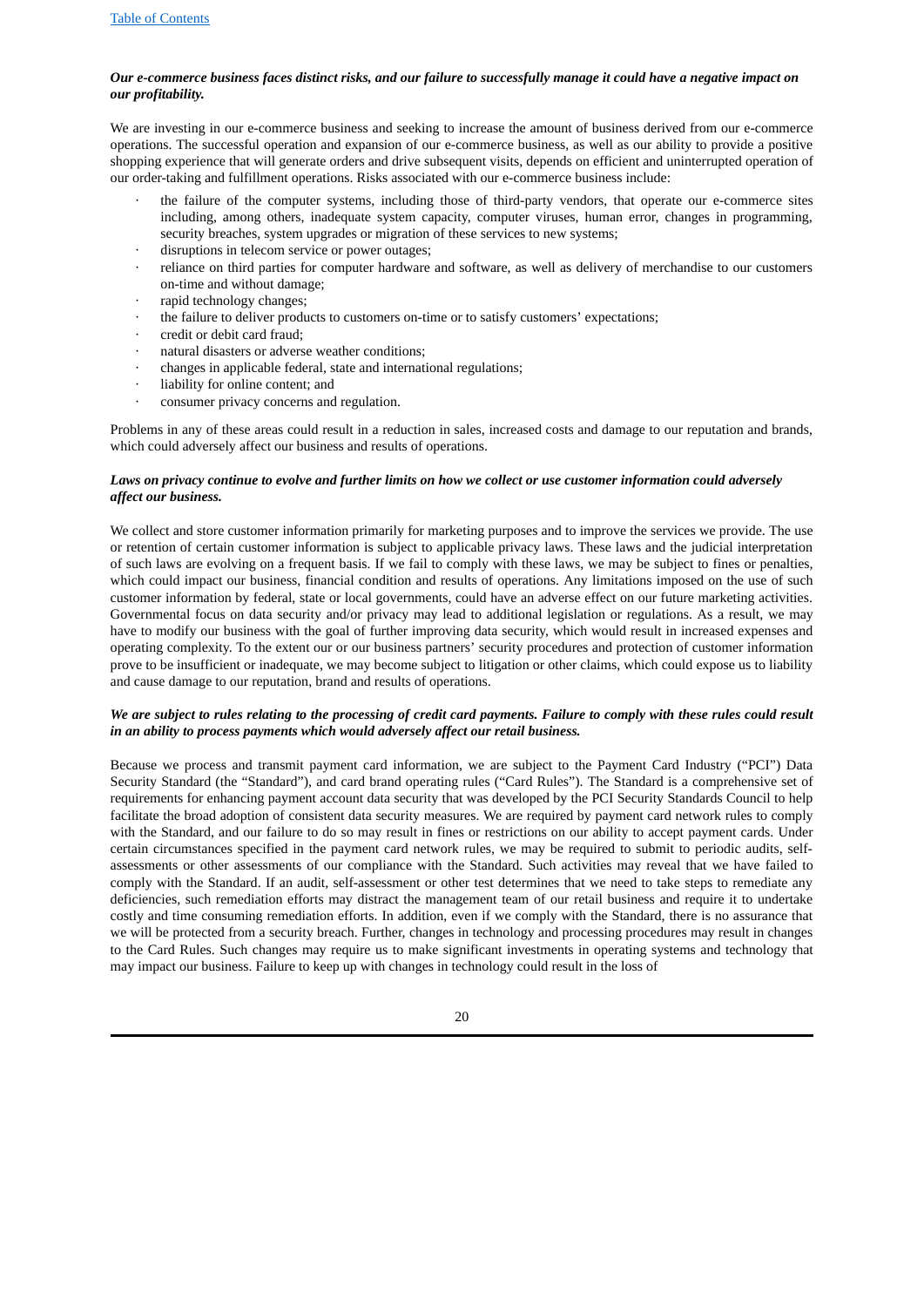business. Failure to comply with the Standard or Card Rules could result in losing certification under the PCI standards and an inability to process payments.

## **Risk Factors Relating to the Operation of Our Business**

#### If we lose the services of our key personnel, or are unable to attract key personnel, our business will be harmed.

Our future success depends on Morris Goldfarb, our Chairman and Chief Executive Officer, and other key personnel. The loss of the services of Mr. Goldfarb and any negative market or industry perception arising from the loss of his services could have a material adverse effect on us and the market price of our common stock. Our other executive officers have substantial experience and expertise in our business and have made significant contributions to our success. The unexpected loss of services of one or more of these individuals or the inability to attract key personnel could also adversely affect us.

## We have expanded our business through acquisitions that could result in diversion of resources, an inability to integrate acquired operations and extra expenses. This could disrupt our business and adversely affect our financial condition.

Part of our growth strategy is to pursue acquisitions. The negotiation of potential acquisitions as well as the integration of acquired businesses could divert our management's time and resources. Acquired businesses may not be successfully integrated with our operations. We may not realize the intended benefits of an acquisition, such as our acquisition of DKI. We also might not be successful in identifying or negotiating suitable acquisitions, which could negatively impact our growth strategy.

Acquisitions could also result in:

- · substantial cash expenditures;
- potentially dilutive issuances of equity securities;
- the incurrence of debt and contingent liabilities;
- a decrease in our profit margins;
- amortization of intangibles and potential impairment of goodwill;
- reduction of management attention to other parts of our business;
- failure to generate expected financial results or reach business goals; and
- increased expenditures on human resources and related costs.

If acquisitions disrupt our operations, our business may suffer.

## We conduct certain of our operations through joint ventures. There could be disagreements with our joint venture *partners that could adversely affect our interest in the joint ventures.*

We own 49% in each of two joint ventures, one with respect to the Karl Lagerfeld brand in the United States, Mexico and Canada and one with respect to the use of the DKNY and Donna Karan brands in China. We may enter into additional joint ventures in the future. Our joint venture partners, as well as any future partners, may have interests that are different from our interests that may result in conflicting views as to the conduct of the business of the joint venture. In the event that we have a disagreement with a joint venture partner with respect to a particular issue to come before the joint venture, or as to the management or conduct of the business of the joint venture, we may not be able to resolve such disagreement in our favor. Any such disagreement could have a material adverse effect on our interest in the joint venture, the business of the joint venture or the portion of our growth strategy related to the joint venture.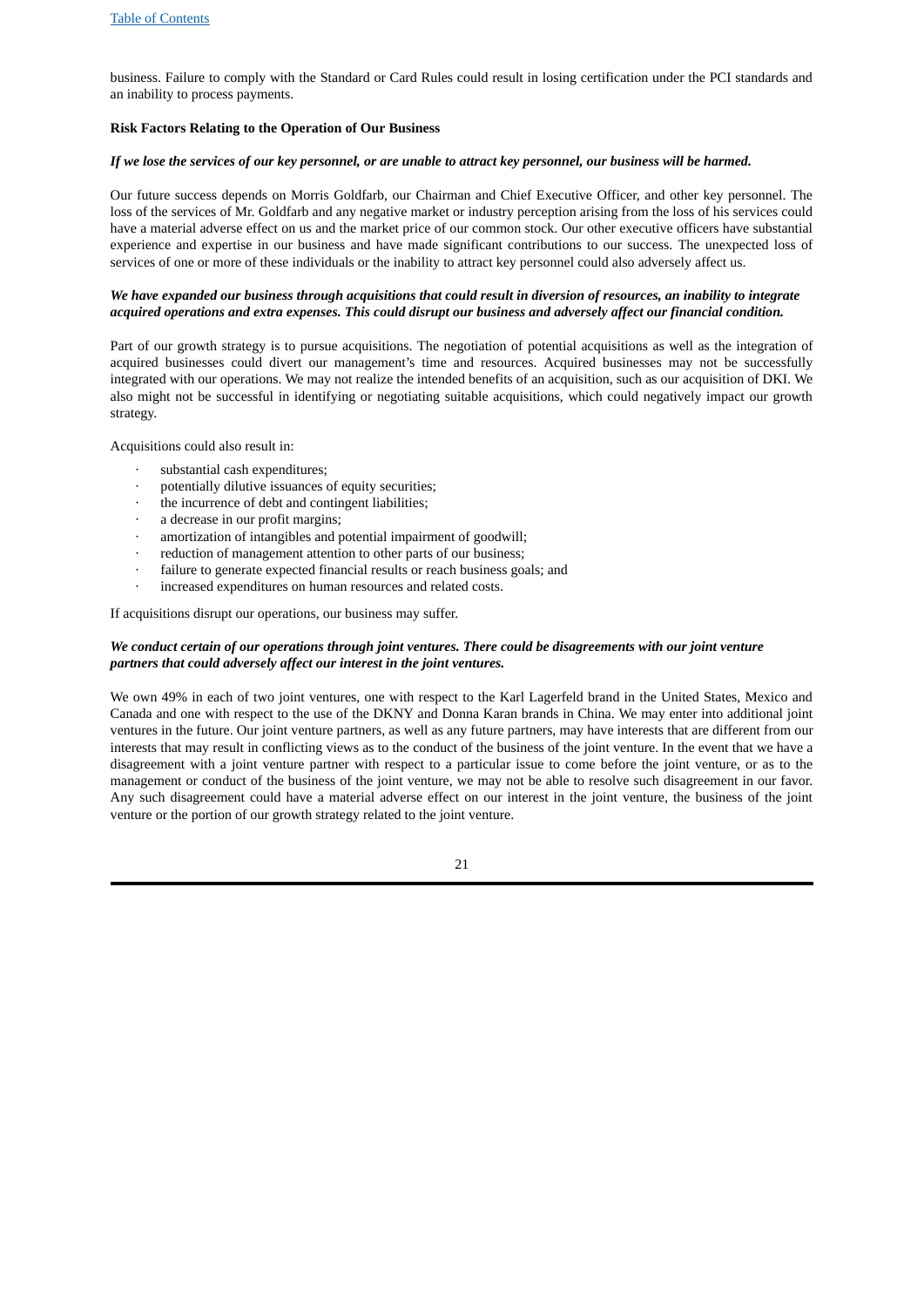## *We have incurred a significant amount of debt, which could adversely affect us.*

Our indebtedness significantly increased as a result of the acquisition of DKI. We are a party to a \$650 million senior secured asset-based revolving credit facility, which replaced our previous \$450 million facility, and a \$300 million senior secured term loan facility ("Term Facility") (collectively, the "Bank Debt"). In addition to the indebtedness under the Bank Debt, we also incurred \$125 million of debt pursuant to a junior lien secured note in favor of LVMH Moet Hennessy Louis Vuitton Inc. ("LVMH"). The increase in the amount of our outstanding debt could adversely affect us by decreasing our business flexibility and increasing our borrowing costs. The Bank Debt contains certain restrictive covenants imposing operating and financial restrictions on us. These covenants restrict our ability and the ability of certain of our subsidiaries, among other things, to: incur or guarantee indebtedness; incur liens; pay dividends or repurchase stock; enter into transactions with affiliates; consummate asset sales, acquisitions or mergers; prepay certain other indebtedness; or make investments. The revolving credit facility also requires us to comply with certain financial covenants.

The operating restrictions and financial covenants in the Bank Debt may limit our ability to finance future operations, capital needs or acquisitions or to engage in other business activities. Our ability to comply with financial covenants could be materially affected by events beyond our control, and there can be no assurance that we will satisfy any such requirements. If we fail to comply with these covenants, we may need to seek waivers or amendments of such covenants, seek alternative or additional sources of financing or reduce our expenditures. We may be unable to obtain such waivers, amendments or alternative or additional financing on favorable terms, or at all.

If an event of default occurs, the lenders under the Bank Debt, as well as the holder of the LVMH note, may declare all outstanding borrowings, together with accrued interest and other fees, to be immediately due and payable and exercise remedies in respect of the collateral. We may not be able to repay all amounts due under the Bank Debt or LVMH note in the event these amounts are declared due upon an event of default.

Our debt level and related debt service obligations could have negative consequences, including:

- · requiring us to dedicate significant cash flow from operations to the payment of principal, interest and other amounts payable on our debt, which would reduce the funds we have available for other purposes;
- · making it more difficult or expensive for us to obtain any necessary future financing for working capital, capital expenditures, debt service requirements, debt refinancing, acquisitions or other purposes;
- reducing our flexibility in planning for, or reacting to, changes in our industry or market conditions;
- making us more vulnerable in the event of a downturn in our business operations or in the economy; and
- exposing us to interest rate risk given that a substantial portion of our debt obligations is at variable interest rates.

## Our ability to continue to have the necessary liquidity to operate our business may be adversely impacted by a number of factors, including uncertain conditions in the credit and financial markets, which could limit the availability and increase the cost of financing. A deterioration of our results of operations and cash flow resulting from decreases in consumer spending, could, among other things, impact our ability to comply with financial covenants in our existing credit facility.

Our historical sources of liquidity to fund ongoing cash requirements include cash flows from operations, cash and cash equivalents, borrowings through our revolving credit facility and equity offerings. The sufficiency and availability of credit may be adversely affected by a variety of factors, including, without limitation, the tightening of the credit markets, including lending by financial institutions who are sources of credit for our borrowing and liquidity; an increase in the cost of capital; the reduced availability of credit; our ability to execute our strategy; the level of our cash flows, which will be impacted by retailer and consumer acceptance of our products and the level of consumer discretionary spending; maintenance of financial covenants included in our revolving credit facility; and interest rate fluctuations. Interest rates increased in fiscal 2018 and 2019 and may continue to increase in fiscal 2020. We cannot predict the effect of increasing interest rates on the availability or aggregate cost of our borrowings. We cannot be certain that any additional required financing, whether debt or equity, will be available in amounts needed or on terms acceptable to us, if at all.

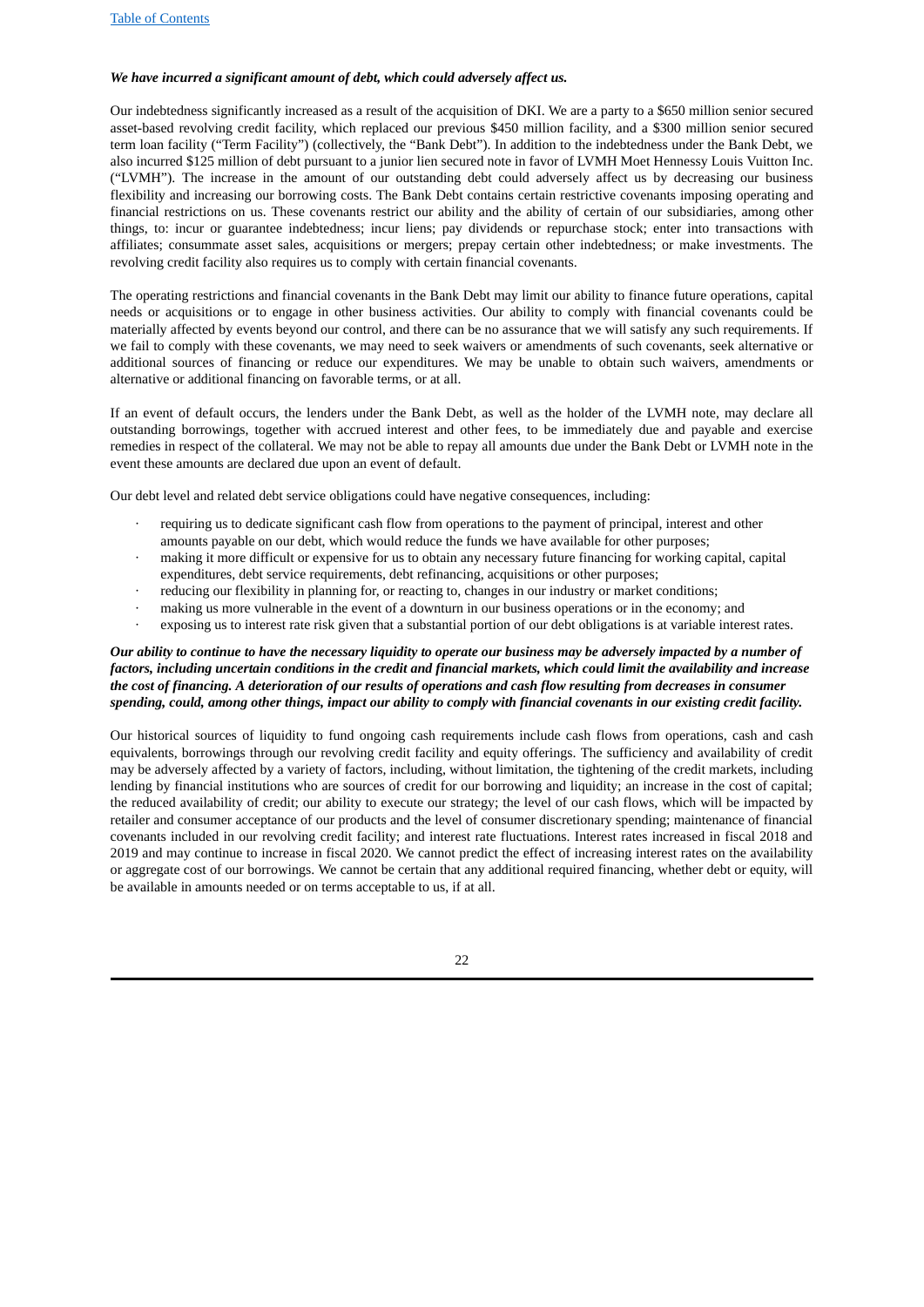As of January 31, 2019, we were in compliance with the financial covenants in our revolving credit facility. Compliance with these financial covenants is dependent on the results of our operations, which are subject to a number of factors including current economic conditions. The economic environment has at times resulted in lower consumer confidence and lower retail sales. Adverse developments in the economy could lead to reduced consumer spending which could adversely impact our net sales and cash flow, which could affect our compliance with our financial covenants. A violation of our covenants could limit access to our credit facilities. Should such restrictions on our credit facilities and these factors occur, they could have a material adverse effect on our business and results of operations.

#### *We may need additional financing to continue to grow.*

We incurred significant additional debt in connection with our acquisition of DKI. The continued growth of our business, including as a result of acquisitions, depends on our access to sufficient funds to support our growth. Our primary source of working capital to support the growth of our operations is our revolving credit agreement which currently extends to December 2021. Our growth is dependent on our ability to continue to be able to extend and increase our line of credit. If we are unable to refinance our debt, we cannot be sure we will be able to secure alternative financing on satisfactory terms or at all. The loss of the use of this credit facility or the inability to replace this facility when it expires would materially impair our ability to operate our business.

#### Changes in the method of determining LIBOR, or the replacement of LIBOR with an alternate reference rate, may *increase interest expense under our Bank Debt or future bank borrowings.*

LIBOR, the London interbank offered rate, is frequently used to determine interest rates under bank borrowings. Our Bank Debt uses LIBOR or an alternate base rate (as defined in our loan agreements) to determine the interest paid under borrowings pursuant to our Bank Debt. The financial authority that regulates LIBOR has announced that it intends to stop compelling banks to submit rates for the calculation of LIBOR after 2021. Our current revolving credit facility extends through December 2021 and our term loan extends through December 2022. We will need to extend or replace our revolving credit facility prior to its expiration and may need to do so as well with respect to our term loan. At this time, it is not possible to predict the effect on the cost of our borrowings under our Bank Debt or under any other debt we may incur in addition to or as a replacement for any of our Bank Debt as a result of the possible elimination of LIBOR or changes to the manner in which LIBOR is calculated.

#### The Term Facility was the first debt issued by us that was rated by rating agencies. Our credit rating and ability to access well-functioning capital markets are important to our ability to secure future debt financing on acceptable terms.

Our access to the debt markets and the terms of such access depend on multiple factors including the condition of the debt capital markets, our operating performance and our credit ratings. The Term Facility was the first debt issued by us that was assigned a rating by the major credit rating agencies. These ratings are based on a number of factors including their assessment of our financial strength and financial policies. Our borrowing costs will be dependent to some extent on the rating assigned to our debt. However, there can be no assurance that any particular rating assigned to us will remain in effect for any given period of time or that a rating will not be changed or withdrawn by a rating agency if, in that rating agency's judgment, future circumstances relating to the basis of the rating so warrant. Incurrence of additional debt by us could adversely affect our credit rating. Any disruptions or turmoil in the capital markets or any downgrade of our credit rating could adversely affect our cost of funds, liquidity, competitive position and access to capital markets, which could materially and adversely affect our business operations, financial condition and results of operations.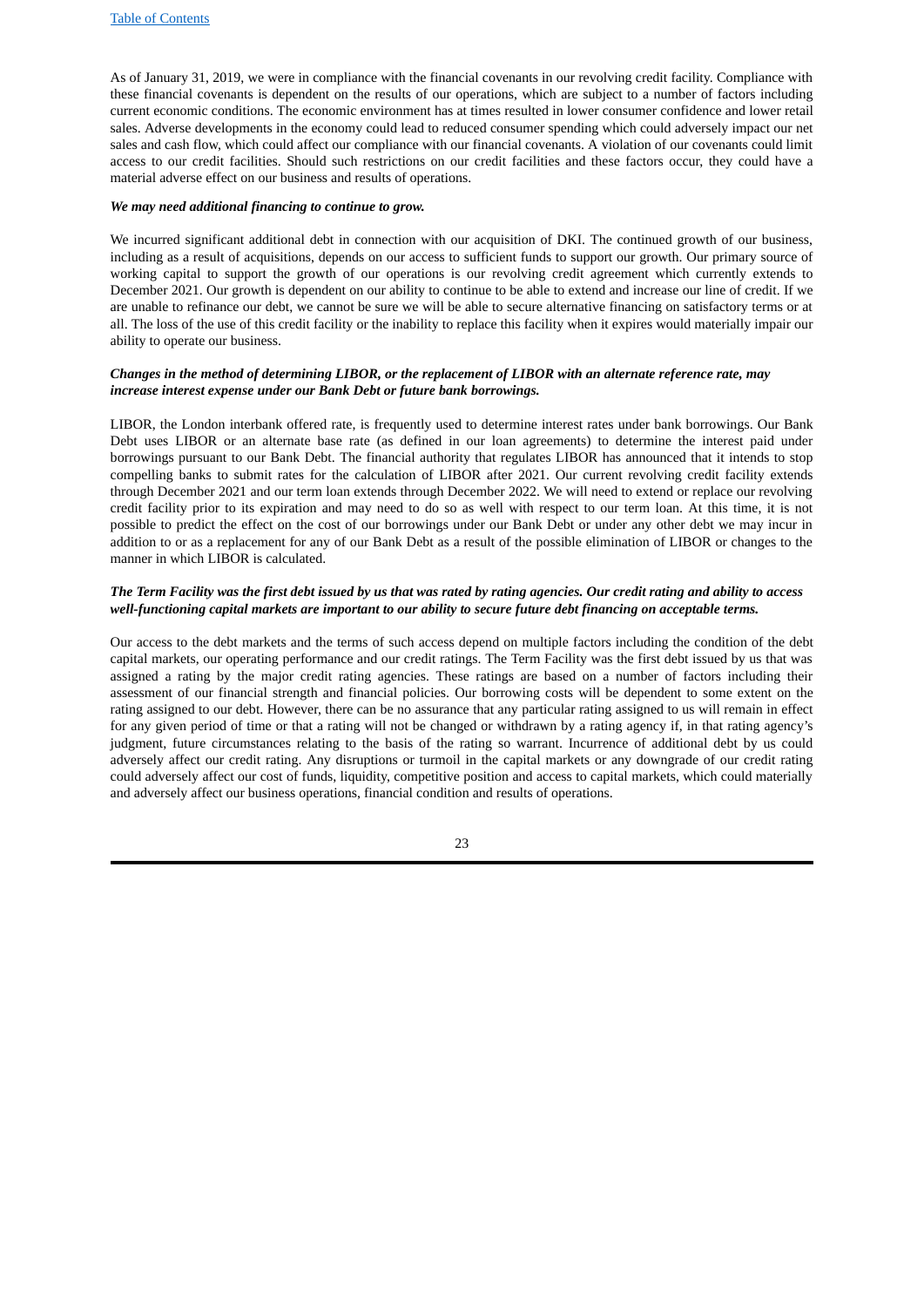## *Our business is highly seasonal.*

Retail sales of apparel have traditionally been seasonal in nature. Historically, our wholesale business has been dependent on our sales during the third and fourth quarter. Net sales during the third and fourth quarter accounted for approximately 61% of our net sales in fiscal 2019, 62% of our net sales in fiscal 2018 and 54% of our net sales in fiscal 2017. We are highly dependent on our results of operations during the second half of our fiscal year. Any difficulties we may encounter during this period as a result of weather or disruption of manufacturing or transportation of our products will have a magnified effect on our net sales and net income for the year. In addition, because of the large amount of outerwear we sell at both wholesale and retail, unusually warm weather conditions during the peak fall and winter outerwear selling season, including as a result of any change in historical climate patterns, could have a material adverse effect on our results of operations. Our quarterly results of operations for our retail business also may fluctuate based upon such factors as the timing of certain holiday seasons, the number and timing of new store openings, the acceptability of seasonal merchandise offerings, the timing and level of markdowns, store closings and remodels, competitive factors, weather and general economic conditions. The second half of the year is expected to continue to provide a larger amount of our net sales and a substantial majority of our net income for the foreseeable future.

#### *Extreme or unseasonable weather conditions could adversely affect our business.*

Extreme weather events and changes in weather patterns can influence customer trends and shopping habits. Extended periods of unseasonably warm temperatures during the fall and winter seasons, or cool weather during the summer season, may diminish demand for our seasonal merchandise. Heavy snowfall, hurricanes or other severe weather events in the areas in which our retail stores and the retail stores of our wholesale customers are located may decrease customer traffic in those stores and reduce our sales and profitability. If severe weather events were to force closure of or disrupt operations at the distribution centers we use for our merchandise, we could incur higher costs and experience longer lead times to distribute our products to our retail stores, wholesale customers or e-commerce customers. If prolonged, such extreme or unseasonable weather conditions could adversely affect our business, financial condition and results of operations.

#### If we are unable to successfully translate market trends into attractive product offerings, our sales and profitability could *suffer.*

The retail and apparel industries are subject to sudden shifts in consumer trends and consumer spending. Our ability to successfully compete depends on a number of factors, including our ability to effectively anticipate, gauge and respond to changing consumer demands and tastes across multiple product lines and tiers of distribution. We are required to translate market trends into attractive product offerings and operate within substantial production and delivery constraints. We cannot be sure we will continue to be successful in this regard. We need to anticipate and respond to changing trends quickly, efficiently and effectively in order to be successful. Our failure to anticipate, identify or react appropriately to changes in customer tastes, preferences, shopping and spending patterns could lead to, among other things, excess inventories or a shortage or products and could have a material adverse effect on our financial condition and results of operations.

#### *We are subject to the risk of inventory loss and theft.*

Efficient inventory management is a key component of our business success and profitability. To be successful, we must maintain sufficient inventory levels and an appropriate product mix to meet the demands of our wholesale and retail customers without allowing those levels to increase to such an extent that the costs to store and hold the goods unduly impacts our financial results. If our buying decisions do not accurately predict customer trends or purchasing actions, we may have to take unanticipated markdowns to dispose of the excess inventory, which also can adversely impact our financial results. We continue to focus on ways to reduce these risks, but we cannot be certain you that we will continue to be successful in our inventory management. If we are not successful in managing our inventory balances, our cash flows from operations and net income may be negatively affected.

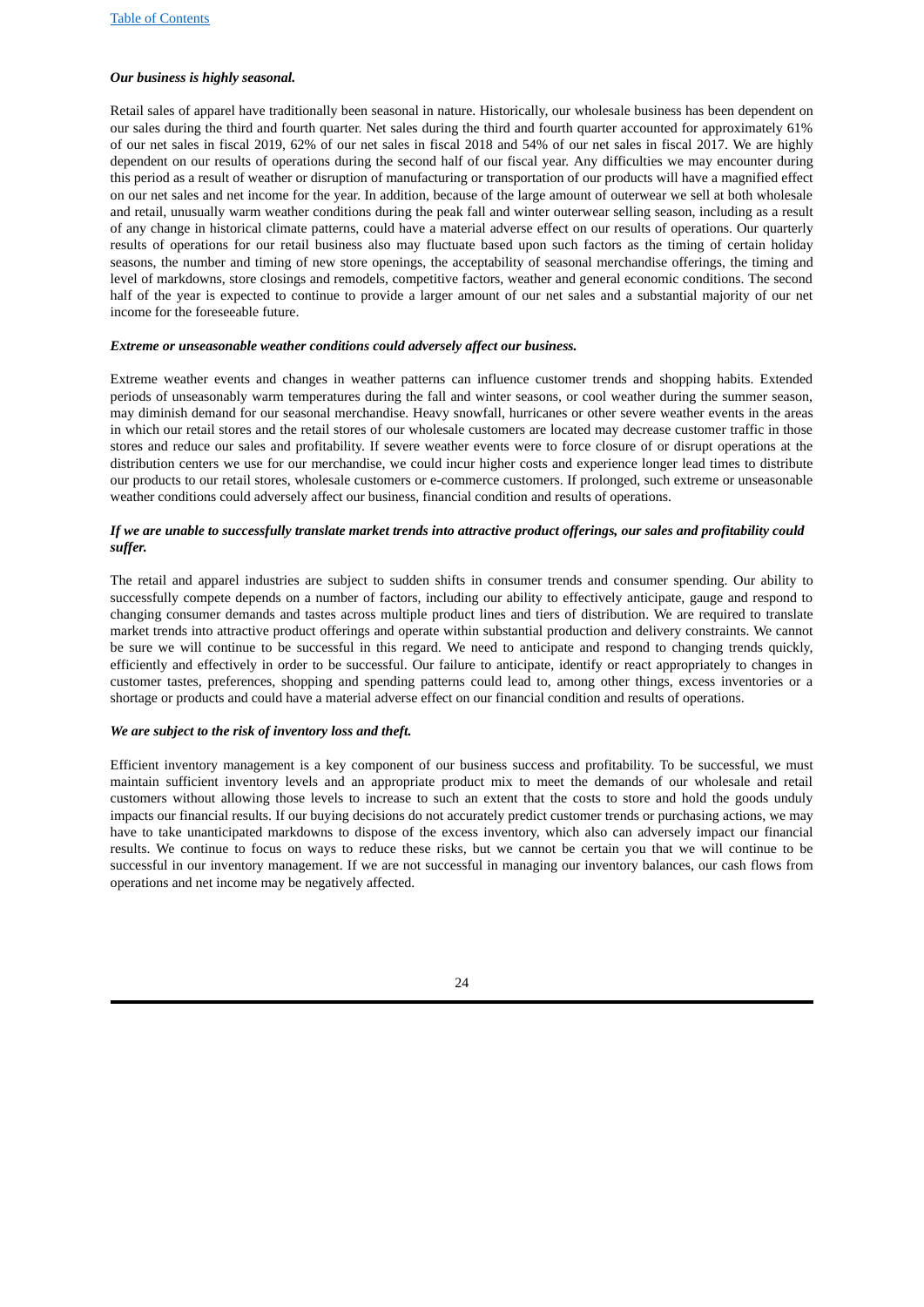We have experienced inventory shrinkage in the past, and we cannot be certain that incidences of inventory loss and theft will decrease in the future or that the measures we are taking will effectively reduce the problem of inventory shrinkage. Although some level of inventory shrinkage is an unavoidable cost of doing business, if we were to experience higher rates of inventory shrinkage or incur increased security costs to combat inventory theft, our results of operations could be adversely affected.

#### Fluctuations in the price, availability and quality of materials used in our products could have a material adverse effect *on our cost of goods sold and our ability to meet our customers' demands.*

Fluctuations in the price, availability and quality of raw materials used in our products could have a material adverse effect on our cost of sales or our ability to meet our customers' demands. We compete with numerous entities for supplies of materials and manufacturing capacity. Raw materials are vulnerable to adverse climate conditions, animal diseases and natural disasters that can affect the supply and price of raw materials. We may not be able to pass on all or any portion of higher raw material prices to our customers. Future increases in raw material prices could have an adverse effect on our results of operations.

Any raw material price increase or increase in costs related to the transport of our products (primarily petroleum costs) could increase our cost of sales and decrease our profitability unless we are able to pass higher prices on to our customers. In addition, if one or more of our competitors is able to reduce its production costs by taking greater advantage of any reductions in raw material prices, favorable sourcing agreements or new manufacturing technologies (which enable manufacturers to produce goods on a more cost-effective basis) we may face pricing pressures from those competitors and may be forced to reduce our prices or face a decline in net sales, either of which could have an adverse effect on our business, results of operations or financial condition.

#### *Our trademark and other intellectual property rights may not be adequately protected.*

We believe that our trademarks and other proprietary rights are important to our success and our competitive position. We may, however, experience conflict with various third parties who acquire or claim ownership rights in certain trademarks. We cannot be sure that the actions we have taken to establish and protect our trademarks and other proprietary rights will be adequate to prevent imitation of our products by others or to prevent others from seeking to block sales of our products as a violation of the trademarks and proprietary rights of others.

In the course of our attempts to expand into foreign markets, we may experience conflicts with various third parties who have acquired ownership rights in certain trademarks, which would impede our use and registration of some of our trademarks. Such conflicts are common and may arise from time to time as we pursue international expansion, such as with the international expansion of our DKNY, Donna Karan, Vilebrequin, Andrew Marc, G.H. Bass and Wilsons businesses. In addition, the laws of certain foreign countries may not protect proprietary rights to the same extent as the laws of the United States. Enforcing rights to our intellectual property may be difficult and expensive, and we may not be successful in combating counterfeit products and stopping infringement of our intellectual property rights, which could make it easier for competitors to capture market share. Furthermore, our efforts to enforce our trademark and other intellectual property rights may be met with defenses, counterclaims and countersuits attacking the validity and enforceability of our trademark and other intellectual property rights. If we are unsuccessful in protecting and enforcing our intellectual property rights, continued sales of such competing products by third parties could harm our brands and adversely impact our business, financial condition and results of operations.

#### *We are dependent upon foreign manufacturers.*

We do not own or operate any manufacturing facilities. We also do not have long-term written agreements with any of our manufacturers. As a result, any of these manufacturers may unilaterally terminate its relationship with us at any time. Almost all of our products are imported from independent foreign manufacturers. The failure of these manufacturers to meet required quality standards could damage our relationships with our customers. In addition, the failure by these manufacturers to ship products to us in a timely manner could cause us to miss the delivery date requirements of our customers. The failure to make timely deliveries could cause customers to cancel orders, refuse to accept delivery of products or demand reduced prices.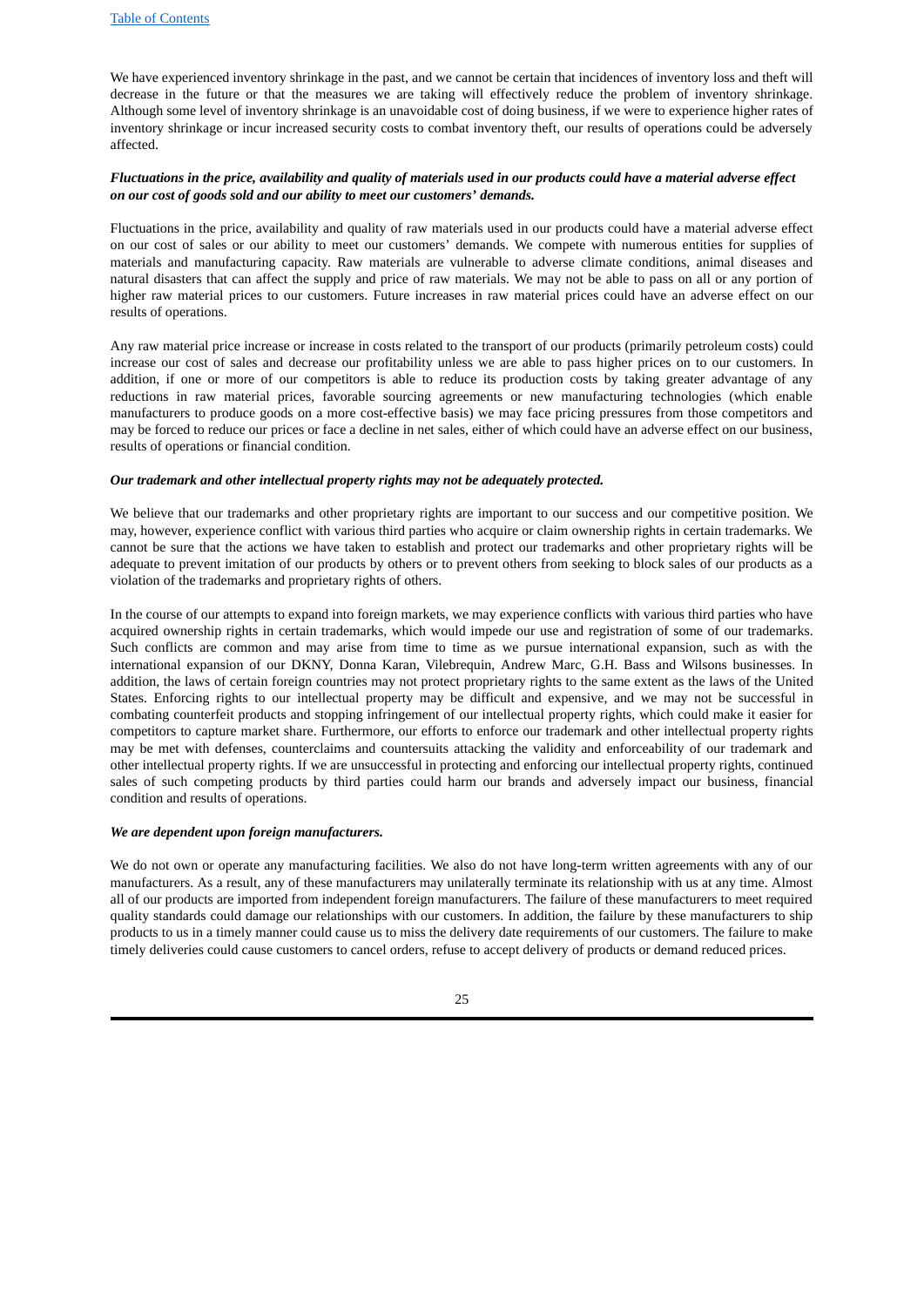While we source our products from many different manufacturers, we rely on a few manufacturers for a significant amount of our products. We sourced 14.4% of our purchases in fiscal 2019 and 14.7% of our purchases in fiscal 2018 from one vendor in China. We sourced 23.9% (13.6% and 10.3%) of our purchases in fiscal 2017 from two vendors in China. The loss of these vendors or a disruption in receipt of products from these vendors could adversely affect our ability to deliver goods to our customers on time and in the requested quantities.

We are also dependent on these manufacturers for compliance with our policies and the policies of our licensors and customers regarding labor practices employed by factories that manufacture product for us. Any failure by these manufacturers to comply with required labor standards or any other divergence in their labor or other practices from those generally considered ethical in the United States and the potential negative publicity relating to any of these events, could result in a violation by us of our license agreements, and harm us and our reputation. In addition, a manufacturer's failure to comply with safety or content regulations and standards could result in substantial liability and harm to our reputation.

#### *The use of foreign manufacturers subjects us to additional risks.*

Our arrangements with foreign manufacturers are subject to the usual risks of engaging in business abroad, including currency fluctuations, political or labor instability and potential import restrictions, duties and tariffs. We do not maintain insurance for the potential lost profits due to disruptions of our overseas manufacturers. Because our products are produced abroad, mostly in China, political or economic instability in China or elsewhere could cause substantial disruption in the business of our foreign manufacturers. Products sourced from China represented approximately 61.5% of our inventory purchased in fiscal 2019, 65.1% of our inventory purchased in fiscal 2018 and 72.0% of our inventory purchased in fiscal 2017. In the past, the Chinese government has reduced tax rebates to factories for the manufacture of textile and leather garments. The rebate reduction resulted in factories seeking to recoup more of their costs from customers, resulting in higher prices for goods imported from China. This tax rebate has been reinstated in certain instances. However, new or increased reductions in this rebate would cause an increase in the cost of finished products from China which could materially adversely affect our financial condition and results of operations.

Heightened terrorism security concerns could subject imported goods to additional, more frequent or more thorough inspections. This could delay deliveries or increase costs, which could adversely impact our results of operations.

## *Our expansion into the European market exposes us to uncertain economic conditions in the Euro zone.*

Demand for our products depends in part on the general economic conditions affecting the countries in which we do business. We are attempting to expand our presence in the European markets, including for our DKNY, Donna Karan and Vilebrequin businesses. The economic situation in Europe is still recovering and economic performance remains uncertain. There is still some concern that certain European countries may default in payments due on their national debt obligations and from related European financial restructuring efforts. If such defaults were to occur, or if European financial restructuring efforts create their own instability, current instability in the global credit markets may increase. Continued financial instability in Europe could adversely affect our European operations and, in turn, could have a material adverse effect on us.

## We have foreign currency exposures relating to buying and selling in currencies other than the U.S. dollar, our functional *currency.*

We have foreign currency exposure related to foreign denominated revenues and costs, which must be translated into U.S. dollars. Fluctuations in foreign currency exchange rates may adversely affect our reported earnings and the comparability of period-to-period results of operations. In addition, while certain currencies (notably the Hong Kong dollar and Chinese Renminbi) are currently managed in value in relation to the U.S. dollar by foreign central banks or governmental entities, such conditions may change, thereby exposing us to various risks as a result.

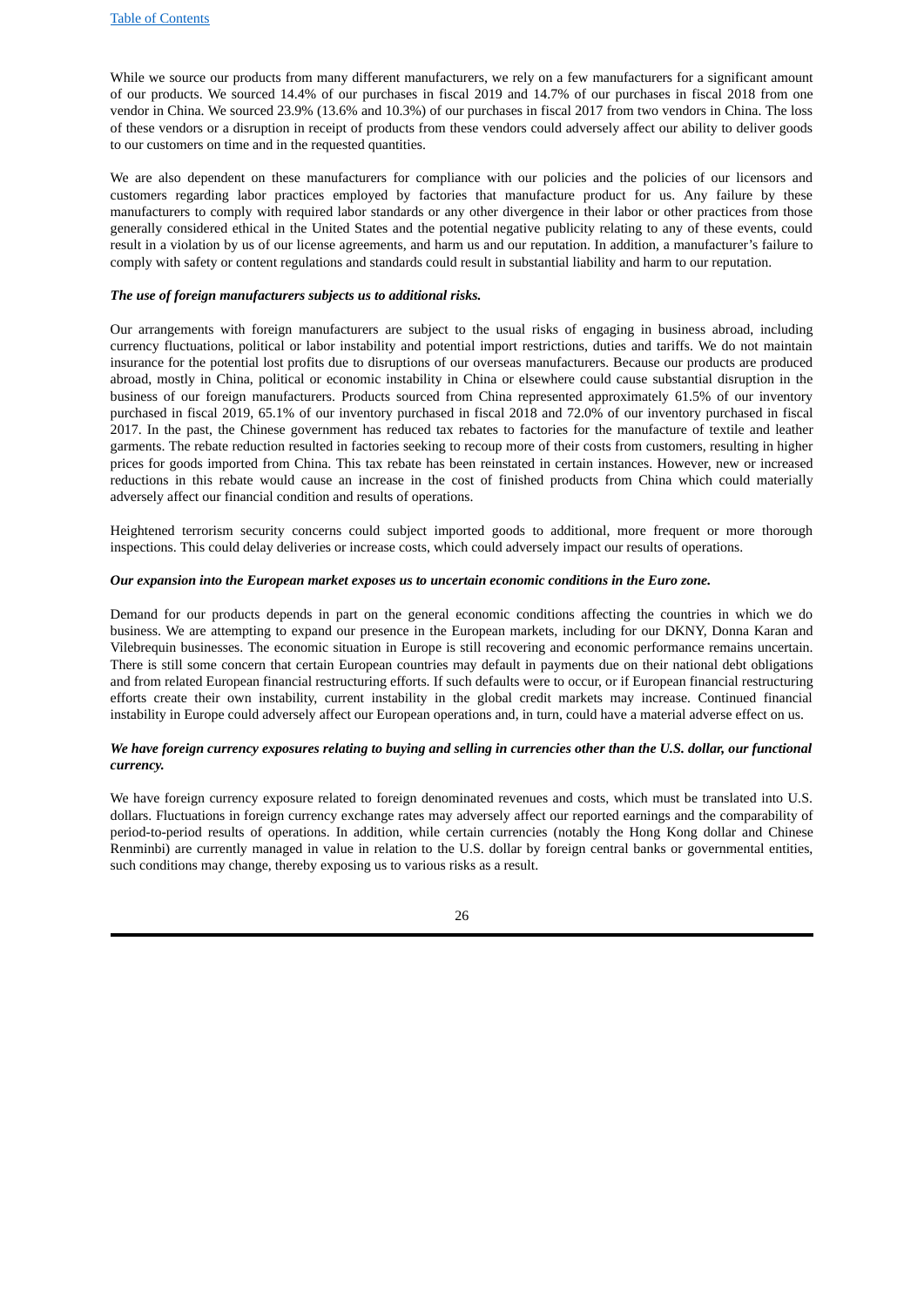Certain of our foreign operations purchase products from suppliers denominated in U.S. dollars and Euros, which may expose such operations to increases in cost of goods sold (thereby lowering profit margins) as a result of foreign currency fluctuations. Our exposures are primarily concentrated in the Euro. Changes in currency exchange rates may also affect the relative prices at which we and our foreign competitors purchase and sell products in the same market and the cost of certain items required in our operations. In addition, certain of our foreign operations have receivables or payables denominated in currencies other than their functional currencies, which exposes such operations to foreign exchange losses as a result of foreign currency fluctuations. Such fluctuations in foreign currency exchange rates could have an adverse effect on our business, results of operations and financial condition. We are not currently engaged in any hedging activities to protect against currency risks. If there is downward pressure on the value of the dollar, our purchase prices for our products could increase. We may not be able to offset an increase in product costs with a price increase to our customers.

## *Changes in tax legislation or exposure to additional tax liabilities could impact our business.*

We are subject to income taxes in the United States and other jurisdictions. Our domestic and international tax liabilities are dependent on the allocation of revenue and expenses in various jurisdictions. Significant judgement is required in determining our global provision for income taxes. Changes in the U.S. federal, state, and international tax legislations can have an adverse impact on our income tax liabilities and effective tax rate. Although we believe our income tax estimates are reasonable, the ultimate outcomes may have a negative impact on our results of operations.

Our future effective tax rate could be adversely affected by a variety of factors, including changes in our business operations, changes in tax laws or rulings, or developments in government tax examinations. A number of countries are actively pursuing fundamental changes to the tax laws applicable to multinational companies. Furthermore, tax authorities may choose to examine or investigate our tax reporting or tax liability, including an examination of our existing transfer pricing policies. Adverse outcomes from examinations may lead to adjustments to our income tax liabilities or provisions for uncertain tax position reserves.

On December 22, 2017, tax reform legislation known as the Tax Cuts and Jobs Act ("TCJA") was enacted in the United States. The TCJA introduced significant changes to U.S. income tax law that have had a beneficial impact on our financial position and effective tax rate. Accounting for the income tax effects of the U.S. Tax Reform Act and subsequent guidance issued required complex calculations to be performed and significant judgments in interpreting the new legislation. Additional guidance may be issued on how the TCJA provisions will impact state and local taxation, which could have an adverse impact on our results of operations.

We are also required to pay taxes other than income taxes, such as payroll, sales, use, value-added, net worth, property, and goods and services taxes, in both the United States and various other jurisdictions. Tax authorities regularly examine these non-income taxes. The outcomes from these examinations, changes in the business, changes in applicable tax rules or other tax matters may have an adverse impact on our results of operations.

#### *We are subject to risks associated with international operations.*

Our ability to capitalize on the potential of our international operations, including to realize the benefits of our DKNY, Donna Karan and Vilebrequin businesses and successfully expand into international markets, is subject to risks associated with international operations. These include:

- the burdens of complying with a variety of foreign laws and regulations, including trade and labor restrictions;
- · compliance with United States and other country laws relating to foreign operations, including the Foreign Corrupt Practices Act, which prohibits U.S. companies from making improper payments to foreign officials for the purpose of obtaining or retaining business;
- unexpected changes in regulatory requirements; and
- new tariffs or other barriers in international markets.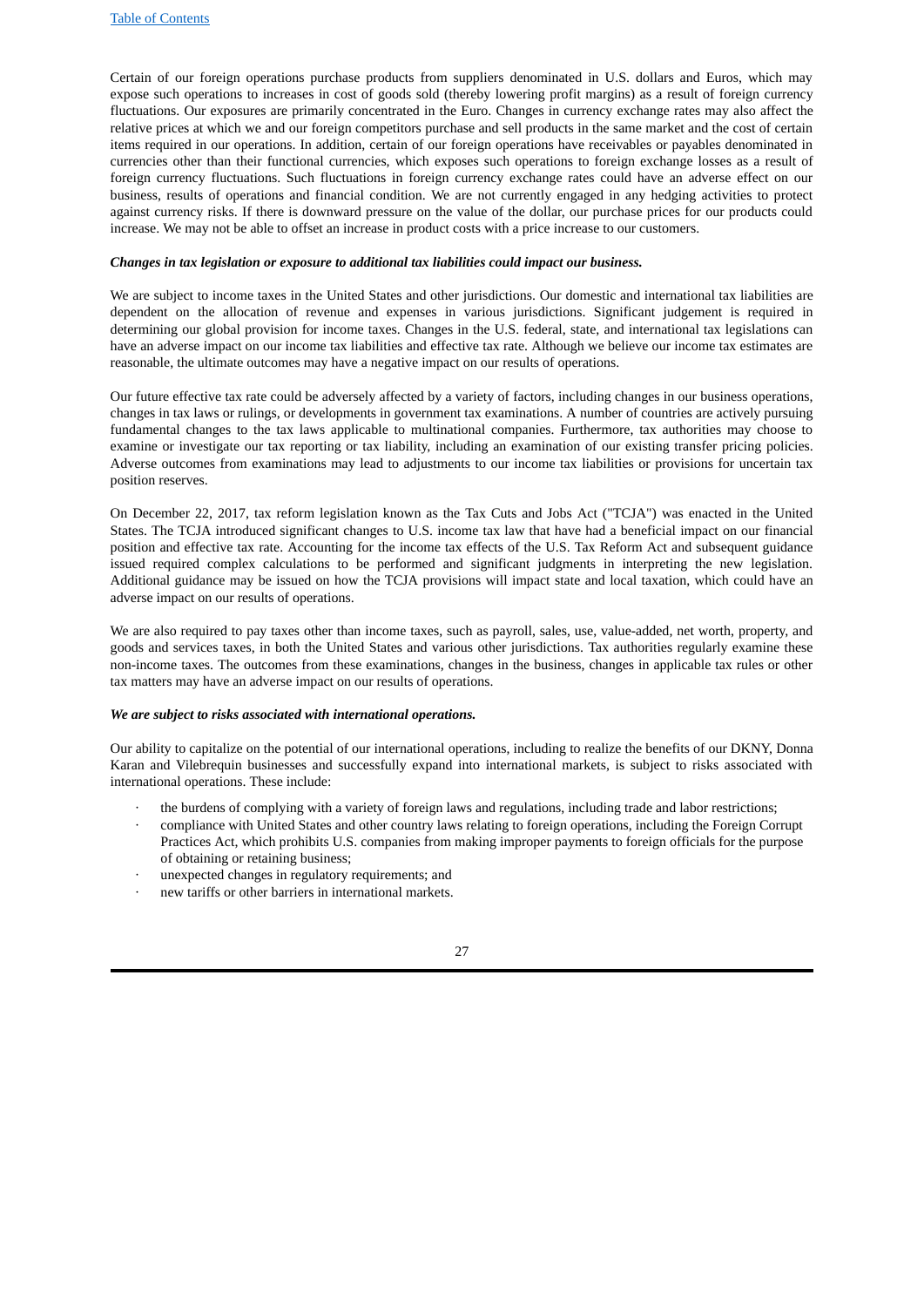We are also subject to general political and economic risks in connection with our international operations, including:

- political instability and terrorist attacks;
- changes in diplomatic and trade relationships; and
- general and economic fluctuations in specific countries or markets.

Changes in regulatory, geopolitical, social or economic policies and other factors may have a material adverse effect on our international business in the future or may require us to exit a particular market or significantly modify our current business practices.

## Tariffs that have been and might be imposed by the United States government or a resulting trade war could have a *material adverse effect on our results of operations.*

In 2018, the United States government announced tariffs on certain steel and aluminum products imported into the United States, which has led to reciprocal tariffs being imposed by the European Union and other governments on products imported from the United States. The United States government has implemented tariffs on goods imported from China, and additional tariffs on goods imported from China are under consideration.

The apparel and accessories industry has been impacted by tariffs implemented by the United States government on goods imported from China. Tariffs on handbags and leather outerwear imported from China were effective beginning in September 2018, and are initially in the amount of 10% of the merchandise cost to us. The level of additional tariffs on these product categories was scheduled to increase to 25% beginning January 1, 2019 and other tariffs on a broader range of apparel and accessory products are also under consideration. The United States government has postponed the increase in tariffs to 25% while the U.S. and China seek to resolve their trade and related differences. If the U.S. and China are not able to resolve their differences, additional tariffs may be put in place and additional products may become subject to tariffs. The significant majority of the products that we sell in the United States are manufactured in China. Potential tariffs on products imported by us from China would increase our costs, require us to increase prices to our customers or, if we are unable to do so, result in lower gross margins on the products sold by us. Actions or statements by the President of the United States or other members of his administration may provide further clarification as to whether the current 10% tariff increase will continue, whether the 25% increase will take effect in the future and what other products may become subject to additional tariffs. These additional tariffs may apply to apparel, handbags, footwear and other items imported by us from China.

The President of the United States has, at times, threatened to institute even wider ranging tariffs on all goods imported from China. China has already imposed tariffs on a wide range of American products in retaliation for the American tariffs on steel and aluminum. Additional tariffs could be imposed by China in response to actual or threatened tariffs on products imported from China. The imposition of additional tariffs by the United States could trigger the adoption of tariffs by other countries as well. Any resulting escalation of trade tensions, including a "trade war," could have a significant adverse effect on world trade and the world economy, as well as on our results of operations. At this time, we cannot predict how the recently enacted tariffs will impact our business. Tariffs on products imported by us from China could have a material adverse effect on our business and results of operations.

#### We have been audited by the Canadian Border Services Agency ("CBSA") and are in the process of appealing the CBSA *ruling. Loss of this appeal could have an adverse effect on our results of operations.*

In October 2017, the CBSA issued a final audit report to G-III's Canadian subsidiary that challenged the valuation used by the Canadian subsidiary for certain goods imported into Canada. The period covered by the examination is February 1, 2014 through the date of the final report, October 27, 2017. The CBSA has requested us to reassess our customs entries for that period using the price paid or payable by the Canadian retail customers for certain imported goods rather than the price paid by us to the vendor. The CBSA has also requested that we change the valuation method used to pay duties with respect to good imported in the future.

We secured a bond to guarantee payment in the amount of CAD\$26.9 million (\$20.9 million) in March 2018, representing customs duty and interest that is claimed to be owed by us through December 31, 2017. In March 2018, we amended the duties filed for the month of January 2018 in accordance with the new valuation method. This amount was paid to the

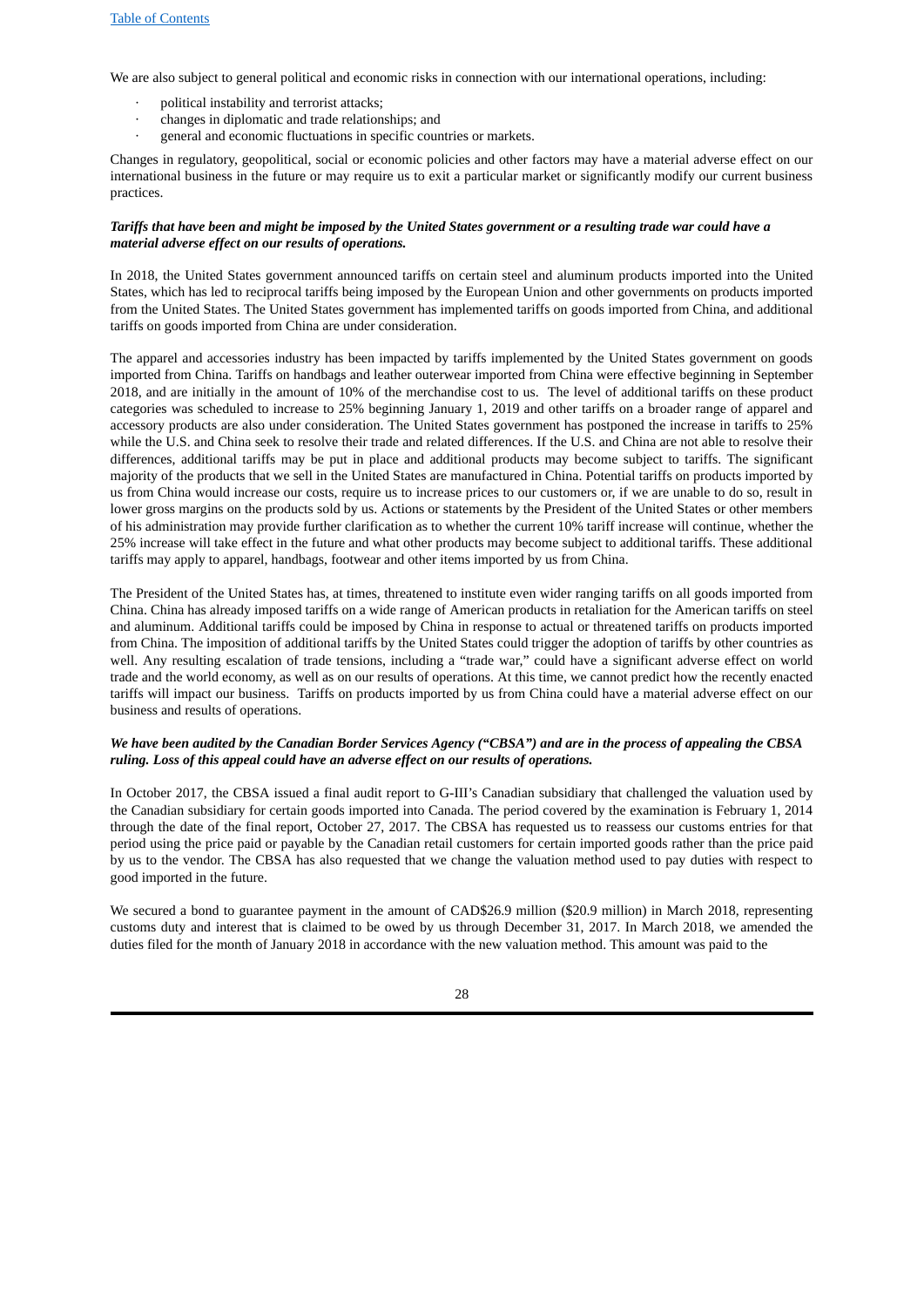CBSA. Beginning February 1, 2018, we began paying duties in Canada on imported goods based on the price paid or payable by the Canadian retail customers. Duties paid on the higher dutiable value are not being charged as an expense in our statement of operations, but are being recorded as a deferred expense until the appeal process is concluded.

If our appeal of the audit findings is not successful, we will have to pay the duties and interest that have been secured by the bond. This will result in a charge to our statement of operations for past duties, as well as for the additional duties we deferred beginning on February 1, 2018 through the conclusion of the appeal process. In addition, our loss of the appeal would result in increased duties paid in Canada on products imported into Canada and will increase our cost of sales and decrease our profitability unless we are able to pass higher prices on to our customers. This could have an adverse effect on our results of operations.

## If we do not successfully upgrade, maintain and secure our information systems to support the needs of our organization, *this could have an adverse impact on the operation of our business.*

We rely heavily on information systems to manage operations, including a full range of financial, sourcing, retail and merchandising systems, and regularly make investments to upgrade, enhance or replace these systems. The reliability and capacity of our information systems is critical. Despite our preventative efforts, our systems are vulnerable from time to time to damage or interruption from, among other things, security breaches, computer viruses, power outages and other technical malfunctions. Any disruptions affecting our information systems, or any delays or difficulties in transitioning to new systems or in integrating them with current systems, could have a material adverse impact on the operation of our business. In addition, our ability to continue to operate our business without significant interruption in the event of a disaster or other disruption depends in part on the ability of our information systems to operate in accordance with our disaster recovery and business continuity plans.

## *A data security or privacy breach could adversely affect our business.*

The protection of customer, employee and company data is critical to us. Customers have a high expectation that we will adequately protect their personal information from cyberattack or other security breaches. A significant breach of customer, employee, or company data could damage our reputation and result in lost sales, fines, or lawsuits. Our business involves the receipt and storage of personal information about customers and employees. The secure processing, maintenance and transmission of this information is critical to our operations and business strategy. Despite our security measures, our information technology and infrastructure may be vulnerable to attacks by hackers or breaches due to employee error, malfeasance or other disruptions. Any such breach or attack could compromise our networks and the information stored there could be accessed, publicly disclosed, lost or stolen.

Because the methods used to obtain unauthorized access change frequently and may not be immediately detected, we may be unable to anticipate these methods or promptly implement preventative measures. Any such access, disclosure or other loss of information could result in legal claims or proceedings, liability under laws that protect the privacy of personal information, disrupt our operations and the services we provide to customers and damage our reputation, which could adversely affect our business, revenues and competitive position. In addition to taking the necessary precautions ourselves, we require that third-party service providers implement reasonable security measures to protect our customers' identity and privacy. We do not, however, control these third-party service providers and cannot guarantee that no electronic or physical computer break-ins and security breaches will occur in the future.

Our use and handling of personally identifiable data is regulated at the international, federal and state levels. For example, the European Union adopted a new regulation that became effective in May 2018, called the General Data Protection Regulation ("GDPR"), which requires companies to meet additional requirements regarding the handling of personal data, including its use, protection and the ability of persons whose data is stored to exercise certain additional rights with respect to their personal data. The GDPR calls for privacy and process enhancements, accompanied by a commitment of resources and other expenditures in support of compliance. Violations of GDPR could result in significant penalties. The regulatory environment surrounding information security and privacy is increasingly demanding. California recently adopted a new regulation called the California Consumer Privacy Act ("CCPA") that is effective January 1, 2020, with enforcement expected to begin between January 1, 2020 and July 1, 2020. CCPA provides broad rights to California consumers with respect to the collection and use of their information by businesses. We are reviewing our operations to determine our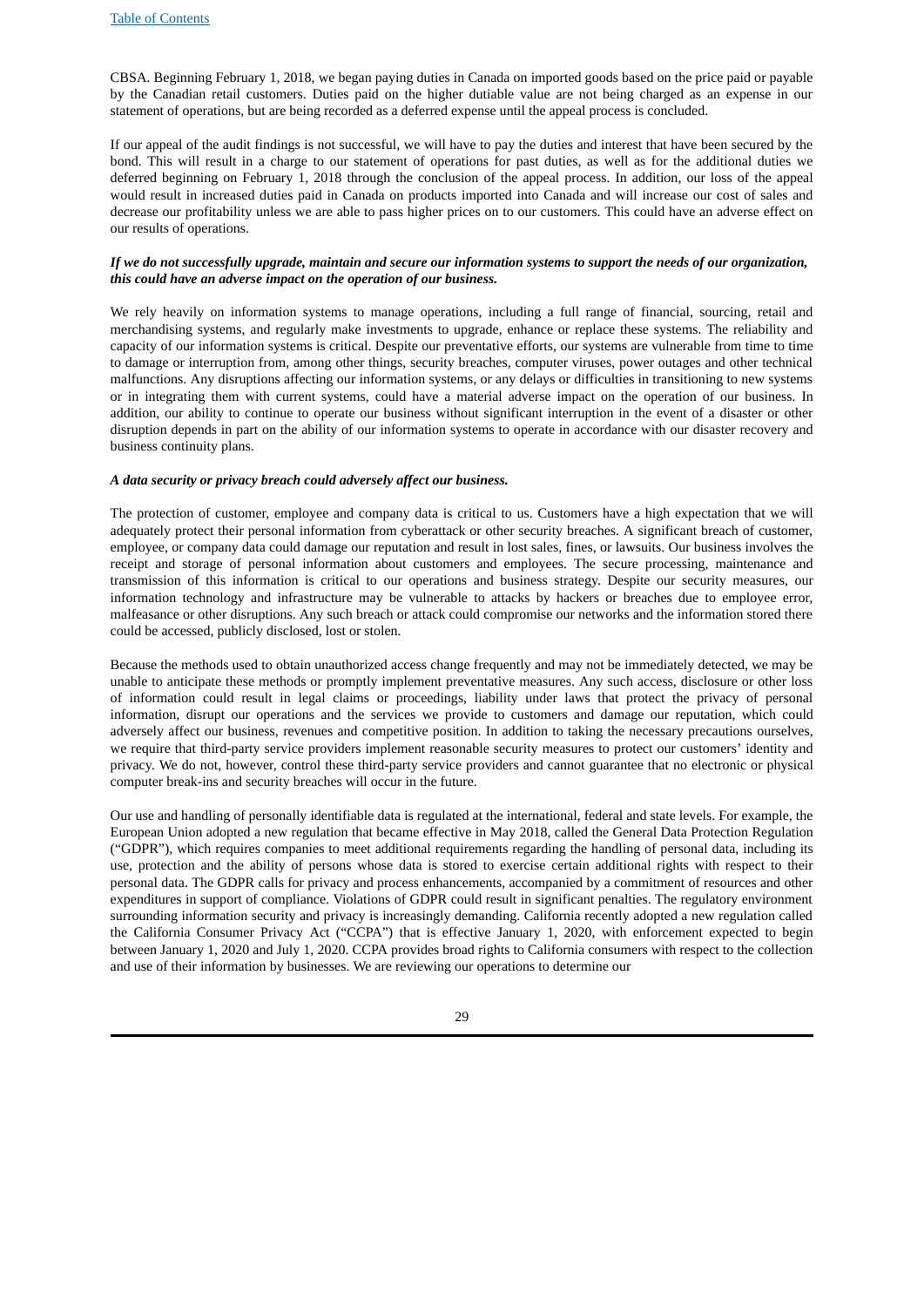obligations under CCPA. The California law could lead to similar laws in other U.S. states or at a national level. Privacy and information security laws and regulations change from time to time, and compliance with them may result in cost increases due to necessary systems changes and the development of new processes. If we fail to comply with these laws and regulations, we could be subjected to legal risk. We are also contractually obligated to comply with certain industry standards regarding payment card information. Increasing costs associated with information security, such as increased investment in technology, the cost of compliance and costs resulting from consumer fraud could cause our business and results of operations to suffer materially.

#### **Risk Factors Relating to the Economy and the Apparel Industry**

## Recent and future economic conditions, including volatility in the financial and credit markets, may adversely affect our *business.*

Economic conditions have affected, and in the future may adversely affect, the apparel industry and our major customers. Economic conditions have, at times, led to a reduction in overall consumer spending, which could have an adverse impact on sales of our products. A disruption in the ability of our significant customers to access liquidity could cause serious disruptions or an overall deterioration of their businesses which could lead to a significant reduction in their orders of our products and the inability or failure on their part to meet their payment obligations to us, any of which could have a material adverse effect on our results of operations and liquidity. A significant adverse change in a customer's financial and/or credit position could also require us to sell fewer products to that customer, assume greater credit risk relating to that customer's receivables or could limit our ability to collect receivables related to previous purchases by that customer. As a result, our reserves for doubtful accounts and write-offs of accounts receivable may increase.

#### The cyclical nature of the apparel industry and uncertainty over future economic prospects and consumer spending could *have a material adverse effect on our results of operations.*

The apparel industry is cyclical. Purchases of outerwear, sportswear, swimwear, footwear and other apparel and accessories tend to decline during recessionary periods and may decline for a variety of other reasons, including changes in fashion trends and the introduction of new products or pricing changes by our competitors. Uncertainties regarding future economic prospects may affect consumer-spending habits and could have an adverse effect on our results of operations. Uncertainty with respect to consumer spending as a result of weak economic conditions has, at times, caused our customers to delay the placing of initial orders and to slow the pace of reorders during the seasonal peak of our business. Weak economic conditions have had a material adverse effect on our results of operations at times in the past and could have a material adverse effect on our results of operations in the future as well.

#### The competitive nature of our industry may result in lower prices for our products and decreased gross profit margins.

The apparel business is highly competitive. We have numerous competitors with respect to the sale of apparel, footwear and accessories, including e-commerce websites, distributors that import products from abroad and domestic retailers with established foreign manufacturing capabilities. Many of our competitors have greater financial and marketing resources and greater manufacturing capacity than we do. The general availability of contract manufacturing capacity also allows ease of access by new market entrants. The competitive nature of the apparel industry may result in lower prices for our products and decreased gross profit margins, either of which may materially adversely affect our sales and profitability. Sales of our products are affected by a number of competitive factors including style, price, quality, brand recognition and reputation, product appeal and general fashion trends.

#### If major department, mass merchant and specialty store chains consolidate, close stores or cease to do business, our *business could be negatively affected.*

We sell our products to major department, mass merchant and specialty store chains. Continued consolidation in the retail industry, as well as store closing or retailers ceasing to do business, could negatively impact our business. Macy's, JC Penney and Kohl's, as well as other store chains, have announced their intention to close stores. Bon-Ton Stores, a customer of ours for many years, filed for bankruptcy last year and closed all of its stores. Store closings could adversely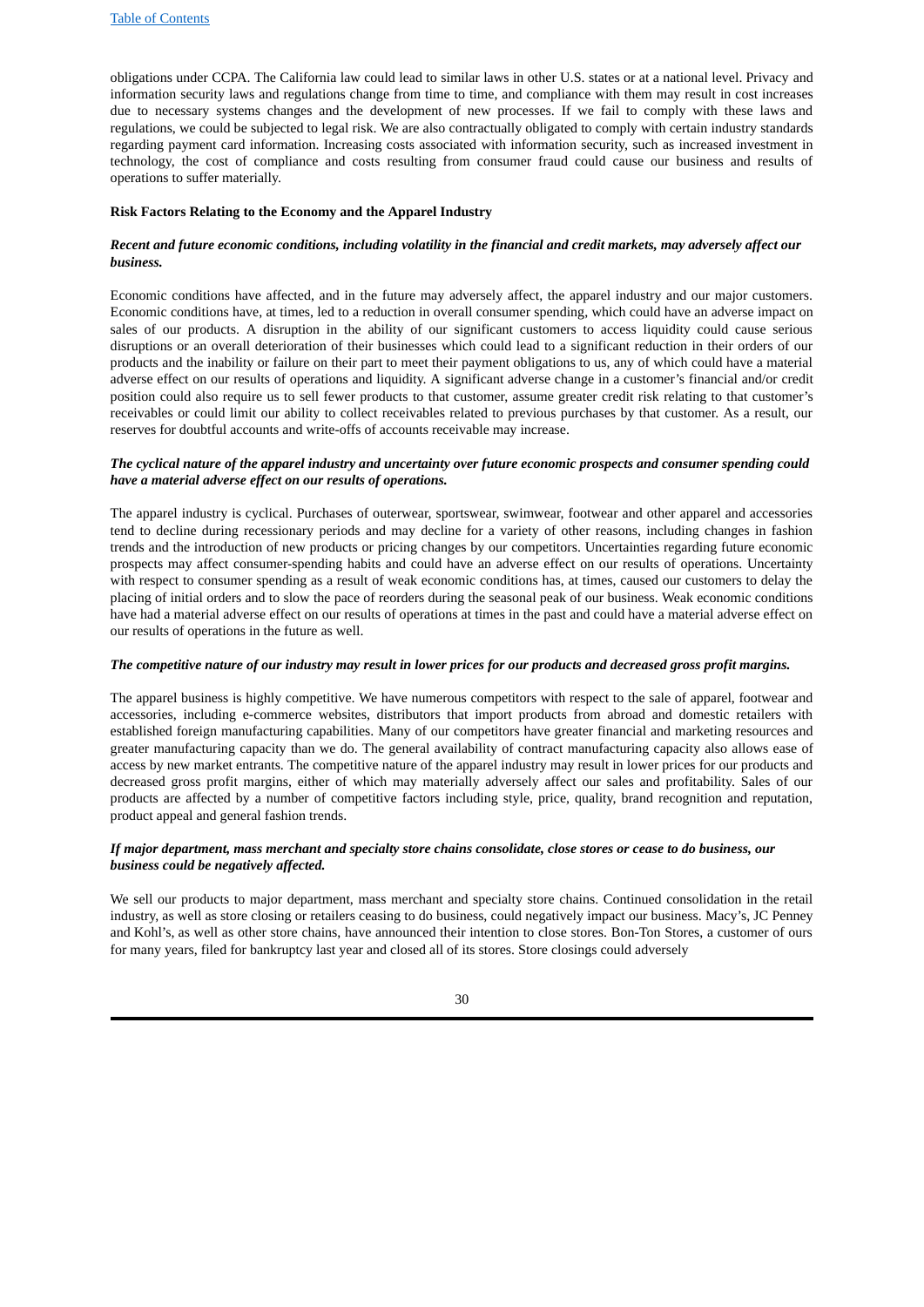affect our business and results of operations. Consolidation could reduce the number of our customers and potential customers. With increased consolidation in the retail industry, we are increasingly dependent on retailers whose bargaining strength may increase and whose share of our business may grow. As a result, we may face greater pressure from these customers to provide more favorable terms, including increased support of their retail margins. As purchasing decisions become more centralized, the risks from consolidation increase. A store group could decide to close stores, decrease the amount of product purchased from us, modify the amount of floor space allocated to outerwear or other apparel in general or to our products specifically or focus on promoting private label products or national brand products for which it has exclusive rights rather than promoting our products. Customers are also concentrating purchases among a narrowing group of vendors. These types of decisions by our key customers could adversely affect our business.

#### If new legislation restricting the importation or increasing the cost of textiles and apparel produced abroad is enacted, our *business could be adversely affected.*

Legislation that would restrict the importation or increase the cost of textiles and apparel produced abroad has been periodically introduced in Congress. The enactment of new legislation or international trade regulation, or executive action affecting international textile or trade agreements, could adversely affect our business. International trade agreements that can provide for tariffs and/or quotas can increase the cost and limit the amount of product that can be imported.

We cannot predict whether quotas, duties, taxes, or other similar restrictions will be imposed by the U.S., the European Union, Asia, or other countries upon the import or export of our products in the future, or what effect any of these actions would have, if any, on our business, results of operations, and financial condition. Changes in regulatory, geopolitical, social, economic, or monetary policies and other factors may have a material adverse effect on our business in the future, or may require us to exit a particular market or significantly modify our current business practices.

As previously discussed, the U.S. presidential administration has imposed retaliatory duties against China, and threatened to impose additional duties, in order to reverse what it perceives as unfair trade practices that have negatively impacted manufacturing in the U.S. The administration has also discussed the implementation of other duties that would impose an additional tax on imported goods regardless of origin. It is possible that the United States may impose new trade or other initiatives that adversely affect the trading status of countries where our apparel is manufactured and such initiatives could include retaliatory duties, higher tariffs or other trade sanctions. The administration has indicated it may make modifications to international trade policy or agreements or engage in other restrictive trade practices that may have the effect of reducing the amount or increasing the cost of imported goods. Changes in existing trade agreements or imposition of tariffs on our products imported from China or other countries could have a material adverse effect on our operations and financial results.

China's accession agreement for membership in the World Trade Organization provides that member countries, including the United States, may impose safeguard quotas on specific products. We are unable to assess the potential for future action by the United States government with respect to any product category in the event that the quantity of imported apparel significantly disrupts the apparel market in the United States. Future action by the United States in response to a disruption in its apparel markets could limit our ability to import apparel and increase our costs.

#### The effects of war, acts of terrorism or natural disasters could adversely affect our business and results of operations.

The continued threat of terrorism, heightened security measures and military action in response to acts of terrorism or civil unrest has, at times, disrupted commerce and intensified concerns regarding the United States and world economies. Any further acts of terrorism or new or extended hostilities may disrupt commerce and undermine consumer confidence, which could negatively impact our sales and results of operations. Similarly, the occurrence of one or more natural disasters, such as hurricanes, fires, floods or earthquakes could result in the closure of one or more of our distribution centers, our corporate headquarters or a significant number of stores or impact one or more of our key suppliers. In addition, these types of events could result in increases in energy prices or a fuel shortage, the temporary or long-term disruption in the supply of product, disruption in the transport of product from overseas, delay in the delivery of product to our factories, our customers or our stores and disruption in our information and communication systems. Accordingly, these types of events could have a material adverse effect on our business and our results of operations.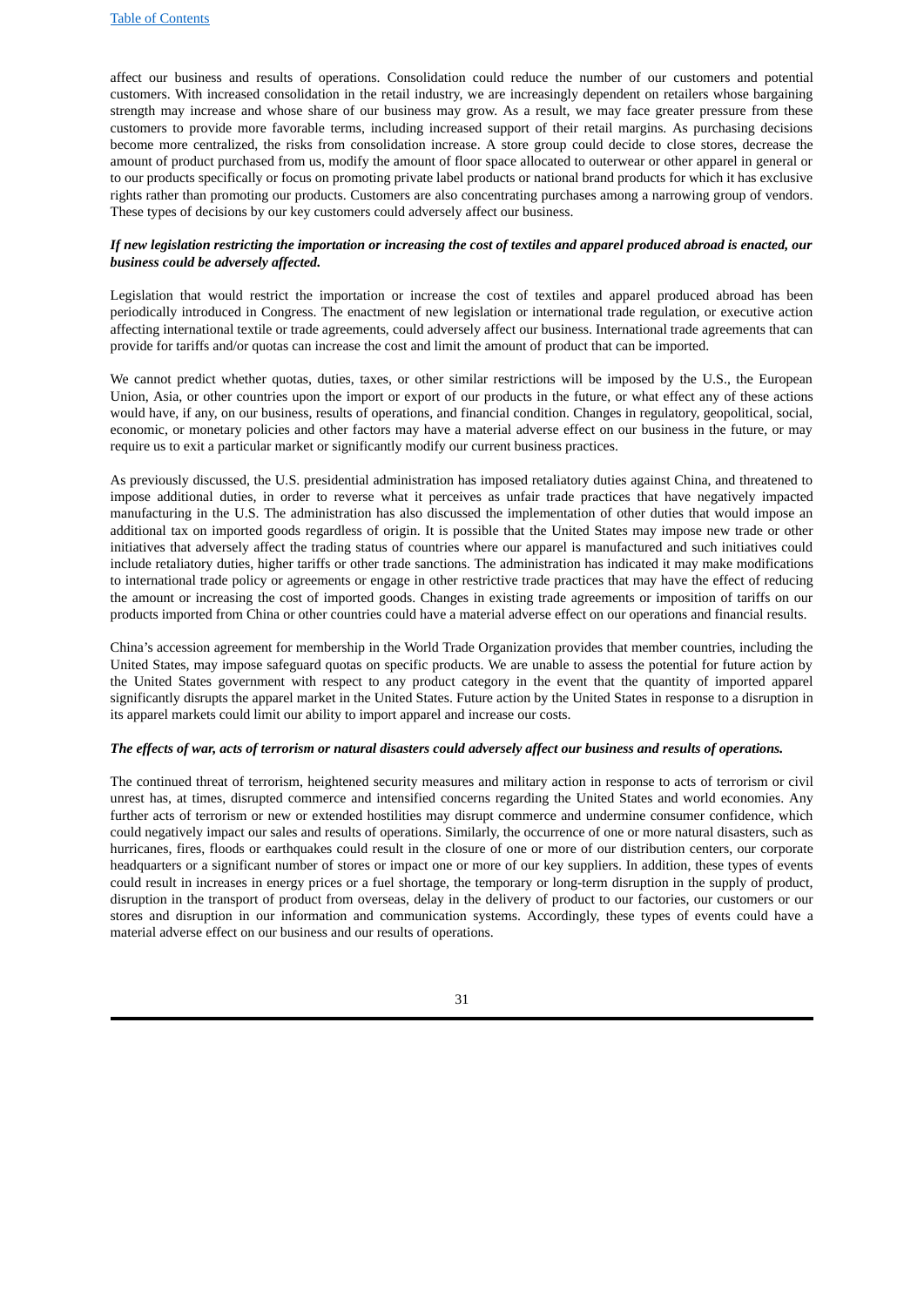## **Other Risks Relating to Ownership of Our Common Stock**

#### Our Chairman and Chief Executive Officer may be in a position to control matters requiring a stockholder vote.

As of March 25, 2019, Morris Goldfarb, our Chairman and Chief Executive Officer, beneficially owned approximately 7.9% of our common stock. His significant role in our management and his reputation in the apparel industry could make his support crucial to the approval of any major transaction involving us. As a result, he may have the ability to control the outcome on matters requiring stockholder approval including, but not limited to, the election of directors and any merger, consolidation or sale of all or substantially all of our assets. He also may have the ability to control our management and affairs.

## *The price of our common stock has fluctuated significantly and could continue to fluctuate significantly.*

Between February 1, 2016 and March 25, 2019, the market price of our common stock has ranged from a low of \$18.00 to a high of \$55.89 per share. The market price of our common stock may change significantly in response to various factors and events beyond our control, including:

- fluctuations in our quarterly revenues or those of our competitors as a result of seasonality or other factors;
- a shortfall in revenues or net income from that expected by securities analysts and investors;
- · changes in securities analysts' estimates of our financial performance or the financial performance of our competitors or companies in our industry generally;
- announcements concerning our competitors;
- · changes in product pricing policies by our competitors or our customers;
- · changes in tariff and trade policies;
- general conditions in our industry; and
- · general conditions in the securities markets.

#### *Our actual financial results might vary from our publicly disclosed financial forecasts.*

From time to time, we publicly disclose financial forecasts. Our forecasts reflect numerous assumptions concerning our expected performance, as well as other factors that are beyond our control and that might not turn out to be correct. As a result, variations from our forecasts could be material. Our financial results are subject to numerous risks and uncertainties, including those identified throughout this "Risk Factors" section and elsewhere in this Annual Report on Form 10‑K and in the documents incorporated by reference in this Annual Report. If our actual financial results are worse than our financial forecasts, the price of our common stock may decline.

#### If our goodwill, trademarks and other intangibles become impaired, we may be required to record charges to earnings.

As of January 31, 2019, we had goodwill, trademarks and other intangibles in an aggregate amount of \$743.3 million, or approximately 34% of our total assets and approximately 63% of our stockholders' equity. Approximately \$621.7 million of our goodwill, trademarks and other intangibles was recorded in connection with our acquisition of DKI. Under accounting principles generally accepted in the United States ("GAAP"), we review our goodwill and other indefinite life intangibles for impairment annually during the fourth quarter of each fiscal year and when events or changes in circumstances indicate the carrying value may not be recoverable due to factors such as reduced estimates of future cash flows and profitability, increased cost of debt, slower growth rates in our industry or a decline in our stock price and market capitalization. Estimates of future cash flows and profitability are based on an updated long-term financial outlook of our operations. However, actual performance in the near-term or long-term could be materially different from these forecasts, which could impact future estimates. A significant decline in our market capitalization or deterioration in our projected results could result in an impairment of our goodwill, trademarks and/or other intangibles. We may be required to record a significant charge to earnings in our financial statements during a period in which an impairment of our goodwill is determined to exist which would negatively impact our results of operations and could negatively impact our stock price.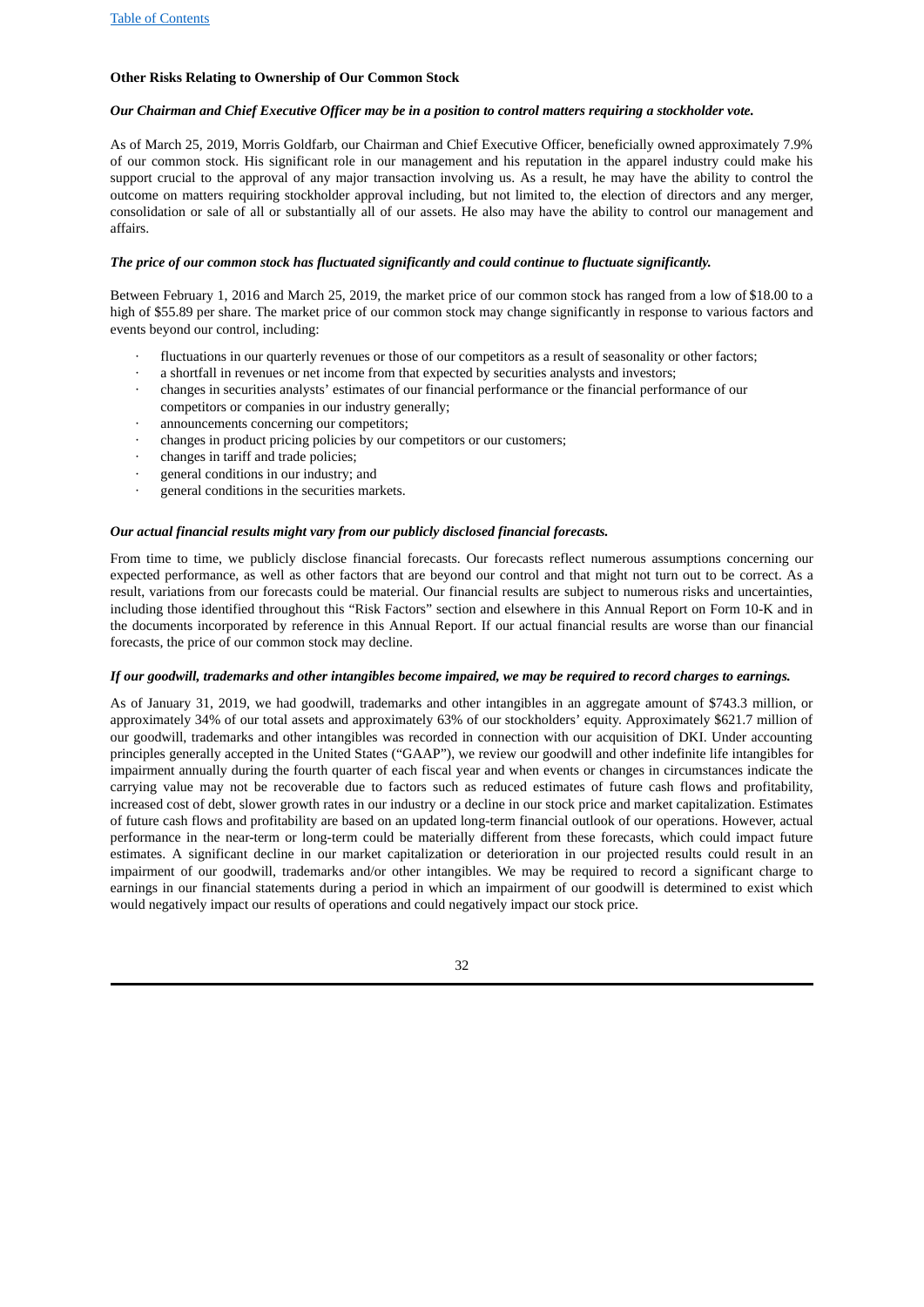## We are subject to significant corporate regulation as a public company and failure to comply with applicable regulations *could subject us to liability or negatively affect our stock price.*

As a publicly traded company, we are subject to a significant body of regulation, including the reporting requirements of the Exchange Act, the listing requirements of the Nasdaq Global Select Market, the Sarbanes-Oxley Act of 2002 and the Dodd-Frank Wall Street Reform and Consumer Protection Act of 2010.

The internal control over financial reporting required by Section 404 of the Sarbanes-Oxley Act may not prevent or detect misstatements because of certain of its limitations, including the possibility of human error, the circumvention or overriding of controls, or fraud. As a result, even effective internal controls may not provide reasonable assurances with respect to the preparation and presentation of financial statements. We cannot provide assurance that, in the future, our management will not find a material weakness in connection with its annual review of our internal control over financial reporting pursuant to Section 404 of the Sarbanes-Oxley Act. We also cannot provide assurance that we could correct any such weakness to allow our management to assess the effectiveness of our internal control over financial reporting as of the end of our fiscal year in time to enable our independent registered public accounting firm to state that such assessment will have been fairly stated in our Annual Report on Form 10‑K or state that we have maintained effective internal control over financial reporting as of the end of our fiscal year. Discovery and disclosure of a material weakness in our internal control over financial reporting could have a material impact on our financial statements and could cause our stock price to decline.

There are significant corporate governance and executive compensation-related provisions in the Dodd-Frank Act that have required, and continue to require, the SEC to adopt additional rules and regulations in these areas. Our efforts to comply with Dodd-Frank requirements have resulted in, and are likely to continue to result in, an increase in expenses and a diversion of management's time from other business activities. For example, we are subject to SEC disclosure obligations relating to our use of minerals that have a risk of being so-called "conflict minerals" such as columbite-tantalite, cassiterite (tin), wolframite (tungsten) and gold. These minerals are present in a number of our products.

We have incurred and will continue to incur costs associated with complying with the supply chain due diligence procedures required by the SEC. The preparation of our conflict minerals report is dependent upon the implementation and operation of our systems and processes and information supplied by our suppliers of products that contain, or potentially contain, conflict minerals. To the extent that the information that we receive from our suppliers is inaccurate or inadequate or our processes in obtaining that information do not fulfill the SEC's requirements, we could face both reputational and SEC enforcement risks.

Given the uncertainty associated with the manner in which additional corporate governance and executive compensationrelated provisions of the Dodd-Frank Act will be implemented, the full extent of the impact such requirements will have on our operations is unclear. The changes resulting from the Dodd-Frank Act may require changes to certain business practices, or otherwise adversely affect our business.

While we have developed and instituted corporate compliance programs and continue to update our programs in response to newly implemented or changing regulatory requirements, we cannot provide assurance that we are or will be in compliance with all potentially applicable corporate regulations. If we fail to comply with any of these regulations, we could be subject to a range of regulatory actions, fines or other sanctions or litigation.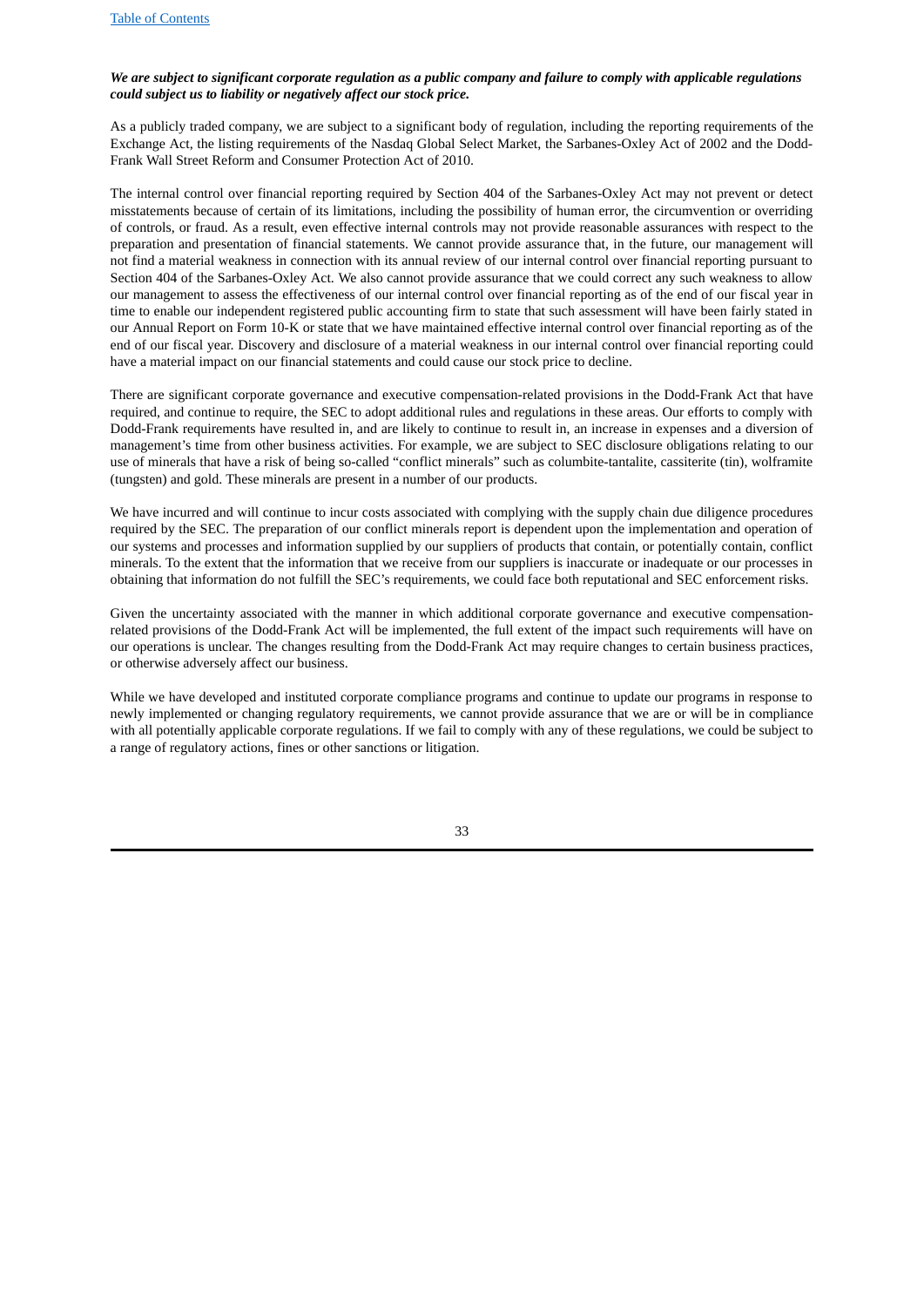## **ITEM 1B.** *UNRESOLVED STAFF COMMENTS.*

None.

## **ITEM 2.** *PROPERTIES.*

Our significant offices, sales showrooms, distribution centers and warehouses, all of which are leased, consist of:

|                                     |                                                                     |                         | Renewal                  | Square  |
|-------------------------------------|---------------------------------------------------------------------|-------------------------|--------------------------|---------|
| Location                            | <b>Property Type</b>                                                | <b>Lease Expiration</b> | Option                   | Footage |
| 500 and 512 Seventh Avenue, New     | Corporate Office and                                                | March 2023 / March      |                          | 313,000 |
| <b>York City</b>                    | showrooms                                                           | 2028                    | 5-year                   |         |
| Dayton, New Jersey                  | Distribution center                                                 | January 2025            |                          | 385,000 |
| Jamesburg, New Jersey               | Distribution center                                                 | December 2020           | 5-year                   | 783,000 |
| Brooklyn Park, Minnesota            | Retail operations office,<br>warehouse and distribution<br>facility | April 2022              | $\overline{\phantom{0}}$ | 301,000 |
| Carlstadt, New Jersey               | Distribution center                                                 | April 2024              | $10$ -year               | 197,000 |
| 240 West 40th Street, New York City | Office and showroom                                                 | <b>July 2020</b>        |                          | 144,000 |

#### *Retail Stores*

As of January 31, 2019, we operated 404 leased store locations, of which 139 are Wilsons Leather retail stores, 111 are G.H. Bass retail stores, 96 are Vilebrequin retail stores, 42 are DKNY stores, 11 are Karl Lagerfeld Paris stores and 5 are Calvin Klein Performance retail stores.

Most leases for retail stores in the United States require us to pay annual minimum rent plus a contingent rent dependent on the store's annual sales in excess of a specified threshold. In addition, the leases generally require us to pay costs such as real estate taxes and common area maintenance costs. Retail store leases are typically between three and ten years in duration.

Our leases expire at varying dates through 2029. During fiscal 2019, we entered into 22 new store leases, renewed 60 store leases and terminated or allowed 76 store leases to expire. Almost all of our stores, other than certain Vilebrequin and DKNY stores, are located in the United States. Vilebrequin has 61 stores located in Europe, 27 stores located in the United States and 8 stores located in Asia. DKNY has 34 stores located in the United States, 4 stores located in Canada and 4 stores located in Europe.

The following table indicates the periods during which our retail leases expire.

| <b>Fiscal Year Ending January 31,</b> | Number of<br><b>Stores</b> |
|---------------------------------------|----------------------------|
| 2020                                  | 115                        |
| 2021                                  | 63                         |
| 2022                                  | 44                         |
| 2023                                  | 35                         |
| 2024 and thereafter                   | 147                        |
| Total                                 | 404                        |

## **ITEM 3.** *LEGAL PROCEEDINGS.*

In the ordinary course of our business, we are subject to periodic claims, investigations and lawsuits. Although we cannot predict with certainty the ultimate resolution of claims, investigations and lawsuits, asserted against us, we do not believe that any currently pending legal proceeding or proceedings to which we are a party will have a material adverse effect on our business, financial condition or results of operations.

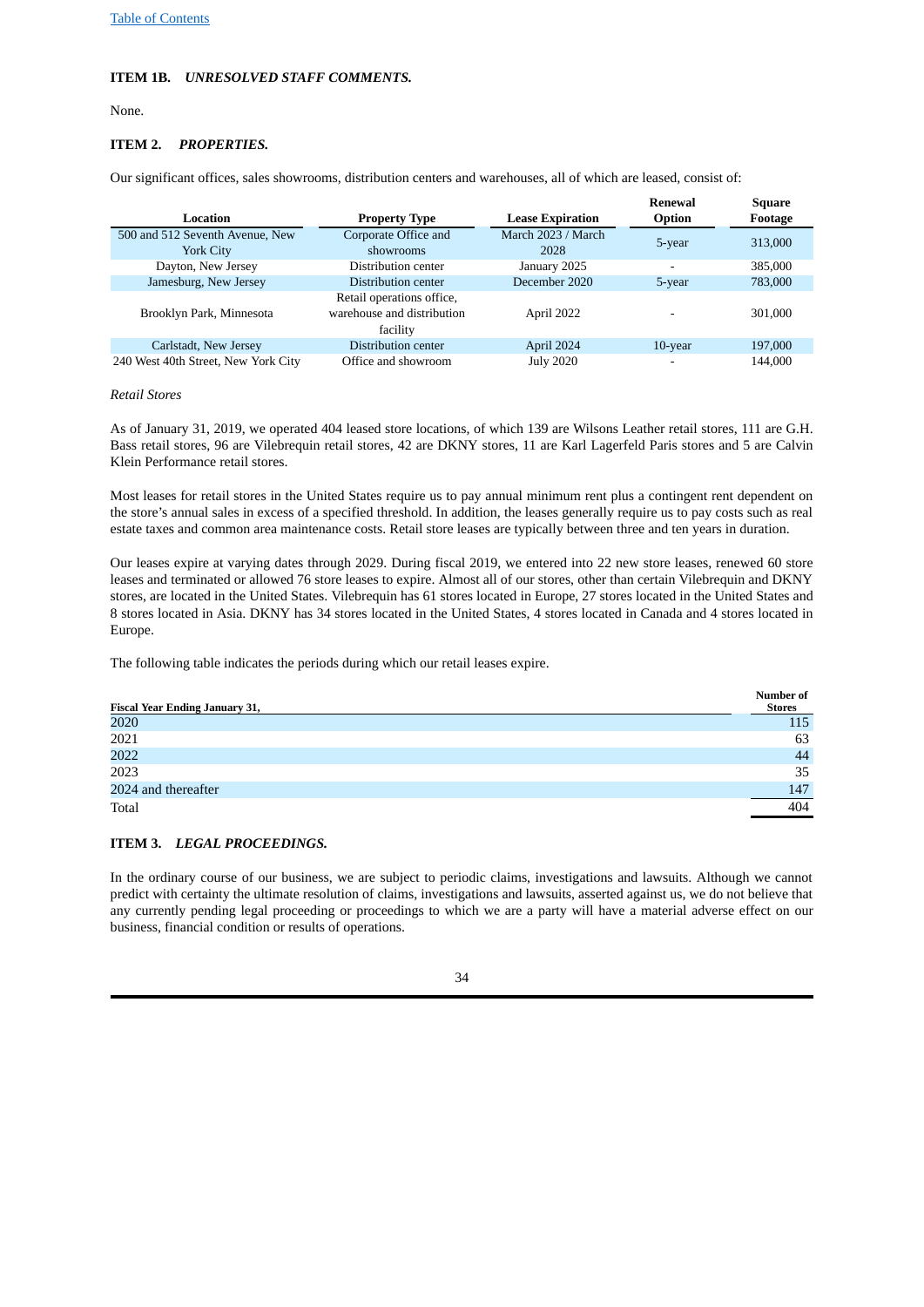#### Table of [Contents](#page-66-0)

#### *Canadian Customs Duty Examination*

In October 2017, the Canada Border Service Agency ("CBSA") issued a final audit report to G-III Apparel Canada ULC ("G-III Canada"), our wholly-owned subsidiary. The report challenged the valuation used by G-III Canada for certain goods imported into Canada. The period covered by the examination is February 1, 2014 through the date of the final report, October 27, 2017. The CBSA has requested G-III Canada to reassess its customs entries for that period using the price paid or payable by the Canadian retail customers for certain imported goods rather than the price paid by G-III Canada to the vendor. The CBSA has also requested that G-III Canada change the valuation method used to pay duties with respect to goods imported in the future.

In March 2018, G-III Canada secured a bond to guarantee payment to the CBSA for the additional duties payable as a result of the reassessment required by the final audit report. The Company secured a bond in the amount of CAD\$26.9 million (\$20.9 million) representing customs duty and interest through December 31, 2017 that is claimed to be owed to the CBSA. In March 2018, we amended the duties filed for the month of January 2018 under the new valuation method. This amount was paid to the CBSA. Beginning February 1, 2018, we began paying duties based on the new valuation method.

G-III Canada, based on the advice of counsel, believes it has positions that support its ability to receive a refund of amounts claimed to be owed to the CBSA on appeal and intends to vigorously contest the findings of the CBSA.

## **ITEM 4.** *MINE SAFETY DISCLOSURES.*

Not applicable.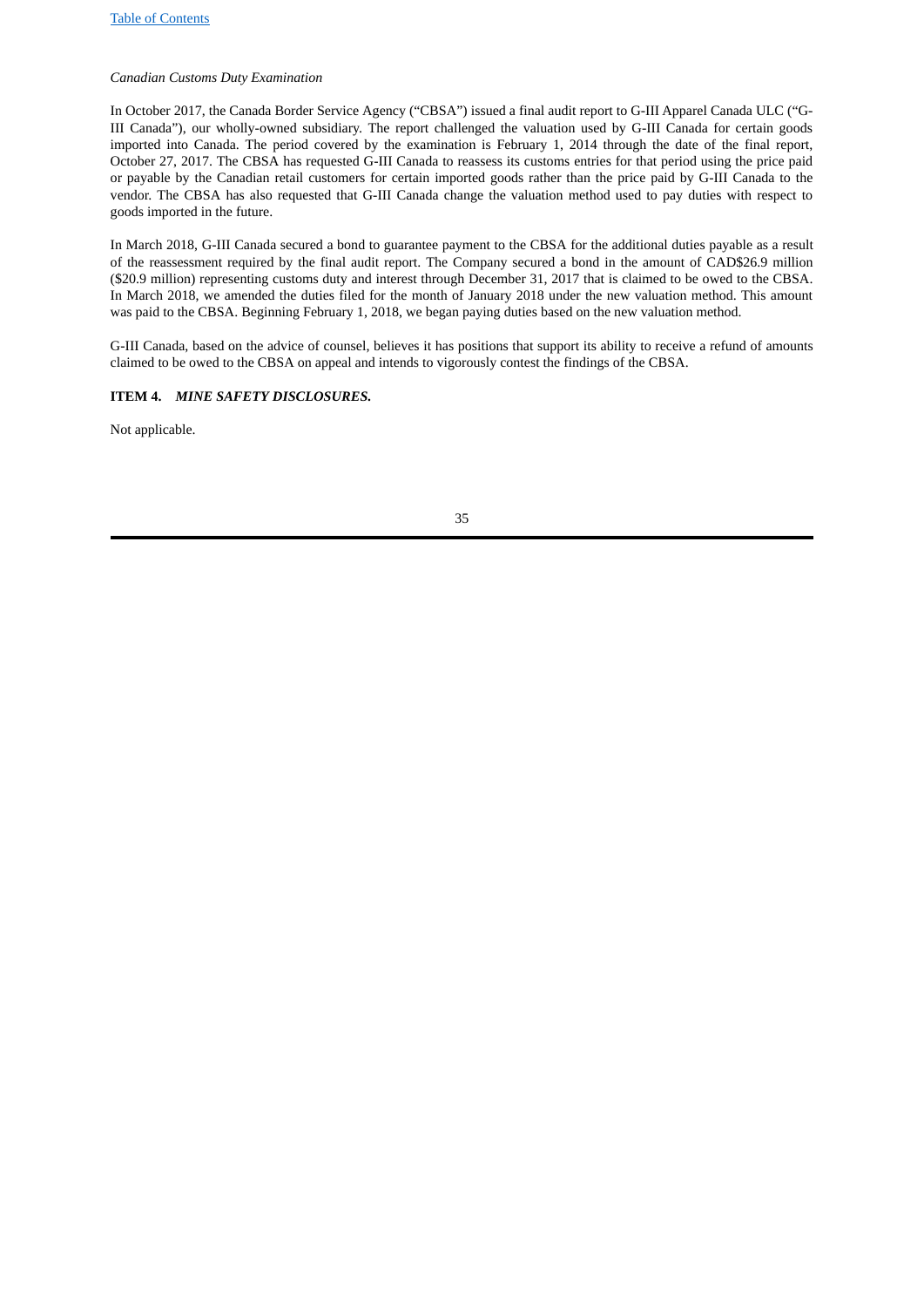#### **PART II**

### **ITEM 5.** *MARKET FOR THE REGISTRANT'S COMMON EQUITY, RELATED STOCKHOLDER MATTERS AND ISSUER REPURCHASES OF EQUITY SECURITIES.*

#### **Market For Common Stock**

The Nasdaq Global Select Market is the principal United States trading market for our common stock. Our common stock is traded under the symbol "GIII".

On March 25, 2019, there were 20 holders of record and, we believe, approximately 22,000 beneficial owners of our common stock.

#### **Dividend Policy**

Our Board of Directors (the "Board") currently intends to follow a policy of retaining any earnings to finance the growth and development of our business and does not anticipate paying cash dividends in the foreseeable future. Any future determination as to the payment of cash dividends will be dependent upon our financial condition, results of operations and other factors deemed relevant by the Board.

#### **Issuer Purchases of Equity Securities**

The following table sets forth the repurchases of shares of our common stock during the fourth quarter of fiscal 2019:

| <b>Total Number of Shares</b><br>Purchased <sup>(1)(2)</sup> |       | <b>Total Number of Share</b><br><b>Purchased as Part of</b><br><b>Publicly Announced</b><br>Program <sup>(1)</sup> | <b>Maximum Number of</b><br>Shares that may yet be<br><b>Purchased Under the</b><br>Program <sup>(1)</sup> |
|--------------------------------------------------------------|-------|--------------------------------------------------------------------------------------------------------------------|------------------------------------------------------------------------------------------------------------|
|                                                              |       |                                                                                                                    |                                                                                                            |
|                                                              |       |                                                                                                                    | 5,000,000                                                                                                  |
|                                                              |       |                                                                                                                    |                                                                                                            |
| 723,072                                                      | 28.09 | 723,072                                                                                                            | 4,276,928                                                                                                  |
| 25,434                                                       | 35.18 |                                                                                                                    | 4,276,928                                                                                                  |
| 748,506                                                      | 31.64 | 723,072                                                                                                            | 4,276,928                                                                                                  |
|                                                              |       | <b>Average Price Paid</b><br>Per Share <sup>(1)</sup>                                                              |                                                                                                            |

(1) In December 2015, our Board of Directors reapproved and increased a previously authorized share repurchase program from the 3,750,000 shares remaining under that plan to 5,000,000 shares. This program has no expiration date. Repurchases under the program may be made from time to time over the period through open market purchases, accelerated share repurchase programs, privately negotiated transactions or other methods, as we deem appropriate.

(2) Included in this table are shares withheld during January 2019 in connection with the settlement of vested restricted stock units to satisfy tax withholding requirements.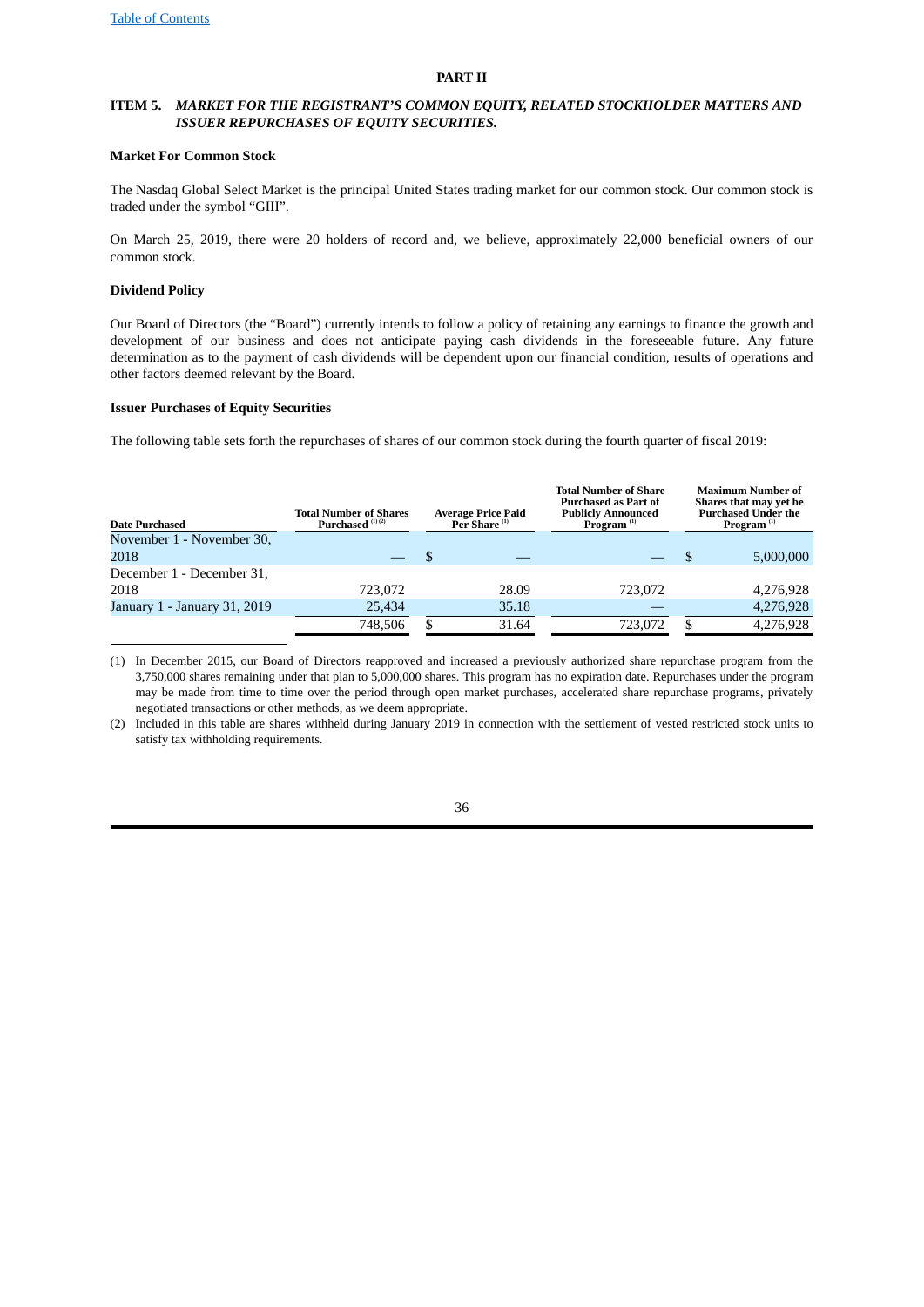## **Performance Graph**

The following Performance Graph and related information shall not be deemed to be "soliciting material" or "filed" with the SEC, nor shall such information be incorporated by reference into any future filing under the Securities Act of 1933 or the Securities Exchange Act of 1934, each as amended, except to the extent that we specifically request that it be treated as soliciting material or incorporate it by reference into such filing.

The SEC requires us to present a chart comparing the cumulative total stockholder return on our Common Stock with the cumulative total stockholder return of (i) a broad equity market index and (ii) a published industry index or peer group. This chart compares the Common Stock with (i) the S&P 500 Composite Index and (ii) the S&P 500 Textiles, Apparel and Luxury Goods Index, and assumes an investment of \$100 on January 31, 2014 in each of the Common Stock, the stocks comprising the S&P 500 Composite Index and the stocks comprising the S&P 500 Textiles, Apparel and Luxury Goods Index.





37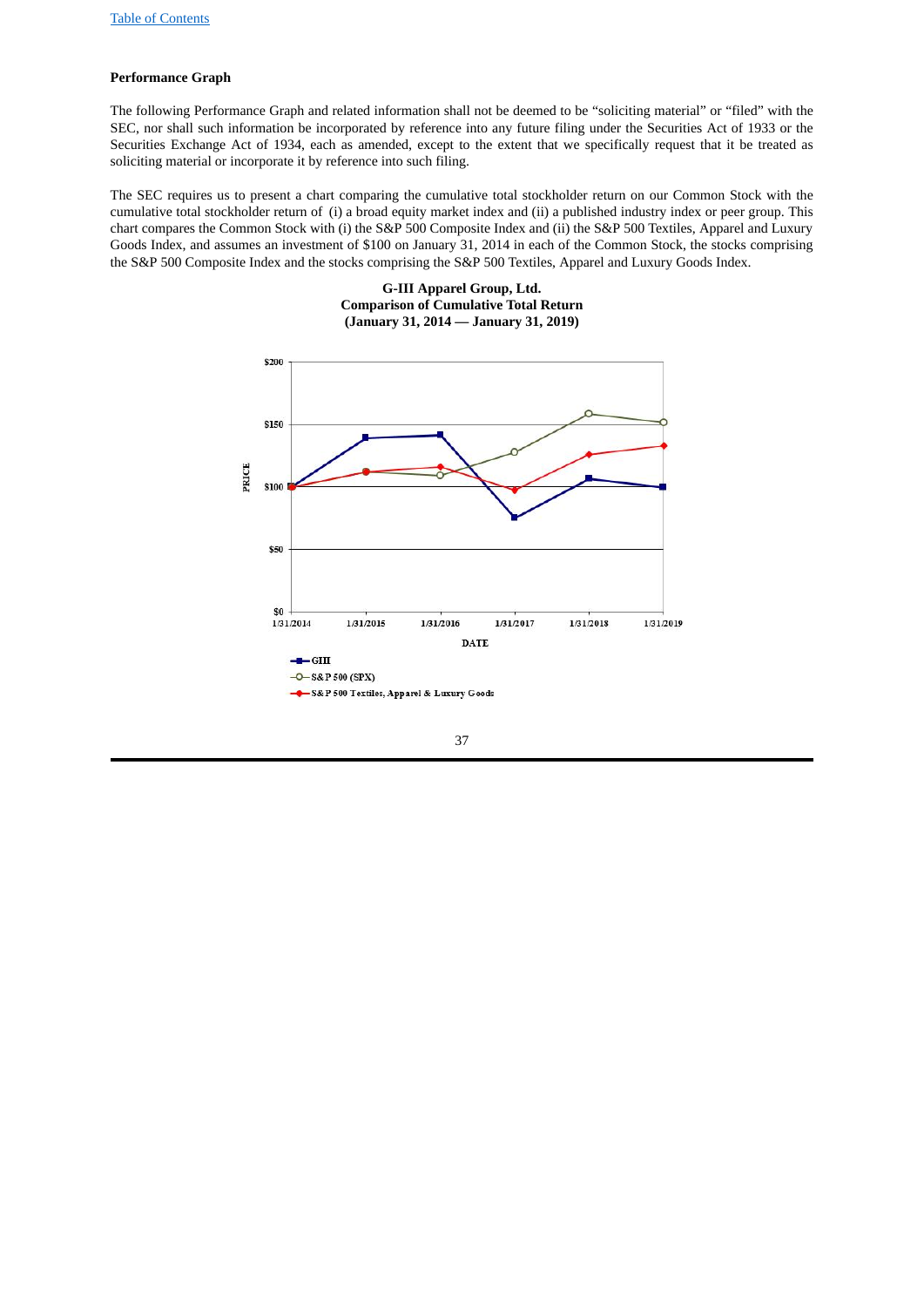## **ITEM 6.** *SELECTED FINANCIAL DATA.*

The selected consolidated financial data set forth below as of and for the years ended January 31, 2019, 2018, 2017, 2016 and 2015, have been derived from our audited consolidated financial statements. Our audited consolidated balance sheets as of January 31, 2017, 2016 and 2015, and our audited consolidated statements of income for the years ended January 31, 2016 and 2015 are not included in this filing. The selected consolidated financial data should be read in conjunction with "Management's Discussion and Analysis of Financial Condition and Results of Operations" (Item 7 of this Report) and the audited consolidated financial statements and related notes thereto included elsewhere in this Annual Report on Form 10‑K.

We consolidate the accounts of all of our wholly-owned subsidiaries. KL North America B.V. ("KLNA") and Fabco Holding B.V. ("Fabco") are Dutch limited liability companies that are joint ventures, each of which is 49% owned by us. KLNA operates the Karl Lagerfeld business in the United States, Mexico and Canada and Fabco operates the DKNY/Donna Karan business in China. Karl Lagerfeld Holding B.V. ("KLH") is a Dutch limited liability company that is 19% owned by us. KLH holds the worldwide rights to the Karl Lagerfeld brand. We account for these three investments using the equity method of accounting. Our Vilebrequin subsidiary, KLNA, KLH and Fabco report results on a calendar year basis rather than on the January 31 fiscal year basis used by G-III. Accordingly, the results of Vilebrequin, KLNA, KLH and Fabco are and will be included in our financial statements for the year ended or ending closest to G-III's fiscal year. For example, for G-III's fiscal year ended January 31, 2019, the results of Vilebrequin, KLNA, KLH and Fabco are included for the year ended December 31, 2018. The Company's retail stores report results on a 52/53-week fiscal year for the retail operations segment. The Company's year ended January 31, 2018 was a 53-week fiscal year for the retail operations segment. All other years presented were a 52-week fiscal year for the retail operations segment.

The operating results of DKI have been included in our financial statements since December 1, 2016, the date of acquisition.

|                                                   | <b>Consolidated Income Statement Data</b><br>Year Ended January 31, |             |                |             |    |                                       |    |             |              |             |
|---------------------------------------------------|---------------------------------------------------------------------|-------------|----------------|-------------|----|---------------------------------------|----|-------------|--------------|-------------|
|                                                   |                                                                     | 2019        |                | 2018        |    | 2017                                  |    | 2016        |              | 2015        |
|                                                   |                                                                     |             |                |             |    | (In thousands, except per share data) |    |             |              |             |
| Net sales                                         |                                                                     | \$3,076,208 |                | \$2,806,938 |    | \$2,386,435                           |    | \$2,344,142 |              | \$2,116,855 |
| Cost of goods sold                                |                                                                     | 1,969,099   |                | 1,752,199   |    | 1,545,107                             |    | 1,505,504   |              | 1,359,596   |
| Gross profit                                      |                                                                     | 1,107,109   |                | 1,054,739   |    | 841,328                               |    | 838,638     |              | 757,259     |
| Selling, general and administrative expenses      |                                                                     | 834,763     |                | 855,247     |    | 704,436                               |    | 628,762     |              | 571,990     |
| Depreciation and amortization                     |                                                                     | 38,819      |                | 37,783      |    | 32,481                                |    | 25,392      |              | 20,374      |
| Asset impairment                                  |                                                                     | 2,813       |                | 7,884       |    | 10,480                                |    |             |              |             |
| Operating profit                                  |                                                                     | 230,714     |                | 153,825     |    | 93,931                                |    | 184,484     |              | 164,895     |
| Other income (loss)                               |                                                                     | (2,960)     |                | (1,413)     |    | (580)                                 |    | 1,340       |              | 11,488      |
| Interest and financing charges, net               |                                                                     | (43, 924)   |                | (42, 363)   |    | (15,589)                              |    | (6,691)     |              | (7, 942)    |
| Income before income taxes                        |                                                                     | 183,830     |                | 110,049     |    | 77,762                                |    | 179,133     |              | 168,441     |
| Income tax expense                                |                                                                     | 45,763      |                | 47,925      |    | 25,824                                |    | 64,800      |              | 59,450      |
| Net income                                        |                                                                     | 138,067     |                | 62,124      |    | 51,938                                |    | 114,333     |              | 108,991     |
| Add: Loss attributable to noncontrolling interest |                                                                     |             |                |             |    |                                       |    |             |              | 1,370       |
| Net income attributable to G-III                  |                                                                     | 138,067     | \$             | 62,124      | S  | 51,938                                | S  | 114,333     | S            | 110,361     |
| Basic earnings per share                          |                                                                     | 2.81        | \$             | 1.27        | \$ | 1.12                                  | \$ | 2.52        | \$           | 2.55        |
| Weighted average shares outstanding - basic       |                                                                     | 49,140      |                | 48,820      |    | 46,308                                |    | 45,328      |              | 43,298      |
| Diluted earnings per share                        | \$                                                                  | 2.75        | $\mathfrak{S}$ | 1.25        | \$ | 1.10                                  | \$ | 2.46        | $\mathbb{S}$ | 2.48        |
| Weighted average shares outstanding - diluted     |                                                                     | 50,274      |                | 49,750      |    | 47,394                                |    | 46,512      |              | 44,424      |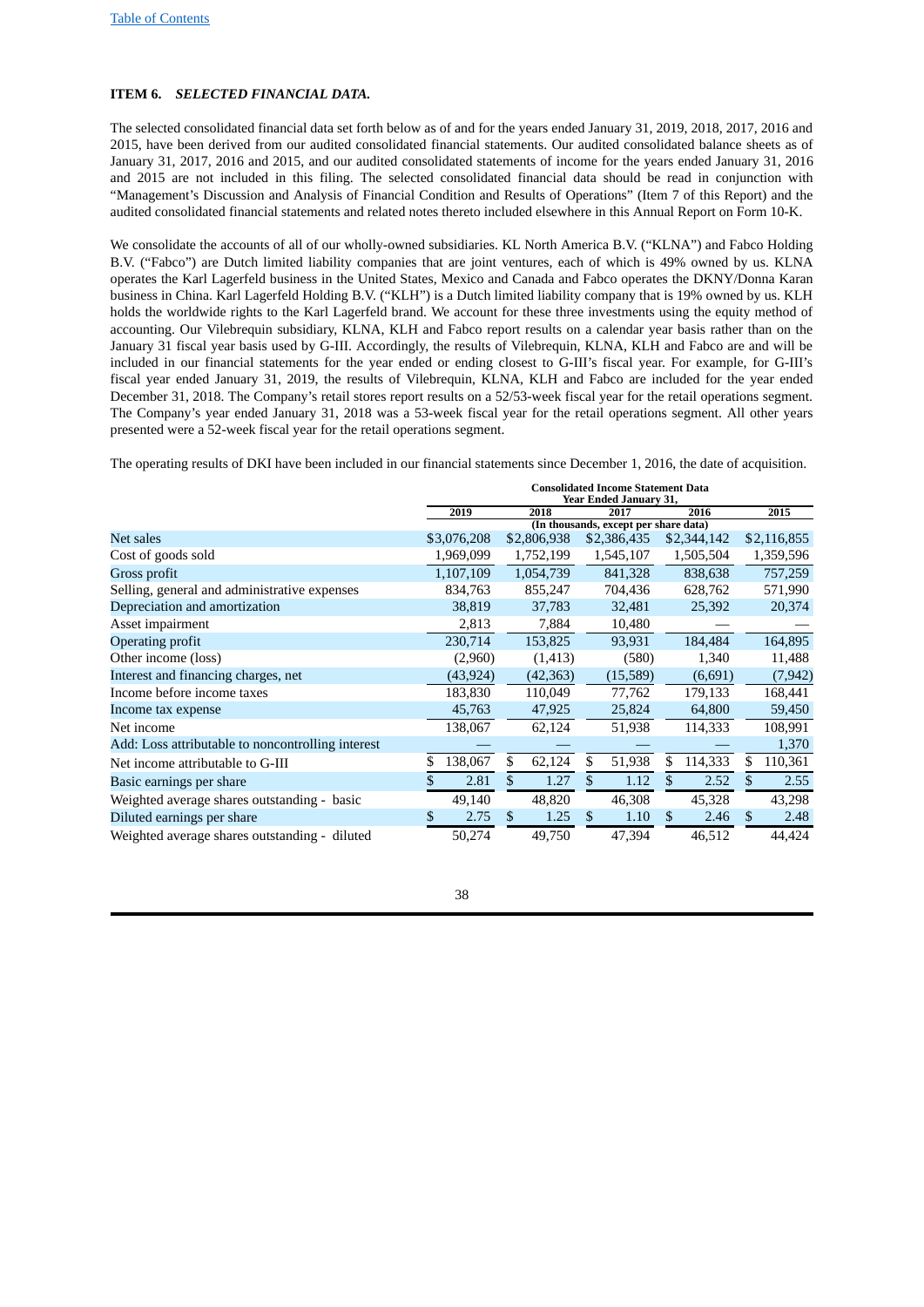|                            |            | <b>Consolidated Balance Sheet Data</b><br><b>Year Ended January 31,</b> |                |                |                |  |
|----------------------------|------------|-------------------------------------------------------------------------|----------------|----------------|----------------|--|
|                            | 2019       | 2018                                                                    | 2017           | 2016           | 2015           |  |
|                            |            |                                                                         | (In thousands) |                |                |  |
| Working capital            | \$ 673,107 | 612.434<br>\$.                                                          | 567.519<br>S.  | 657.636<br>\$. | 557,703<br>\$. |  |
| Total assets               | 2,208,058  | 1.915.177                                                               | 1,851,944      | 1.184.070      | 1.043.761      |  |
| Long-term debt             | 386,604    | 391.044                                                                 | 461,756        |                |                |  |
| Total stockholders' equity | 1.189.009  | 1,120,689                                                               | 1,021,236      | 888.128        | 761,258        |  |

## **ITEM 7.** *MANAGEMENT'S DISCUSSION AND ANALYSIS OF FINANCIAL CONDITION AND RESULTS OF OPERATION.*

Unless the context otherwise requires, "G-III," "us," "we" and "our" refer to G-III Apparel Group, Ltd. and its subsidiaries. References to fiscal years refer to the year ended or ending on January 31 of that year. For example, our fiscal year ended January 31, 2019 is referred to as "fiscal 2019."

The following presentation of management's discussion and analysis of our consolidated financial condition and results of operations should be read in conjunction with our financial statements, the accompanying notes and other financial information appearing elsewhere in this Report.

## **Overview**

G-III designs, sources and markets an extensive range of apparel, including outerwear, dresses, sportswear, swimwear, women's suits and women's performance wear, as well as women's handbags, footwear, small leather goods, cold weather accessories and luggage. G-III has a substantial portfolio of more than 30 licensed and proprietary brands, anchored by five global power brands: DKNY, Donna Karan, Calvin Klein, Tommy Hilfiger and Karl Lagerfeld Paris. We are not only licensees, but also brand owners, and we distribute our products through multiple brick and mortar and online channels.

While our products are sold at a variety of price points through a broad mix of retail partners and our own stores, a majority of our sales are concentrated with our ten largest customers. Sales to our ten largest customers comprised 69.7% of our net sales in 2019, 63.2% of our net sales in fiscal 2018 and 64.1% of our net sales in fiscal 2017.

We operate in fashion markets that are intensely competitive. Our ability to continuously evaluate and respond to changing consumer demands and tastes, across multiple market segments, distribution channels and geographic areas is critical to our success. Although our portfolio of brands is aimed at diversifying our risks in this regard, misjudging shifts in consumer preferences could have a negative effect on our business. Our success in the future will depend on our ability to design products that are accepted in the marketplace, source the manufacture of our products on a competitive basis, and continue to diversify our product portfolio and the markets we serve.

## *Segments*

We report based on two segments: wholesale operations and retail operations.

Our wholesale operations segment includes sales of products to retailers under owned, licensed and private label brands, as well as sales related to the Vilebrequin business. Wholesale revenues also include royalty revenues from license agreements related to our owned trademarks including DKNY, Donna Karan, Vilebrequin, G.H. Bass and Andrew Marc.

Our retail operations segment includes direct sales to consumers through company-operated stores and product sales through our owned websites for the DKNY, Donna Karan, Wilsons, G.H. Bass, Andrew Marc and Karl Lagerfeld Paris businesses. Our retail operations segment consists primarily of our Wilsons Leather, G.H. Bass and DKNY stores, substantially all of which are operated as outlet stores, as well as a limited number of Calvin Klein Performance and Karl Lagerfeld Paris stores.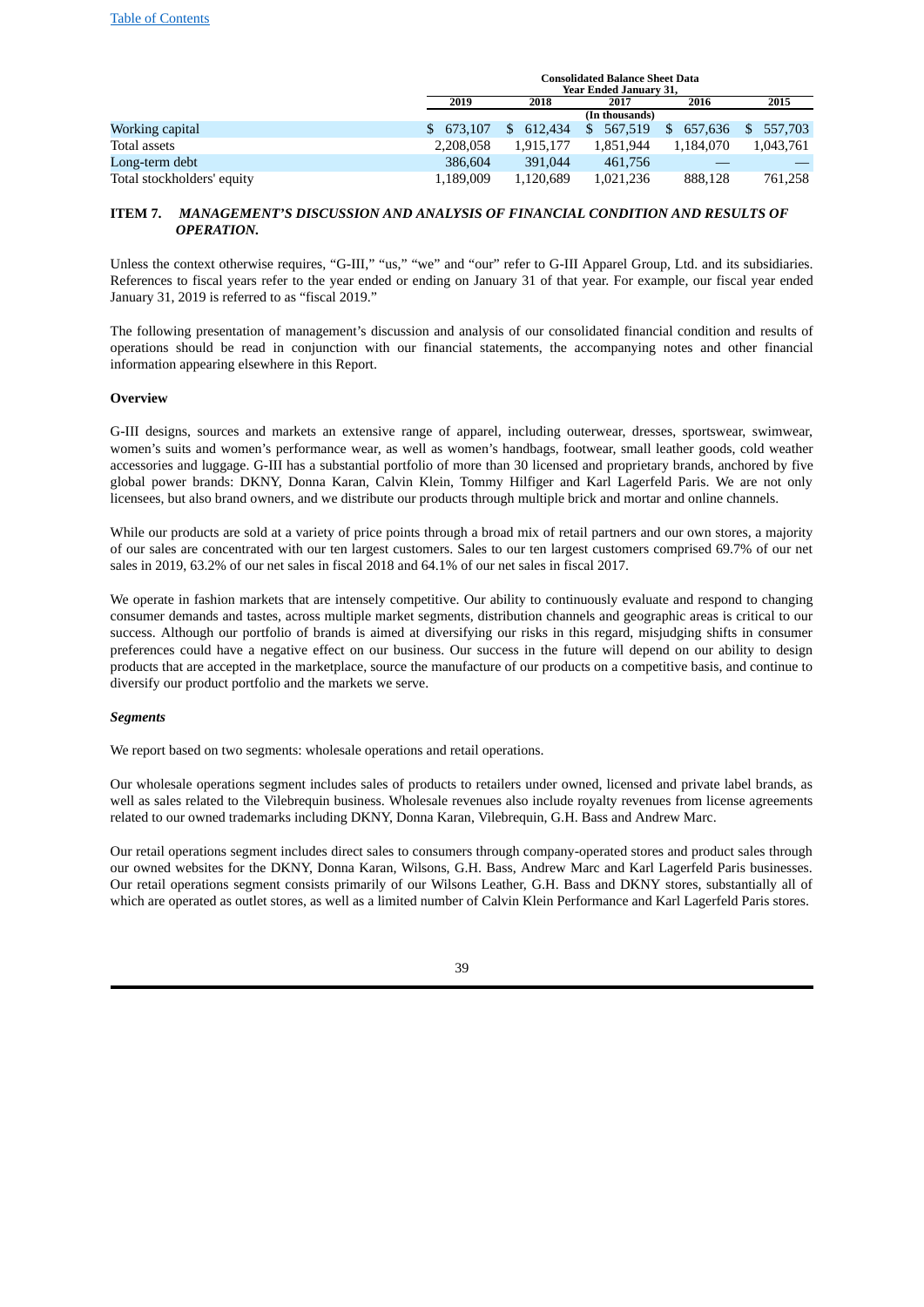## *Recent Transactions*

We have acquired businesses that have broadened our product offerings and expanded our ability to serve different tiers of distribution. Our acquisitions and joint ventures are part of our strategy to expand our product offerings and increase the portfolio of proprietary and licensed brands that we offer through different tiers of retail distribution.

#### DKNY/Donna Karan

In December 2016, we acquired Donna Karan International Inc. ("DKI") from LVMH Moet Hennessy Louis Vuitton Inc. ("LVMH") for a total purchase price of approximately \$674 million, after taking into account certain adjustments. DKI owns DKNY and Donna Karan, two of the world's most iconic and recognizable power brands. The acquisition of DKI fit squarely into our strategy to diversify and expand our business and to increase our ownership of brands. We are focusing on the expansion of the DKNY brand, while also re-establishing Donna Karan and other associated brands. We are leveraging our demonstrated ability to drive organic growth, identify and integrate acquisitions and develop talent throughout the organization to maximize the potential of the DKNY and Donna Karan brands. We are committed to making DKNY the premier fashion and lifestyle brand.

In fiscal 2018 and fiscal 2019, we restructured and repositioned the DKNY and Donna Karan brands. We re-launched the DKNY apparel line and also re-launched Donna Karan as an aspirational luxury brand that is priced above DKNY and targeted to fine department stores globally. These steps began paying off in the second half of fiscal 2018 and through fiscal 2019. Our strategy is for DKNY and Donna Karan to be more accessible brands, both designed and priced to reach a wider range of customers. We believe there is untapped global licensing potential for these brands and intend to grow royalty streams in the DKNY and Donna Karan businesses through expansion of additional categories with existing licensees, as well as new categories with new licensees.

In August 2017, we entered into a joint venture to produce and market women's and men's apparel and accessories under a long-term license for DKNY and Donna Karan in the People's Republic of China, including Macau, Hong Kong and Taiwan. The operators of the joint venture were formerly executives of Tommy Hilfiger and were instrumental in the expansion of the Tommy Hilfiger brand in China. The joint venture was funded with \$25 million of equity to be used to strengthen the DKNY and Donna Karan brands and accelerate the growth of the business in the region. Of this amount, we contributed an aggregate of \$10.0 million. This joint venture is the exclusive seller of women's and men's apparel, handbags, luggage and certain accessories under the DKNY and Donna Karan brands in the territory. The joint venture commenced operations in the second half of fiscal 2018 and was operating approximately 50 points of sale as of January 31, 2019.

#### Karl Lagerfeld Paris

In June 2015, we acquired a 49% interest in a joint venture that holds the brand rights to the Karl Lagerfeld trademarks, including the Karl Lagerfeld Paris brand for consumer products (with certain exceptions) and apparel in the United States, Canada and Mexico. We were also the first licensee of the joint venture, having been granted a license for women's apparel, women's handbags, women's and men's footwear, and certain men's apparel categories in the territory.

In February 2016, we acquired a 19% minority interest in the parent company of the group that holds the worldwide rights to the Karl Lagerfeld brand. This investment expanded the partnership between us and the owners of the Karl Lagerfeld brand and helped to extend their business development opportunities on a global scale. The business plan for this entity includes developing its wholesale business and further developing out its online presence.

### *Licensed Products*

The sale of licensed products is a key element of our strategy and we have continually expanded our offerings of licensed products for the past 25 years. Sales of licensed products accounted for 57.4% of our net sales in fiscal 2019, 58.6% of our net sales in fiscal 2018 and 60.7% of our net sales in fiscal 2017.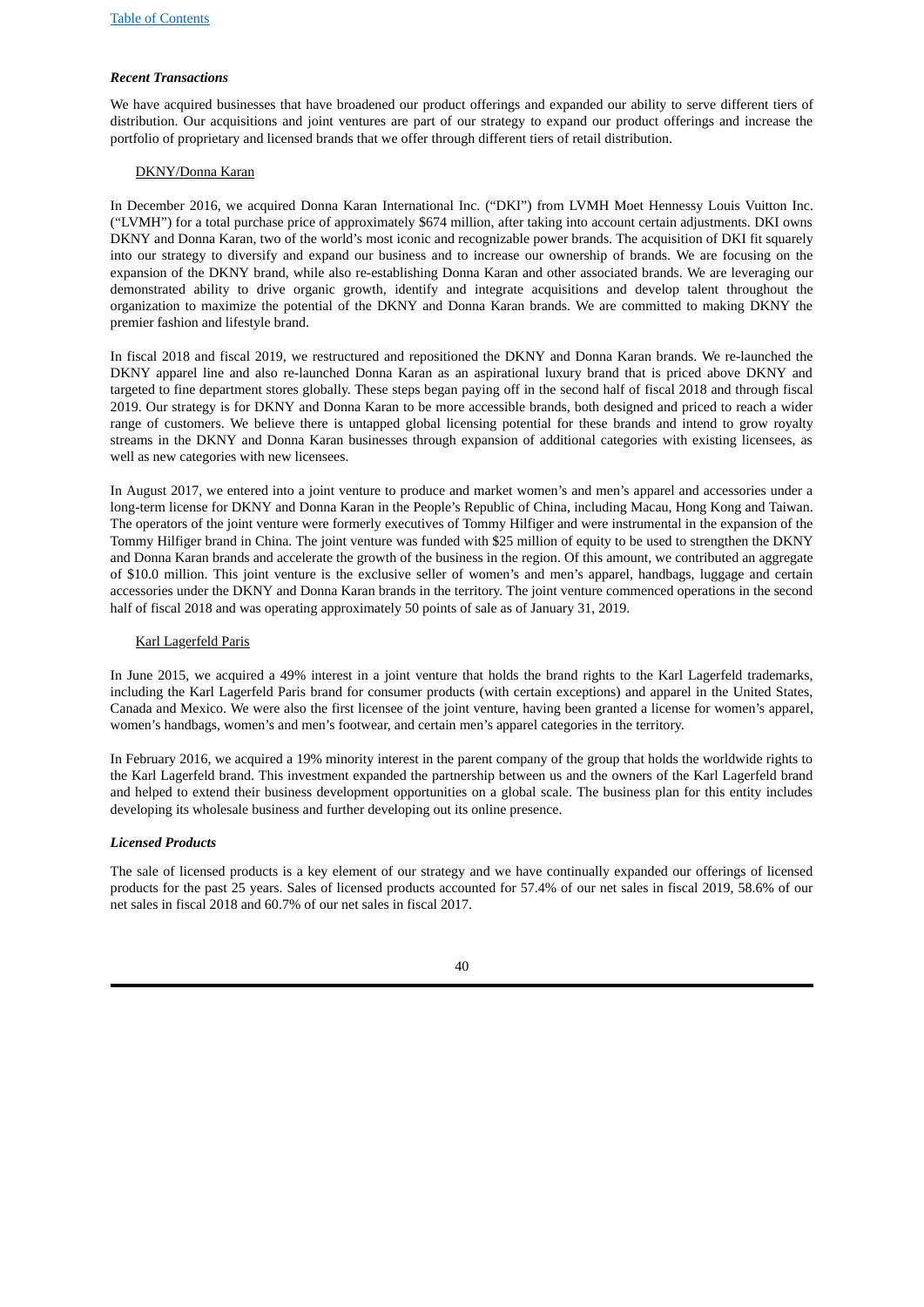Our most significant licensor is Calvin Klein with whom we have ten different license agreements. We have also entered into distribution agreements with respect to Calvin Klein luggage in a number of countries in Asia, Europe and North America.

We also have a significant relationship with Tommy Hilfiger that has grown in recent years. We have an expanded license agreement with Tommy Hilfiger for womenswear in the United States and Canada. This license for women's sportswear, dresses, suit separates, performance and denim was in addition to our licenses in the United States and Canada for Tommy Hilfiger men's and women's outerwear and luggage.

In February 2018, we expanded the product offerings under our Karl Lagerfeld Paris license to include men's apparel (previously men's outerwear only) and men's footwear in North America. These expanded product categories are in addition to our North America rights for Karl Lagerfeld Paris women's apparel, women's footwear and women's handbags, all of which are produced and distributed pursuant to a long-term license agreement.

We believe that consumers prefer to buy brands they know, and we have continually sought licenses that would increase the portfolio of name brands we can offer through different tiers of retail distribution, for a wide array of products at a variety of price points. We believe that brand owners will look to consolidate the number of licensees they engage to develop product and they will seek licensees with a successful track record of expanding brands into new categories. It is our objective to continue to expand our product offerings and we are continually discussing new licensing opportunities with brand owners.

#### *Retail Operations*

Our retail operations segment consists primarily of our Wilsons Leather, G.H. Bass and DKNY retail stores, substantially all of which are operated as outlet stores. As of January 31, 2019, we leased 308 retail stores, of which 139 are stores operated under our Wilsons Leather name, 111 are stores operated under our G.H. Bass brand, 42 stores are operated under our DKNY brand, 11 stores are operated under the licensed Karl Lagerfeld Paris brand and 5 stores are operated under the licensed Calvin Klein Performance brand. Wilsons Leather, G.H. Bass, DKNY and Karl Lagerfeld Paris each operates its own online store.

Given the current retail environment, we are focusing on significantly reducing the losses of our retail business with the goal of attaining profitability. Our strategy includes termination or renegotiation of long-term leases as they come up for renewal, implementing cost-cutting initiatives, revising our merchandising strategy and repurposing certain Wilsons and G.H. Bass stores for the Karl Lagerfeld Paris or DKNY brands. We also hired a new President of our retail business who is an industry veteran with a proven track record at leading retailers. We have already eliminated approximately \$5.0 million of annualized expenses and salaries from our retail office support functions. In addition, we intend to continue our program of store count reduction and to increase the efficiency and productivity of our retail operations. At January 31, 2018, we operated 367 retail stores across our Wilsons, G.H. Bass, DKNY, Karl Lagerfeld Paris and Calvin Klein Performance brands. At January 31, 2019, the store count for these brands had decreased to 308 locations. We expect to further reduce our store count and anticipate closing an additional approximately 40 to 45 stores by the end of fiscal 2020.

#### **Trends**

Significant trends that affect the apparel industry include retail chains closing unprofitable stores, an increased focus by retail chains and others on expanding e-commerce sales, the continued consolidation of retail chains and the desire on the part of retailers to consolidate vendors supplying them. In addition, consumer shopping preferences have continued to shift from physical stores to online shopping and retail traffic remains under pressure. All of these factors have led to a more promotional retail environment along with aggressive markdowns in an attempt to offset declines caused by a reduction in physical store traffic.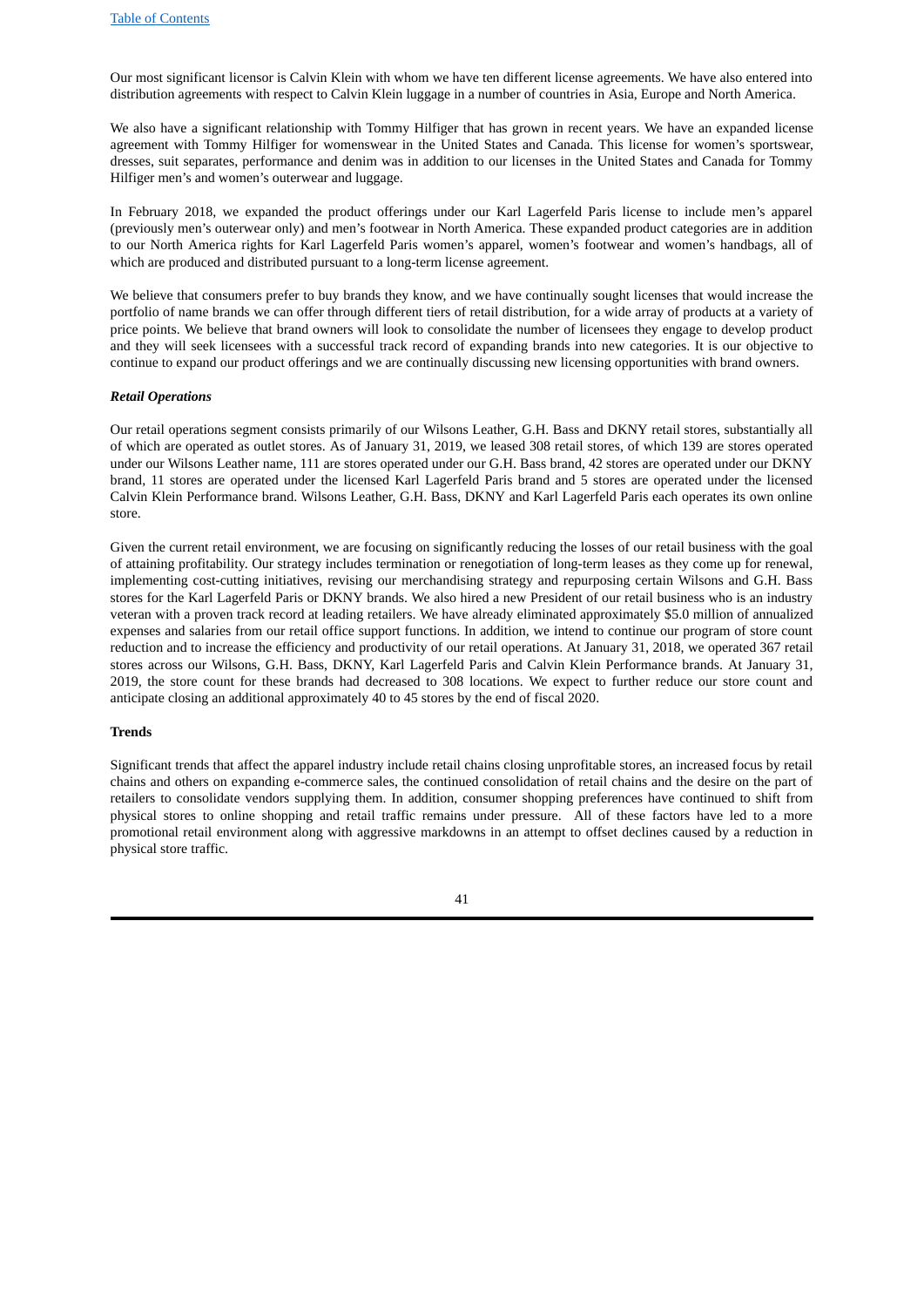We sell our products over the web through retail partners such as macys.com and nordstrom.com, each of which has a substantial online business. As e-commerce sales of apparel continue to increase, we are developing additional digital marketing initiatives on our web sites and through social media. We are investing in digital personnel, marketing, logistics, planning and distribution to help us expand our online opportunities going forward. Our e-commerce business consists of our own web platforms at www.dkny.com, www.donnakaran.com, www.wilsonsleather.com, www.ghbass.com, www.vilebrequin.com and www.andrewmarc.com. We also sell Karl Lagerfeld Paris products on our website, www.karllagerfeldparis.com. In addition, we sell to pure play online retail partners such as Amazon and Fanatics.

A number of retailers are experiencing financial difficulties, which in some cases have resulted in bankruptcies, liquidations and/or store closings, such as the bankruptcy of Bon-Ton last year. The financial difficulties of a retail customer of ours could result in reduced business with that customer. We may also assume higher credit risk relating to receivables of a retail customer experiencing financial difficulty that could result in higher reserves for doubtful accounts or increased write-offs of accounts receivable. We attempt to mitigate credit risk from our customers by closely monitoring accounts receivable balances and shipping levels, as well as the ongoing financial performance and credit standing of customers.

Retailers are seeking to expand the differentiation of their offerings by devoting more resources to the development of exclusive products, whether by focusing on their own private label products or on products produced exclusively for a retailer by a national brand manufacturer. Exclusive brands are only made available to a specific retailer, and thus customers loyal to their brands can only find them in the stores of that retailer.

We have attempted to respond to trends in our industry by continuing to focus on selling products with recognized brand equity, by attention to design, quality and value and by improving our sourcing capabilities. We have also responded with the strategic acquisitions made by us and new license agreements entered into by us that added to our portfolio of licensed and proprietary brands and helped diversify our business by adding new product lines and expanding distribution channels. We believe that our broad distribution capabilities help us to respond to the various shifts by consumers between distribution channels and that our operational capabilities will enable us to continue to be a vendor of choice for our retail partners.

### *Tariffs*

The apparel and accessories industry has been impacted by tariffs implemented by the United States government on goods imported from China. Tariffs on handbags and leather outerwear imported from China were effective beginning in September 2018, and are initially in the amount of 10% of the merchandise cost to us. The level of additional tariffs on these product categories was scheduled to increase to 25% beginning January 1, 2019 and other tariffs on a broader range of apparel and accessory products are also under consideration. The United States government has postponed the increase in tariffs to 25% while the U.S. and China seek to resolve their trade and related differences. If the U.S. and China are not able to resolve their differences, additional tariffs may be put in place and additional products may become subject to tariffs. The majority of the products that we sell in the United States are manufactured in China. Potential tariffs on products imported by us from China would increase our costs, require us to increase prices to our customers or, if we are unable to do so, result in lower gross margins on the products sold by us.

Tariffs imposed during fiscal 2019 on products imported by us from China primarily impacted our handbag and leather outerwear categories. These categories represented approximately 7% of our net sales in fiscal 2019. Accordingly, tariffs imposed during fiscal 2019 had a minimal impact on our results of operations for fiscal 2019.

If the U.S. and China are not able to resolve their differences, additional tariffs may be put in place and additional products may become subject to tariffs. We have engaged in a number of efforts to mitigate the effect on our results of operations of increases in tariffs on products imported by us from China, including diversifying our sourcing network by arranging to move some production out of China, negotiating with our vendors in China to receive vendor support to lessen the impact of increased tariffs on our cost of goods sold, and discussing with our customers the implementation of price increases that we believe our products can absorb because of the strength of our portfolio of brands. Because of the uncertainties involved with respect to the amount of tariffs that may be applicable, the products to which any additional tariffs will be applied and the results of our mitigation efforts, we cannot estimate at this point the effect of an increase in tariffs on our results of operations for fiscal 2020.

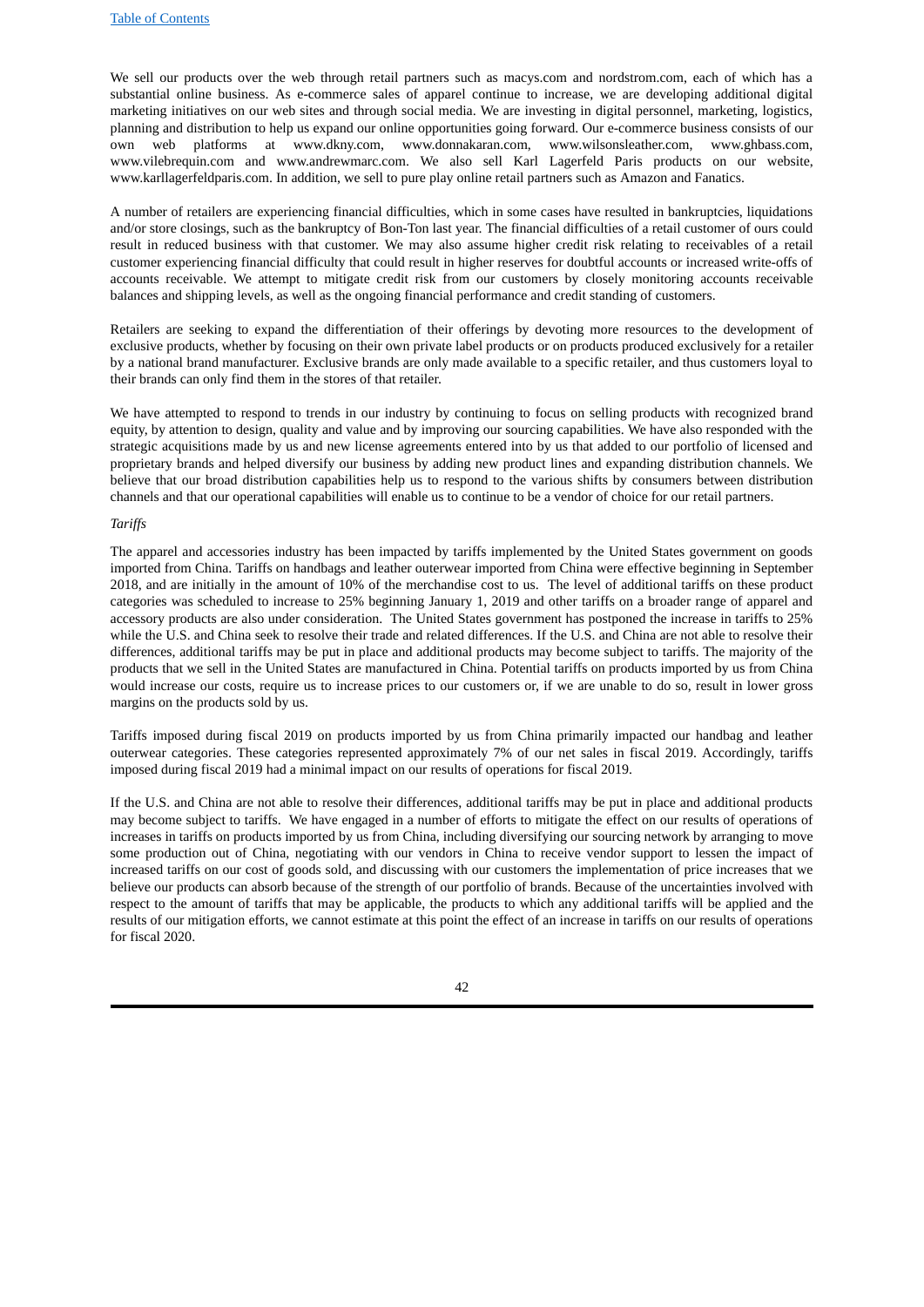## **Use of Estimates and Critical Accounting Policies**

The preparation of financial statements in conformity with generally accepted accounting principles requires management to make estimates and assumptions that affect the reported amounts of assets and liabilities at the date of the financial statements and revenues and expenses during the reporting period. Significant accounting policies employed by us, including the use of estimates, are presented in the notes to our consolidated financial statements.

Critical accounting policies are those that are most important to the portrayal of our financial condition and our results of operations, and require management's most difficult, subjective and complex judgments, as a result of the need to make estimates about the effect of matters that are inherently uncertain. Our most critical accounting estimates, discussed below, pertain to revenue recognition, accounts receivable, inventories, income taxes, goodwill and intangible assets, impairment of long-lived assets and equity awards. In determining these estimates, management must use amounts that are based upon its informed judgments and best estimates. We continually evaluate our estimates, including those related to customer allowances and discounts, product returns, bad debts and inventories, and carrying values of intangible assets. We base our estimates on historical experience and on various other assumptions that we believe are reasonable under the circumstances. The results of these estimates form the basis for making judgments about the carrying values of assets and liabilities that are not readily apparent from other sources. Actual results may differ from these estimates under different assumptions and conditions.

#### *Revenue Recognition*

On February 1, 2018, we adopted Financial Accounting Standards Board ("FASB") Accounting Standard Codification ("ASC") Topic 606 – *Revenue From Contracts With Customers* ("ASC 606") using the modified retrospective method as of January 31, 2018. Under ASC 606, wholesale revenue is recognized when control transfers to the customer. We consider control to have been transferred when we have transferred physical possession of the product, we have a right to payment for the product, the customer has legal title to the product and the customer has the significant risks and rewards of the product. Wholesale revenues are adjusted by variable considerations arising from implicit or explicit obligations. Variable consideration includes trade discounts, end of season markdowns, sales allowances, cooperative advertising, return liabilities and other customer allowances. Under ASC 606, we estimate the anticipated variable consideration and record this estimate as a reduction of revenue in the period the related product revenue is recognized. Prior to adopting ASC 606, certain components of variable consideration were recorded at a later date when the liability was known or incurred.

Variable consideration is estimated based on historical experience, current contractual and statutory requirements, specific known events and industry trends. The reserves for variable consideration are recorded under customer refund liabilities. Customer refund liabilities were recorded as a reduction to accounts receivable prior to the adoption of ASC 606. Historical return rates are calculated on a product line basis. The remainder of the historical rates for variable consideration are calculated by customer by product lines.

We recognize retail sales when the customer takes possession of the goods and tenders payment, generally at the point of sale. E-commerce revenues from customers through our e-commerce platforms are recognized when the customer takes possession of the goods. Our sales are recorded net of applicable sales taxes.

Both wholesale revenues and retail store revenues are shown net of returns, discounts and other allowances. Under ASC 606, we now classify cooperative advertising as a reduction of net sales. Previously, cooperative advertising was recorded in selling, general and administrative expenses.

Royalty revenue is recognized at the higher of royalty earned or guaranteed minimum royalty.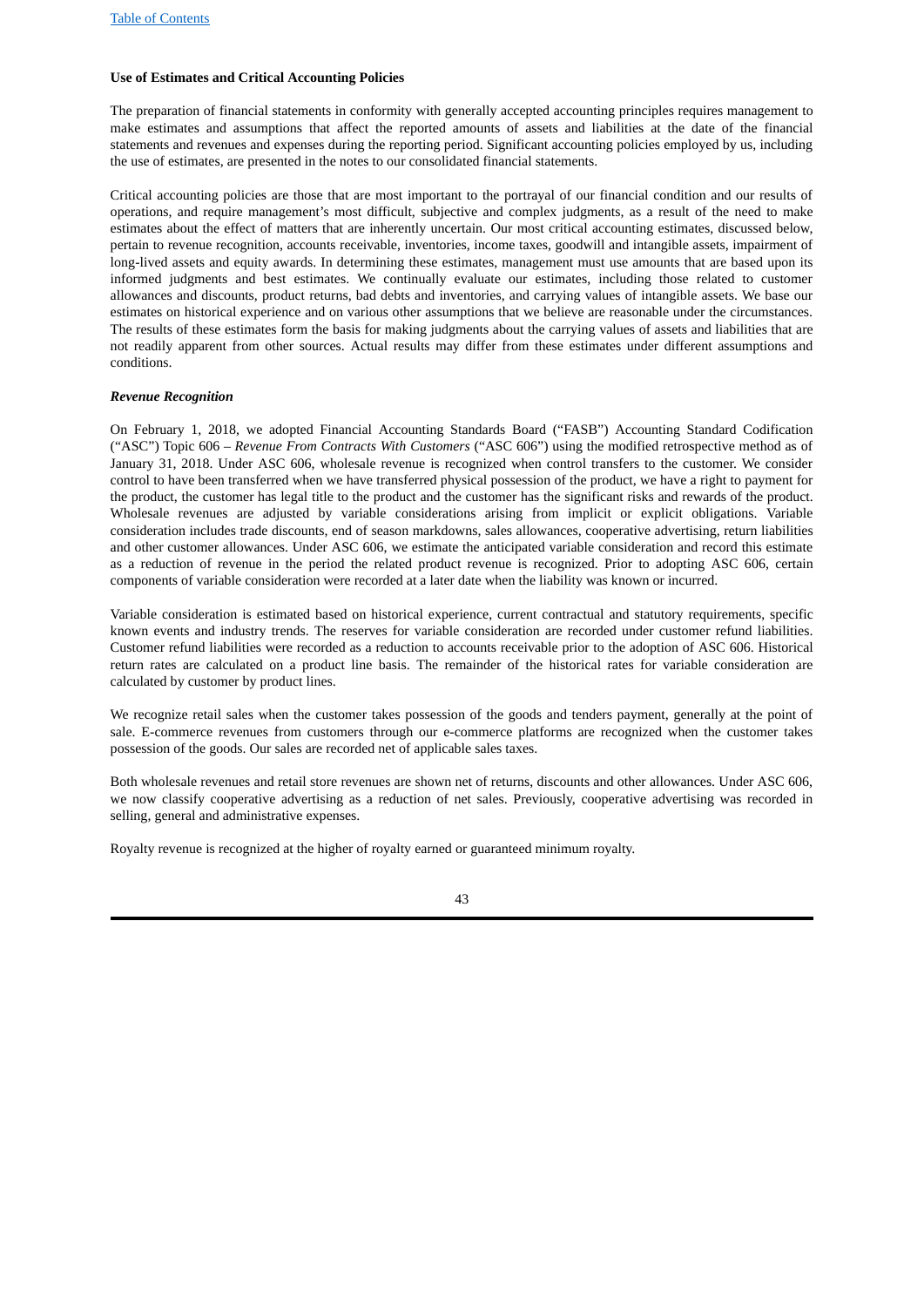### *Accounts Receivable*

In the normal course of business, we extend credit to our wholesale customers based on pre-defined credit criteria. Accounts receivable, as shown on our consolidated balance sheet, are net of an allowance for doubtful accounts. In circumstances where we are aware of a specific customer's inability to meet its financial obligation (such as in the case of bankruptcy filings, extensive delay in payment or substantial downgrading by credit sources), a specific reserve for bad debts is recorded against amounts due to reduce the net recognized receivable to the amount reasonably expected to be collected. For all other wholesale customers, an allowance for doubtful accounts is determined through analysis of the aging of accounts receivable at the date of the financial statements, assessments of collectability based on historical trends and an evaluation of the impact of economic conditions.

Estimated costs associated with trade discounts, advertising allowances, markdowns, and reserves for returns are reflected as a reduction of net sales. Under ASC 606, all of these reserves, which constitute variable consideration, are classified as current liabilities under "Customer refund liabilities". Prior to ASC 606, these reserves were part of the allowances netting against accounts receivable. We reserve against known chargebacks, as well as for an estimate of potential future deductions by customers. These provisions result from seasonal negotiations with our customers as well as historical deduction trends, net of historical recoveries and the evaluation of current market conditions.

#### *Inventories*

Wholesale inventories are stated at the lower of cost (determined by the first-in, first-out method) or net realizable value, which comprises a significant portion of our inventory. Retail inventories are valued at the lower of cost or market as determined by the retail inventory method. Vilebrequin inventories are stated at the lower of cost (determined by the weighted average method) or net realizable value.

We continually evaluate the composition of our inventories, assessing slow-turning, ongoing product as well as fashion product from prior seasons. The net realizable value of distressed inventory is based on historical sales trends of our individual product lines, the impact of market trends and economic conditions, expected permanent retail markdowns and the value of current orders for this type of inventory. A provision is recorded to reduce the cost of inventories to the estimated net realizable values, if required.

#### *Income Taxes*

As part of the process of preparing our consolidated financial statements, we are required to estimate our income taxes in each of the jurisdictions in which we operate. This process involves estimating our actual current tax expense, together with assessing temporary differences resulting from differing treatment of items for tax and accounting purposes. These differences result in deferred tax assets and liabilities, which are included within our consolidated balance sheet.

#### *Goodwill and Intangible Assets*

ASC Topic 350 – *Intangibles – Goodwill and Other* ("ASC 350") requires that goodwill and intangible assets with an indefinite life be tested for impairment at least annually and are required to be written down when impaired. We perform our test in the fourth fiscal quarter of each year, or more frequently, if events or changes in circumstances indicate the carrying amount of such assets may be impaired. Goodwill and intangible assets with an indefinite life are tested for impairment by comparing the fair value of the reporting unit with its carrying value. In connection with the change in our reportable segments and according to ASC 350, we reassessed the reporting units for goodwill impairment purposes. We identified two reporting units, which are wholesale operations and retail operations. Fair value is generally determined using discounted cash flows, market multiples and market capitalization. Significant estimates used in the fair value methodologies include estimates of future cash flows, future short-term and long-term growth rates, weighted average cost of capital and estimates of market multiples of the reportable unit. If these estimates or their related assumptions change in the future, we may be required to record impairment charges for our goodwill and intangible assets with an indefinite life.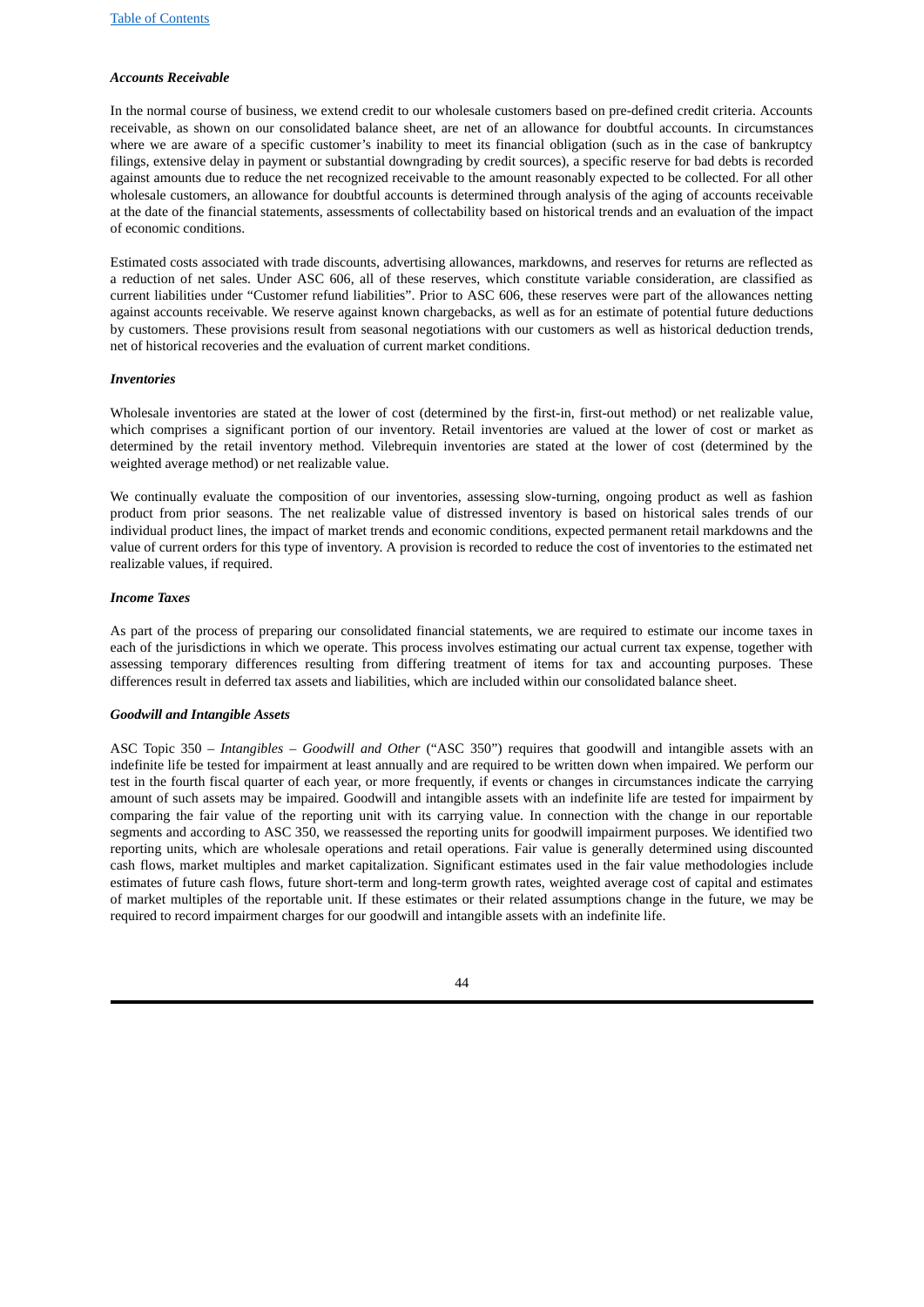The process of evaluating the potential impairment of goodwill is subjective and requires significant judgment at many points during the analysis. The evaluation consists of either using a qualitative approach to determine whether it is more likely than not that the fair value of the assets is less than their respective carrying values or a quantitative impairment test, if necessary. In performing a qualitative evaluation, we consider many factors in evaluating whether the carrying value of goodwill may not be recoverable, including declines in our stock price and market capitalization in relation to our book value and macroeconomic conditions affecting our business. In performing a quantitative evaluation, to estimate the fair value of a reporting unit for the purposes of our annual or periodic analyses, we make estimates and judgments about the future cash flows of that reporting unit. Although our cash flow forecasts are based on assumptions that are consistent with our plans and estimates we are using to manage the underlying businesses, there is significant exercise of judgment involved in determining the cash flows attributable to a reporting unit over its estimated remaining useful life. In addition, we make certain judgments about allocating shared assets to the estimated balance sheets of our reporting units. We also consider our and our competitor's market capitalization on the date we perform the analysis. Changes in judgment on these assumptions and estimates could result in a goodwill impairment charge. In fiscal 2019, we performed a qualitative evaluation and, in both fiscal 2018 and 2017, we performed a quantitative evaluation.

We have allocated the purchase price of the companies we acquired to the tangible and intangible assets acquired and liabilities we assumed, based on their estimated fair values. These valuations require management to make significant estimations and assumptions, especially with respect to intangible assets.

The fair values assigned to the identifiable intangible assets acquired were based on assumptions and estimates made by management using unobservable inputs reflecting our own assumptions about the inputs that market participants would use in pricing the asset or liability based on the best information available.

In accordance with ASC 350, in the first step of our goodwill impairment review, we compare the fair value of the wholesale operations reporting unit to our carrying value. If the fair value of the reporting unit exceeds our carrying value, goodwill is not impaired and no further testing is required. In fiscal 2018, we wrote off \$0.7 million of the goodwill associated with the retail operations segment as a result of the performance of the retail operations segment. In fiscal 2019, we performed a qualitative evaluation where we considered the measurable performance of the wholesale operations reporting unit, our stock price and market capitalization and the current macroeconomics regarding the retail industry where our products are sold. In fiscal 2018, we performed a quantitative evaluation where we estimated the fair value of the reporting units using a weighting of fair values derived most significantly from the market approach and, to a lesser extent, from the income approach. Under the income approach, we calculated the fair value of the reporting units based on the present value of estimated future cash flows. Cash flows projections are based on management's estimates of revenue growth rates and earnings before interest and taxes, taking into consideration industry and market conditions. The assumptions used for the impairment analysis were developed by management of each reporting unit based on industry projections, as well as specific facts relating to the reporting units. If the reporting units were to experience sales declines or be exposed to enhanced and sustained pricing and volume pressures there would be an increased risk of impairment of goodwill for the reporting units.

Critical estimates in valuing intangible assets include future expected cash flows from license agreements, trade names and customer relationships. In addition, other factors considered are the brand awareness and market position of the products sold by the acquired companies and assumptions about the period of time the brand will continue to be used in the combined company's product portfolio. Management's estimates of fair value are based on assumptions believed to be reasonable, but which are inherently uncertain and unpredictable.

If we did not appropriately allocate these components or we incorrectly estimate the useful lives of these components, our computation of amortization expense may not appropriately reflect the actual impact of these costs over future periods, which may affect our results of operations.

Trademarks having finite lives are amortized over their estimated useful lives and measured for impairment when events or circumstances indicate that the carrying value may be impaired.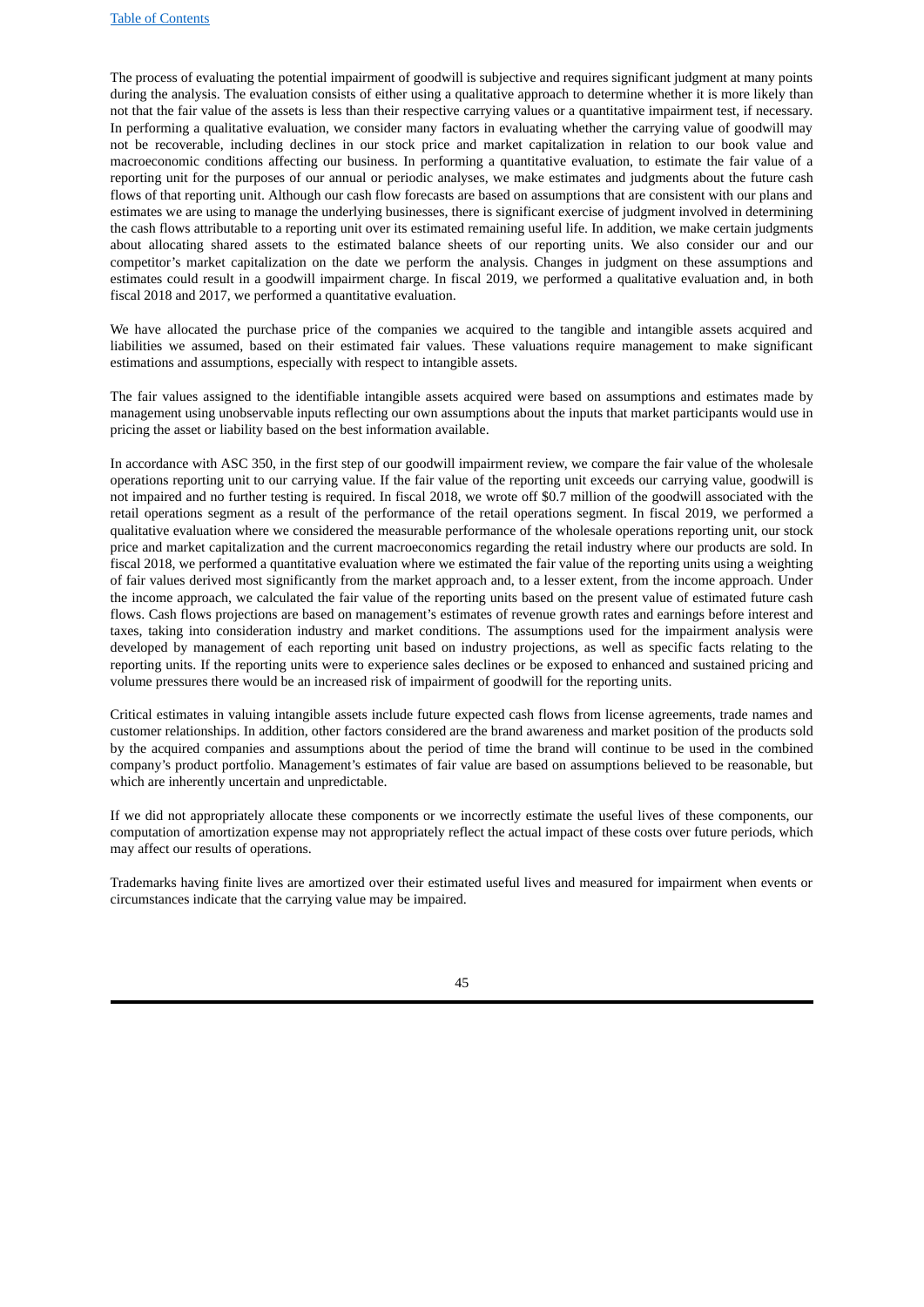## *Impairment of Long-Lived Assets*

In accordance with ASC Topic 360 — *Property, Plant and Equipment*, we annually evaluate the carrying value of our longlived assets to determine whether changes have occurred that would suggest that the carrying amount of such assets may not be recoverable based on the estimated future undiscounted cash flows of the businesses to which the assets relate. Any impairment would be equal to the amount by which the carrying value of the assets exceeded its fair value.

In fiscal 2019, we recorded a \$2.8 million impairment charge related to leasehold improvements and furniture and fixtures at certain of our Wilsons, G.H. Bass and DKNY stores as a result of the performance at these stores.

In fiscal 2018, we recorded a \$6.5 million impairment charge related to leasehold improvements and furniture and fixtures at certain of our Wilsons, G.H. Bass and Vilebrequin stores as a result of the performance at these stores. In addition, we recorded a \$0.7 million impairment charge with respect to furniture and fixtures located in certain customers' stores.

In fiscal 2017, we recorded a \$10.5 million impairment charge related to leasehold improvements and furniture and fixtures at certain of our Wilsons and G.H. Bass stores as a result of the performance at these stores.

#### *Equity Awards*

All share-based payments to employees, including grants of restricted stock units and employee stock options, are recognized in the consolidated financial statements as compensation expense over the service period (generally the vesting period) based on their fair values. Restricted stock units that do not have market performance conditions are valued based on the quoted market price on date of grant. Restricted stock units with market conditions are valued with the assistance of a valuation expert. Stock options are valued using the Black-Scholes option pricing model. The Black-Scholes model requires subjective assumptions regarding dividend yields, expected volatility, expected life of options and risk-free interest rates. These assumptions reflect management's best estimates. Changes in these inputs and assumptions can materially affect the estimate of fair value and the amount of our compensation expenses for stock options.

#### **Results of Operations**

The following table sets forth our operating results as a percentage of our net sales for the fiscal years indicated below:

|                                              | 2019    | 2018    | 2017    |
|----------------------------------------------|---------|---------|---------|
| Net sales                                    | 100.0 % | 100.0 % | 100.0 % |
| Cost of goods sold                           | 64.0    | 62.4    | 64.7    |
| <b>Gross Profit</b>                          | 36.0    | 37.6    | 35.3    |
| Selling, general and administrative expenses | 27.1    | 30.5    | 29.5    |
| Depreciation and amortization                | 1.3     | 1.3     | 1.4     |
| Asset impairments                            | 0.1     | 0.3     | 0.4     |
| Operating profit                             | 7.5     | 5.5     | 4.0     |
| Other loss                                   | (0.1)   | (0.1)   |         |
| Interest and financing charges, net          | (1.4)   | (1.5)   | (0.7)   |
| Income before income taxes                   | 6.0     | 3.9     | 3.3     |
| Income tax expense                           | 1.5     | 1.7     | 1.1     |
| Net income                                   | 4.5 %   | $2.2\%$ | $2.2\%$ |

## *Year ended January 31, 2019 ("fiscal 2019") compared to year ended January 31, 2018 ("fiscal 2018")*

Net sales for fiscal 2019 increased to \$3.08 billion from \$2.81 billion in the prior year. Net sales of our segments are reported before intercompany eliminations.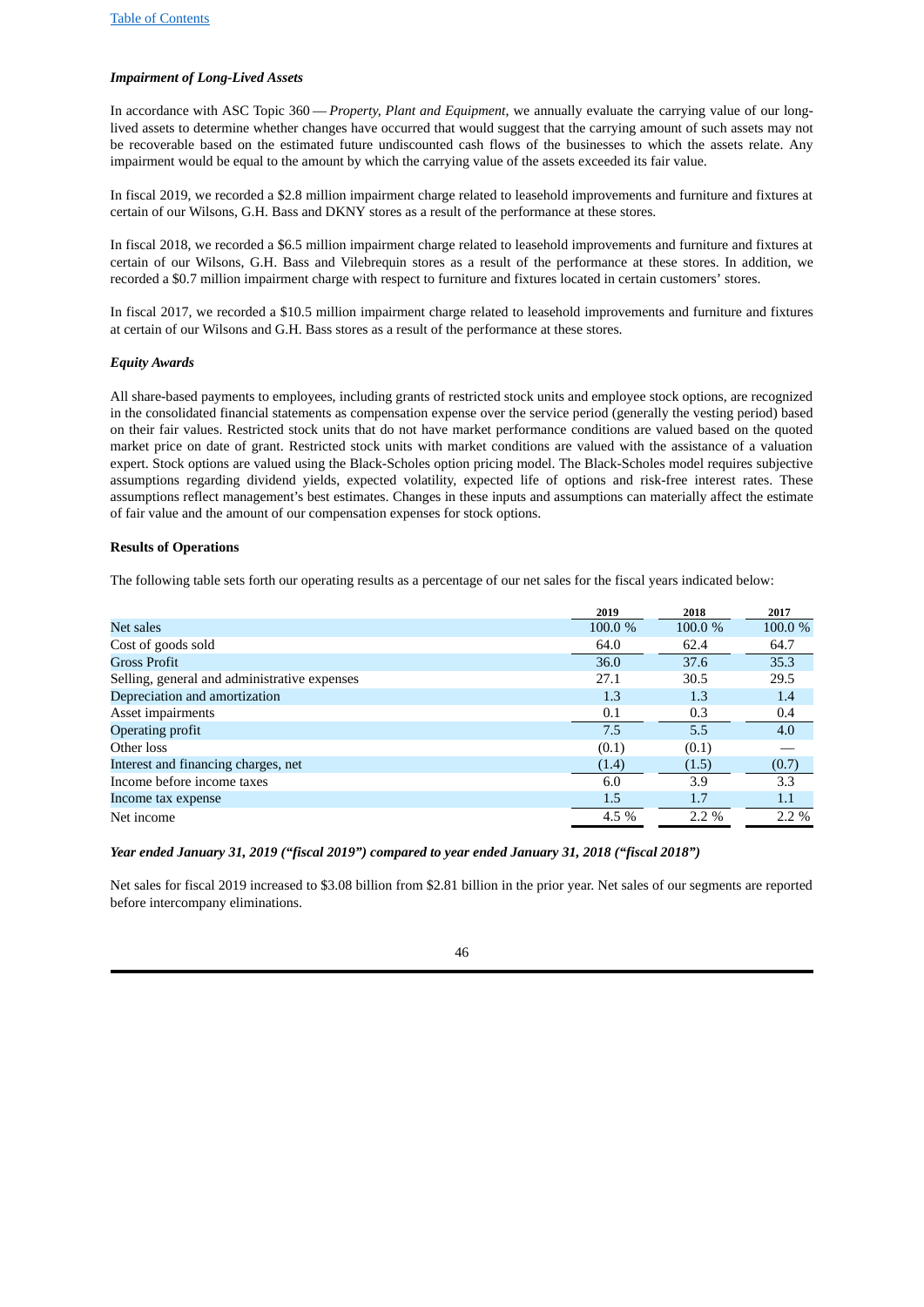Net sales of our wholesale operations segment increased to \$2.72 billion from \$2.45 billion in the comparable period last year. This increase is primarily the result of an \$130.3 million increase in net sales of our DKNY and Donna Karan product and a \$123.0 million increase in net sales of Tommy Hilfiger licensed products. The increase in sales of DKNY/Donna Karan product was primarily related to having a full year of sales of DKNY women's dresses, sportswear, and footwear product lines designed and sourced by us, as well as the new suits, men's and women's outerwear and luggage product lines. The increase in sales of Tommy Hilfiger product was primarily related to denim, dresses, sportswear, performance wear, and men's and women's outerwear. Net sales of Karl Lagerfeld Paris products increased by \$31.2 million primarily related to the sportswear, footwear, men's and women's outerwear and handbags. Net sales of Calvin Klein product increased \$12.6 million primarily related to dresses and men's and women's outerwear. These increases were offset, in part, by a \$20.7 million decrease in net sales of our licensed sports division and a \$20.5 million decrease in net sales of our Jessica Howard and Eliza J line of products.

Net sales of our retail operations segment decreased to \$476.8 million from \$502.5 million in the same period last year. Our retail operations report on a 52/53 week fiscal year. Net sales decreased by \$6.9 million as a result of fiscal 2018 containing 53 weeks compared to 52 weeks in fiscal 2019. Net sales from our G.H. Bass store chain decreased by \$22.3 million and net sales from our Wilsons store chain decreased by \$6.7 million, excluding the impact of the  $53<sup>rd</sup>$  week in fiscal 2018. These declines were partially offset by an increase in net sales from our DKNY retail stores of \$10.3 million, excluding the impact of the 53<sup>rd</sup> week in fiscal 2018. Same store sales increased by 16.9% at DKNY retail stores. Same store sales decreased by 3.7% at G.H. Bass and by 1.6% at Wilsons. Net sales of our retail operations segment were negatively affected by the decrease in the number of stores operated by us from 367 at January 31, 2018 to 308 at January 31, 2019.

Gross profit was \$1.11 billion, or 36.0% of net sales, for the fiscal year ended January 31, 2019, and \$1.05 billion, or 37.6% of net sales, last year. The gross profit in our wholesale operations segment was \$879.6 million, or 32.4% of net sales, for the fiscal year ended January 31, 2019, and \$803.9 million, or 32.8% of net sales, last year. The gross profit percentage in our wholesale operations segment was negatively impacted by unfavorable product mix and the reclassification of cooperative advertising from selling, general and administrative expenses to a reduction in net sales beginning in fiscal 2019 in connection with the adoption of ASC 606. The gross profit percentage in our wholesale operations segment was positively impacted by an increase in licensing revenue for which there is no associated costs of goods sold. Our retail operations segment gross profit percentage was 47.7% for the fiscal year ended January 31, 2019 compared to 49.9% for the same period last year. This decrease is primarily the result of a decrease in the gross profit percentage of our DKNY retail stores compared to the same period last year.

Selling, general and administrative expenses decreased to \$834.8 million in fiscal 2019 from \$855.2 million in fiscal 2018. Prior to the adoption of the guidance in ASC 606, cooperative advertising, relating to our participation in the advertising initiatives of our customers, was recorded under selling, general and administrative expenses. Under ASC 606, cooperative advertising expenses of \$27.7 million in fiscal 2019 is recorded as a reduction to net sales. In fiscal 2018, \$27.7 million of cooperative advertising was included in selling, general and administrative expenses. The Company recorded increased personnel costs of \$1.7 million. Personnel expenses increased primarily as a result of an increase in bonus expense of \$9.7 million resulting from higher income generated in our wholesale division offset, in part, by reduced personnel expenses as a result of store closures. Advertising costs increased by \$6.3 million compared to the same period last year due to an increase in advertising purchased to promote the brands we own, increased advertising fees paid under many of our license agreements that are based on a percentage of net sales of licensed products, and an increase in expenses related to additional digital marketing initiatives. Third party warehouse expenses increased \$3.9 million due to increased shipping volume. Facility expenses decreased \$3.7 million primarily as a result of store closures.

Depreciation and amortization increased to \$38.8 million in fiscal 2019 from \$37.8 million in the prior year. The increase in expense is due to capital expenditures during the current year.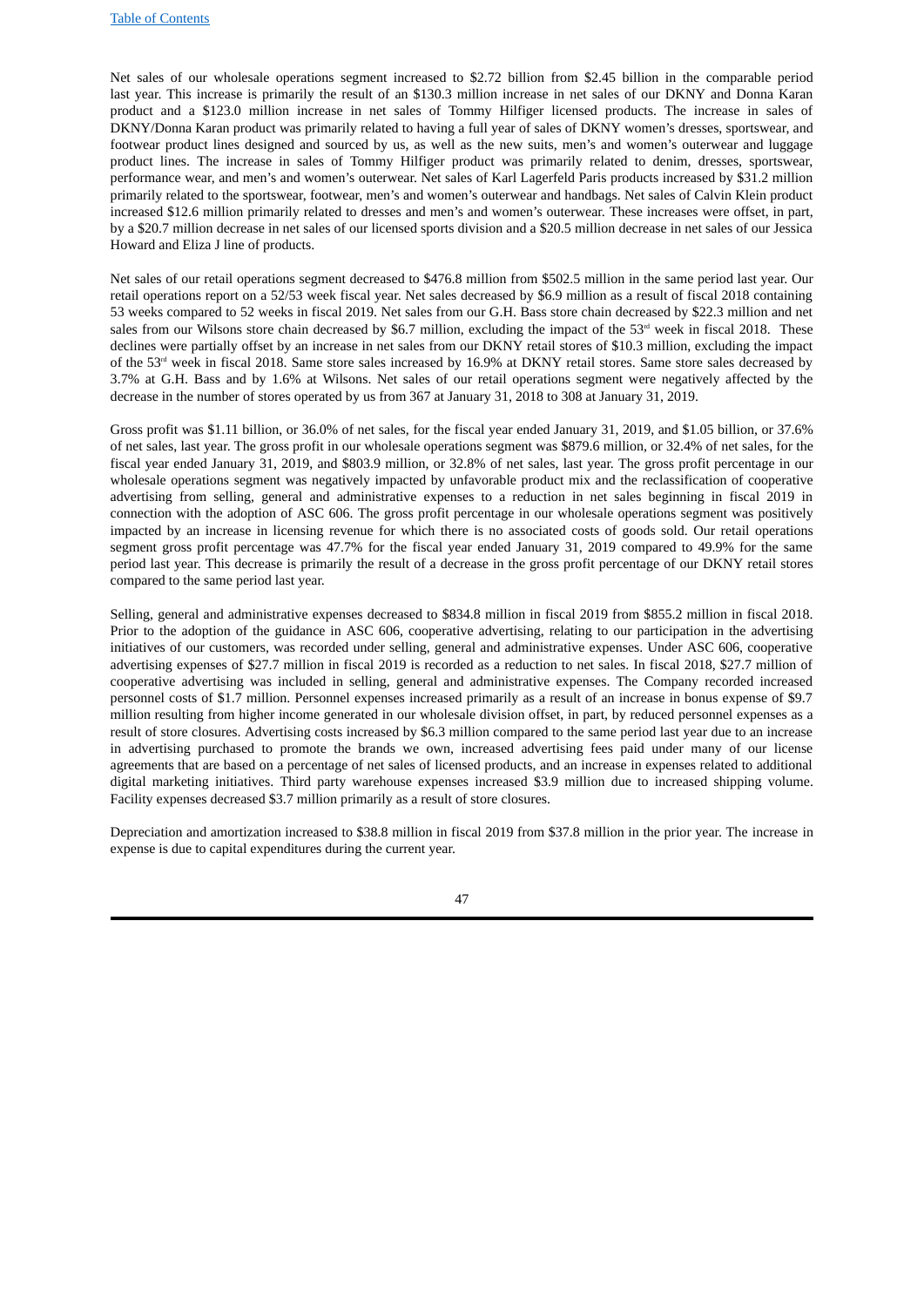In fiscal 2019, we recorded a \$2.8 million impairment charge related to leasehold improvements and furniture and fixtures at certain of our Wilsons, G.H. Bass and DKNY stores as a result of the performance at these stores. In fiscal 2018, we recorded a \$7.9 million impairment charge. This impairment charge included (i) a \$6.5 million impairment charge related to leasehold improvements and furniture and fixtures at certain of our Wilsons, G.H. Bass and Vilebrequin stores as a result of the performance at these stores, (ii) a \$0.7 million impairment charge with respect to furniture and fixtures located in certain customers' stores and (iii) a \$0.7 million write-off of goodwill related to the retail operations segment as a result of the performance of the retail operations segment.

Other loss increased to \$1.4 million in fiscal 2019 from \$1.0 million in fiscal 2018 as a result of greater foreign currency losses recorded for fiscal 2019. In addition, there were increased losses in our unconsolidated entities in fiscal 2019 compared to fiscal 2018.

Interest and financing charges, net for fiscal 2019, were \$43.9 million compared to \$43.5 million for the prior year. The increase is due to higher interest rates, offset, in part, by lower average borrowings.

Income tax expense for fiscal 2019 was \$45.8 million compared to \$47.9 million for the prior year. Our effective tax rate was 24.9% in fiscal 2019 compared to 43.6% in the prior year. This decrease in our effective tax rate is primarily the result of the reduction of the corporate tax rate from 35% to 21% as a result of the TCJA. Our effective tax rate in fiscal 2018 included a provisional charge recorded related to the enactment of the TCJA as discussed below.

On December 22, 2017, the TCJA was signed into law making significant changes to the Internal Revenue Code. Changes included a corporate tax rate decrease from 35% to 21% effective for tax years beginning after December 31, 2017, the transition of U.S. international taxation from a worldwide tax system to a territorial system, and a one-time transition tax on the mandatory deemed repatriation of cumulative foreign earnings as of December 31, 2017. In accordance with TCJA, we recorded \$6.9 million as additional income tax expense in the fourth quarter of fiscal 2018, the period in which the legislation was enacted. The additional income tax expense was comprised of approximately \$3.3 million related to the transition tax and approximately \$4.4 million related to revaluing U.S. deferred tax assets and liabilities using the new U.S. corporate tax rate of 21%. Other provisional impacts were primarily related to the state tax impact of the prorated reduced federal tax rate. Staff Accounting Bulletin No. 118 ("SAB 118") was issued to address the application of U.S. GAAP in situations when a company does not have the necessary information available, prepared, or analyzed to complete the accounting for certain income tax effects of the TCJA. December 22, 2018 marked the end of the measurement period for purposes of SAB 118. As such, we have completed our analysis based on legislative updates relating to TCJA, which resulted in an immaterial impact to our overall results of operations.

#### *Year ended January 31, 2018 ("fiscal 2018") compared to year ended January 31, 2017 ("fiscal 2017")*

Net sales for fiscal 2018 increased to \$2.81 billion from \$2.39 billion in the prior year. Net sales of our segments are reported before intercompany eliminations.

Net sales of our wholesale operations segment increased to \$2.45 billion from \$2.01 billion in the comparable period last year. Net sales from our DKNY and Donna Karan product lines accounted for \$230.9 million in fiscal 2018 compared to \$16.6 million in fiscal 2017 when we operated the business for only two months. The increase in net sales of our wholesale operations segment was also a result of a \$138.6 million increase in net sales of Tommy Hilfiger licensed products primarily from our denim, women's sportswear and women's outerwear product categories, which were recently launched, as well as an increase in net sales in the men's outerwear and dresses categories. The increase in net sales was also driven by a \$85.7 million increase in net sales of Calvin Klein licensed products, primarily from dresses and women's performance wear, and a \$34.2 million increase in net sales of Karl Lagerfeld Paris licensed products. These increases are offset, in part, by a \$38.3 million decrease in net sales of private label products and a \$15.7 million decrease in net sales of Jessica Simpson licensed products, for which the license agreement was terminated in June 2017.

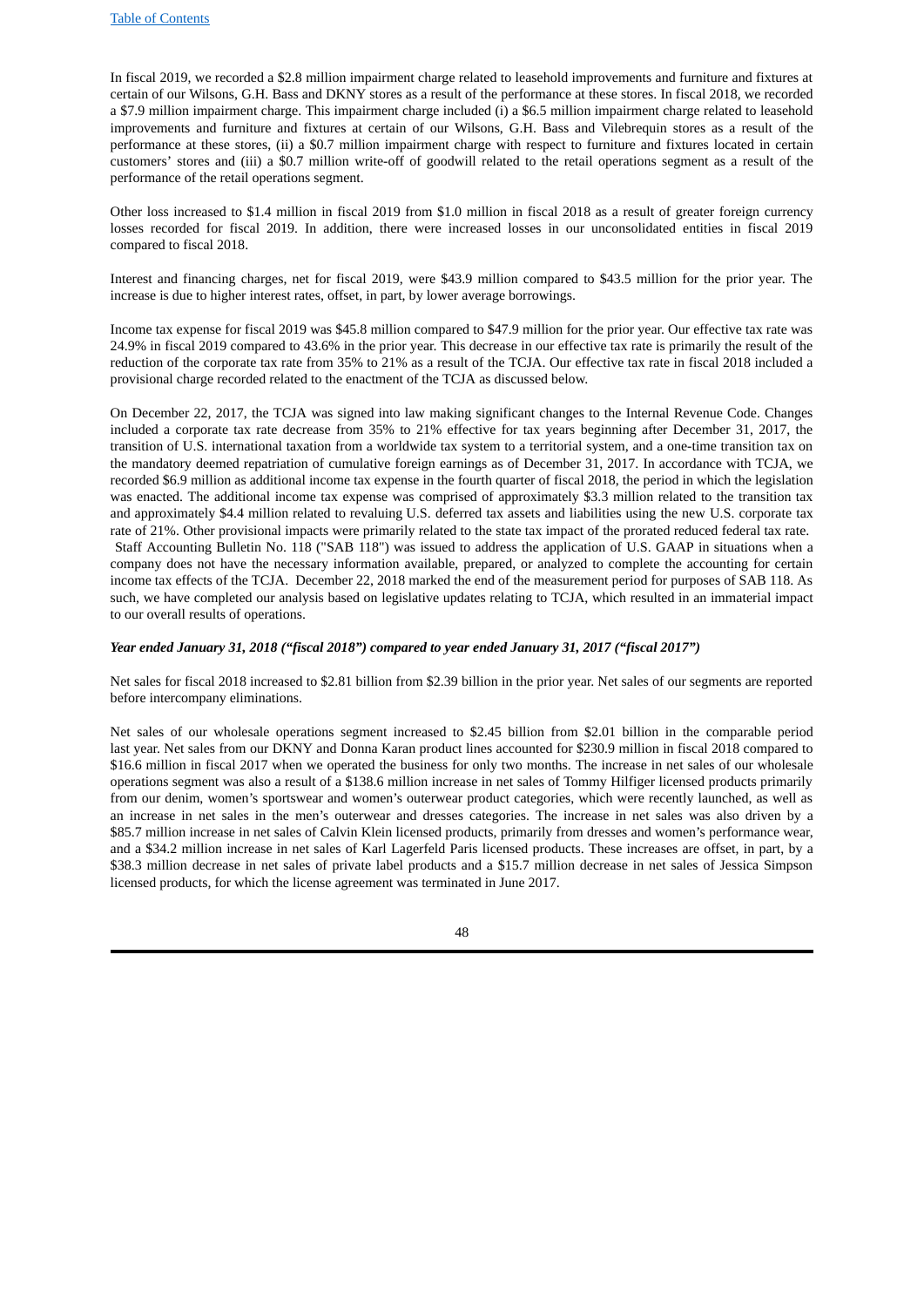Net sales of our retail operations segment increased to \$502.5 million from \$474.2 million in the same period last year. Our retail operations report on a 52/53 week fiscal year. Net sales increased by \$6.9 million as a result of fiscal 2018 containing 53 weeks compared to 52 weeks in fiscal 2017. The remainder of the increase in net sales was due to \$69.9 million in net sales in fiscal 2018 from our DKNY retail stores compared to \$12.3 million in net sales from these stores in fiscal 2017 when we only operated these stores for two months. These increases were offset, in part, by a decrease in net sales of \$27.8 million from the G.H. Bass and \$5.9 million from the Wilsons store chains. We operated 44 fewer stores as of January 31, 2018 compared to January 31, 2017. G.H. Bass same store sales decreased by 5.8% and Wilsons Leather same stores sales decrease by 1.7% compared to the prior year. The decrease in comparable store sales for G.H. Bass and Wilsons was impacted by declining customer traffic offset, in part, by increased transaction values.

Gross profit was \$1.05 billion, or 37.6% of net sales, for the fiscal year ended January 31, 2018, and \$840.9 million, or 35.2% of net sales, last year. The gross profit in our wholesale operations segment was \$804.3 million, or 32.8% of net sales, for the fiscal year ended January 31, 2018, and \$633.6 million, or 31.3% of net sales, last year. The increase in gross profit percentage was in part the result of DKNY and Donna Karan licensing income for which there is no associated cost of goods sold. In addition, our wholesale segment's gross profit was favorably impacted by improved gross profit as a result of increased gross margin percentage from our Calvin Klein dresses product line. Our retail operations segment gross profit percentage was 49.9% for the fiscal year ended January 31, 2018 compared to 43.6% for the same period last year. This increase in gross profit percentage of our retail operations segment is due to the increase in gross profit percentage of our G.H. Bass and Wilsons retail store chains as well as the addition of our DKNY retail stores, which had a higher gross profit percentage than our other retail stores. The increase in gross margin is also a result of a favorable weather during the outerwear season and less promotional activity than the same period in the prior year.

Selling, general and administrative expenses increased to \$855.2 million in fiscal 2018 from \$704.4 million in fiscal 2017. The increased expense related to our Donna Karan business represented \$133.6 million of this increase. The remainder of the increase is primarily due to increased personnel costs (\$16.7 million), facility costs (\$13.3 million) and advertising costs (\$4.8 million). Personnel costs increased due to an increase in bonus accruals related to higher profitability and an increase in stock-based compensation expense. We also incurred additional staffing costs for new product lines under our license agreements offset by a decrease in personnel costs in our retail operations segment resulting from the reduction in the number of our retail stores. Facility costs increased because of increased shipping, storage and processing costs incurred at our third party warehouses. Advertising costs increased due to higher advertising fees paid to our licensors in connection with the increase in net sales of our licensed products, and an increase in cooperative advertising related to the increase in net sales of our wholesale operations segment. These increases were offset, in part, by a decrease in professional fees (\$7.4 million) related to fees incurred in fiscal 2017 in connection with the acquisition of DKI.

Depreciation and amortization increased to \$37.8 million in fiscal 2018 from \$32.5 million in the prior year. These expenses increased primarily because of additional depreciation and amortization expenses incurred as a result of the acquisition of DKI. These increases were offset, in part, by depreciation not incurred in fiscal 2018 relating to fixed assets impaired in the fourth quarter of fiscal 2017.

In fiscal 2018, we recorded a \$7.9 million impairment charge. This impairment charge included (i) a \$6.5 million impairment charge related to leasehold improvements and furniture and fixtures at certain of our Wilsons, G.H. Bass and Vilebrequin stores as a result of the performance at these stores, (ii) a \$0.7 million impairment charge with respect to furniture and fixtures located in certain customers' stores and (iii) a \$0.7 million write-off of goodwill related to the retail operations segment as a result of the performance of the retail operations segment. In fiscal 2017, we recorded a \$10.5 million impairment charge with respect to leasehold improvements and furniture and fixtures at certain of our Wilsons and G.H. Bass stores as a result of poor performance in these stores.

Interest and financing charges, net for fiscal 2018, were \$43.5 million compared to \$15.7 million for the prior year. The increase in interest and financing charges is a result of the interest incurred with respect to the bank loans and the note issued to the seller in connection with the acquisition of DKI and the amortization of the capitalized debt issuance costs related to this debt. These costs were amortized over a full year in fiscal 2018 compared to two months in fiscal 2017.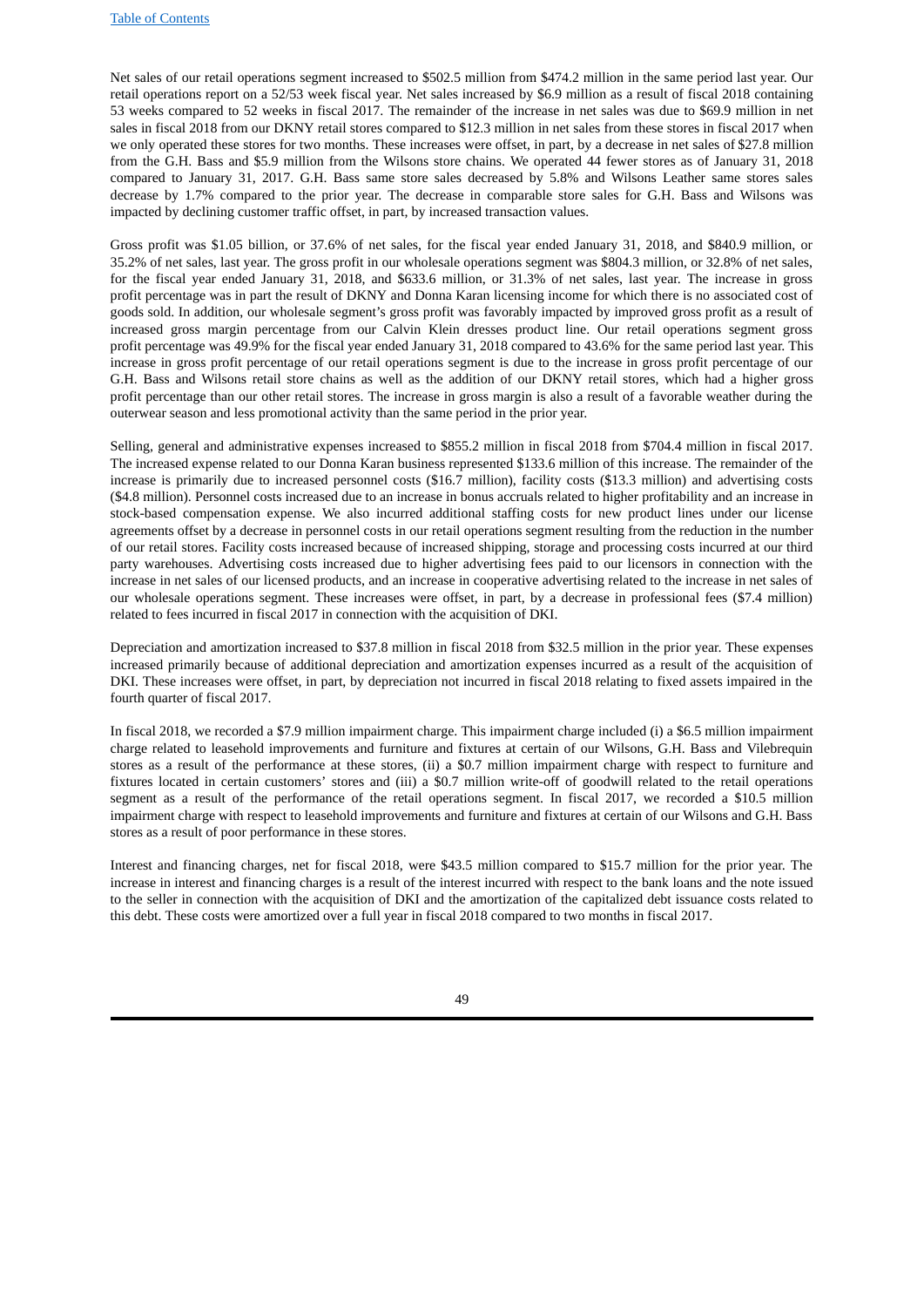Income tax expense for fiscal 2018 was \$47.9 million compared to \$25.8 million for the prior year. Our effective tax rate was 43.6% in fiscal 2018 compared to 33.2% in the prior year. This increase in our effective tax rate is mainly a result of the provisional charges relating to the enactment of the Tax Cuts and Jobs Act ("TCJA") as further discussed below and a reduced tax benefit in fiscal 2018 of \$1.4 million compared to a \$3.1 million tax benefit realized in fiscal 2017 in connection with the vesting of equity awards subsequent to the adoption of ASU 2016-09.

On December 22, 2017, the U.S. government enacted a tax legislation commonly referred to as the TCJA. The TCJA significantly changes U.S. corporate income tax laws by, among other things, reducing the U.S. corporate income tax rate to 21% (effective January 1, 2018) and moving from a global taxation to a modified territorial tax regime. As part of the legislation, U.S. companies are required to pay a tax on historical foreign earnings that have not been repatriated to the U.S. and revalue its deferred tax asset and liability positions at the lower federal base tax rate of 21%. The Company incurred income tax expense of approximately \$3.3 million as a result of the repatriation of foreign earnings and approximately \$4.4 million related to revaluation of its deferred tax asset and liability positions for fiscal 2018.

#### **Liquidity and Capital Resources**

#### *Acquisition of Donna Karan International*

On December 1, 2016, G-III acquired all of the outstanding capital stock of DKI from LVMH for a total purchase price of approximately \$674.4 million, after taking into account certain adjustments. The purchase price was paid by us with a combination of (i) cash, (ii) \$75.0 million of newly issued shares of our common stock to LVMH and (iii) a junior lien secured promissory note in favor of LVMH in the principal amount of \$125 million. The cash portion of the purchase price was paid from proceeds of the borrowings under the new financing agreements entered into in connection with the acquisition.

#### *Amended and Restated Credit Agreement*

On December 1, 2016, we entered into an amended and restated credit agreement (the "ABL Credit Agreement") with the Lenders named therein and with JPMorgan Chase Bank, N.A., as Administrative Agent. The ABL Credit Agreement is a five-year senior secured credit facility providing for borrowings in the aggregate principal amount of up to \$650 million. We and certain of our subsidiaries are Loan Guarantors under the ABL Credit Agreement.

The ABL Credit Agreement refinanced, amended and restated the credit agreement in effect prior to the acquisition of DKI (the "prior credit agreement"). The prior credit agreement provided for borrowings of up to \$450 million and was due to expire in August 2017.

Amounts available under the ABL Credit Agreement are subject to borrowing base formulas and over advances as specified in the ABL Credit Agreement. Borrowings bear interest, at our option, at LIBOR plus a margin of 1.25% to 1.75% or an alternate base rate (defined as the greatest of (i) the "prime rate" of JPMorgan Chase Bank, N.A. from time to time, (ii) the federal funds rate plus 0.5% and (iii) the LIBOR rate for a borrowing with an interest period of one month) plus a margin of 0.25% to 0.75%, with the applicable margin determined based on Borrowers' availability under the ABL Credit Agreement. As of January 31, 2019, interest under the ABL Credit Agreement was being paid at the average rate of 3.77% per annum. The ABL Credit Agreement is secured by specified assets of us and certain of our subsidiaries.

In addition to paying interest on any outstanding borrowings under the new revolving credit facility, we are required to pay a commitment fee to the lenders under the ABL Credit Agreement with respect to the unutilized commitments. The commitment fee shall accrue at a rate equal to 0.25% per annum on the average daily amount of the available commitment.

The ABL Credit Agreement contains a number of covenants that, among other things, restrict the Company's ability, subject to specified exceptions, to incur additional debt; incur liens; sell or dispose of assets; merge with other companies; liquidate or dissolve itself; acquire other companies; make loans, advances, or guarantees; and make certain investments. In certain circumstances, the credit agreement also requires G-III to maintain a minimum fixed charge coverage ratio, as defined, that may not exceed 1.00 to 1.00 for each period of twelve consecutive fiscal months of holdings. As of January 31, 2019, the Company was in compliance with these covenants.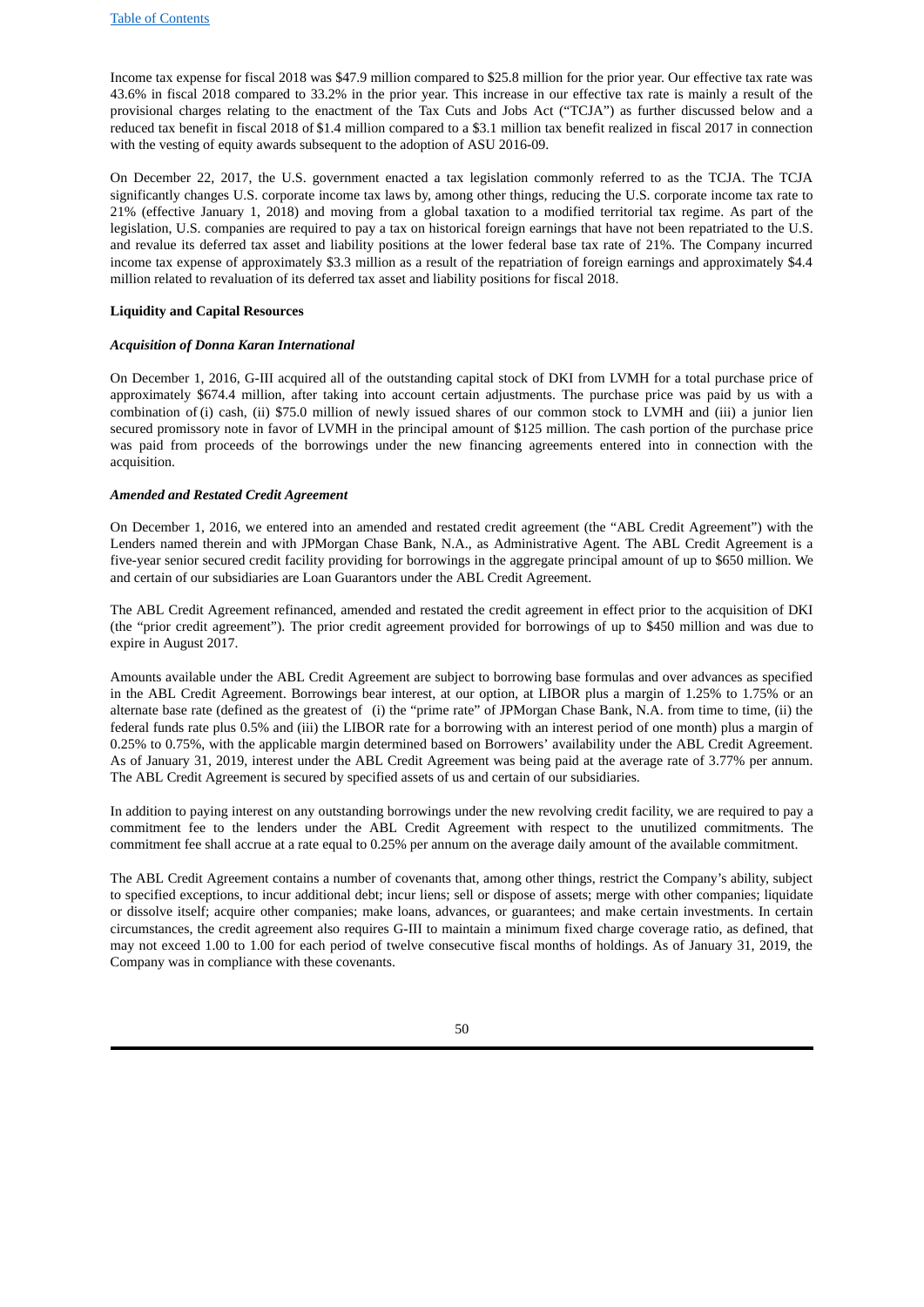## *Term Loan Credit Agreement*

#### *General*

On December 1, 2016, we entered into a Credit Agreement with the lenders party thereto and Barclays Bank PLC, as administrative agent and collateral agent (the "Term Loan Credit Agreement").

The Term Loan Credit Agreement provides for term loans in an aggregate principal amount of \$350.0 million (the "Term Loans"), which were drawn in full on December 1, 2016. We used the proceeds to fund a portion of the purchase price with respect to the acquisition of DKI, with the remainder being used for general corporate purposes. Also on December 1, 2016, we prepaid \$50 million in principal amount of the Term Loans, reducing the principal balance of the Term Loans to \$300 million. The Term Loans and other obligations under the Term Loan Credit Agreement are guaranteed by certain of the Company's restricted subsidiaries (the "Guarantors").

The Term Loan Credit Agreement permits the Company to incur, from time to time, additional incremental term loans under the Term Loan Credit Agreement (subject to obtaining commitments for such term loans) and other *pari passu* lien indebtedness, subject to an overall limit of  $(x)$  \$125.0 million plus  $(y)$  such additional amount that would cause the Company's first lien leverage ratio not to exceed 2.25 to 1.00 on a *pro forma* basis. Any such incremental term loans and other *pari passu* lien indebtedness are permitted to share in the Collateral described below on a *pari passu* basis with the Term Loans.

#### *Maturity and Interest Rate*

The Term Loan will mature in December 2022. Interest on the outstanding principal amount of the Term Loan accrues at a rate equal to LIBOR, subject to 1% floor, plus an applicable margin of 5.25% or an alternate base rate (defined as the greatest of (i) the "prime rate" as published by the Wall Street Journal from time to time, (ii) the federal funds rate plus 0.5% and (iii) the LIBOR rate for a borrowing with an interest period of one month) plus 4.25%, per annum, payable in cash. As of January 31, 2019, interest under the Term Loan was being paid at the average rate of 7.48% per annum.

#### *Collateral*

Subject to certain permitted liens and other exclusions and exceptions, the Term Loans are secured (i) on a first-priority basis by a lien on, among other things, our real estate assets, equipment and fixtures, equity interests and intellectual property and certain related rights owned by us and the Guarantors (the "Term Priority Collateral") and (ii) by a second-priority security interest in our and the Guarantors' other assets (together with the Term Priority Collateral, the "Collateral"), which will secure on a first-priority basis our asset-based loan facility described above under the caption "—Amended and Restated Credit Agreement".

#### *Optional Prepayment*

The Term Loans may be prepaid, at the option of the Company, in whole or in part, at any time at par plus accrued interest. On December 1, 2016, we prepaid \$50.0 million of the outstanding balance of the loan. We paid a fee of \$0.5 million to the lenders in connection with this prepayment.

## *Mandatory Prepayment*

The Term Loans are required to be prepaid with the proceeds of certain asset sales if such proceeds are not applied as required by the Term Loan Credit Agreement within certain specified deadlines.

The Term Loans are also required to be prepaid in an amount equal to 75% of our Excess Cash Flow (as defined in the Term Loan Credit Agreement) with respect to each fiscal year ending on or after January 31, 2018. The percentage of Excess Cash Flow that must be so applied is reduced to 50% if our senior secured leverage ratio is less than 3.00 to 1.00, to 25% if our senior secured leverage ratio is less than 2.75 to 1.00 and to 0% if our senior secured leverage ratio is less than 2.25 to 1.00. As of January 31, 2019, we were not required to make a prepayment based on excess cash flow.

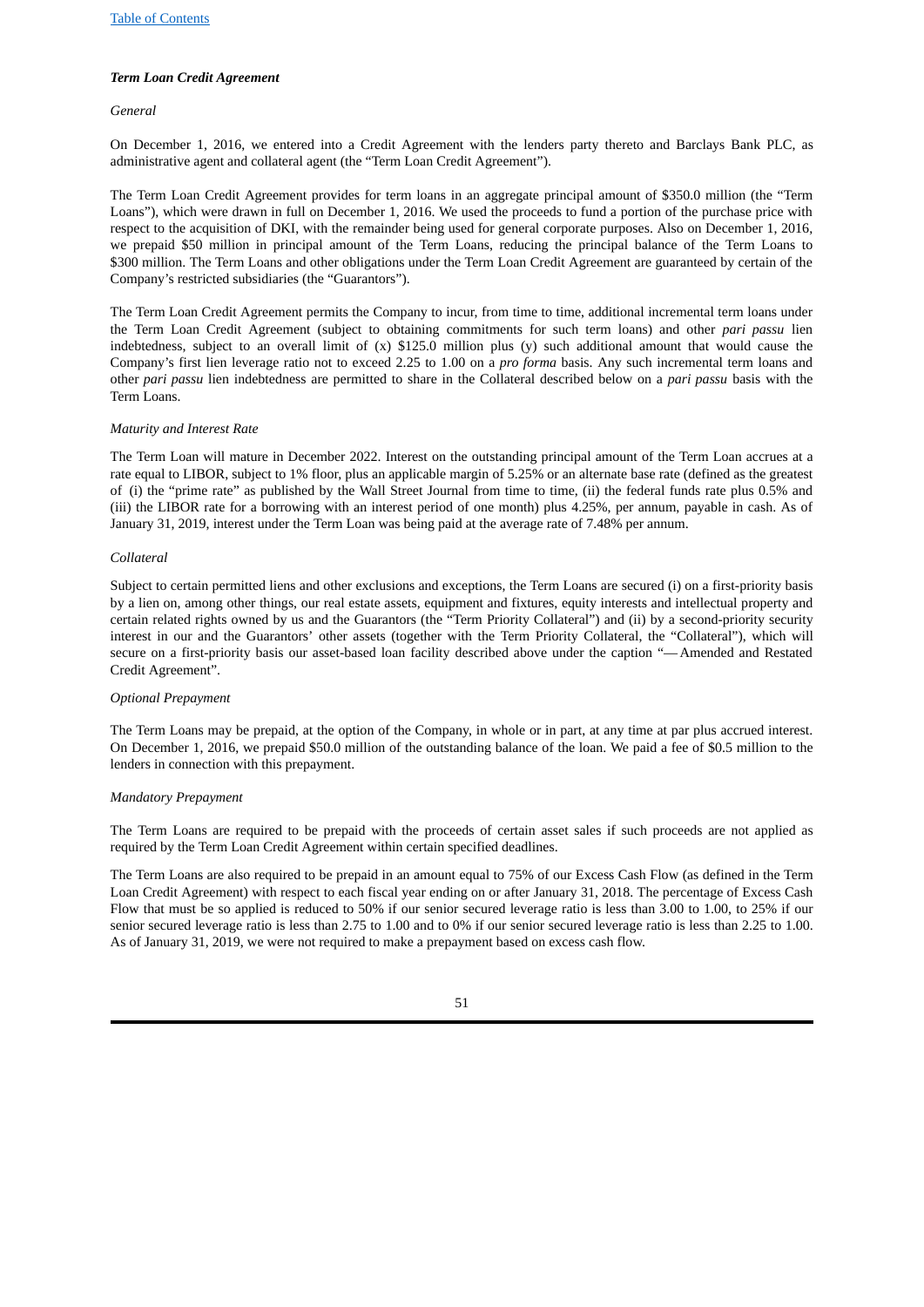## *Change of Control*

The occurrence of specified change of control events constitute an event of default under the Term Loan Credit Agreement.

#### *Certain Covenants*

The term loan contains covenants that restrict the Company's ability to among other things, incur additional debt, sell or dispose certain assets, make certain investments, incur liens and enter into acquisitions. This loan also includes a mandatory prepayment provision on excess cash flow as defined within the agreement. A first lien leverage covenant requires the Company to maintain a level of debt to EBITDA at a ratio as defined over the term of the agreement. As of January 31, 2019 the Company was in compliance with these covenants.

The Term Loan Credit Agreement limits our and our restricted subsidiaries' ability to:

- incur additional indebtedness;
- make dividend payments or other restricted payments;
- · create liens;
- sell assets (including securities of our restricted subsidiaries);
- permit certain restrictions on dividends and transfers of assets by our restricted subsidiaries;
- enter into certain types of transactions with shareholders and affiliates; and
- enter into mergers, consolidations or sales of all or substantially all of our assets.

These covenants are subject to exceptions and qualifications. The Term Loan Credit Agreement also contains affirmative covenants and events of default that are customary for credit agreements governing term loans.

#### *LVMH Note*

On December 1, 2016, we issued to LVMH, as a portion of the consideration for the acquisition of DKI, a junior lien secured promissory note in favor of LVMH in the principal amount of \$125 million (the "LVMH Note") that bears interest at the rate of 2% per year. \$75 million of the principal amount of the LVMH Note is due and payable on June 1, 2023 and \$50 million of such principal amount is due and payable on December 1, 2023.

Based on an independent valuation, it was determined that the LVMH Note should be treated as having been issued at a discount of \$40.0 million in accordance with ASC 820 — *Fair Value Measurements*. This discount is being amortized as interest expense using the effective interest method over the term of the LVMH Note.

In connection with the issuance of the LVMH Note, LVMH entered into (i) a subordination agreement with Barclays Bank PLC, as administrative agent for the lenders party to the Term Loan Credit Agreement and collateral agent for the Senior Secured Parties thereunder and JPMorgan Chase Bank, N.A., as administrative agent for the lenders and other Senior Secured Parties under the ABL Credit Agreement, providing that our obligations under the LVMH Note are subordinate and junior to our obligations under the ABL Credit Agreement and Term Loan Credit Agreement, and (ii) a pledge and security agreement with us and G-III Leather, pursuant to which we and G-III Leather granted to LVMH a security interest in specified collateral to secure our payment and performance of our obligations under the LVMH Note that is subordinate and junior to the security interest granted by us with respect to our obligations under the ABL Credit Agreement and Term Loan Credit Agreement.

#### *Outstanding Borrowings*

Our primary operating cash requirements are to fund our seasonal buildup in inventories and accounts receivable, primarily during the second and third fiscal quarters each year. Due to the seasonality of our business, we generally reach our peak borrowings under our asset-based credit facility during our third fiscal quarter. The primary sources to meet our operating cash requirements have been borrowings under this credit facility and cash generated from operations.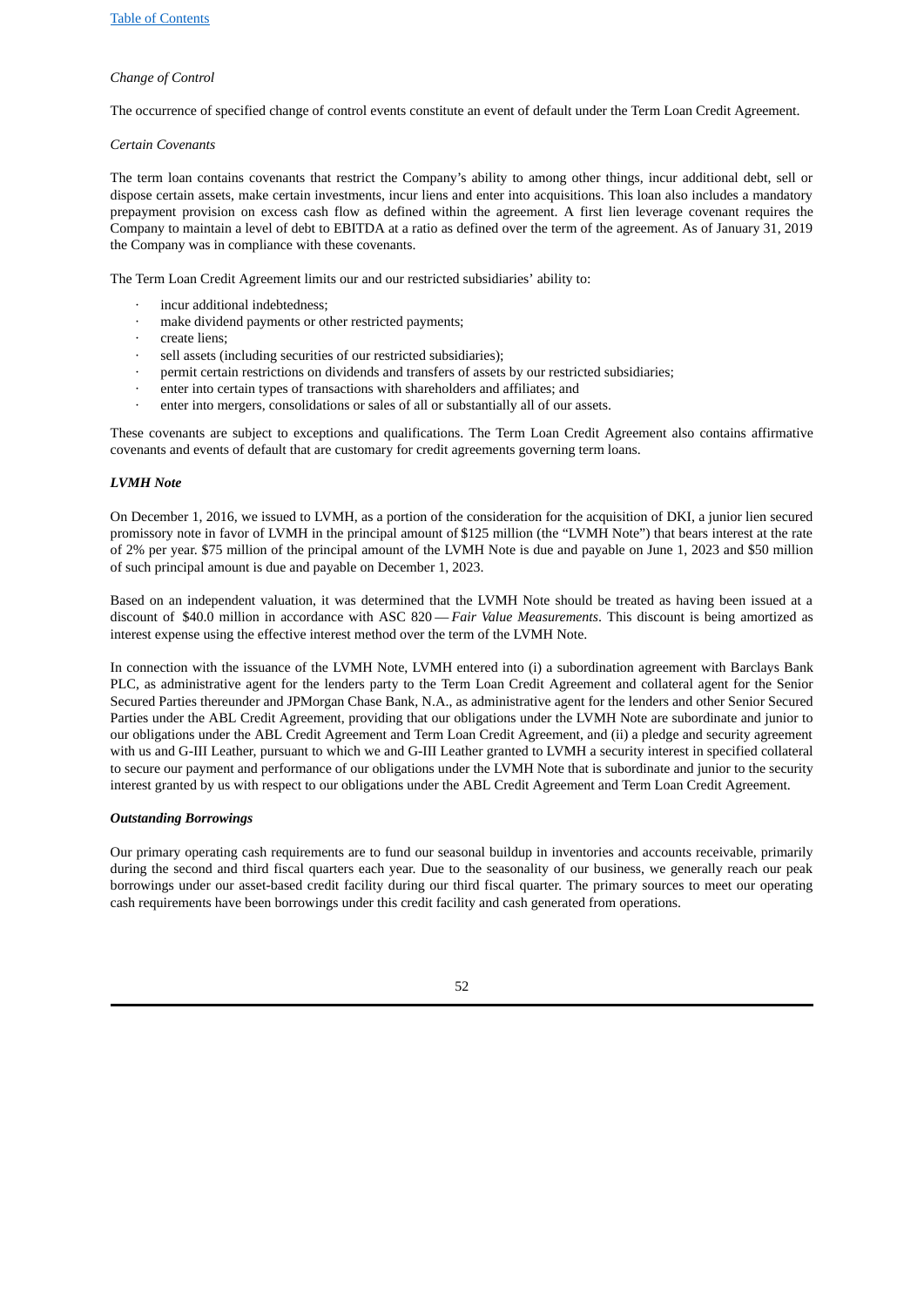We incurred significant additional debt in connection with our acquisition of DKI. We had no borrowings outstanding under the ABL Credit Agreement at January 31, 2019 and had \$12.0 million in borrowings outstanding under the ABL Credit Agreement at January 31, 2018. In addition, we had \$300.0 million in borrowings outstanding under the Term Loan Credit Agreement at both January 31, 2019 and 2018. Our contingent liability under open letters of credit was approximately \$14.8 million at January 31, 2019 and \$6.4 million at January 31, 2018. In addition to the amounts outstanding under these two loan agreements, at January 31, 2019 and 2018, we had \$125 million of face value principal amount outstanding under the LVMH Note.

#### *Issuance of Shares of Common Stock*

As part of the purchase price for the acquisition of DKI, we issued to LVMH 2,608,877 shares of our common stock. These shares were valued at \$28.748 per share, which price per share is the volume weighted average price of our common stock on the Nasdaq Stock Market over the five consecutive trading days ended November 30, 2016. The shares were issued pursuant to the exemption from registration provided under Regulation D and Section  $4(a)(2)$  of the Securities Act, as a transaction with a single, sophisticated investor not involving a public offering.

#### *Investment in Fabco Holding B.V.*

In August 2017, we entered into a joint venture agreement with Amlon Capital B.V. ("Amlon"), a private company incorporated in the Netherlands, to produce and market women's and men's apparel and accessories pursuant to a long-term license for DKNY and Donna Karan in the People's Republic of China, including Macau, Hong Kong and Taiwan. We own 49% of the joint venture, with Amlon owning the remaining 51%. The joint venture was funded with \$25 million of equity to be used to strengthen the DKNY and Donna Karan brands and accelerate the growth of the business in the region. Of this amount, we contributed an aggregate of \$10.0 million. Starting January 1, 2018, this joint venture is the exclusive seller of women's and men's apparel, handbags, luggage and certain accessories under the DKNY and Donna Karan brands in the territory. The investment in Fabco, which is being accounted for under the equity method of accounting, is reflected in Investment in Unconsolidated Affiliates on the Consolidated Balance Sheets at January 31, 2019 and 2018.

#### *Investment in Karl Lagerfeld Holding B.V.*

In February 2016, we acquired a 19% minority interest in KLH, the parent company of the group that holds the worldwide rights to the Karl Lagerfeld brand. We paid 32.5€ million (equal to \$35.4 million at the date of the transaction) for this interest. This investment is intended to expand the partnership between us and the owners of Karl Lagerfeld and extend their business development opportunities on a global scale. The investment in KLH, which is being accounted for under the equity method of accounting, is reflected in Investment in Unconsolidated Affiliates in our Consolidated Balance Sheets at January 31, 2019 and 2018.

#### *Share Repurchase Program*

Our Board of Directors has authorized a share repurchase program of 5,000,000 shares. During the quarter ended January 31, 2019, pursuant to this program, we acquired 723,072 of our shares of common stock for an aggregate purchase price of \$20.3 million. The timing and actual number of shares repurchased, if any, will depend on a number of factors, including market conditions and prevailing stock prices, and are subject to compliance with certain covenants contained in our loan agreement. Share repurchases may take place on the open market, in privately negotiated transactions or by other means, and would be made in accordance with applicable securities laws. As of March 25, 2019, we had approximately 48,708,410 shares of common stock outstanding.

#### *Cash from Operating Activities*

At January 31, 2019, we had cash and cash equivalents of \$70.1 million. We generated \$103.8 million of cash from operating activities in fiscal 2019, primarily as a result of our net income of \$138.1 million, a \$177.1 million increase in customer refund liabilities, non-cash depreciation and amortization of \$38.8 million and non-cash share-based compensation of \$19.7 million. These increases were offset, in part, by a \$207.9 million increase in accounts receivable, a \$48.0 million increase in prepaid expenses and other current assets, and a \$23.6 million increase in inventories.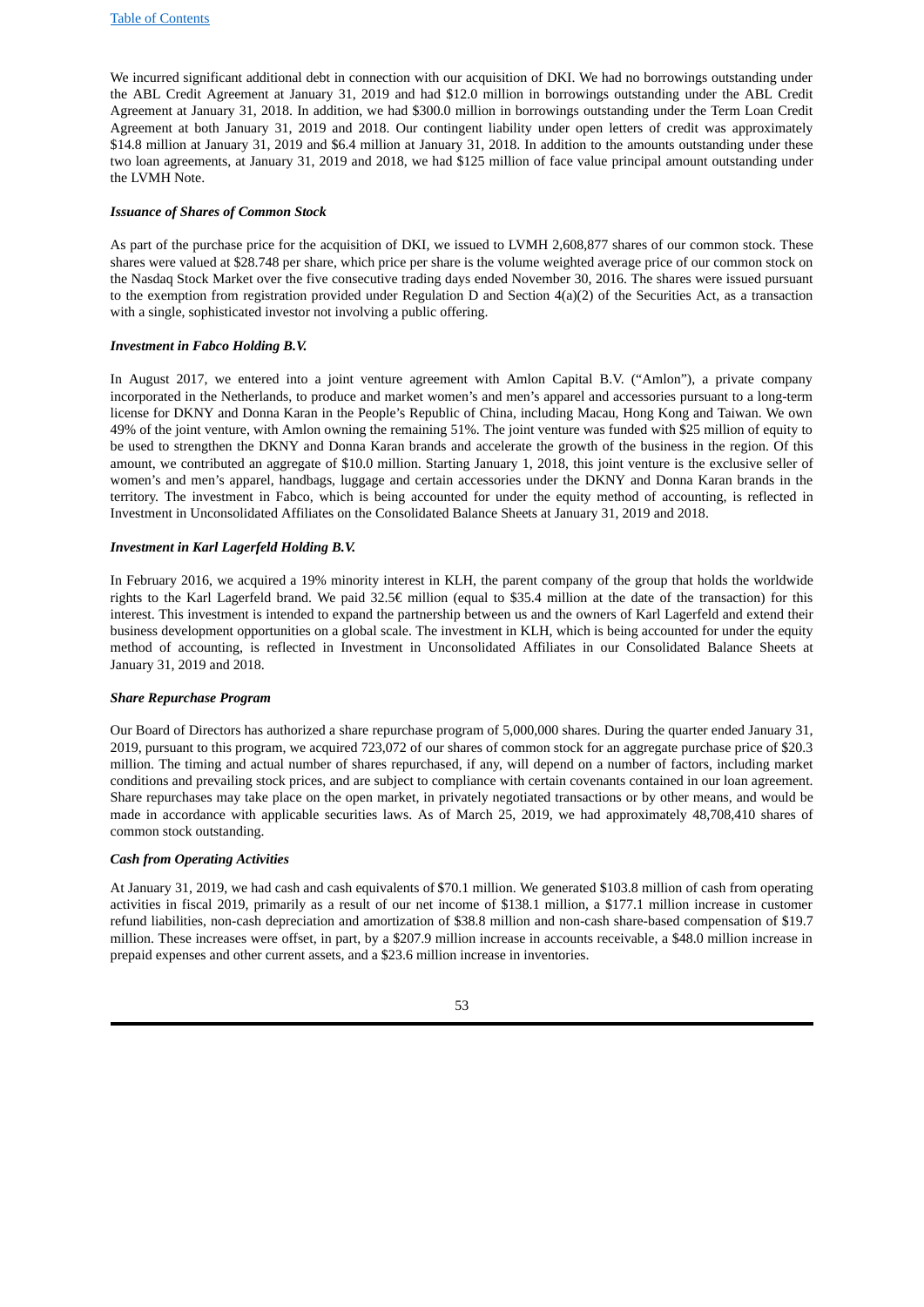The changes in accounts receivable and customer refund liabilities are mainly the result of the adoption of ASC 606. The adoption of ASC 606 resulted in recognizing the cumulative effect adjustment to the opening balance of retained earnings and classifying, on a prospective basis, the reserves for variable consideration from accounts receivable to customer refund liabilities. The adoption of ASC 606 also resulted in the classification, on a prospective basis, of the carrying value of the inventory return asset from inventories to prepaid expenses and other current assets. Excluding the impact of ASC 606, accounts receivable would have increased approximately 10%, which is consistent with our sales growth, and inventory would have increased approximately 12%. Inventory levels at DKNY have grown consistent with the launch and development of new product lines and we received inventory earlier in fiscal 2019 in anticipation of the Chinese New Year shutdown of certain of the factories of certain of our suppliers.

At January 31, 2018, we had cash and cash equivalents of \$45.8 million. We generated \$79.7 million of cash from operating activities in fiscal 2018, primarily as a result of our net income of \$62.1 million, an increase in account payables and accrued expenses of \$10.7 million, a decrease in prepaid income taxes, net, of \$11.3 million and a decrease in other assets of \$11.0 million, as well as non-cash charges totaling \$87.3 million related to depreciation and amortization, equity based compensation, amortization of financing costs and impairment of assets. These amounts were offset, in part, by an increase of \$68.8 million in inventory and \$29.9 million in accounts receivable.

The increase in inventory is due to the expected increase in net sales in the first quarter of fiscal 2019 compared to the first quarter of fiscal 2018. The increase in accounts receivables is due to the increased net sales in the fourth quarter of fiscal 2018 compared to the same period last year. The decrease in prepaid income taxes, net is mainly the result of the timing of our tax payments compared to the same period in the prior year. The decrease in other assets was mainly driven by the adjustments made to goodwill. The increase in accounts payable and accrued expenses was the result of increased finished goods purchases to accommodate our increase in net sales.

At January 31, 2017, we had cash and cash equivalents of \$80.0 million. We generated \$105.7 million of cash from operating activities in fiscal 2017, primarily as a result of our net income of \$51.9 million, non-cash charges of \$32.5 million for depreciation and amortization and \$16.9 million for equity based compensation, as well as a decrease in prepaid income taxes, net of \$14.2 million. These amounts were offset, in part, by an increase of \$29.3 million in accounts receivable.

The increase in accounts receivables is due to additional receivables acquired in connection with the acquisition of DKI and the increase in the fourth quarter net sales compared to the same period last year. The decrease in prepaid income taxes, net is mainly the result of the timing of our tax payments compared to the same period in the prior year.

In connection with the purchase agreement, G-III and LVMH agreed to make an election under Section 338(h)(10) of the Internal Revenue Code, which would allow us to step up the basis in the assets acquired. We had initially estimated that the benefit from this election would be in excess of \$10 million annually. This benefit will be realized over a fifteen-year period if we have taxable income in the United States in an amount greater than \$40 million per year. However, with the enactment of the TCJA, our estimated benefit is approximately \$6 million annually reflecting the change to our federal tax rate.

## *Cash from Investing Activities*

In fiscal 2019, we used \$37.3 million of cash in investing activities. The cash used in investing activities consisted of \$29.2 million in capital expenditures primarily related to additional fixturing costs at department stores, as well as improvements and remodels of our retail stores, and \$9.9 million for funding the remaining obligation of our investment in Fabco Holding B.V.

In fiscal 2018, we used \$33.9 million of cash in investing activities. The cash used in investing activities consisted of capital expenditures related to additional fixturing costs at department stores, as well as renovating, repurposing and relocating G.H. Bass and Wilsons Leather stores to Karl Lagerfeld Paris and DKNY stores.

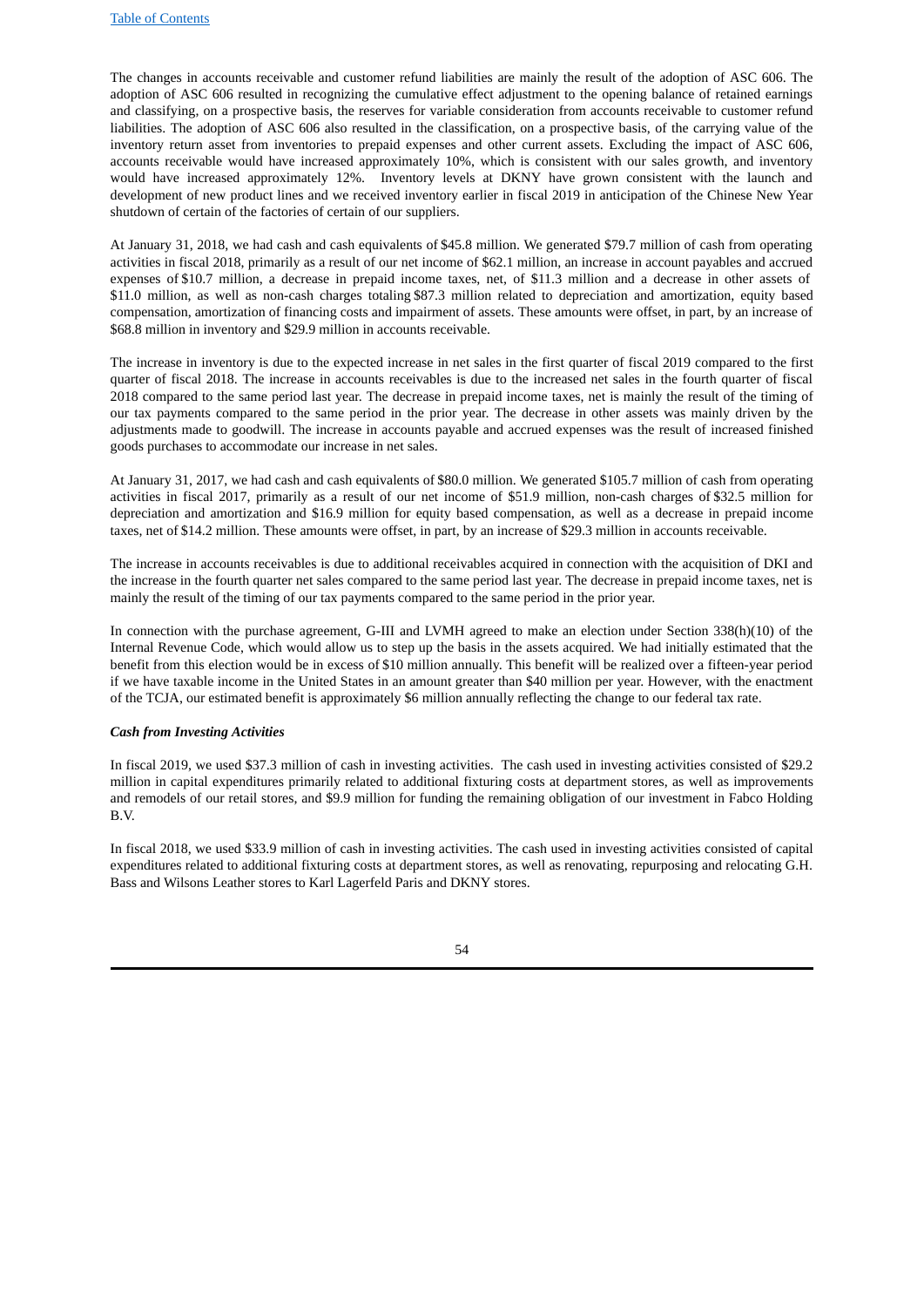In fiscal 2017, we used \$525.8 million in investing activities of which \$465.4 million was in connection with the acquisition of DKI. We also used \$24.9 million for capital expenditures, primarily related to fixturing costs at department stores, and \$35.4 million for the investment in KLH.

## *Cash from Financing Activities*

In fiscal 2019, we used \$38.0 million of cash in financing activities. We used \$20.3 million of cash to repurchase 723,072 shares of our common stock under our share repurchase program, \$12.0 million to reduce net borrowings under our revolving credit facility and \$5.7 million for taxes paid with respect to net share settlements.

In fiscal 2018, we used \$83.7 million of cash in financing activities primarily for the reduction in net borrowings under our credit agreement.

Cash from financing activities provided \$367.6 million in fiscal 2017, primarily from additional borrowings to finance the DKI acquisition.

### *Financing Needs*

We believe that our cash on hand and cash generated from operations, together with funds available under the ABL Credit Agreement, are sufficient to meet our expected operating and capital expenditure requirements. We may seek to acquire other businesses in order to expand our product offerings. We may need additional financing in order to complete one or more acquisitions. We cannot be certain that we will be able to obtain additional financing, if required, on acceptable terms or at all.

#### *Recent Accounting Pronouncements*

See Note A.18 – Effects of Recently Adopted and Issued Accounting Pronouncements in the accompanying notes to our Consolidated Financial Statements in this Annual Report on Form 10-K for a description of recently adopted accounting pronouncements and issued accounting pronouncements that we believe may have an impact on our Consolidated Financial Statements when adopted.

#### **Off Balance Sheet Arrangements**

We do not have any "off-balance sheet arrangements" as such term is defined in Item 303 of Regulation S-K of the SEC rules.

#### **Tabular Disclosure of Contractual Obligations**

As of January 31, 2019, our contractual obligations were as follows (in millions):

|                                         | <b>Payments Due By Period</b> |                  |           |           |  |                  |
|-----------------------------------------|-------------------------------|------------------|-----------|-----------|--|------------------|
|                                         |                               | <b>Less Than</b> |           |           |  | <b>More Than</b> |
| <b>Contractual Obligations</b>          | Total                         | 1 Year           | 1-3 Years | 4-5 Years |  | 5 Years          |
| Operating lease obligations             | 433.2                         | 94.1             | \$149.4   | \$109.7   |  | 80.0             |
| Minimum royalty payments <sup>(1)</sup> | 478.2                         | 154.2            | 187.3     | 136.7     |  |                  |
| Long-term debt obligations $(2)$        | 425.0                         |                  |           | 425.0     |  |                  |
| Purchase obligations <sup>(3)</sup>     | 11.4                          | 11.4             |           |           |  |                  |
| Total                                   | \$1,347.8                     | \$259.7          | \$336.7   | \$671.4   |  | 80.0             |

(1) Includes obligations to pay minimum scheduled royalty, advertising and other required payments under various license agreements.

(2) Includes \$300.0 million related to our Term Loan that will mature in 2022 and \$125.0 million in face principal amount of the note issued to LVMH payable in 2023. We had no borrowings outstanding under our revolving credit facility as of January 31, 2019.

(3) Includes outstanding trade letters of credit, which represent inventory purchase commitments, which typically mature in less than six months.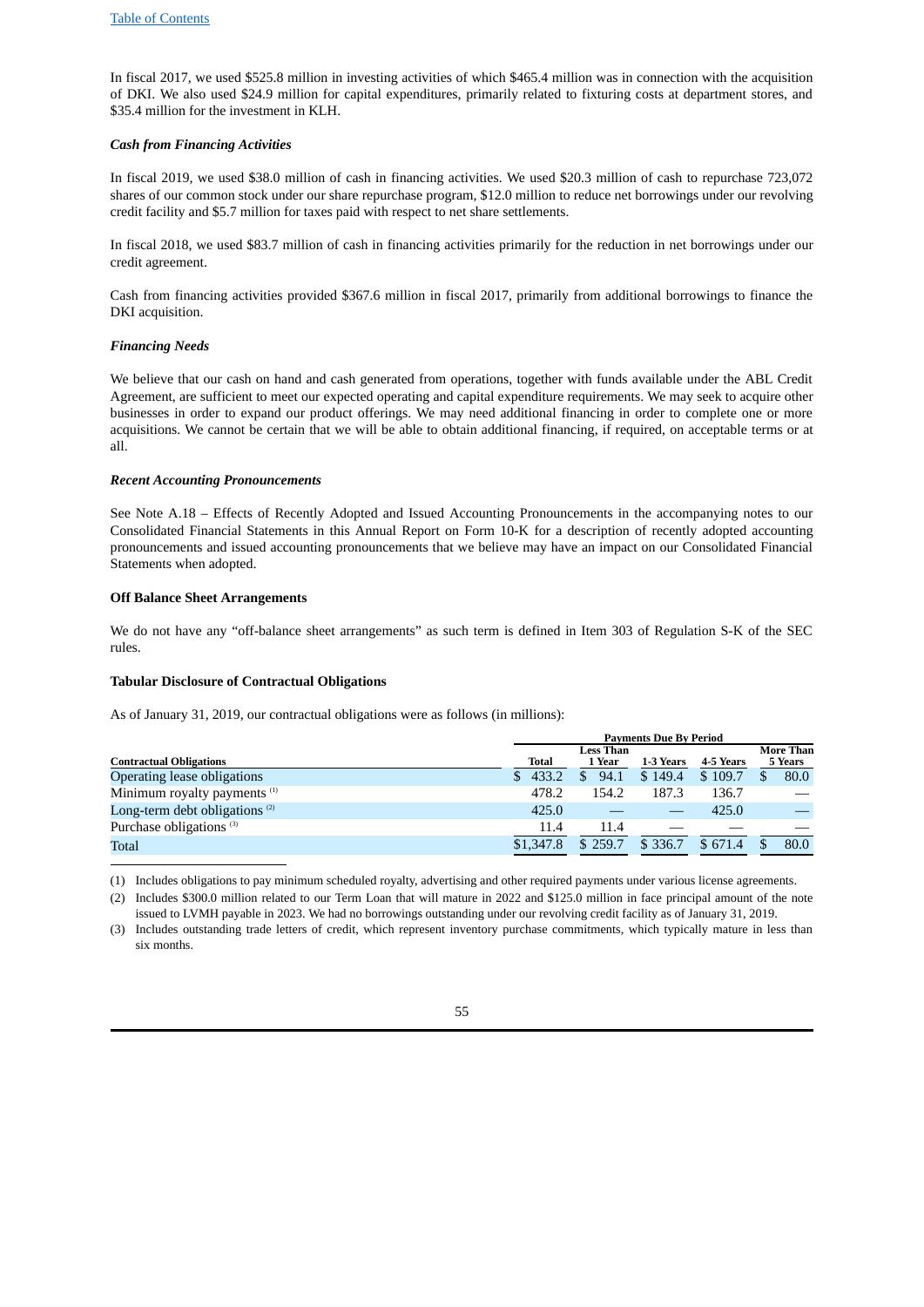## **ITEM 7A.** *QUANTITATIVE AND QUALITATIVE DISCLOSURES ABOUT MARKET RISK.*

#### **Foreign Currency Exchange Rate Risks and Commodity Price Risk**

We negotiate substantially all our purchase orders with foreign manufacturers in United States dollars. Thus, notwithstanding any fluctuation in foreign currencies, our cost for any purchase order is not subject to change after the time the order is placed. However, if the value of the United States dollar against local currencies were to decrease, manufacturers might increase their United States dollar prices for products.

Our sales from the non-U.S. operations of Vilebrequin and DKI could be affected by currency fluctuations, primarily relating to the Euro. We cannot fully anticipate all of our currency exposures and therefore foreign currency fluctuations may impact our business, financial condition, and results of operations. However, we believe that the risks related to these fluctuations are not material due to the low volume of transactions by us that are denominated in currencies other than the U.S. dollar.

#### **Interest Rate Exposure**

We are subject to market risk from exposure to changes in interest rates relating to our Term Loan and our revolving credit facility. We borrow under our revolving credit facility to support general corporate purposes, including capital expenditures and working capital needs. Interest rates increased in fiscal 2018 and 2019 and any increase in interest rates by the Federal Reserve in fiscal 2020 will result in a further increase in our interest expense under our Term Loan and revolving credit facility. Based on the outstanding balances of our Term Loan and our revolving credit facility as of January 31, 2019, we estimate that each 100 basis point increase in our borrowing rates would result in additional interest expense to us of approximately \$3.1 million.

## **ITEM 8.** *FINANCIAL STATEMENTS AND SUPPLEMENTARY DATA.*

Financial statements and supplementary data required pursuant to this Item begin on page F-1 of this Report.

### **ITEM 9.** *CHANGES IN AND DISAGREEMENTS WITH ACCOUNTANTS ON ACCOUNTING AND FINANCIAL DISCLOSURE.*

None.

#### **ITEM 9A.** *CONTROLS AND PROCEDURES.*

As of January 31, 2019, our management, including the Chief Executive Officer and Chief Financial Officer, carried out an evaluation of the effectiveness of the design and operation of our disclosure controls and procedures (as such term is defined in Rule 13a‑15(e) under the Exchange Act). Based on that evaluation, our Chief Executive Officer and Chief Financial Officer concluded that our disclosure controls and procedures are designed to ensure that information required to be disclosed by us in the reports that we file or submit under the Exchange Act is (i) recorded, processed, summarized and reported, within the time periods specified in the Commission's rules and forms and (ii) accumulated and communicated to our management, including our principal executive and principal financial officers, as appropriate to allow timely decisions regarding required disclosure, and thus, are effective in making known to them material information relating to G-III required to be included in this Report.

## **Changes in Internal Control over Financial Reporting**

During our last fiscal quarter, there were no changes in our internal control over financial reporting that have materially affected, or are reasonably likely to materially affect, our internal control over financial reporting.

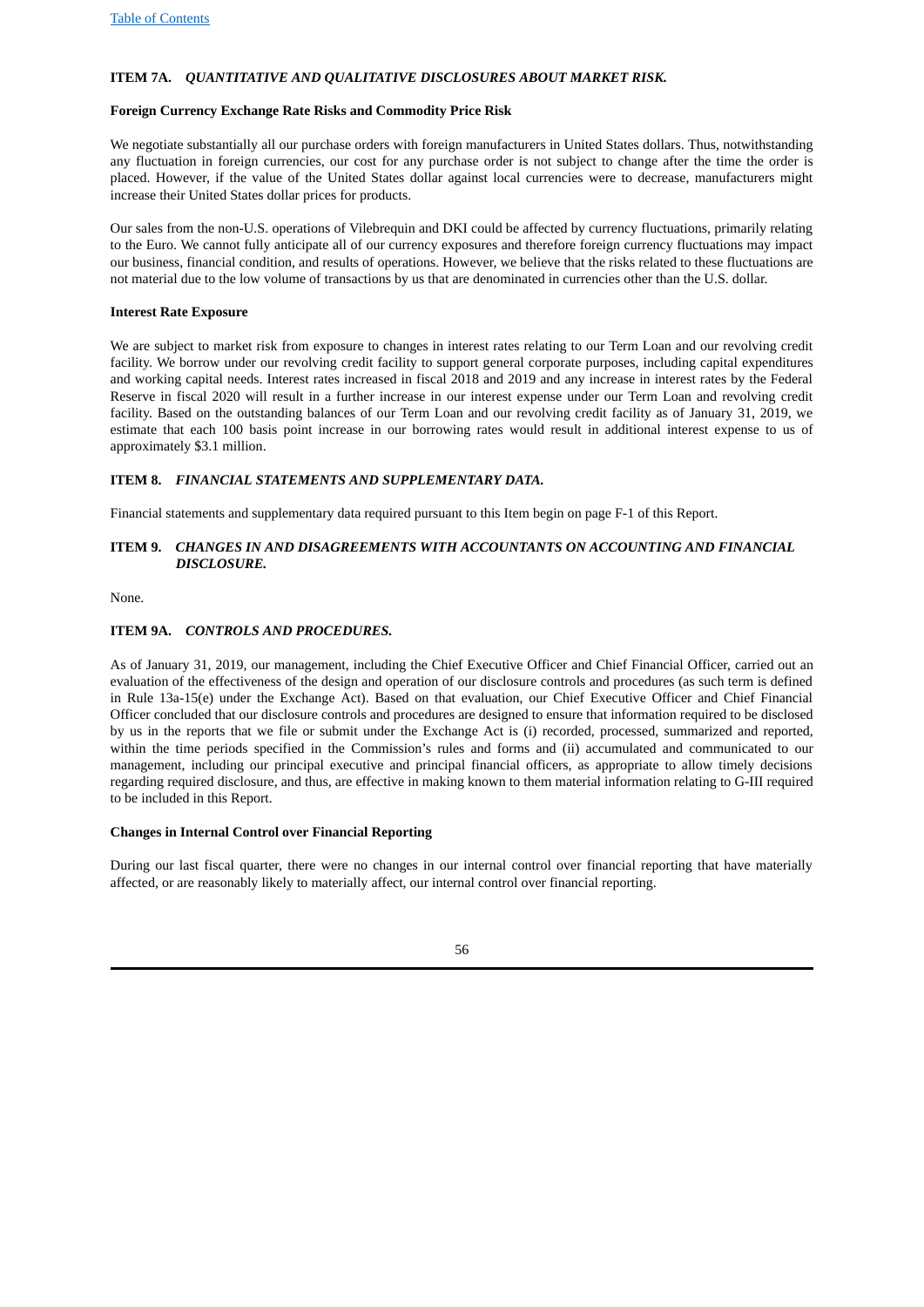## **Management's Report on Internal Control over Financial Reporting**

Management is responsible for establishing and maintaining an adequate system of internal control over our financial reporting. In order to evaluate the effectiveness of internal control over financial reporting, as required by Section 404 of the Sarbanes-Oxley Act, management has conducted an assessment, including testing, using the criteria on *Internal Control — Integrated Framework (2013)*, issued by the Committee of Sponsoring Organizations of the Treadway Commission, or COSO. Our system of internal control over financial reporting is designed to provide reasonable assurance regarding the reliability of financial reporting and the preparation and fair presentation of financial statements for external purposes in accordance with accounting principles generally accepted in the United States.

Because of its inherent limitations, internal control over financial reporting may not prevent or detect misstatements. Therefore, even those systems determined to be effective can provide only reasonable assurance with respect to financial statement preparation and presentation. Also, projections of any evaluation of effectiveness of internal control over financial reporting to future periods are subject to the risk that controls may become inadequate because of changes in conditions, or that the degree of compliance with the policies or procedures may deteriorate.

Based on its assessment, management has concluded that we maintained effective internal control over financial reporting as of January 31, 2019, based on criteria in *Internal Control — Integrated Framework (2013)*, issued by the COSO.

Our independent auditors, Ernst & Young LLP, a registered public accounting firm, have audited and reported on our consolidated financial statements and the effectiveness of our internal control over financial reporting. The reports of our independent auditors appear on pages F‑2 and F‑3 of this Form 10‑K and express unqualified opinions on the consolidated financial statements and the effectiveness of our internal control over financial reporting.

#### **ITEM 9B.** *OTHER INFORMATION.*

None.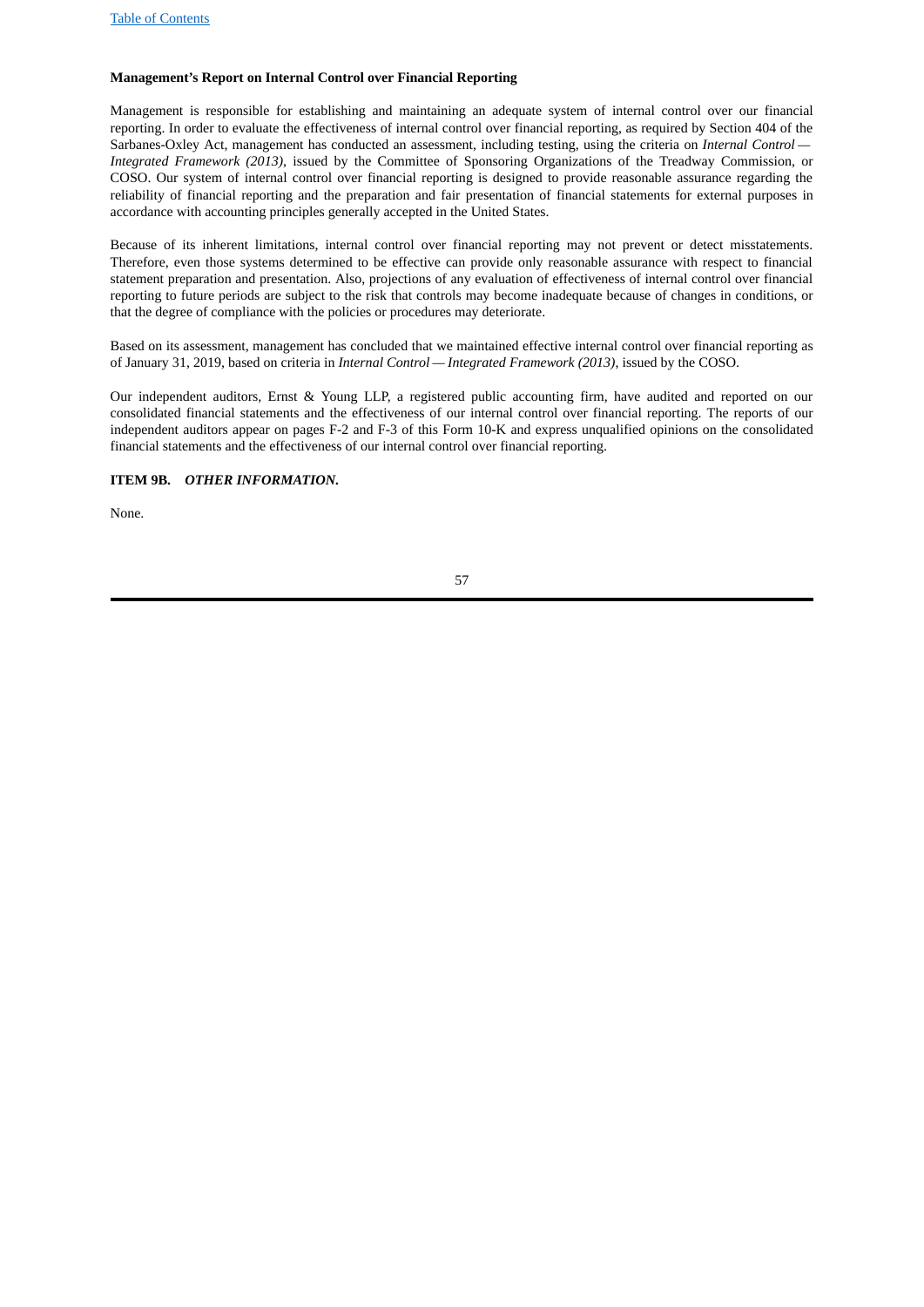### **PART III**

## **ITEM 10.** *DIRECTORS, EXECUTIVE OFFICERS AND CORPORATE GOVERNANCE.*

We have adopted a code of ethics and business conduct, or Code of Ethics and Conduct, which applies to all of our employees, our principal executive officer, principal financial officer, principal accounting officer controller and persons performing similar functions. Our Code of Ethics and Conduct is located on our Internet website at www.g-iii.com under the heading "Corporate Governance." Any amendments to, or waivers from, a provision of our Code of Ethics and Conduct that apply to our principal executive officer, principal financial officer, principal accounting officer, controller and persons performing similar functions will be disclosed on our Internet website within five business days following such amendment or waiver. The information contained on or connected to our Internet website is not incorporated by reference into this Form 10-K and should not be considered part of this or any other report we file with or furnish to the Securities and Exchange Commission.

The information required by Item 401 of Regulation S-K regarding directors is contained under the heading "Proposal No. 1 — Election of Directors" in our definitive Proxy Statement (the "Proxy Statement") relating to our Annual Meeting of Stockholders to be held on or about June 13, 2019, to be filed pursuant to Regulation 14A of the Securities Exchange Act of 1934 with the Securities and Exchange Commission, and is incorporated herein by reference. For information concerning our executive officers, see "Business — Executive Officers of the Registrant" in Item 1 in this Form 10‑K.

The information required by Item 405 of Regulation S-K is contained under the heading "Section 16(a) Beneficial Ownership Reporting Compliance" in our Proxy Statement and is incorporated herein by reference. The information required by Items 407(c)(3), (d)(4), and (d)(5) of Regulation S-K is contained under the heading "Corporate Governance" in our Proxy Statement and is incorporated herein by reference.

## **ITEM 11.** *EXECUTIVE COMPENSATION.*

The information required by this Item 11 is contained under the headings "Executive Compensation" and "Compensation Committee Report" in our Proxy Statement and is incorporated herein by reference.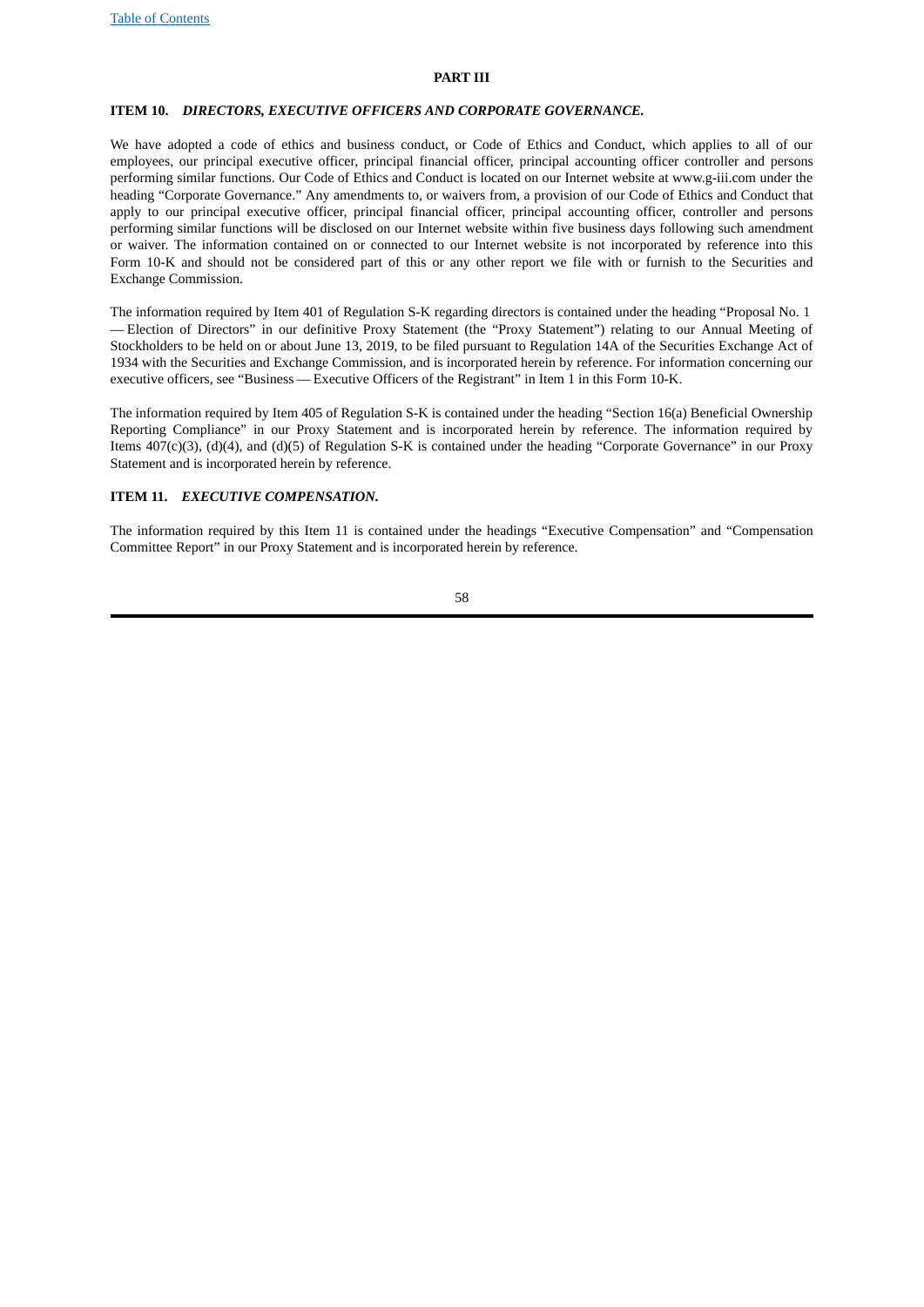## **ITEM 12.** *SECURITY OWNERSHIP OF CERTAIN BENEFICIAL OWNERS AND MANAGEMENT AND RELATED STOCKHOLDER MATTERS.*

Security ownership information of certain beneficial owners and management as called for by this Item 12 is incorporated by reference to the information set forth under the heading "Beneficial Ownership of Common Stock by Certain Stockholders and Management" in our Proxy Statement.

### **Equity Compensation Plan Information**

The following table provides information as of January 31, 2019, the last day of fiscal 2019, regarding securities issued under G-III's equity compensation plans that were in effect during fiscal 2019.

| <b>Plan Category</b>                           | Number of Securities to<br>be Issued Upon Exercise<br>of Outstanding Options,<br><b>Warrants and Rights</b><br>(a) |          | <b>Weighted Average</b><br><b>Exercise Price of</b><br><b>Outstanding Options,</b><br><b>Warrants and Rights</b><br>(b) | <b>Number of Securities</b><br><b>Remaining Available for</b><br><b>Future Issuance Under</b><br><b>Equity Compensation</b><br><b>Plans (Excluding Securities</b><br><b>Reflected in Column (a))</b> |  |
|------------------------------------------------|--------------------------------------------------------------------------------------------------------------------|----------|-------------------------------------------------------------------------------------------------------------------------|------------------------------------------------------------------------------------------------------------------------------------------------------------------------------------------------------|--|
| Equity compensation plans approved by security |                                                                                                                    |          |                                                                                                                         |                                                                                                                                                                                                      |  |
| holders                                        | 1,874,130 (1)                                                                                                      | \$       | $15.70$ (2)                                                                                                             | 717,381                                                                                                                                                                                              |  |
| Equity compensation plans not approved by      |                                                                                                                    |          |                                                                                                                         |                                                                                                                                                                                                      |  |
| security holders                               |                                                                                                                    |          |                                                                                                                         |                                                                                                                                                                                                      |  |
| Total                                          | 1,874,130 (1)                                                                                                      | œ<br>.T) | $15.70$ (2)                                                                                                             | 717.381 (3)                                                                                                                                                                                          |  |

(1) Includes outstanding awards of 1,821,619 shares of Common Stock issuable upon vesting of restricted stock units (''RSUs'') and stock options for 55,311 shares of common stock. Outstanding stock options have a weighted average exercise price of \$15.70 and a weighted average remaining term of 1.95 years.

- (2) RSUs are excluded when determining the weighted average exercise price of outstanding stock options.
- (3) Under our 2015 Long-Term Incentive Plan.

## **ITEM 13.** *CERTAIN RELATIONSHIPS AND RELATED TRANSACTIONS, AND DIRECTOR INDEPENDENCE.*

The information required by this Item 13 is contained under the headings "Certain Relationships and Related Transactions" and "Corporate Governance" in our Proxy Statement and is incorporated herein by reference.

## **ITEM 14.** *PRINCIPAL ACCOUNTING FEES AND SERVICES.*

The information required by this Item 14 is contained under the heading "Principal Accounting Fees and Services" in our Proxy Statement and is incorporated herein by reference.

## **PART IV**

## **ITEM 15.** *EXHIBITS AND FINANCIAL STATEMENT SCHEDULES.*

- 1. Financial Statements.
- 2. Financial Statement Schedules.

The Financial Statements and Financial Statement Schedules are listed in the accompanying index to consolidated financial statements beginning on page F-1 of this report. All other schedules, for which provision is made in the applicable accounting regulations of the Securities and Exchange Commission are not required under the related instructions, are shown in the financial statements or are not applicable and therefore have been omitted.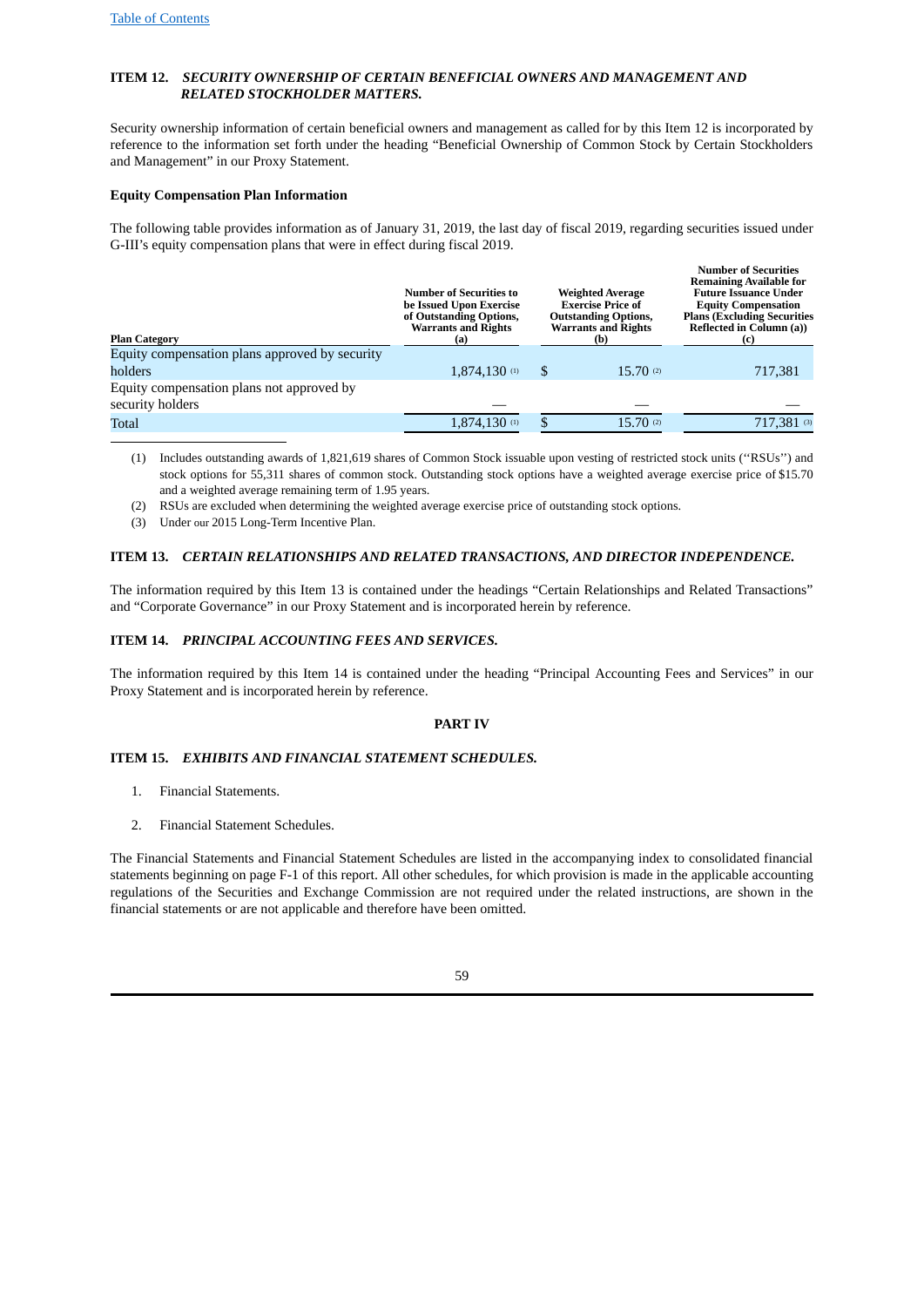## Exhibits:

The following exhibits filed as part of this report or incorporated herein by reference are management contracts or compensatory plans or arrangements: Exhibits 10.1, 10.1(a), 10.1(b), 10.1(c), 10.1(d), 10.6, 10.6(a), 10.6(b), 10.6 (c), 10.6 (d), 10.6(e), 10.7, 10.7(a), 10.7(b), 10.7(c), 10.7(d), 10.8, 10.9, 10.9(a), 10.9(b), 10.9(c), 10.9(d), 10.12, 10.13, 10.13(a), 10.14, 10.15 and 10.16.

|             |                                                                           |          | <b>Incorporated by Reference</b> |                   |
|-------------|---------------------------------------------------------------------------|----------|----------------------------------|-------------------|
| Exhibit No. | <b>Document</b>                                                           | Form     | File No.                         | <b>Date Filed</b> |
| 2.1         | Stock Purchase Agreement, dated as of July 22, 2016, by and between       | $8-K$    | $000 -$                          | 7/28/2016         |
|             | G-III Apparel Group, Ltd. ("G-III") and LVMH Moet Hennessy Louis          |          | 18183                            |                   |
|             | Vuitton Inc. ("LVMH") (including the exhibits thereto).                   |          |                                  |                   |
| 2.1(a)      | Amendment No. 1 to Stock Purchase Agreement, dated November 30,           | $8-K$    | $000 -$                          | 12/6/2016         |
|             | 2016, by and between G-III and LVMH.                                      |          | 18183                            |                   |
| 3.1         |                                                                           | $8-K$    | $000 -$                          | 7/2/2008          |
|             | Certificate of Incorporation.                                             |          | 18183                            |                   |
| 3.1(a)      | Certificate of Amendment of Certificate of Incorporation, dated June 8,   | 10-Q (Q2 | $000 -$                          | 9/13/2006         |
|             | 2006.                                                                     | 2007)    | 18183                            |                   |
| 3.1(b)      | Certificate of Amendment of Certificate of Incorporation, dated June 7,   | $8-K$    | $000 -$                          | 6/9/2011          |
|             | 2011.                                                                     |          | 18183                            |                   |
| 3.1(c)      | Certificate of Amendment of Certificate of Incorporation, dated June 30,  | $8-K$    | $000 -$                          | 7/1/2015          |
|             | 2015.                                                                     |          | 18183                            |                   |
| 3.2         |                                                                           | $8-K$    | $000 -$                          | 3/15/2013         |
|             | By-Laws, as amended, of G-III.                                            |          | 18183                            |                   |
| 4.1         |                                                                           | $8-K$    | $000 -$                          | 12/6/2016         |
|             | Promissory Note, dated December 1, 2016, from G-III to LVMH.              |          | 18183                            |                   |
| 10.1        | Employment Agreement, dated February 1, 1994, between G-III and           | $10-K/A$ | $000 -$                          | 5/8/2006          |
|             | Morris Goldfarb.                                                          | (2006)   | 18183                            |                   |
| 10.1(a)     | Amendment, dated October 1, 1999, to the Employment Agreement,            | $10-K/A$ | $000 -$                          | 5/8/2006          |
|             | dated February 1, 1994, between G-III and Morris Goldfarb.                | (2006)   | 18183                            |                   |
| 10.1(b)     | Amendment, dated January 28, 2009, to Employment Agreement, dated         | $8-K$    | $000 -$                          | 2/3/2009          |
|             | February 1, 1994, between G-III and Morris Goldfarb.                      |          | 18183                            |                   |
| 10.1(c)     | Letter Amendment, dated March 13, 2013, to Employment Agreement,          | $8-K$    | $000 -$                          | 3/15/2013         |
|             | dated February 1, 1994, between G-III and Morris Goldfarb.                |          | 18183                            |                   |
| 10.1(d)     | Letter Amendment, dated April 28, 2014, to Employment Agreement,          | $8-K$    | $000 -$                          | 5/14/2015         |
|             | dated February 1, 1994, between G-III and Morris Goldfarb.                |          | 18183                            |                   |
| 10.2        | Amended and Restated Credit Agreement, dated as of December 1,            | $8-K$    | $000 -$                          | 12/6/2016         |
|             | 2016, among G-III Leather, Riviera Sun, Inc., CK Outerwear, LLC, AM       |          | 18183                            |                   |
|             | Retail Group, Inc, and The Donna Karan Company Store, LLC, as             |          |                                  |                   |
|             | Borrowers, the other Borrowers party thereto, the Loan Guarantors party   |          |                                  |                   |
|             | thereto, the Lenders party thereto and JPMorgan Chase Bank, N.A., as      |          |                                  |                   |
|             | the Administrative Agent.                                                 |          |                                  |                   |
|             | Credit Agreement dated as of December 1, 2016, among G-III, the other     | $8-K$    | $000 -$                          | 12/6/2016         |
| 10.2(a)     | loan parties thereto, the lenders party thereto and Barclays Bank PLC, as |          | 18183                            |                   |
|             |                                                                           |          |                                  |                   |
|             | the Administrative Agent.                                                 |          | $000 -$                          |                   |
| 10.3        | Lease, dated June 1, 1993, between 512 Seventh Avenue Associates          | $10-K/A$ |                                  | 5/8/2006          |
|             | ("512") and G-III Leather Fashions, Inc. ("G-III Leather") (34th and      | (2006)   | 18183                            |                   |
|             | 35th floors).                                                             |          |                                  |                   |
| 10.3(a)     | Lease amendment, dated July 1, 2000, between 512 and G-III Leather        | $10-K/A$ | $000 -$                          | 5/8/2006          |
|             | (34th and 35th floors).                                                   | (2006)   | 18183                            |                   |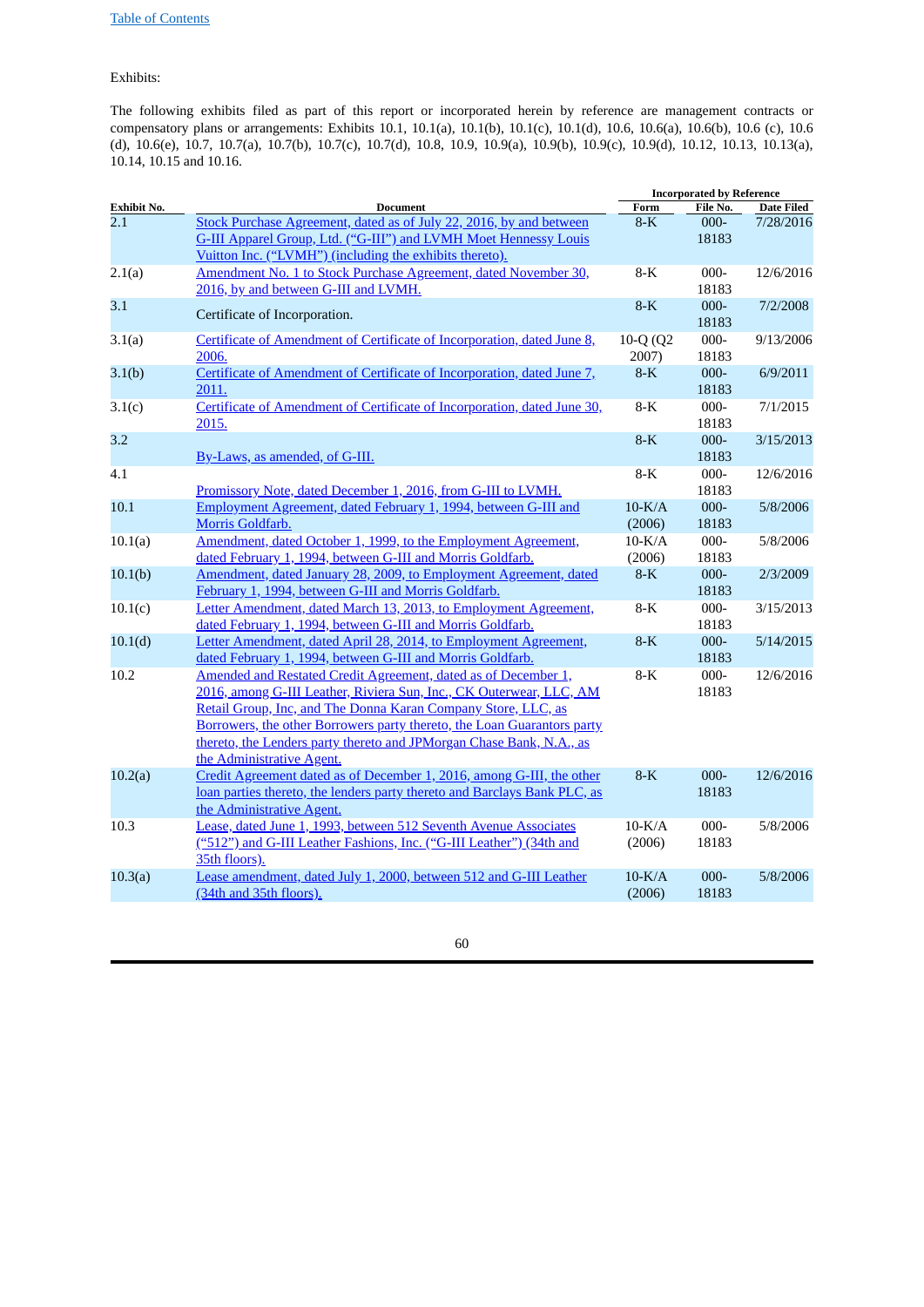|             |                                                                             |            | <b>Incorporated by Reference</b> |                   |
|-------------|-----------------------------------------------------------------------------|------------|----------------------------------|-------------------|
| Exhibit No. | <b>Document</b>                                                             | Form       | File No.                         | <b>Date Filed</b> |
| 10.3(b)     | Second Amendment of Lease, dated March 26, 2010, between 500-512            | $10-Q(Q3)$ | $000 -$                          | 12/10/2010        |
|             | Seventh Avenue Limited Partnership, the successor to 512 (collectively,     | 2011)      | 18183                            |                   |
|             | "512") and G-III Leather (34th and 35th floors).                            |            |                                  |                   |
| 10.4        |                                                                             | $10-K/A$   | $000 -$                          | 5/8/2006          |
|             | Lease, dated January 31, 1994, between 512 and G-III (33rd floor).          | (2006)     | 18183                            |                   |
| 10.4(a)     | Lease amendment, dated July 1, 2000, between 512 and G-III (33rd            | $10-K/A$   | $000 -$                          | 5/8/2006          |
|             | floor).                                                                     | (2006)     | 18183                            |                   |
| 10.4(b)     | Second Amendment of Lease, dated March 26, 2010, between 512 and            | 10-Q (Q3   | $000 -$                          | 12/10/2010        |
|             | G-III Leather (33rd floor).                                                 | 2011)      | 18183                            |                   |
| 10.4(c)     | Second Amendment of Lease, dated March 26, 2010, between 512 and            | 10-Q (Q3   | $000 -$                          | 12/10/2010        |
|             | G-III Leather (10th floor).                                                 | 2011)      | 18183                            |                   |
| 10.4(d)     | Third Amendment of Lease, dated March 26, 2010, between 512 and G-          | 10-Q (Q3   | $000 -$                          | 12/10/2010        |
|             | III Leather (21st, 22nd, 23rd, 24th and 36th floors).                       | 2011)      | 18183                            |                   |
| 10.4(e)     | Sixth Amendment of Lease, dated May 23, 2013, by and between G-III          | $10-Q$ (Q1 | $000 -$                          | 6/10/2013         |
|             | Leather Fashions, Inc. as Tenant and 500-512 Seventh Avenue Limited         | 2014)      | 18183                            |                   |
|             | Partnership as Landlord, (2nd Floor (including mezzanine), 21st, 22nd,      |            |                                  |                   |
|             | 23rd, 24th, 27th, 29th, 31st, 36th and 40th Floors).                        |            |                                  |                   |
| 10.4(f)     | Seventh Amendment of Lease dated April 25, 2014, by and between G-          | $10-Q$ (Q1 | $000 -$                          | 6/5/2014          |
|             | <b>III Leather Fashions, Inc. as Tenant and 500-512 Seventh Avenue</b>      | 2015)      | 18183                            |                   |
|             | Limited Partnership as Landlord (2nd Floor (including mezzanine), 21st,     |            |                                  |                   |
|             | 22nd, 23rd, 24th, 27th, 29th, 31st, 36th, 39th and 40th Floors).            |            |                                  |                   |
| 10.4(g)     | Eighth Amendment Of Lease, dated June 16, 2017, by and between G-           | $10-K$     | $000 -$                          | 4/2/2018          |
|             | <b>III Leather Fashions, Inc. as Tenant and 500-512 Seventh Avenue</b>      | (2018)     | 18183                            |                   |
|             | Limited Partnership as Landlord* (2nd Floor (including mezzanine),          |            |                                  |                   |
|             | 3rd, 4th, 5th, 21st, 22nd, 23rd, 24th, 27th, 28th, 29th, 30th, 31st, 36th,  |            |                                  |                   |
|             | 39th and 40th Floors)                                                       |            |                                  |                   |
| 10.4(h)     | Ninth Amendment of Lease, dated May 14, 2018, by and between G-III          | $10-Q(Q1)$ | $000 -$                          | 6/11/2018         |
|             | Leather Fashions, Inc. as Tenant and 500-512 Seventh Avenue Limited         | 2019)      | 18183                            |                   |
|             | Partnership as Landlord, (2nd Floor (including mezzanine), 3rd, 4th,        |            |                                  |                   |
|             | 5th, 21st, 22nd, 23rd, 24th, 26th, 27th, 28th, 29th, 30th, 31st, 36th, 39th |            |                                  |                   |
|             | and 40th Floors at 512 Seventh Avenue and 2nd and Part of 3rd at 500        |            |                                  |                   |
|             | <b>Seventh Avenue).</b>                                                     |            |                                  |                   |
| 10.5        | Lease, dated February 10, 2009, between IRET Properties and AM              | $10-Q(Q3)$ | $000 -$                          | 12/10/2010        |
|             | Retail Group, Inc.                                                          | 2011)      | 18183                            |                   |
| 10.6        | G-III 2005 Amended and Restated Stock Incentive Plan, (the "2005            | 8-K        | $000 -$                          | 3/15/2013         |
|             | $Plan$ ").                                                                  |            | 18183                            |                   |
| 10.6(a)     |                                                                             | $10-K$     | $000 -$                          | 4/16/2009         |
|             | Form of Option Agreement for awards made pursuant to the 2005 Plan.         | (2009)     | 18183                            |                   |
| 10.6(b)     | Form of Restricted Stock Agreement for restricted stock awards made         | 8-K        | $000 -$                          | 6/15/2005         |
|             | pursuant to the 2005 Plan.                                                  |            | 18183                            |                   |
| 10.6(c)     | Form of Deferred Stock Award Agreement for October 23, 2014                 | $8-K$      | $000 -$                          | 10/28/2014        |
|             | restricted stock unit grant.                                                |            | 18183                            |                   |
| 10.6(d)     | Form of Deferred Stock Award Agreement for May 12, 2015 restricted          | $8-K$      | $000 -$                          | 5/14/2015         |
|             | stock unit grant vesting on April 12, 2019.                                 |            | 18183                            |                   |
| 10.6(e)     | Form of Deferred Stock Award Agreement for May 12, 2015 restricted          | $8-K$      | $000 -$                          | 5/14/2015         |
|             | stock unit grant vesting on June 12, 2020.                                  |            | 18183                            |                   |
| 10.7        |                                                                             | $8-K$      | $000 -$                          | 12/14/2016        |
|             | G-III 2015 Long-Term Incentive Plan, as amended.                            |            | 18183                            |                   |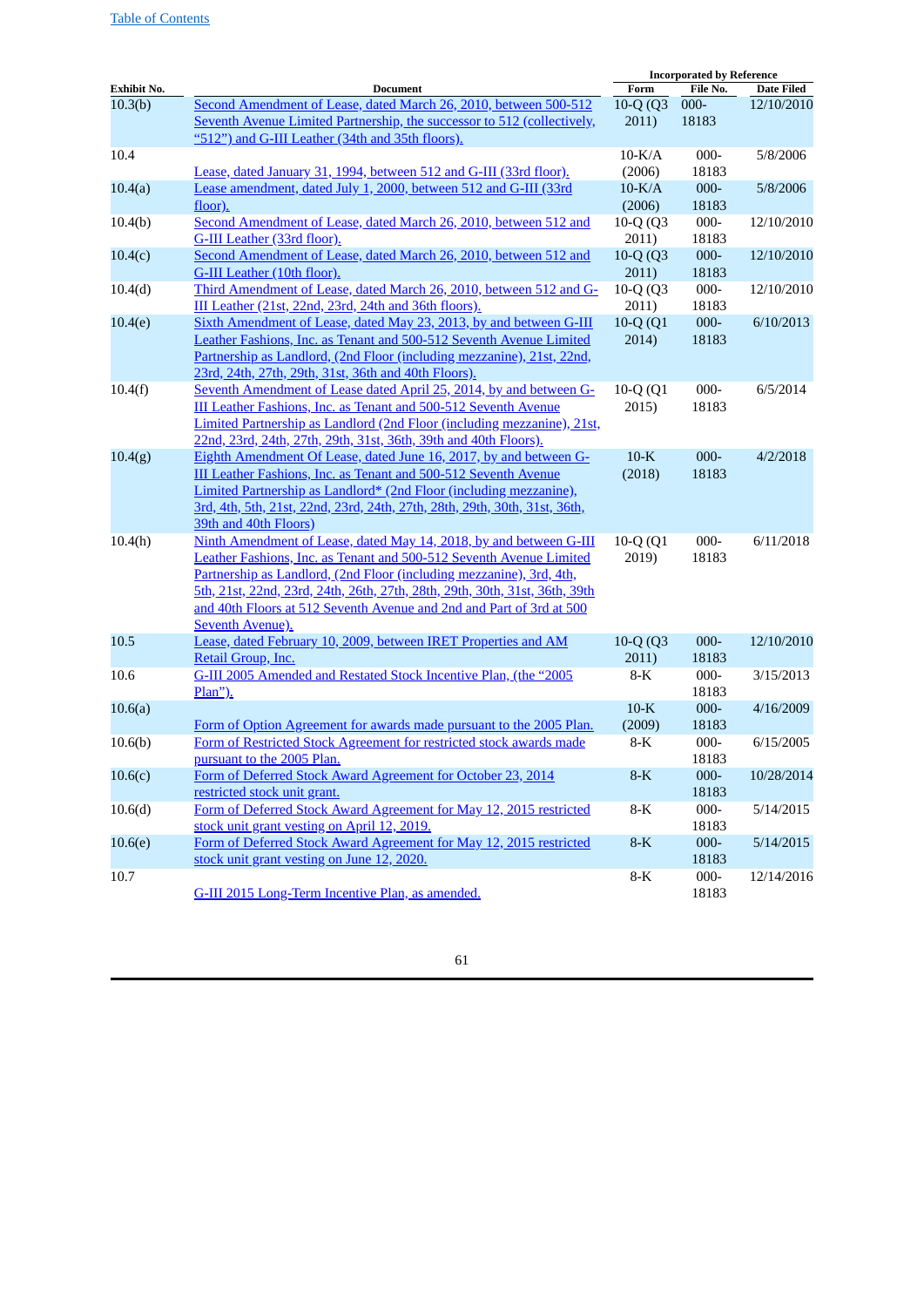|             |                                                                       |            | <b>Incorporated by Reference</b> |                   |
|-------------|-----------------------------------------------------------------------|------------|----------------------------------|-------------------|
| Exhibit No. | <b>Document</b>                                                       | Form       | File No.                         | <b>Date Filed</b> |
| 10.7(a)     | Form of Restricted Stock Unit Agreement for December 10, 2015         | $8-K$      | $000 -$                          | 12/14/2015        |
|             | restricted stock unit grants.                                         |            | 18183                            |                   |
| 10.7(b)     | Form of Restricted Stock Unit Agreement for January 27, 2017          | $8-K$      | $000 -$                          | 1/31/2017         |
|             | restricted stock unit grants.                                         |            | 18183                            |                   |
| 10.7(c)     | Form of Restricted Stock Unit Agreement for March 28, 2017 restricted | $8-K$      | $000 -$                          | 3/17/2017         |
|             | stock unit grants.                                                    |            | 18183                            |                   |
| 10.7(d)     | Form of Restricted Stock Unit Agreement for April 26, 2018 restricted | $8-K$      | $000 -$                          | 4/30/2018         |
|             |                                                                       |            |                                  |                   |
|             | stock unit grants.                                                    |            | 18183                            |                   |
| 10.8        |                                                                       | $8-K$      | $000 -$                          | 2/16/2011         |
|             | Form of Executive Transition Agreement, as amended.                   |            | 18183                            |                   |
| 10.9        | Employment Agreement, dated as of July 11, 2005, by and between       | 10-Q (Q3   | $000 -$                          | 12/10/2010        |
|             | <b>Sammy Aaron and G-III.</b>                                         | 2011)      | 18183                            |                   |
| 10.9(a)     | Amendment, dated October 3, 2008, to Employment Agreement, dated      | $8-K$      | $000 -$                          | 10/6/2008         |
|             | as of July 11, 2005, by and between Sammy Aaron and G-III.            |            | 18183                            |                   |
| 10.9(b)     | Amendment, dated January 28, 2009, to Employment Agreement, dated     | $8-K$      | $000 -$                          | 2/3/2009          |
|             | as of July 11, 2005, by and between Sammy Aaron and G-III.            |            | 18183                            |                   |
| 10.9(c)     | Letter Amendment, dated March 13, 2013, to Employment Agreement,      | $8-K$      | $000 -$                          | 3/15/2013         |
|             | dated as of July 11, 2005, by and between Sammy Aaron and G-III.      |            | 18183                            |                   |
| 10.9(d)     | Letter Amendment, dated April 28, 2014, to Employment Agreement,      | $8-K$      | $000 -$                          | 4/30/2014         |
|             |                                                                       |            | 18183                            |                   |
|             | dated as of July 11, 2005, by and between Sammy Aaron and G-III.      |            |                                  |                   |
| 10.10(a)    | Lease agreement dated June 29, 2006 between The Realty Associates     | 10-Q (Q2   | $000 -$                          | 9/13/2006         |
|             | Fund VI, LP and G-III.                                                | 2007)      | 18183                            |                   |
| $10.10(b)*$ | First Amendment of Lease, dated July 31, 2012, by and between         |            |                                  |                   |
|             | Centerpoint Herrod, LLC, as successor in interest to The Realty       |            |                                  |                   |
|             | <b>Associates Fund VI, LP, and G-III.</b>                             |            |                                  |                   |
| 10.11       | Lease Agreement, dated December 21, 2009 and effective December 28,   | $10-Q(Q3)$ | $000 -$                          | 12/10/2010        |
|             | 2009, by and between G-III, as Tenant, and Granite South Brunswick    | 2011)      | 18183                            |                   |
|             | LLC, as Landlord.                                                     |            |                                  |                   |
| 10.12       |                                                                       | 10-Q (Q3   | $000 -$                          | 12/10/2010        |
|             | Form of Indemnification Agreement.                                    | 2011)      | 18183                            |                   |
| 10.13       | Employment Agreement, made as of January 9, 2013, between G-III       | $8-K$      | $000 -$                          | 1/14/2013         |
|             | and Wayne S. Miller.                                                  |            | 18183                            |                   |
|             | <b>Amendment to Employment Agreement and Executive Transition</b>     | $8-K$      | $000 -$                          | 12/14/2016        |
| 10.13(a)    |                                                                       |            |                                  |                   |
|             | Agreement, dated as of December 9, 2016, between G-III and Wayne S.   |            | 18183                            |                   |
|             | Miller.                                                               |            |                                  |                   |
| 10.14       | Employment Agreement, dated as of December 9, 2016, between G-III     | $8-K$      | $000 -$                          | 12/14/2016        |
|             | and Jeffrey D. Goldfarb.                                              |            | 18183                            |                   |
| 10.15       | <b>Amendment to Executive Transition Agreement, dated as of</b>       | $8-K$      | $000 -$                          | 12/6/2016         |
|             | December 9, 2016, between G-III and Jeffrey D. Goldfarb.              |            | 18183                            |                   |
| 10.16       | Severance Agreement, dated as of December 9, 2016, between G-III and  | $8-K$      | $000 -$                          | 12/14/2016        |
|             | Neal Nackman.                                                         |            | 18183                            |                   |
| 10.17       | Lease, dated August 1, 2006, between 240 West 40th LLC. and G-III     | $10-K$     | $000 -$                          | 4/3/2017          |
|             | Leather Fashions, Inc.                                                | (2017)     | 18183                            |                   |
|             |                                                                       |            |                                  |                   |
| 10.18       | Lease, dated December 7, 2011, between 400 Commerce Boulevard         | $10-K$     | $000 -$                          | 4/3/2017          |
|             | LLC. and G-III Leather Fashions, Inc.                                 | (2017)     | 18183                            |                   |
| $21*$       | <b>Subsidiaries of G-III.</b>                                         |            |                                  |                   |
| $23.1*$     | Consent of Independent Registered Public Accounting Firm, Ernst &     |            |                                  |                   |
|             | Young LLP.                                                            |            |                                  |                   |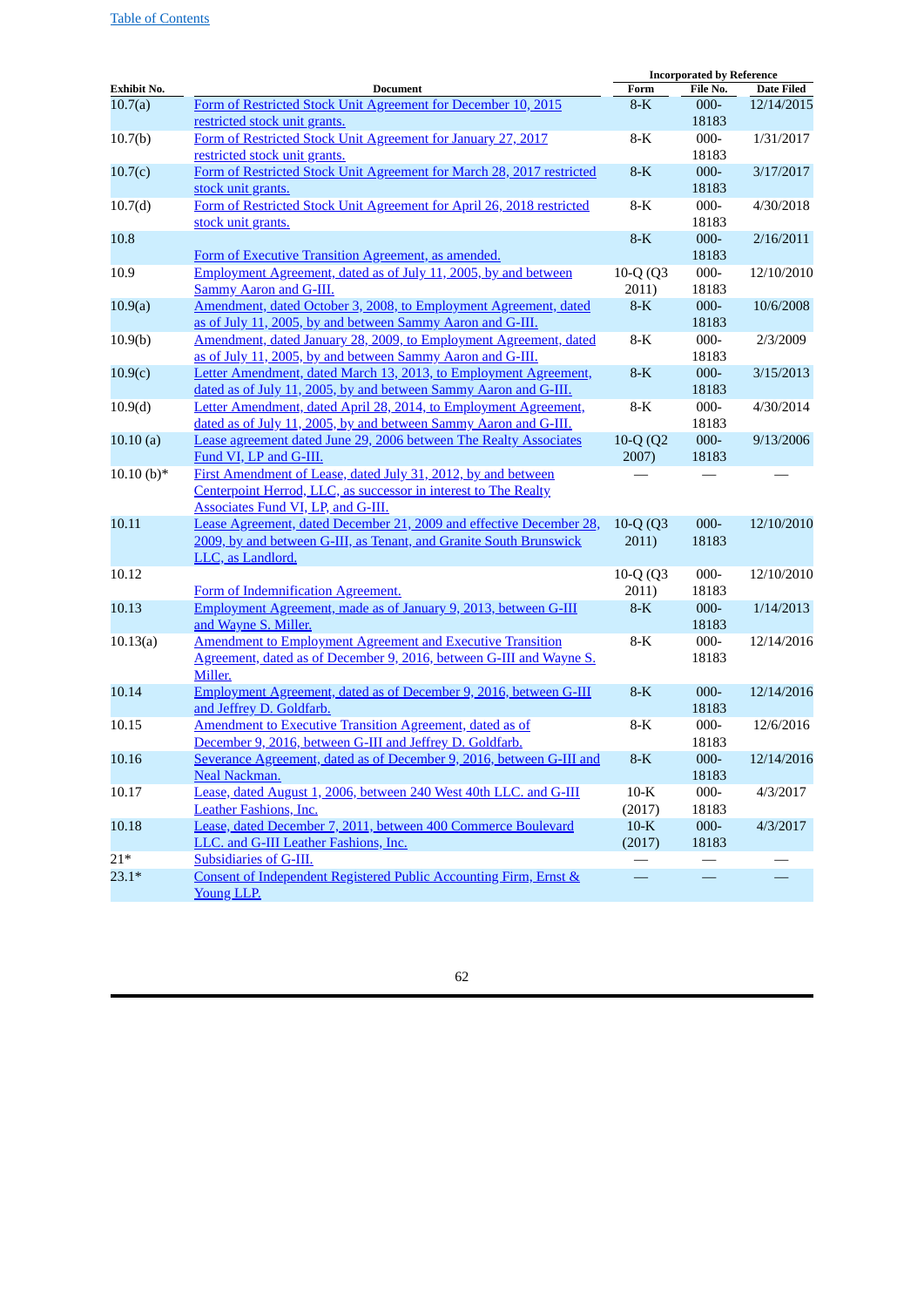|                      |                                                                                                           |      | <b>Incorporated by Reference</b> |                   |
|----------------------|-----------------------------------------------------------------------------------------------------------|------|----------------------------------|-------------------|
| <b>Exhibit No.</b>   | <b>Document</b>                                                                                           | Form | File No.                         | <b>Date Filed</b> |
| $31.1*$              | Certification by Morris Goldfarb, Chief Executive Officer of G-III                                        |      |                                  |                   |
|                      | <u>Apparel Group, Ltd., pursuant to Rule <math>13a - 14(a)</math> or Rule <math>15d - 14(a)</math> of</u> |      |                                  |                   |
|                      | the Securities Exchange Act of 1934, as amended, in connection with G-                                    |      |                                  |                   |
|                      | III Apparel Group, Ltd.'s Annual Report on Form 10-K for the fiscal                                       |      |                                  |                   |
|                      | year ended January 31, 2019.                                                                              |      |                                  |                   |
| $31.2*$              | Certification by Neal S. Nackman, Chief Financial Officer of G-III                                        |      |                                  |                   |
|                      | <u>Apparel Group, Ltd., pursuant to Rule <math>13a - 14(a)</math> or Rule <math>15d - 14(a)</math> of</u> |      |                                  |                   |
|                      | the Securities Exchange Act of 1934, as amended, in connection with G-                                    |      |                                  |                   |
|                      | III Apparel Group, Ltd.'s Annual Report on Form 10-K for the fiscal                                       |      |                                  |                   |
|                      | year ended January 31, 2019.                                                                              |      |                                  |                   |
| $32.1**$             | Certification by Morris Goldfarb, Chief Executive Officer of G-III                                        |      |                                  |                   |
|                      | Apparel Group, Ltd., pursuant to 18 U.S.C. Section 1350, as adopted                                       |      |                                  |                   |
|                      | pursuant to Section 906 of the Sarbanes-Oxley Act of 2002, in                                             |      |                                  |                   |
|                      | connection with G-III Apparel Group, Ltd.'s Annual Report on Form 10-                                     |      |                                  |                   |
|                      | K for the fiscal year ended January 31, 2019.                                                             |      |                                  |                   |
| $32.2**$             | Certification by Neal S. Nackman, Chief Financial Officer of G-III                                        |      |                                  |                   |
|                      | Apparel Group, Ltd., pursuant to 18 U.S.C. Section 1350, as adopted                                       |      |                                  |                   |
|                      | pursuant to Section 906 of the Sarbanes-Oxley Act of 2002, in                                             |      |                                  |                   |
|                      | connection with G-III Apparel Group, Ltd.'s Annual Report on Form 10-                                     |      |                                  |                   |
|                      | K for the year ended January 31, 2019.                                                                    |      |                                  |                   |
| $101.INS*$           | <b>XBRL Instance Document.</b>                                                                            |      |                                  |                   |
| 101.SCH <sup>*</sup> | <b>XBRL Schema Document.</b>                                                                              |      |                                  |                   |
| $101.CAL*$           | <b>XBRL Calculation Linkbase Document.</b>                                                                |      |                                  |                   |
| 101.DEF*             | <b>XBRL Extension Definition.</b>                                                                         |      |                                  |                   |
| $101.LAB*$           | XBRL Label Linkbase Document.                                                                             |      |                                  |                   |
| 101.PRE*             | <b>XBRL Presentation Linkbase Document.</b>                                                               |      |                                  |                   |

\* Filed herewith.

\*\* Exhibits 32.1 and 32.2 shall not be deemed "filed" for purposes of Section 18 of the Securities Exchange Act of 1934, or otherwise subject to the liability of that Section. Such exhibits shall not be deemed incorporated by reference into any filing under the Securities Act of 1933 or the Securities Exchange Act of 1934.

Exhibits have been included in copies of this Report filed with the Securities and Exchange Commission. We will provide, without charge, a copy of these exhibits to each stockholder upon the written request of any such stockholder. All such requests should be directed to Investor Relations, G-III Apparel Group, Ltd., 512 Seventh Avenue, 31st floor, New York, New York 10018.

## **ITEM 16.** *FORM 10‑K SUMMARY.*

Not applicable.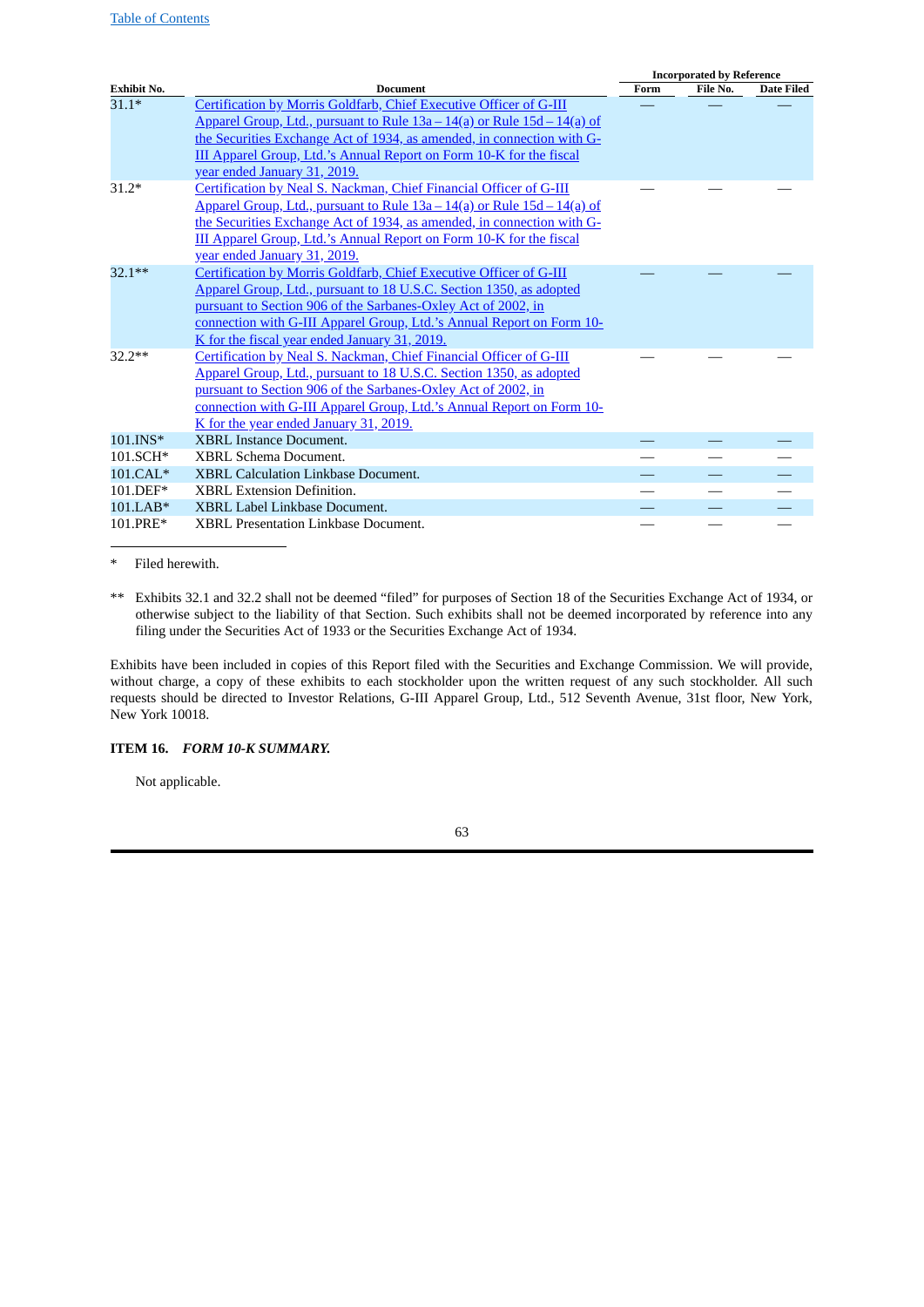Table of [Contents](#page-66-0)

## **SIGNATURES**

Pursuant to the requirements of Section 13 or 15(d) of the Securities Exchange Act of 1934, the registrant has duly caused this report to be signed on its behalf by the undersigned, thereunto duly authorized.

## G-III APPAREL GROUP, LTD.

By: /s/ Morris Goldfarb

Morris Goldfarb,

Chief Executive Officer

March 28, 2019

Pursuant to the requirements of the Securities Exchange Act of 1934, this report has been signed below by the following persons on behalf of the registrant and in the capacities and on the dates indicated.

| Signature                                      | <b>Title</b>                                                                                 | <b>Date</b>    |
|------------------------------------------------|----------------------------------------------------------------------------------------------|----------------|
| /s/ Morris Goldfarb<br>Morris Goldfarb         | Director, Chairman of the Board and Chief<br>Executive Officer (principal executive officer) | March 28, 2019 |
| /s/ Neal S. Nackman<br>Neal S. Nackman         | Chief Financial Officer (principal financial and<br>accounting officer)                      | March 28, 2019 |
| /s/ Sammy Aaron<br>Sammy Aaron                 | Director, Vice Chairman and President                                                        | March 28, 2019 |
| /s/ Thomas J. Brosig<br>Thomas J. Brosig       | Director                                                                                     | March 28, 2019 |
| /s/ Alan Feller<br>Alan Feller                 | Director                                                                                     | March 28, 2019 |
| /s/ Jeffrey Goldfarb<br>Jeffrey Goldfarb       | Director                                                                                     | March 28, 2019 |
| /s/ Jeanette Nostra<br>Jeanette Nostra         | Director                                                                                     | March 28, 2019 |
| /s/ Laura Pomerantz<br>Laura Pomerantz         | Director                                                                                     | March 28, 2019 |
| /s/ Allen Sirkin<br><b>Allen Sirkin</b>        | <b>Director</b>                                                                              | March 28, 2019 |
| /s/ Willem van Bokhorst<br>Willem van Bokhorst | Director                                                                                     | March 28, 2019 |
| /s/ Cheryl Vitali<br>Cheryl Vitali             | Director                                                                                     | March 28, 2019 |
| /s/ Richard White<br><b>Richard White</b>      | <b>Director</b>                                                                              | March 28, 2019 |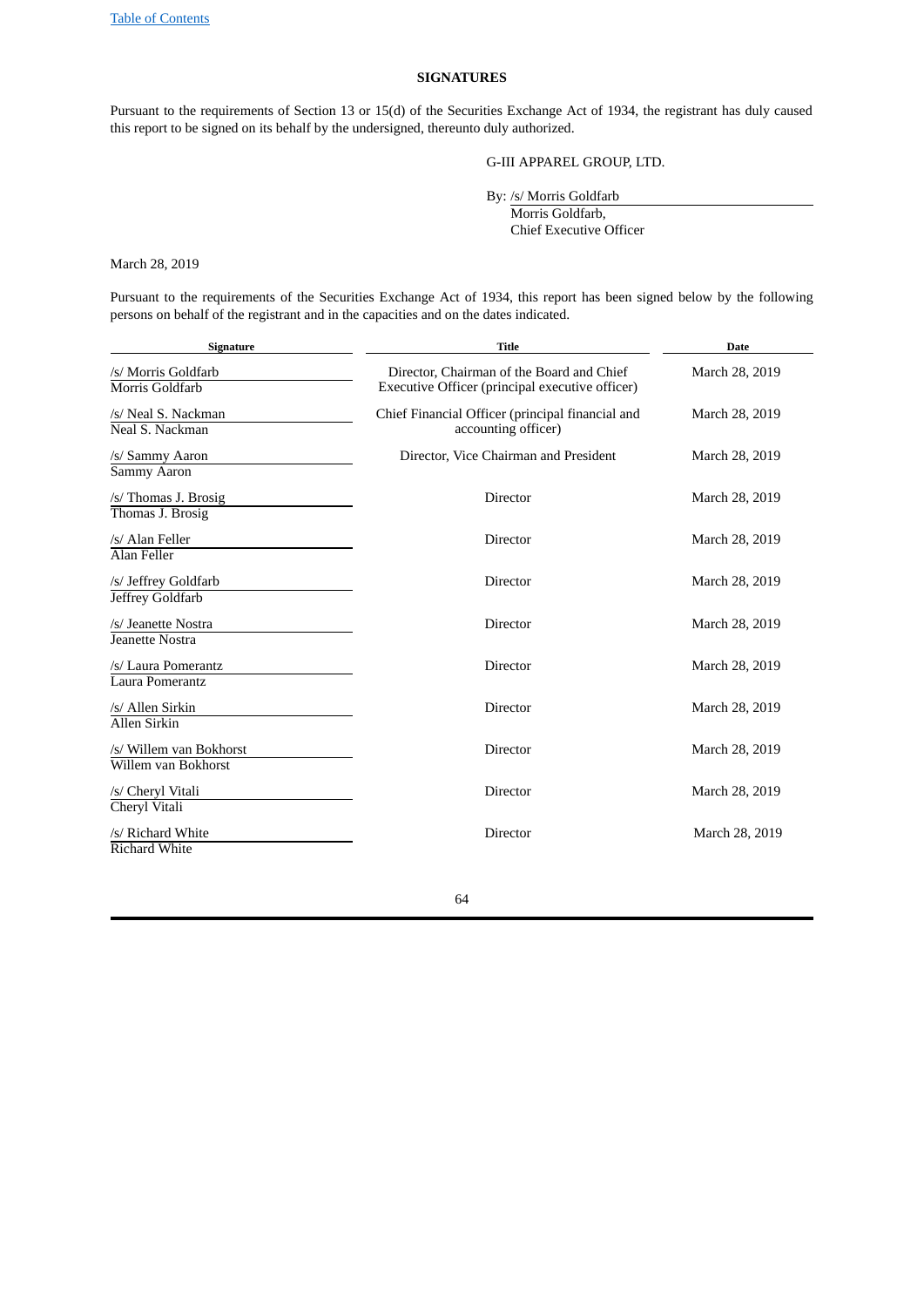# **EXHIBIT INDEX**

|                | First Amendment of Lease, dated July 31, 2012, by and between Centerpoint Herrod, LLC, as              |
|----------------|--------------------------------------------------------------------------------------------------------|
| 10.10(b)       | successor in interest to The Realty Associates Fund VI, LP, and G-III.                                 |
| 21             | Subsidiaries of G-III.                                                                                 |
| 23.1           | Consent of Independent Registered Public Accounting Firm, Ernst & Young LLP.                           |
|                | Certification by Morris Goldfarb, Chief Executive Officer of G-III Apparel Group, Ltd., pursuant to    |
|                | <u>Rule 13a – 14(a) or Rule 15d – 14(a) of the Securities Exchange Act of 1934, as amended, in</u>     |
|                | connection with G-III Apparel Group, Ltd.'s Annual Report on Form 10-K for the fiscal year ended       |
| 31.1           | January 31, 2019.                                                                                      |
|                | Certification by Neal S. Nackman, Chief Financial Officer of G-III Apparel Group, Ltd., pursuant to    |
|                | Rule $13a - 14(a)$ or Rule $15d - 14(a)$ of the Securities Exchange Act of 1934, as amended, in        |
|                | connection with G-III Apparel Group, Ltd.'s Annual Report on Form 10-K for the fiscal year ended       |
| 31.2           | January 31, 2019.                                                                                      |
|                | Certification by Morris Goldfarb, Chief Executive Officer of G-III Apparel Group, Ltd., pursuant to 18 |
|                | U.S.C. Section 1350, as adopted pursuant to Section 906 of the Sarbanes-Oxley Act of 2002, in          |
|                | connection with G-III Apparel Group, Ltd.'s Annual Report on Form 10-K for the fiscal year ended       |
| 32.1           | January 31, 2019.                                                                                      |
|                | Certification by Neal S. Nackman, Chief Financial Officer of G-III Apparel Group, Ltd., pursuant to 18 |
|                | U.S.C. Section 1350, as adopted pursuant to Section 906 of the Sarbanes-Oxley Act of 2002, in          |
|                | connection with G-III Apparel Group, Ltd.'s Annual Report on Form 10-K for the fiscal year ended       |
| 32.2           | January 31, 2019.                                                                                      |
| 101.INS        | <b>XBRL Instance Document.</b>                                                                         |
| 101.SCH        | <b>XBRL Schema Document.</b>                                                                           |
| 101.CAL        | <b>XBRL Calculation Linkbase Document.</b>                                                             |
| 101.DEF        | <b>XBRL Extension Definition.</b>                                                                      |
| 101.LAB        | XBRL Label Linkbase Document.                                                                          |
| <b>101.PRE</b> | <b>XBRL Presentation Linkbase Document.</b>                                                            |
|                |                                                                                                        |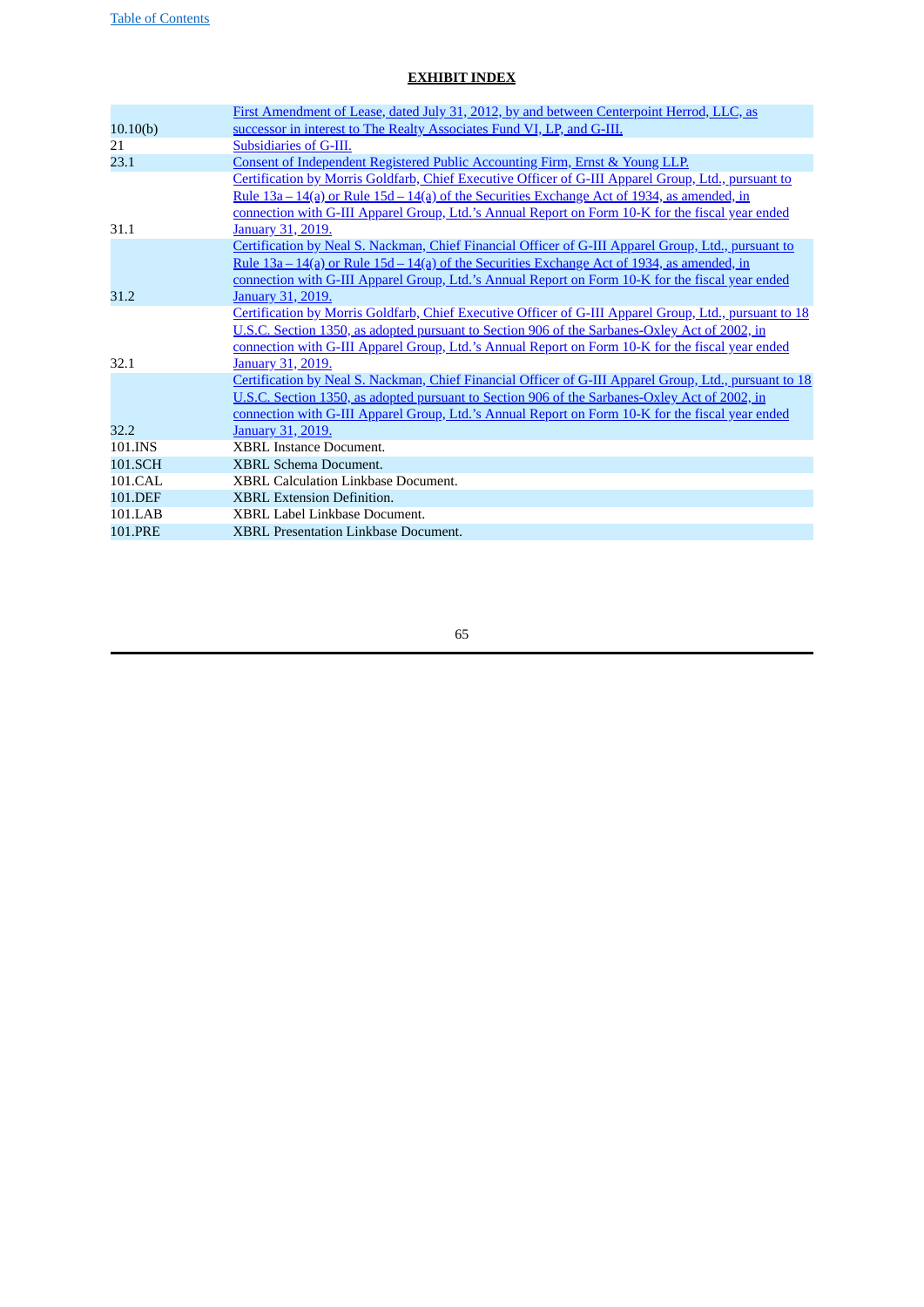## **INDEX TO CONSOLIDATED FINANCIAL STATEMENTS**

## **AND FINANCIAL STATEMENT SCHEDULE (Item 15(a)) G-III Apparel Group, Ltd. and Subsidiaries**

<span id="page-66-0"></span>

| Page  |
|-------|
| $F-2$ |
| $F-4$ |
| $F-5$ |
| $F-6$ |
| $F-7$ |
| $F-8$ |
| $S-1$ |
|       |

All other schedules for which provision is made in the applicable regulations of the Securities and Exchange Commission are not required under the related instructions or are inapplicable and, accordingly, are omitted.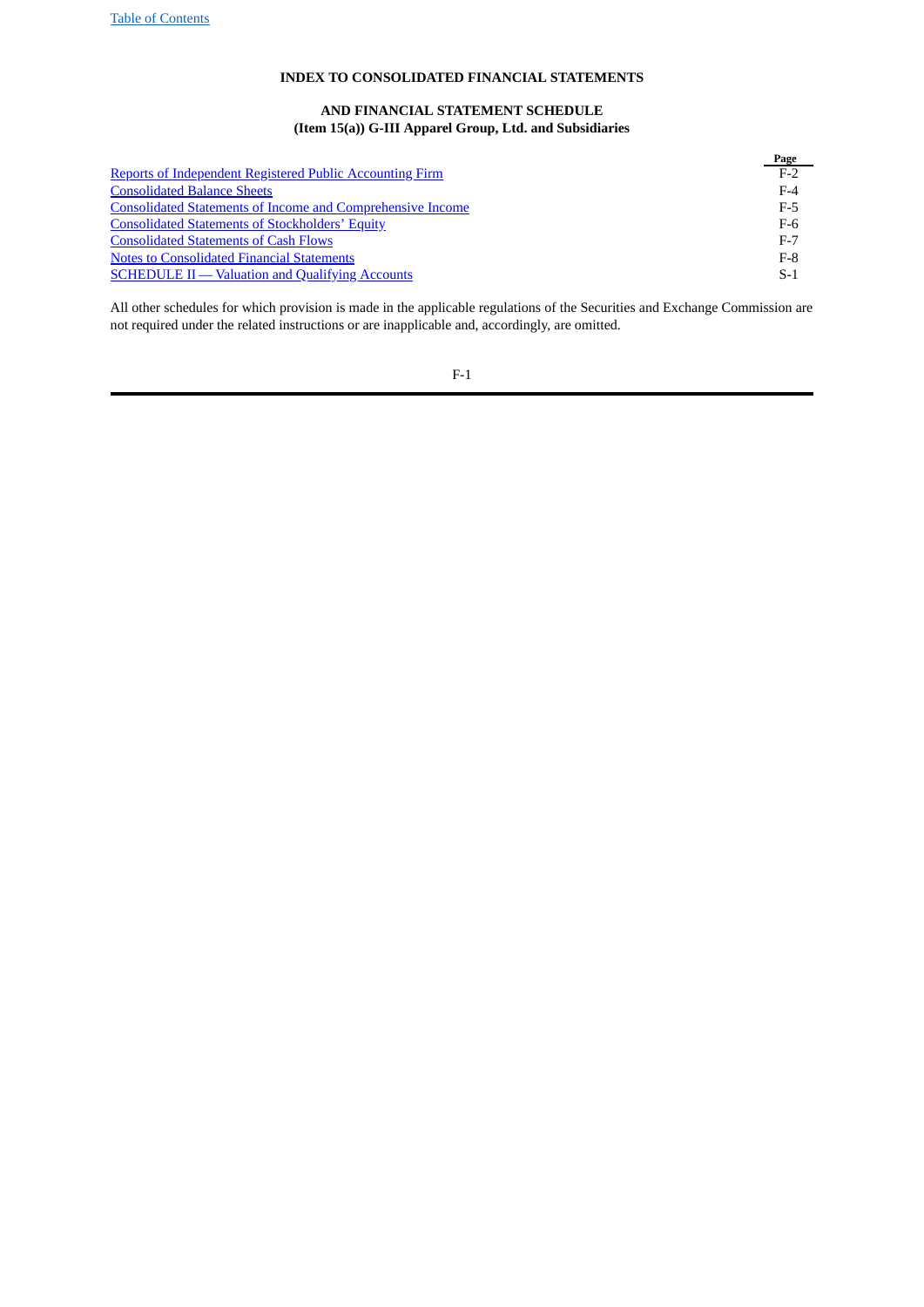## <span id="page-67-0"></span>**REPORT OF INDEPENDENT REGISTERED PUBLIC ACCOUNTING FIRM**

To the Shareholders and the Board of Directors of G-III Apparel Group, Ltd.

### **Opinion on the Financial Statements**

We have audited the accompanying consolidated balance sheets of G-III Apparel Group, Ltd. and subsidiaries (the Company) as of January 31, 2019 and 2018, the related consolidated statements of income and comprehensive income, stockholders' equity and cash flows for each of the three years in the period ended January 31, 2019, and the related notes and financial statement schedule listed in the Index at Item 15(a) (collectively referred to as the "consolidated financial statements"). In our opinion, the consolidated financial statements present fairly, in all material respects, the financial position of the Company at January 31, 2019 and 2018, and the results of its operations and its cash flows for each of the three years in the period ended January 31, 2019, in conformity with U.S. generally accepted accounting principles.

We also have audited, in accordance with the standards of the Public Company Accounting Oversight Board (United States) (PCAOB), the Company's internal control over financial reporting as of January 31, 2019, based on criteria established in Internal Control-Integrated Framework issued by the Committee of Sponsoring Organizations of the Treadway Commission (2013 framework) and our report dated March 28, 2019 expressed an unqualified opinion thereon.

#### **Adoption of ASU No. 2014-09**

As discussed in Note A to the consolidated financial statements, the Company changed its method for recognizing revenue as a result of the adoption of Accounting Standards Update (ASU) No. 2014-09, Revenue from Contracts with Customers (Topic 606), and the amendments in ASUs 2015-14, 2016-08, 2016-10 and 2016-12 effective February 1, 2018.

#### **Basis for Opinion**

These financial statements are the responsibility of the Company's management. Our responsibility is to express an opinion on the Company's financial statements based on our audits. We are a public accounting firm registered with the PCAOB and are required to be independent with respect to the Company in accordance with the U.S. federal securities laws and the applicable rules and regulations of the Securities and Exchange Commission and the PCAOB.

We conducted our audits in accordance with the standards of the PCAOB. Those standards require that we plan and perform the audit to obtain reasonable assurance about whether the financial statements are free of material misstatement, whether due to error or fraud. Our audits included performing procedures to assess the risks of material misstatement of the financial statements, whether due to error or fraud, and performing procedures that respond to those risks. Such procedures included examining, on a test basis, evidence regarding the amounts and disclosures in the financial statements. Our audits also included evaluating the accounting principles used and significant estimates made by management, as well as evaluating the overall presentation of the financial statements. We believe that our audits provide a reasonable basis for our opinion.

/s/ Ernst & Young LLP

We have served as the Company's auditor since 2000. New York, New York March 28, 2019

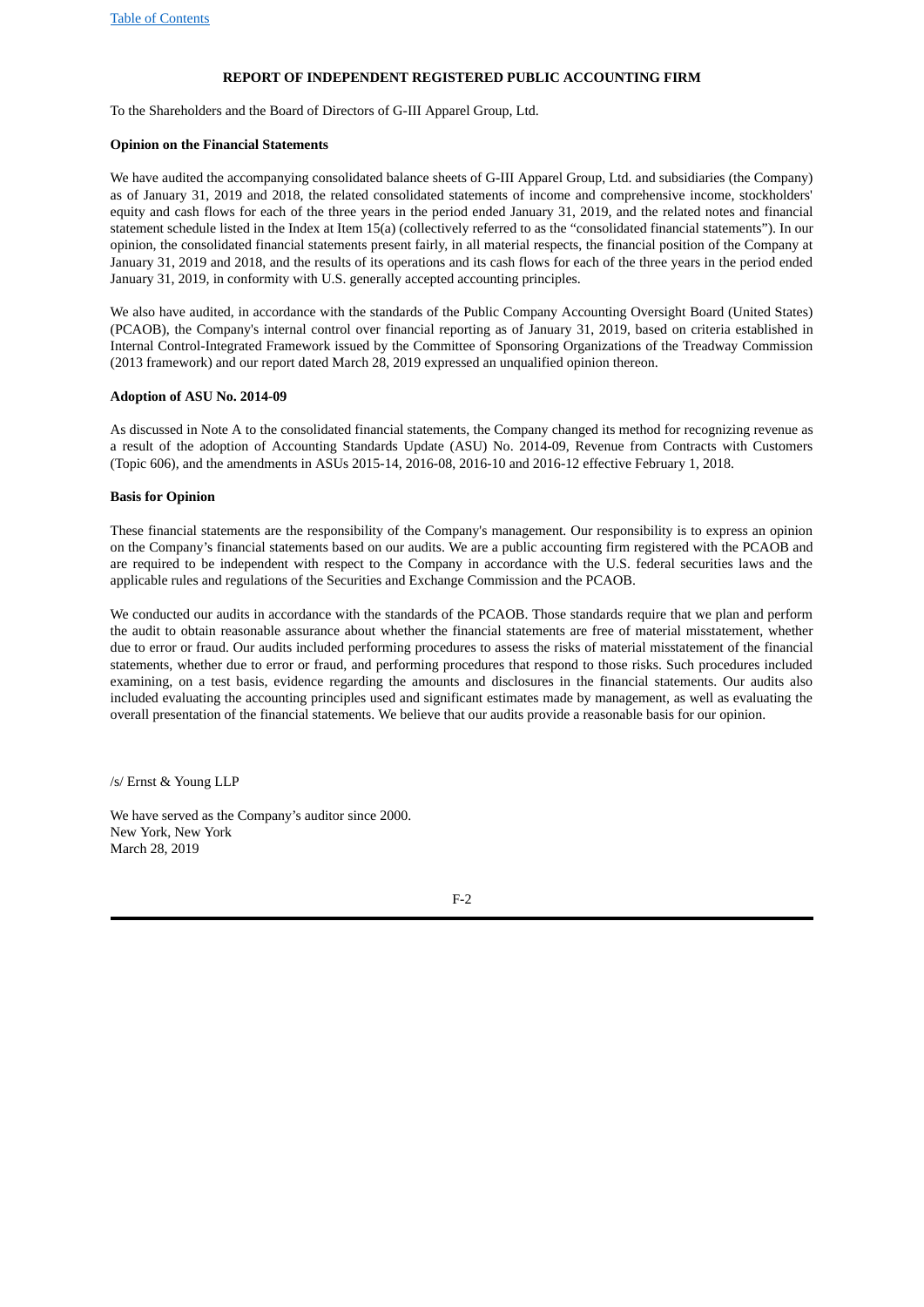### **REPORT OF INDEPENDENT REGISTERED PUBLIC ACCOUNTING FIRM**

#### To the Shareholders and the Board of Directors of G-III Apparel Group, Ltd.

#### **Opinion on Internal Control Over Financial Reporting**

We have audited G-III Apparel Group, Ltd. and subsidiaries' internal control over financial reporting as of January 31, 2019, based on criteria established in Internal Control — Integrated Framework issued by the Committee of Sponsoring Organizations of the Treadway Commission (2013 framework) (the COSO criteria). In our opinion, G-III Apparel Group, Ltd. and subsidiaries (the Company) maintained, in all material respects, effective internal control over financial reporting as of January 31, 2019, based on the COSO criteria.

We also have audited, in accordance with the standards of the Public Company Accounting Oversight Board (United States) (PCAOB), the consolidated balance sheets of the Company as of January 31, 2019 and 2018, the related consolidated statements of income and comprehensive income, stockholders' equity and cash flows for each of the three years in the period ended January 31, 2019, and the related notes and financial statement schedule listed in the Index at Item 15(a) and our report dated March 28, 2019 expressed an unqualified opinion thereon.

#### **Basis for Opinion**

The Company's management is responsible for maintaining effective internal control over financial reporting and for its assessment of the effectiveness of internal control over financial reporting included in the accompanying Management's Report on Internal Control over Financial Reporting. Our responsibility is to express an opinion on the Company's internal control over financial reporting based on our audit. We are a public accounting firm registered with the PCAOB and are required to be independent with respect to the Company in accordance with the U.S. federal securities laws and the applicable rules and regulations of the Securities and Exchange Commission and the PCAOB.

We conducted our audit in accordance with the standards of the PCAOB. Those standards require that we plan and perform the audit to obtain reasonable assurance about whether effective internal control over financial reporting was maintained in all material respects.

Our audit included obtaining an understanding of internal control over financial reporting, assessing the risk that a material weakness exists, testing and evaluating the design and operating effectiveness of internal control based on the assessed risk, and performing such other procedures as we considered necessary in the circumstances. We believe that our audit provides a reasonable basis for our opinion.

#### **Definition and Limitations of Internal Control Over Financial Reporting**

A company's internal control over financial reporting is a process designed to provide reasonable assurance regarding the reliability of financial reporting and the preparation of financial statements for external purposes in accordance with generally accepted accounting principles. A company's internal control over financial reporting includes those policies and procedures that (1) pertain to the maintenance of records that, in reasonable detail, accurately and fairly reflect the transactions and dispositions of the assets of the company; (2) provide reasonable assurance that transactions are recorded as necessary to permit preparation of financial statements in accordance with generally accepted accounting principles, and that receipts and expenditures of the company are being made only in accordance with authorizations of management and directors of the company; and (3) provide reasonable assurance regarding prevention or timely detection of unauthorized acquisition, use, or disposition of the company's assets that could have a material effect on the financial statements.

Because of its inherent limitations, internal control over financial reporting may not prevent or detect misstatements. Also, projections of any evaluation of effectiveness to future periods are subject to the risk that controls may become inadequate because of changes in conditions, or that the degree of compliance with the policies or procedures may deteriorate.

/s/ Ernst & Young LLP

New York, New York March 28, 2019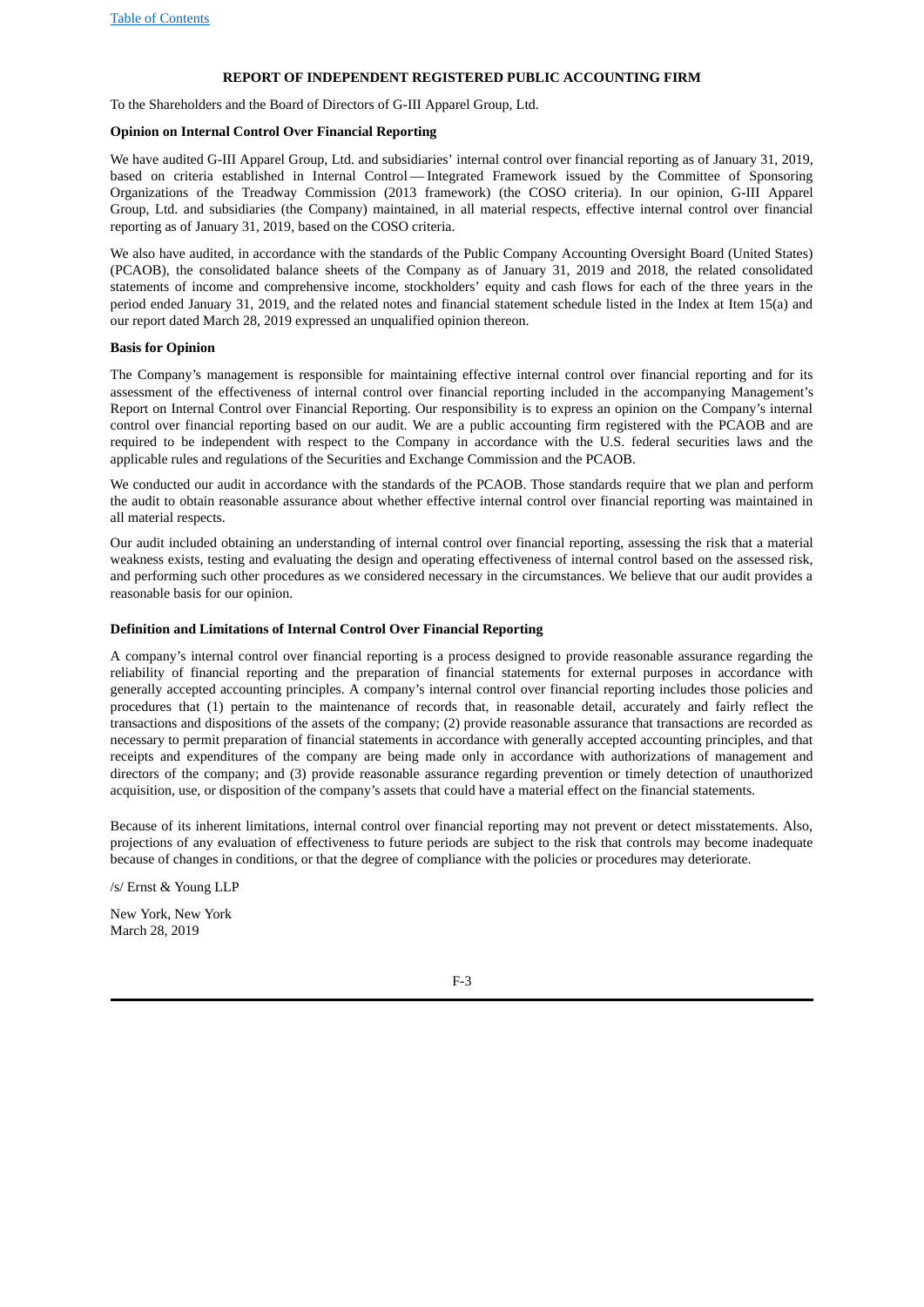(1)

# **G-III Apparel Group, Ltd. and Subsidiaries**

## <span id="page-69-0"></span>**CONSOLIDATED BALANCE SHEETS**

| (In thousands, except per share amounts)<br><b>ASSETS</b><br>Current assets<br>$\mathbb{S}$<br>Cash and cash equivalents<br>70,138<br>\$<br>45,776<br>Accounts receivable, net of allowance for doubtful accounts of \$0.9 million and \$2.1<br>million, respectively<br>502,133<br>294,430 (1)<br>576,383<br>Inventories<br>553,323<br>8,308<br>Prepaid income taxes<br>15,058<br>96,933<br>Prepaid expenses and other current assets<br>51,014<br>Total current assets<br>1,253,895<br>959,601 |
|--------------------------------------------------------------------------------------------------------------------------------------------------------------------------------------------------------------------------------------------------------------------------------------------------------------------------------------------------------------------------------------------------------------------------------------------------------------------------------------------------|
|                                                                                                                                                                                                                                                                                                                                                                                                                                                                                                  |
|                                                                                                                                                                                                                                                                                                                                                                                                                                                                                                  |
|                                                                                                                                                                                                                                                                                                                                                                                                                                                                                                  |
|                                                                                                                                                                                                                                                                                                                                                                                                                                                                                                  |
|                                                                                                                                                                                                                                                                                                                                                                                                                                                                                                  |
|                                                                                                                                                                                                                                                                                                                                                                                                                                                                                                  |
|                                                                                                                                                                                                                                                                                                                                                                                                                                                                                                  |
|                                                                                                                                                                                                                                                                                                                                                                                                                                                                                                  |
|                                                                                                                                                                                                                                                                                                                                                                                                                                                                                                  |
|                                                                                                                                                                                                                                                                                                                                                                                                                                                                                                  |
| Investments in unconsolidated affiliates<br>66,587<br>62,422                                                                                                                                                                                                                                                                                                                                                                                                                                     |
| 86,407<br>97,857<br>Property and equipment, net                                                                                                                                                                                                                                                                                                                                                                                                                                                  |
| Other assets, net<br>35,459<br>32,478                                                                                                                                                                                                                                                                                                                                                                                                                                                            |
| Other intangibles, net<br>42,404<br>46,405                                                                                                                                                                                                                                                                                                                                                                                                                                                       |
| Deferred income tax assets, net<br>22,427<br>11,439                                                                                                                                                                                                                                                                                                                                                                                                                                              |
| Trademarks<br>442,265<br>439,742                                                                                                                                                                                                                                                                                                                                                                                                                                                                 |
| Goodwill<br>262,710<br>261,137                                                                                                                                                                                                                                                                                                                                                                                                                                                                   |
| $\overline{\$}$<br>\$<br>2,208,058<br>1,915,177<br><b>Total assets</b>                                                                                                                                                                                                                                                                                                                                                                                                                           |
| <b>LIABILITIES AND STOCKHOLDERS' EQUITY</b>                                                                                                                                                                                                                                                                                                                                                                                                                                                      |
| Current liabilities                                                                                                                                                                                                                                                                                                                                                                                                                                                                              |
| $\mathbb{S}$<br>Income tax payable<br>8,859<br>\$<br>19,748                                                                                                                                                                                                                                                                                                                                                                                                                                      |
| Accounts payable<br>225,499<br>232,364                                                                                                                                                                                                                                                                                                                                                                                                                                                           |
| Accrued expenses<br>102,841<br>95,055                                                                                                                                                                                                                                                                                                                                                                                                                                                            |
| Customer refund liabilities<br>243,589                                                                                                                                                                                                                                                                                                                                                                                                                                                           |
| 580,788<br>Total current liabilities<br>347,167                                                                                                                                                                                                                                                                                                                                                                                                                                                  |
| Notes payable, net of discount and unamortized issuance costs<br>386,604<br>391,044                                                                                                                                                                                                                                                                                                                                                                                                              |
| Deferred income tax liabilities, net<br>15,128<br>15,888                                                                                                                                                                                                                                                                                                                                                                                                                                         |
| Other non-current liabilities<br>36,529<br>40,389                                                                                                                                                                                                                                                                                                                                                                                                                                                |
| <b>Total liabilities</b><br>1,019,049<br>794,488                                                                                                                                                                                                                                                                                                                                                                                                                                                 |
|                                                                                                                                                                                                                                                                                                                                                                                                                                                                                                  |
| <b>Stockholders' Equity</b>                                                                                                                                                                                                                                                                                                                                                                                                                                                                      |
| Preferred stock; 1,000 shares authorized; no shares issued and outstanding                                                                                                                                                                                                                                                                                                                                                                                                                       |
| Common stock - \$0.01 par value; 120,000 shares authorized; 49,387 and 49,219                                                                                                                                                                                                                                                                                                                                                                                                                    |
| shares issued, respectively<br>264<br>245                                                                                                                                                                                                                                                                                                                                                                                                                                                        |
| 464,112<br>Additional paid-in capital<br>451,844                                                                                                                                                                                                                                                                                                                                                                                                                                                 |
| Accumulated other comprehensive loss<br>(15, 194)<br>(5,522)                                                                                                                                                                                                                                                                                                                                                                                                                                     |
| Retained earnings<br>758,881<br>674,542                                                                                                                                                                                                                                                                                                                                                                                                                                                          |
| Common stock held in treasury, at cost - 678 and 106 shares, respectively<br>(19,054)<br>(420)                                                                                                                                                                                                                                                                                                                                                                                                   |
| 1,189,009<br>1,120,689<br>Total stockholders' equity                                                                                                                                                                                                                                                                                                                                                                                                                                             |
| \$<br>$\mathfrak{S}$<br>2,208,058<br>1,915,177<br>Total liabilities and stockholders' equity                                                                                                                                                                                                                                                                                                                                                                                                     |

Also, net of accrued returns of \$61.2 million and sales discounts of \$102.1 million.

*The accompanying notes are an integral part of these statements.*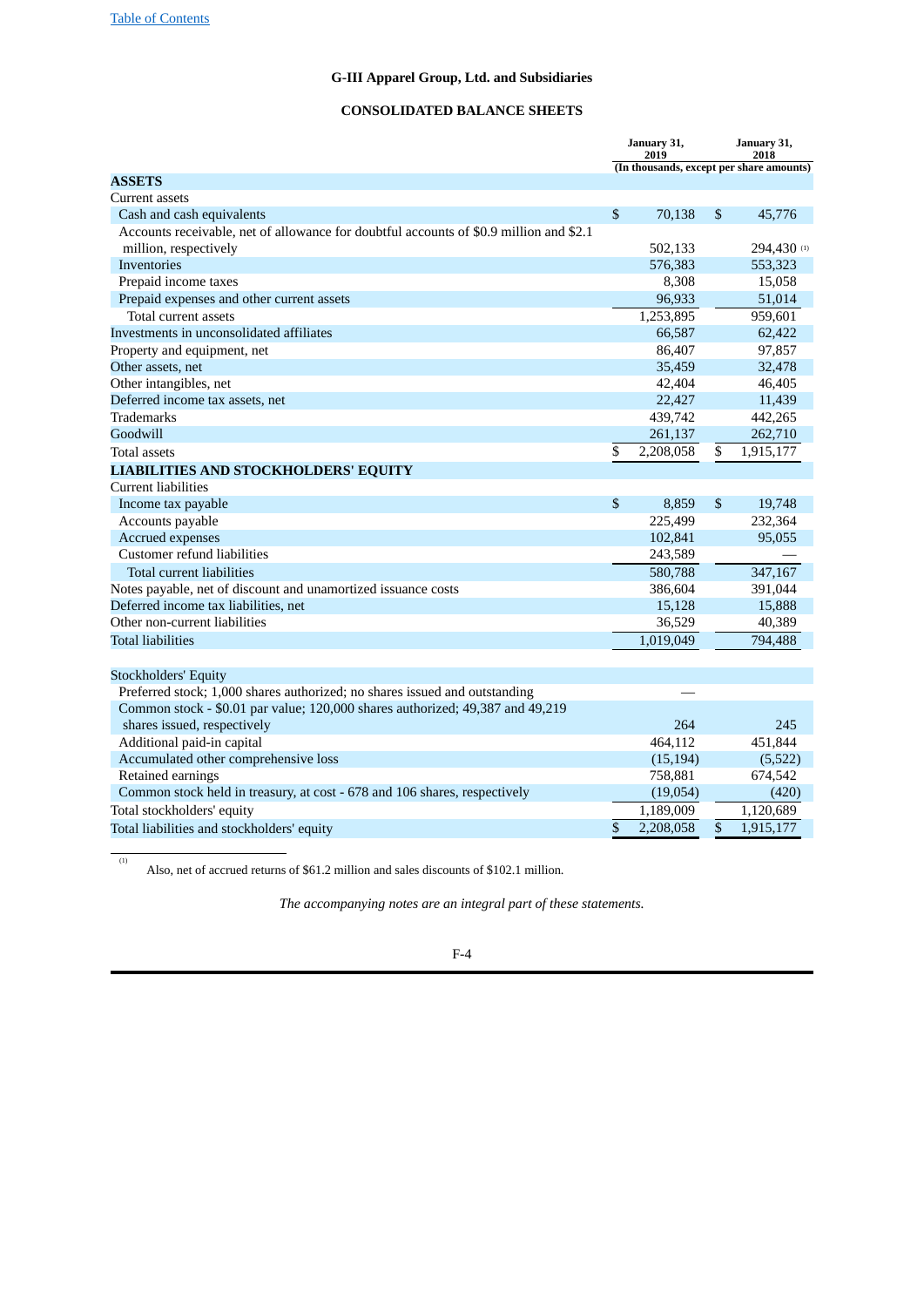# <span id="page-70-0"></span>**G-III Apparel Group, Ltd. and Subsidiaries**

## **CONSOLIDATED STATEMENTS OF INCOME AND COMPREHENSIVE INCOME**

|                                               |     | Year Ended January 31, |               |                                                           |             |  |  |
|-----------------------------------------------|-----|------------------------|---------------|-----------------------------------------------------------|-------------|--|--|
|                                               |     | 2019                   | 2018          |                                                           | 2017        |  |  |
|                                               |     |                        | (As Adjusted) | (As Adjusted)<br>(In thousands, except per share amounts) |             |  |  |
| Net sales                                     |     | \$3,076,208            | \$2,806,938   |                                                           | \$2,386,435 |  |  |
| Cost of goods sold                            |     | 1,969,099              | 1,752,199     |                                                           | 1,545,107   |  |  |
| Gross profit                                  |     | 1,107,109              | 1,054,739     |                                                           | 841,328     |  |  |
| Selling, general and administrative expenses  |     | 834,763                | 855,247       |                                                           | 704,436     |  |  |
| Depreciation and amortization                 |     | 38,819                 | 37,783        |                                                           | 32,481      |  |  |
| Asset impairments                             |     | 2,813                  | 7,884         |                                                           | 10,480      |  |  |
| <b>Operating profit</b>                       |     | 230,714                | 153,825       |                                                           | 93,931      |  |  |
| Other loss                                    |     | (2,960)                | (1, 413)      |                                                           | (580)       |  |  |
| Interest and financing charges, net           |     | (43, 924)              | (42, 363)     |                                                           | (15,589)    |  |  |
| Income before income taxes                    |     | 183,830                | 110,049       |                                                           | 77,762      |  |  |
| Income tax expense                            |     | 45,763                 | 47,925        |                                                           | 25,824      |  |  |
| Net income                                    | \$  | 138,067                | \$<br>62,124  | \$                                                        | 51,938      |  |  |
|                                               |     |                        |               |                                                           |             |  |  |
| <b>NET INCOME PER COMMON SHARE:</b>           |     |                        |               |                                                           |             |  |  |
| Basic:                                        |     |                        |               |                                                           |             |  |  |
| Net income per common share                   | \$  | 2.81                   | \$<br>1.27    | \$                                                        | 1.12        |  |  |
| Weighted average number of shares outstanding |     | 49,140                 | 48,820        |                                                           | 46,308      |  |  |
|                                               |     |                        |               |                                                           |             |  |  |
| Diluted:                                      |     |                        |               |                                                           |             |  |  |
| Net income per common share                   | \$  | 2.75                   | \$<br>1.25    | \$                                                        | 1.10        |  |  |
| Weighted average number of shares outstanding |     | 50,274                 | 49,750        |                                                           | 47,394      |  |  |
|                                               |     |                        |               |                                                           |             |  |  |
| Net income                                    | \$. | 138,067                | \$<br>62,124  | \$                                                        | 51,938      |  |  |
| Other comprehensive income (loss):            |     |                        |               |                                                           |             |  |  |
| Foreign currency translation adjustments      |     | (9,672)                | 22,200        |                                                           | (4,033)     |  |  |
| Other comprehensive income (loss)             |     | (9,672)                | 22,200        |                                                           | (4,033)     |  |  |
| Comprehensive income                          | \$  | 128,395                | \$<br>84,324  | \$                                                        | 47,905      |  |  |
|                                               |     |                        |               |                                                           |             |  |  |

*The accompanying notes are an integral part of these statements.*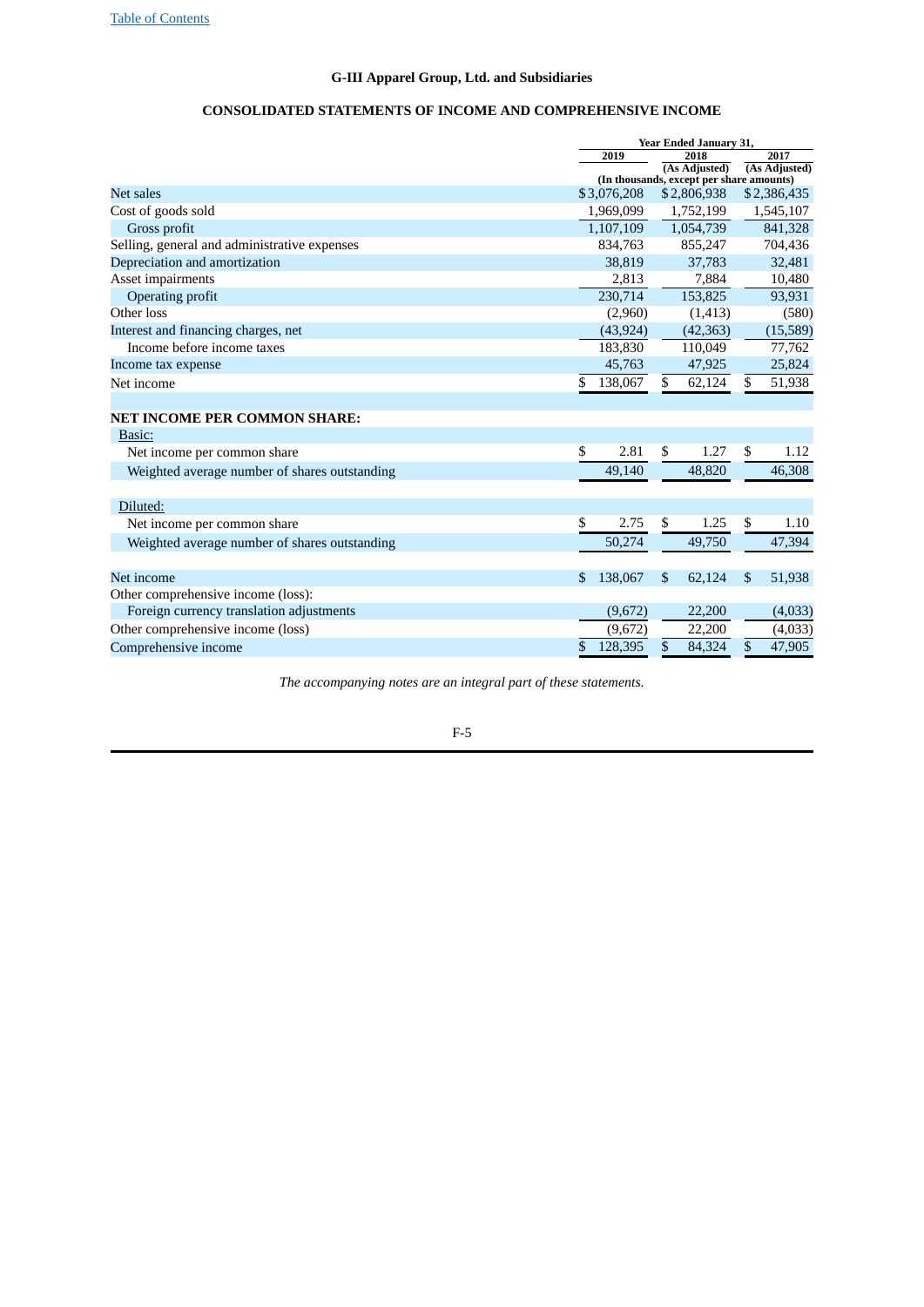# <span id="page-71-0"></span>**G-III Apparel Group, Ltd. and Subsidiaries**

## **CONSOLIDATED STATEMENTS OF STOCKHOLDERS' EQUITY**

|                                          | Common<br><b>Stock</b> | <b>Additional</b><br>Paid-In<br>Capital |                | <b>Accumulated</b><br>Other<br>Comprehensive<br>Loss | <b>Retained</b><br><b>Earnings</b> | Common<br><b>Stock</b><br><b>Held In</b><br><b>Treasury</b> |    | <b>Total</b> |
|------------------------------------------|------------------------|-----------------------------------------|----------------|------------------------------------------------------|------------------------------------|-------------------------------------------------------------|----|--------------|
|                                          |                        |                                         | (In thousands) |                                                      |                                    |                                                             |    |              |
| Balance as of January 31, 2016           | \$<br>229              | \$353,750                               | \$             | (23, 689)                                            | \$560,480                          | (2,643)<br>\$                                               | \$ | 888,127      |
| Equity awards exercised/vested, net      | (2)                    | (892)                                   |                |                                                      |                                    | 1,153                                                       |    | 259          |
| Share-based compensation expense         |                        | 16,901                                  |                |                                                      |                                    |                                                             |    | 16,901       |
| Taxes paid for net share settlements     |                        | (6,956)                                 |                |                                                      |                                    |                                                             |    | (6,956)      |
| Shares issued to LVMH in connection with |                        |                                         |                |                                                      |                                    |                                                             |    |              |
| <b>DKI</b> acquisition                   | 26                     | 74,974                                  |                |                                                      |                                    |                                                             |    | 75,000       |
| Other comprehensive loss, net            |                        |                                         |                | (4,033)                                              |                                    |                                                             |    | (4,033)      |
| Net income                               |                        |                                         |                |                                                      | 51,938                             |                                                             |    | 51,938       |
| Balance as of January 31, 2017           | 253                    | 437,777                                 |                | (27, 722)                                            | 612,418                            | (1,490)                                                     |    | 1,021,236    |
| Equity awards exercised/vested, net      | (8)                    | 516                                     |                |                                                      |                                    | 1,070                                                       |    | 1,578        |
| Share-based compensation expense         |                        | 19,665                                  |                |                                                      |                                    |                                                             |    | 19,665       |
| Taxes paid for net share settlements     |                        | (6, 114)                                |                |                                                      |                                    |                                                             |    | (6, 114)     |
| Other comprehensive gain, net            |                        |                                         |                | 22,200                                               |                                    |                                                             |    | 22,200       |
| Net income                               |                        |                                         |                |                                                      | 62,124                             |                                                             |    | 62,124       |
| Balance as of January 31, 2018           | 245                    | 451,844                                 |                | (5, 522)                                             | 674,542                            | (420)                                                       |    | 1,120,689    |
| Equity awards exercised/vested, net      | 19                     | (1,595)                                 |                |                                                      |                                    | 1,677                                                       |    | 101          |
| Share-based compensation expense         |                        | 19,694                                  |                |                                                      |                                    |                                                             |    | 19,694       |
| Taxes paid for net share settlements     |                        | (5,738)                                 |                |                                                      |                                    |                                                             |    | (5,738)      |
| Other comprehensive loss, net            |                        | (93)                                    |                | (9,672)                                              |                                    |                                                             |    | (9,765)      |
| Repurchases of common stock              |                        |                                         |                |                                                      |                                    | (20, 311)                                                   |    | (20, 311)    |
| Cumulative effect of adoption of ASC 606 |                        |                                         |                |                                                      | (53, 728)                          |                                                             |    | (53, 728)    |
| Net income                               |                        |                                         |                |                                                      | 138,067                            |                                                             |    | 138,067      |
| Balance as of January 31, 2019           | \$<br>264              | \$464,112                               | \$             | (15, 194)                                            | \$758,881                          | \$(19,054)                                                  |    | \$1,189,009  |

*The accompanying notes are an integral part of these statements.*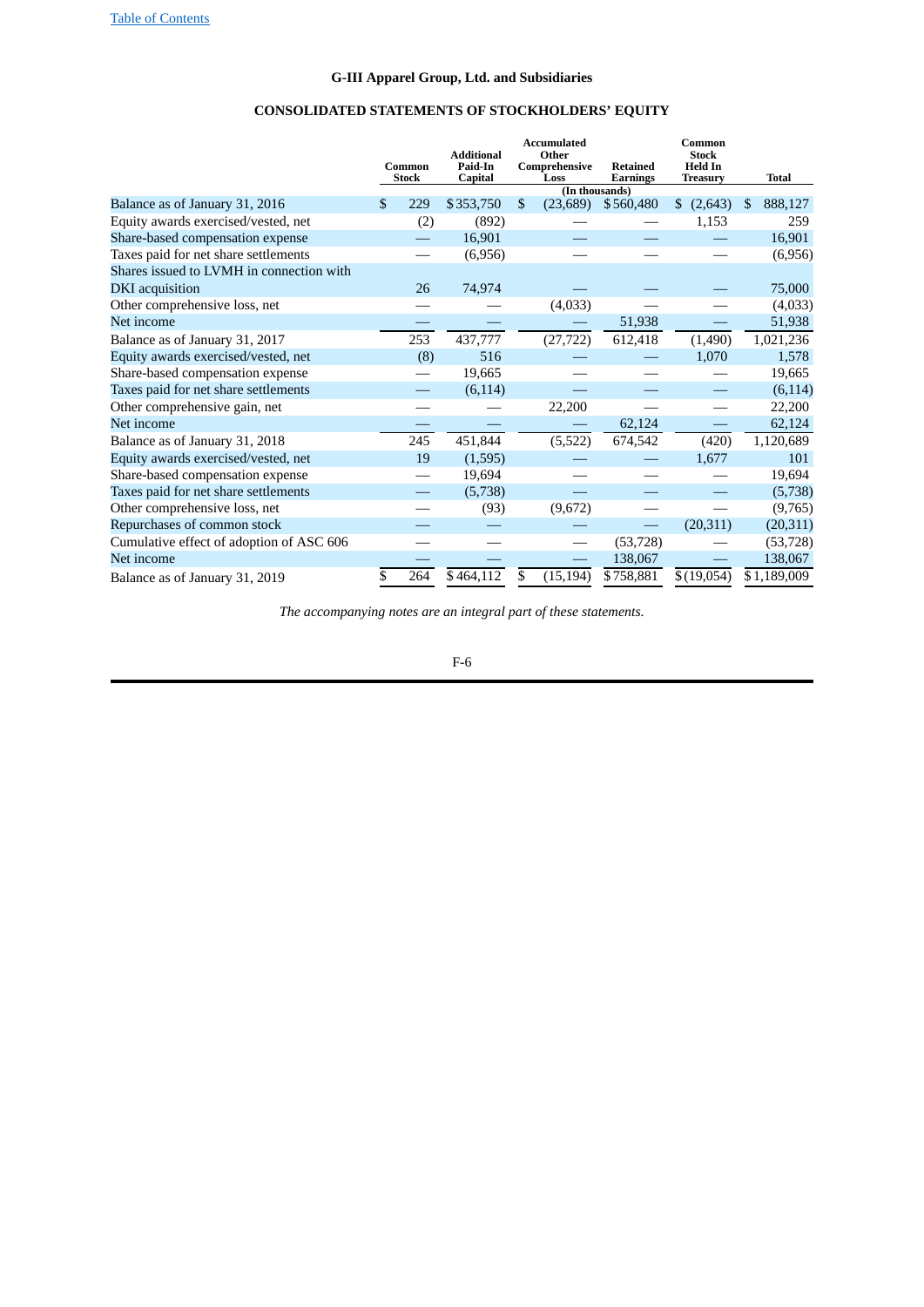# **G-III Apparel Group, Ltd. and Subsidiaries CONSOLIDATED STATEMENTS OF CASH FLOWS**

|                                                                                                                              | Year Ended January 31, |             |    |                |    |            |
|------------------------------------------------------------------------------------------------------------------------------|------------------------|-------------|----|----------------|----|------------|
|                                                                                                                              | 2019<br>2018           |             |    | 2017           |    |            |
|                                                                                                                              |                        |             |    | (In thousands) |    |            |
| Cash flows from operating activities                                                                                         |                        |             |    |                |    |            |
| Net income                                                                                                                   | \$                     | 138,067     | \$ | 62,124         | \$ | 51,938     |
| Adjustments to reconcile net income to net cash provided by operating activities,<br>net of assets and liabilities acquired: |                        |             |    |                |    |            |
| Depreciation and amortization                                                                                                |                        | 38,819      |    | 37,783         |    | 32,481     |
|                                                                                                                              |                        |             |    |                |    |            |
| Asset impairments<br>Dividend received from unconsolidated affiliate                                                         |                        | 2,813       |    | 7,884<br>3,575 |    | 10,480     |
| Equity loss in unconsolidated affiliates                                                                                     |                        | 1,543       |    | 454            |    | 27         |
| Share-based compensation                                                                                                     |                        | 19,694      |    | 19,665         |    | 16,901     |
| Deferred financing charges and debt discount amortization                                                                    |                        | 10,052      |    | 10,890         |    | 5,157      |
| Deferred income taxes                                                                                                        |                        | 5,404       |    | 4,078          |    | (7, 319)   |
| Loss on disposal of fixed assets                                                                                             |                        | 128         |    | 2,922          |    | 3,201      |
|                                                                                                                              |                        |             |    |                |    |            |
| Changes in operating assets and liabilities:                                                                                 |                        |             |    |                |    |            |
| Accounts receivable, net                                                                                                     |                        | (207, 877)  |    | (29, 947)      |    | (29, 310)  |
| Inventories                                                                                                                  |                        | (23, 568)   |    | (68, 775)      |    | 12,633     |
| Income taxes, net                                                                                                            |                        | (3,866)     |    | 11,284         |    | 14,233     |
| Prepaid expenses and other current assets                                                                                    |                        | (47, 959)   |    | (3,877)        |    | (6,300)    |
| Other assets, net                                                                                                            |                        | (6,237)     |    | 10,991         |    | (10, 863)  |
| Customer refund liabilities                                                                                                  |                        | 177,144     |    |                |    |            |
| Accounts payable, accrued expenses and other liabilities                                                                     |                        | (328)       |    | 10,683         |    | 12,436     |
| Net cash provided by operating activities                                                                                    |                        | 103.829     |    | 79,734         |    | 105,695    |
|                                                                                                                              |                        |             |    |                |    |            |
| Cash flows from investing activities                                                                                         |                        |             |    |                |    |            |
| Capital expenditures                                                                                                         |                        | (29, 205)   |    | (34,507)       |    | (24, 928)  |
| Investment in unconsolidated affiliate                                                                                       |                        | (9,951)     |    | (49)           |    | (35, 432)  |
| Return of capital from unconsolidated affiliate                                                                              |                        | 1,470       |    |                |    |            |
| Proceeds from sale of a retail store                                                                                         |                        | 354         |    | 644            |    |            |
| Acquisition, net of cash acquired                                                                                            |                        |             |    |                |    | (465, 403) |
| Net cash used in investing activities                                                                                        |                        | (37, 332)   |    | (33, 912)      |    | (525, 763) |
|                                                                                                                              |                        |             |    |                |    |            |
| Cash flows from financing activities                                                                                         |                        |             |    |                |    |            |
| Proceeds from term loan, net                                                                                                 |                        |             |    |                |    | 283,204    |
| Repayment of borrowings - new revolving credit facility                                                                      |                        | (2,315,935) |    | (2,018,892)    |    | (413, 282) |
| Proceeds from borrowings - new revolving credit facility                                                                     |                        | 2,303,932   |    | 1,939,774      |    | 524,748    |
| Repayment of borrowings - old revolving credit facility                                                                      |                        |             |    |                |    | (20, 344)  |
| Proceeds from exercise of equity awards                                                                                      |                        | 101         |    | 1,578          |    | 260        |
| Purchase of treasury shares                                                                                                  |                        | (20, 311)   |    |                |    |            |
| Taxes paid for net share settlements                                                                                         |                        | (5,738)     |    | (6, 114)       |    | (6,955)    |
| Net cash provided by (used in) financing activities                                                                          |                        | (37, 951)   |    | (83, 654)      |    | 367,631    |
| Foreign currency translation adjustments                                                                                     |                        | (4, 184)    |    | 3,651          |    | (193)      |
| Net increase (decrease) in cash and cash equivalents                                                                         |                        | 24,362      |    | (34, 181)      |    | (52, 630)  |
| Cash and cash equivalents at beginning of year                                                                               |                        | 45,776      |    | 79,957         |    | 132,587    |
| Cash and cash equivalents at end of year                                                                                     | \$                     | 70,138      | \$ | 45,776         | \$ | 79,957     |
|                                                                                                                              |                        |             |    |                |    |            |
| Supplemental disclosures of cash flow information                                                                            |                        |             |    |                |    |            |
| Cash payments:                                                                                                               |                        |             |    |                |    |            |
| Interest, net                                                                                                                | \$                     | 35,807      | \$ | 31,644         | \$ | 21,773     |
| Income tax payments, net                                                                                                     |                        | 44,045      |    | 32,934         |    | 18,915     |
| Non-cash investment and financing activities:                                                                                |                        |             |    |                |    |            |
| Shares of common stock issued to LVMH in connection with the acquisition of                                                  |                        |             |    |                |    |            |
| <b>DKI</b>                                                                                                                   | \$                     |             | \$ |                | \$ | 75,000     |
| Note issued to LVMH in connection with the acquisition of DKI                                                                |                        |             |    |                |    | 125,000    |
|                                                                                                                              |                        |             |    |                |    |            |

*The accompanying notes are an integral part of these statements.*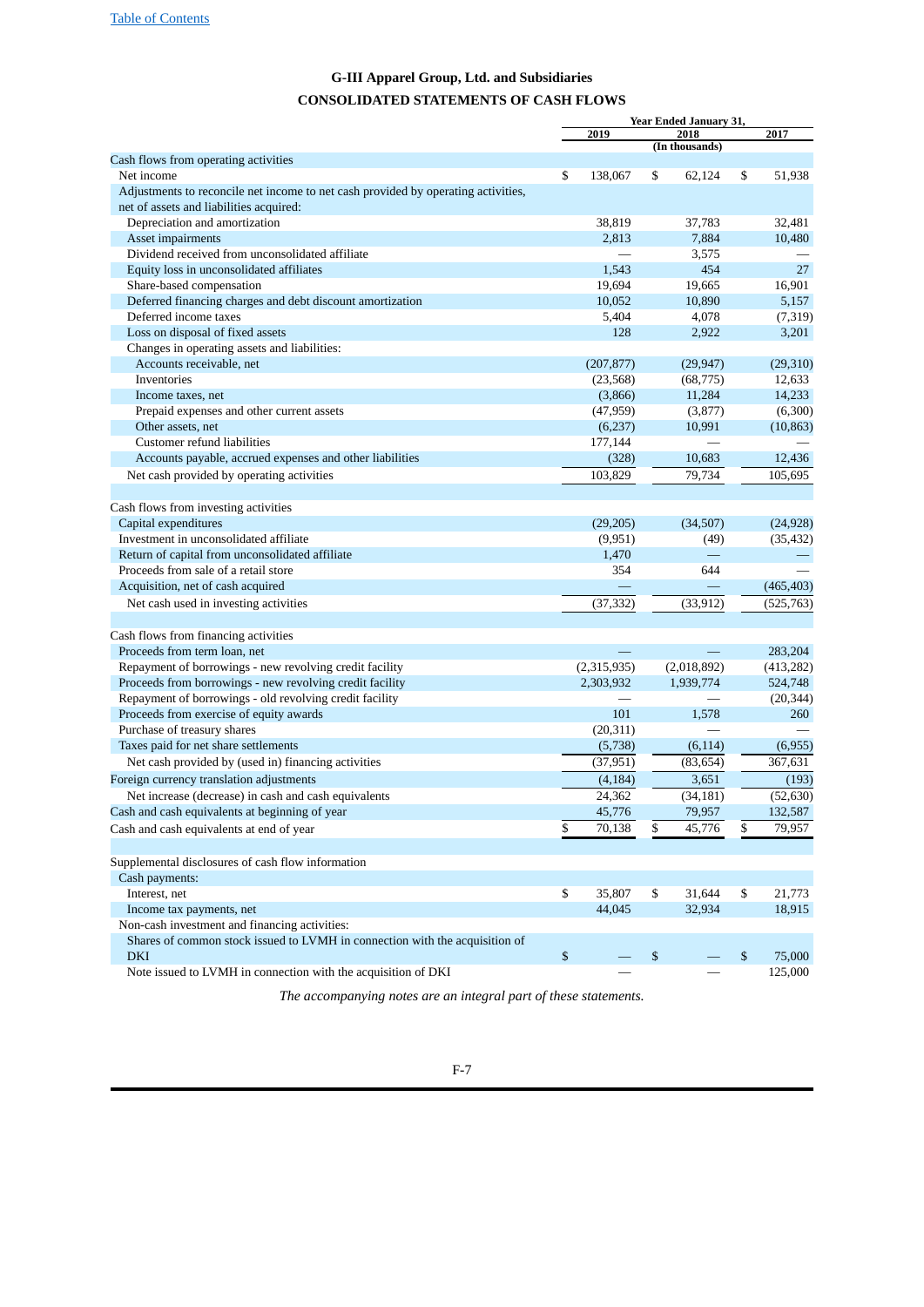## **NOTES TO CONSOLIDATED FINANCIAL STATEMENTS January 31, 2019, 2018 and 2017**

#### **NOTE A— SIGNIFICANT ACCOUNTING POLICIES**

A summary of the significant accounting policies consistently applied in the preparation of the accompanying consolidated financial statements follows:

#### *1. Business Activity and Principles of Consolidation*

As used in these financial statements, the term "Company" or "G-III" refers to G-III Apparel Group, Ltd. and its subsidiaries. The Company designs, sources and markets an extensive range of apparel, including outerwear, dresses, sportswear, swimwear, women's suits and women's performance wear, as well as women's handbags, footwear, small leather goods, cold weather accessories and luggage. The Company also operates retail stores and licenses its proprietary brands under several product categories.

The Company consolidates the accounts of all its wholly-owned and majority-owned subsidiaries. KL North America B.V. ("KLNA") and Fabco Holding B.V. ("Fabco") are Dutch limited liability companies that are joint ventures that are 49% owned by the Company. Karl Lagerfeld Holding B.V. ("KLH"), formerly known as Kingdom Holdings 1 B.V., is a Dutch limited liability company that is 19% owned by the Company. These investments are accounted for using the equity method of accounting. All material intercompany balances and transactions have been eliminated.

Vilebrequin International SA ("Vilebrequin"), a Swiss corporation that is wholly-owned by the Company, KLH, KLNA and Fabco report results on a calendar year basis rather than on the January 31 fiscal year basis used by the Company. Accordingly, the results of Vilebrequin, KLH, KLNA and Fabco are, and will be, included in the financial statements for the year ended or ending closest to the Company's fiscal year. For example, with respect to the Company's results for the year ended January 31, 2019, the results of Vilebrequin, KLH, KLNA and Fabco are included for the year ended December 31, 2018. The Company's retail operations segment reports results on a 52/53‑week fiscal year. The Company's years ended January 31, 2019 and 2017 were both 52‑week fiscal years for the retail operations segment. The Company's year ended January 31, 2018 was a 53‑week fiscal year for the retail operations segment. For fiscal 2019, 2018 and 2017, the retail operations segment year end was February 2, 2019, February 3, 2018 and January 28, 2017, respectively.

### *2. Cash Equivalents*

The Company considers all highly liquid investments purchased with a maturity of three months or less to be cash equivalents.

#### *3. Revenue Recognition*

On February 1, 2018, the Company adopted Financial Accounting Standards Board ("FASB") Accounting Standard Codification ("ASC") Topic 606 – *Revenue From Contracts With Customers* ("ASC 606") using the modified retrospective method as of January 31, 2018. Under ASC 606, wholesale revenue is recognized when control transfers to the customer. The Company considers control to have been transferred when the Company has transferred physical possession of the product, the Company has a right to payment for the product, the customer has legal title to the product and the customer has the significant risks and rewards of the product. Wholesale revenues are adjusted by variable considerations arising from implicit or explicit obligations. Variable consideration includes trade discounts, end of season markdowns, sales allowances, cooperative advertising, return liabilities and other customer allowances. Under ASC 606, the Company estimates the anticipated variable consideration and records this estimate as a reduction of revenue in the period the related product revenue is recognized. Prior to adopting ASC 606, certain components of variable consideration were recorded at a later date when the liability was known or incurred.

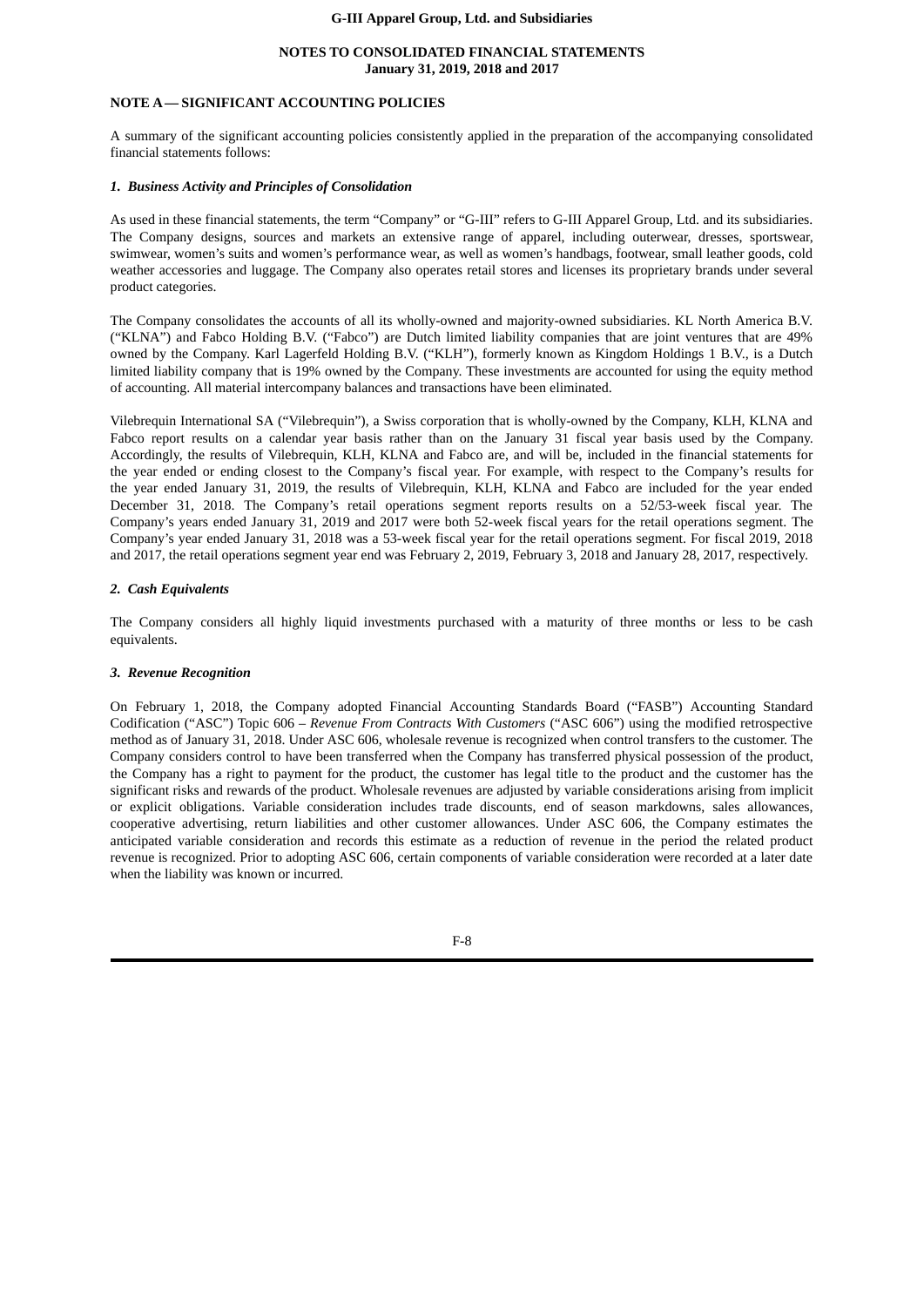# **NOTES TO CONSOLIDATED FINANCIAL STATEMENTS — (Continued)**

Variable consideration is estimated based on historical experience, current contractual and statutory requirements, specific known events and industry trends. The reserves for variable consideration are recorded under customer refund liabilities. Customer refund liabilities were recorded as a reduction to accounts receivable prior to the adoption of ASC 606. Historical return rates are calculated on a product line basis. The remainder of the historical rates for variable consideration are calculated by customer by product lines.

The Company recognizes retail sales when the customer takes possession of the goods and tenders payment, generally at the point of sale. E-commerce revenues from customers through the Company's e-commerce platforms are recognized when the customer takes possession of the goods. The Company's sales are recorded net of applicable sales taxes.

Both wholesale revenues and retail store revenues are shown net of returns, discounts and other allowances. Under ASC 606, the Company now classifies cooperative advertising as a reduction of net sales. Previously, cooperative advertising was recorded in selling, general and administrative expenses.

Royalty revenue is recognized at the higher of royalty earned or guaranteed minimum royalty.

#### *4. Accounts Receivable*

In the normal course of business, the Company extends credit to its wholesale customers based on pre-defined credit criteria. Accounts receivable are net of an allowance for doubtful accounts. In circumstances where the Company is aware of a specific customer's inability to meet its financial obligation (such as in the case of bankruptcy filings, extensive delay in payment or substantial downgrading by credit sources), a specific reserve for bad debts is recorded against amounts due to reduce the net recognized receivable to the amount reasonably expected to be collected. For all other wholesale customers, an allowance for doubtful accounts is determined through analysis of the aging of accounts receivable at the date of the financial statements, assessments of collectability based on historical trends and an evaluation of the impact of economic conditions.

Estimated costs associated with trade discounts, advertising allowances, markdowns, and reserves for returns are reflected as a reduction of net sales. Under ASC 606, all of these reserves, which constitute variable consideration, are classified as current liabilities under "Customer refund liabilities". Prior to ASC 606, these reserves were part of the allowances netted against accounts receivable. The Company reserves against known chargebacks, as well as for an estimate of potential future deductions by customers. These provisions result from seasonal negotiations with the Company's customers as well as historical deduction trends, net of historical recoveries and the evaluation of current market conditions.

### *5. Inventories*

Wholesale inventories are stated at the lower of cost (determined by the first-in, first-out method) or net realizable value, which comprises a significant portion of the Company's inventory. Retail inventories are valued at the lower of cost or market as determined by the retail inventory method. Vilebrequin inventories are stated at the lower of cost (determined by the weighted average method) or net realizable value.

## *6. Goodwill and Other Intangibles*

Goodwill represents the excess of purchase price over the fair value of net assets acquired in business combinations accounted for under the purchase method of accounting. Goodwill and certain intangible assets deemed to have indefinite lives are not amortized, but are subject to annual impairment tests using a qualitative evaluation or a quantitative test combining a discounted cash flow analysis and a market approach. Other intangibles with finite lives, including license agreements, trademarks and customer lists are amortized on a straight-line basis over the estimated useful lives of the assets (currently ranging from 5 to 17 years). Impairment charges, if any, on intangible assets with finite lives are recorded when indicators of impairment are present and the discounted cash flows estimated to be derived from those assets are less than the carrying amounts of the assets.

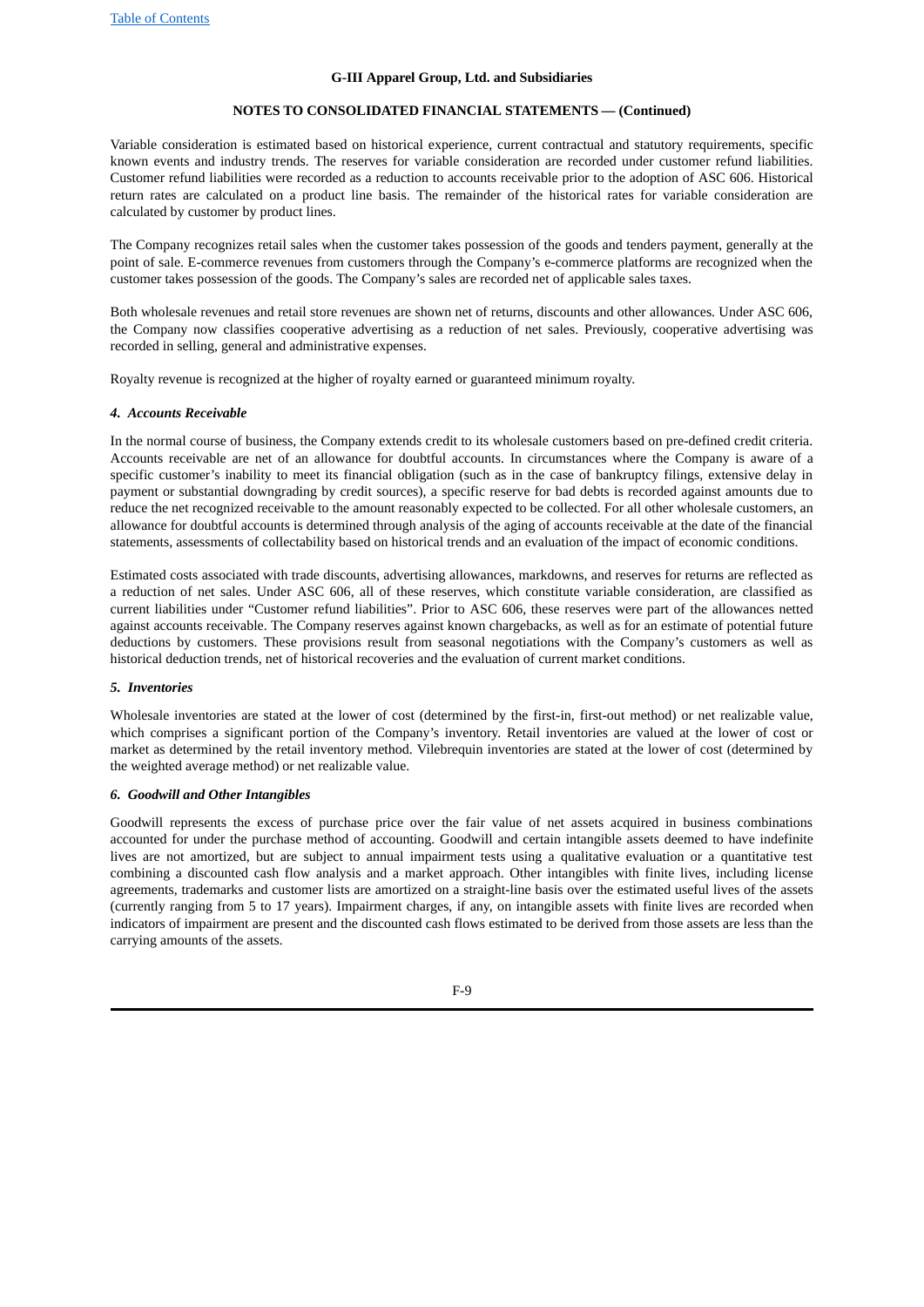# **NOTES TO CONSOLIDATED FINANCIAL STATEMENTS — (Continued)**

In fiscal 2018, the Company wrote off goodwill of \$0.7 million related to the retail operations segment, as a result of the performance of the retail operations segment.

## *7. Depreciation and Amortization*

Property and equipment are recorded at cost. Depreciation and amortization are computed by the straight-line method over the estimated useful lives of the assets. Leasehold improvements are amortized using the straight-line method over the life of the lease or the useful life of the improvement, whichever is shorter.

# *8. Impairment of Long-Lived Assets*

In accordance with ASC Topic 360 – *Property, Plant and Equipment*, the Company annually evaluates the carrying value of its long-lived assets to determine whether changes have occurred that would suggest that the carrying amount of such assets may not be recoverable based on the estimated future undiscounted cash flows of the businesses to which the assets relate. Any impairment would be equal to the amount by which the carrying value of the assets exceeded its fair value.

In fiscal 2019, the Company recorded a \$2.8 million impairment charge related to leasehold improvements and furniture and fixtures at certain of its Wilsons, G.H. Bass and DKNY stores as a result of the performance at these stores.

In fiscal 2018, the Company recorded a \$6.5 million impairment charge related to leasehold improvements and furniture and fixtures at certain of its Wilsons, G.H. Bass and Vilebrequin stores as a result of the performance at these stores. In addition, the Company recorded a \$0.7 million impairment charge with respect to furniture and fixtures located in certain customers' stores.

In fiscal 2017, the Company recorded a \$10.5 million impairment charge related to leasehold improvements and furniture and fixtures at certain of its Wilsons and G.H. Bass stores as a result of the performance at these stores.

### *9. Income Taxes*

The Company accounts for income taxes and uncertain tax positions in accordance with ASC Topic 740 — *Income Taxes* ("ASC 740"). ASC 740 prescribes a recognition threshold and measurement attribute for the financial statement recognition and measurement of a tax position taken or expected to be taken in a return, as well as guidance on de-recognition, classification, interest and penalties and financial statement reporting disclosures. Deferred income taxes reflect the tax effects of temporary differences between the carrying values of assets and liabilities for financial reporting purposes and the amounts used for income tax purposes.

On December 22, 2017, the Tax Cuts and Jobs Act of 2017 ("TCJA") was signed into law making significant changes to the Internal Revenue Code. Changes include, but are not limited to, a corporate tax rate decrease from 35% to 21% effective for tax years beginning after December 31, 2017, a one-time transition tax on the mandatory deemed repatriation of cumulative foreign earnings as of December 31, 2017, a new taxation on foreign earnings called Global Intangible Low Taxed Income ("GILTI"), and the new Base Erosion Anti-Abuse Tax ("BEAT").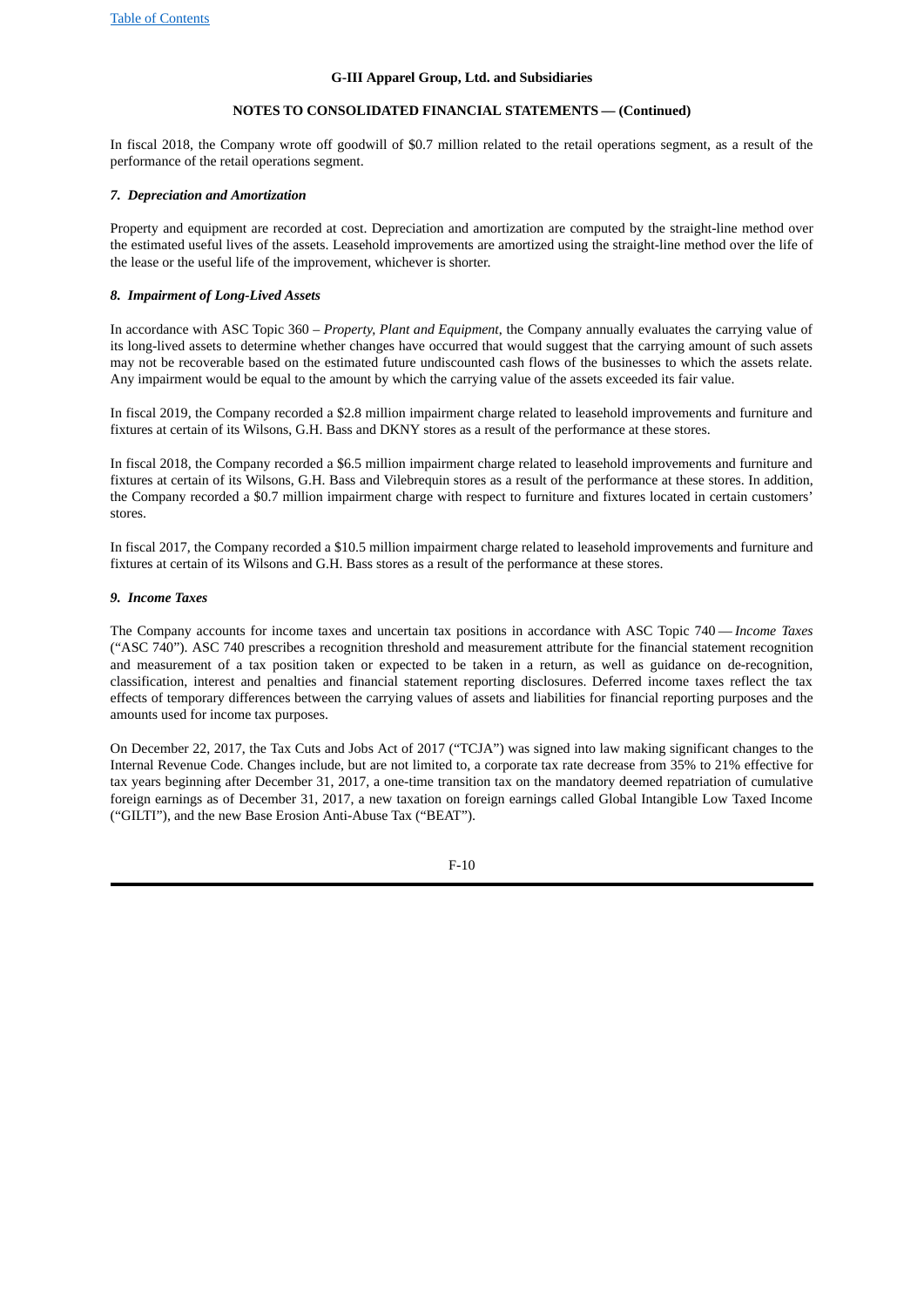# **NOTES TO CONSOLIDATED FINANCIAL STATEMENTS — (Continued)**

#### *10. Net Income Per Common Share*

Basic net income per common share has been computed using the weighted average number of common shares outstanding during each period. Diluted net income per share is computed using the weighted average number of common shares and potential dilutive common shares, consisting of unvested restricted stock unit awards and stock options outstanding during the period. Approximately 336,000, 466,000 and 384,000 shares for the years ended January 31, 2019, 2018 and 2017, respectively, have been excluded from the diluted net income per share calculation. In addition, all share based payments outstanding that vest based on the achievement of performance and/or market price conditions, and for which the respective performance and/or market price conditions have not been achieved, have been excluded from the diluted per share calculation. The Company issued 168,179, 201,968 and 194,618 shares of common stock in connection with the exercise or vesting of equity awards during the years ended January 31, 2019, 2018 and 2017, respectively. In addition, the Company reissued 150,809 and 270,083 treasury shares in connection with the vesting of equity awards in fiscal 2019 and fiscal 2018, respectively.

The following table reconciles the numerators and denominators used in the calculation of basic and diluted net income per share:

|                                                   | <b>Year Ended January 31,</b> |                                          |  |          |              |        |
|---------------------------------------------------|-------------------------------|------------------------------------------|--|----------|--------------|--------|
|                                                   | 2019<br>2018                  |                                          |  | 2017     |              |        |
|                                                   |                               | (In thousands, except per share amounts) |  |          |              |        |
| Net income                                        |                               | \$138,067                                |  | \$62,124 | $\mathbb{S}$ | 51,938 |
| Basic net income per share:                       |                               |                                          |  |          |              |        |
| Basic common shares                               |                               | 49,140                                   |  | 48,820   |              | 46,308 |
| Basic net income per share                        |                               | 2.81                                     |  | 1.27     |              | 1.12   |
|                                                   |                               |                                          |  |          |              |        |
| Diluted net income per share:                     |                               |                                          |  |          |              |        |
| Basic common shares                               |                               | 49.140                                   |  | 48,820   |              | 46,308 |
| Diluted restricted stock awards and stock options |                               | 1,134                                    |  | 930      |              | 1,086  |
| Diluted common shares                             |                               | 50,274                                   |  | 49,750   |              | 47,394 |
| Diluted net income per share                      |                               | 2.75                                     |  | 1.25     |              | 1.10   |

## *11. Equity Award Compensation*

ASC Topic 718, *Compensation — Stock Compensation*, requires all share-based payments to employees, including grants of restricted stock unit awards and employee stock options, to be recognized as compensation expense over the service period (generally the vesting period) based on their fair values.

The Company accounts for forfeited awards as they occur as permitted by Accounting Standard Update ("ASU") 2016-09. Ultimately, the actual expense recognized over the vesting period will be for those shares that vested. Restricted stock unit awards generally vest over a two to five year period and certain awards also include (i) market price performance conditions that provide for the award to vest only after the average closing price of the Company's stock trades above a predetermined market level and (ii) another performance condition that requires the achievement of an operating performance target. All awards are expensed on a straight-line basis other than awards with market price performance and/or operating performance conditions, which are expensed under the requisite acceleration method.

It is the Company's policy to grant stock options at prices not less than the fair market value on the date of the grant. Option terms, vesting and exercise periods vary, except that the term of an option may not exceed ten years.

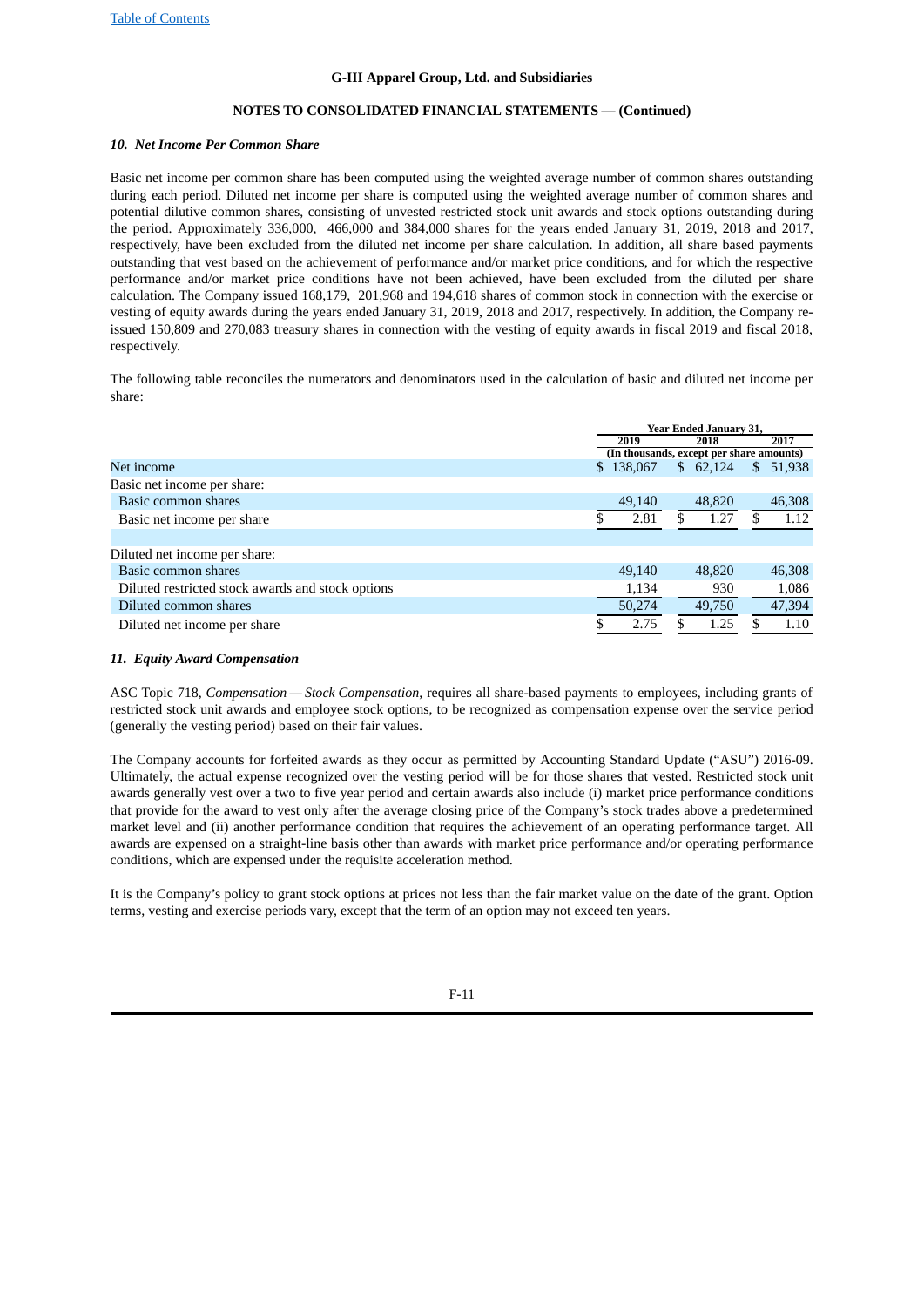# **NOTES TO CONSOLIDATED FINANCIAL STATEMENTS — (Continued)**

Also, in accordance with ASU 2016‑09, excess tax benefits arising from the lapse or exercise of an equity award are no longer recognized in additional paid-in capital. The assumed proceeds from applying the treasury stock method when computing net income per share is amended to exclude the amount of excess tax benefits that would be recognized in additional paid-in capital. This change in accounting resulted in approximately 207,000 additional diluted common shares being included in the diluted net income per share calculation for the year ended January 31, 2017.

### *12. Cost of Goods Sold*

Cost of goods sold includes the expenses incurred to acquire, produce and prepare inventory for sale, including product costs, warehouse staff wages, freight in, import costs, packaging materials, the cost of operating the overseas offices and royalty expense. Gross margins may not be directly comparable to those of the Company's competitors, as income statement classifications of certain expenses may vary by company. Additionally, ASC 606 requires that costs expected to be incurred when products are returned should be accrued for upon the sale of the product as a component of cost of goods sold. These restocking costs were previously recognized when incurred and recorded in selling, general and administrative expenses.

#### *13. Shipping and Handling Costs*

Shipping and handling costs consist of warehouse facility costs, third party warehousing, freight out costs, and warehouse supervisory wages and are included in selling, general and administrative expenses. Shipping and handling costs included in selling, general and administrative expenses were \$125.9 million, \$120.2 million and \$99.1 million for the years ended January 31, 2019, 2018 and 2017, respectively.

### *14. Advertising Costs*

The Company expenses advertising costs as incurred and includes these costs in selling, general and administrative expenses. Advertising paid as a percentage of sales under license agreements are expensed in the period in which the sales occur or are accrued to meet guaranteed minimum requirements under license agreements. Advertising expense was \$87.0 million, \$104.8 million and \$89.5 million for the years ended January 31, 2019, 2018 and 2017, respectively. Prepaid advertising, which represents advance payments to licensors for minimum guaranteed payments for advertising under the Company's licensing agreements, was \$9.0 million and \$9.7 million at January 31, 2019 and 2018, respectively.

#### *15. Use of Estimates*

In preparing financial statements in conformity with accounting principles generally accepted in the United States ("GAAP"), management is required to make estimates and assumptions that affect the reported amounts of assets and liabilities, the disclosure of contingent assets and liabilities at the date of the financial statements, and the reported amounts of revenues and expenses during the reporting period. In determining these estimates, management must use amounts that are based upon its informed judgments and best estimates. The Company continually evaluates its estimates, including those related to customer allowances and discounts, product returns, bad debts, inventories, and carrying values of intangible assets. Estimates are based on historical experience and on various other assumptions that the Company believes are reasonable under the circumstances. The results of these estimates form the basis for making judgments about the carrying values of assets and liabilities that are not readily apparent from other sources. Actual results may differ from these estimates under different assumptions and conditions.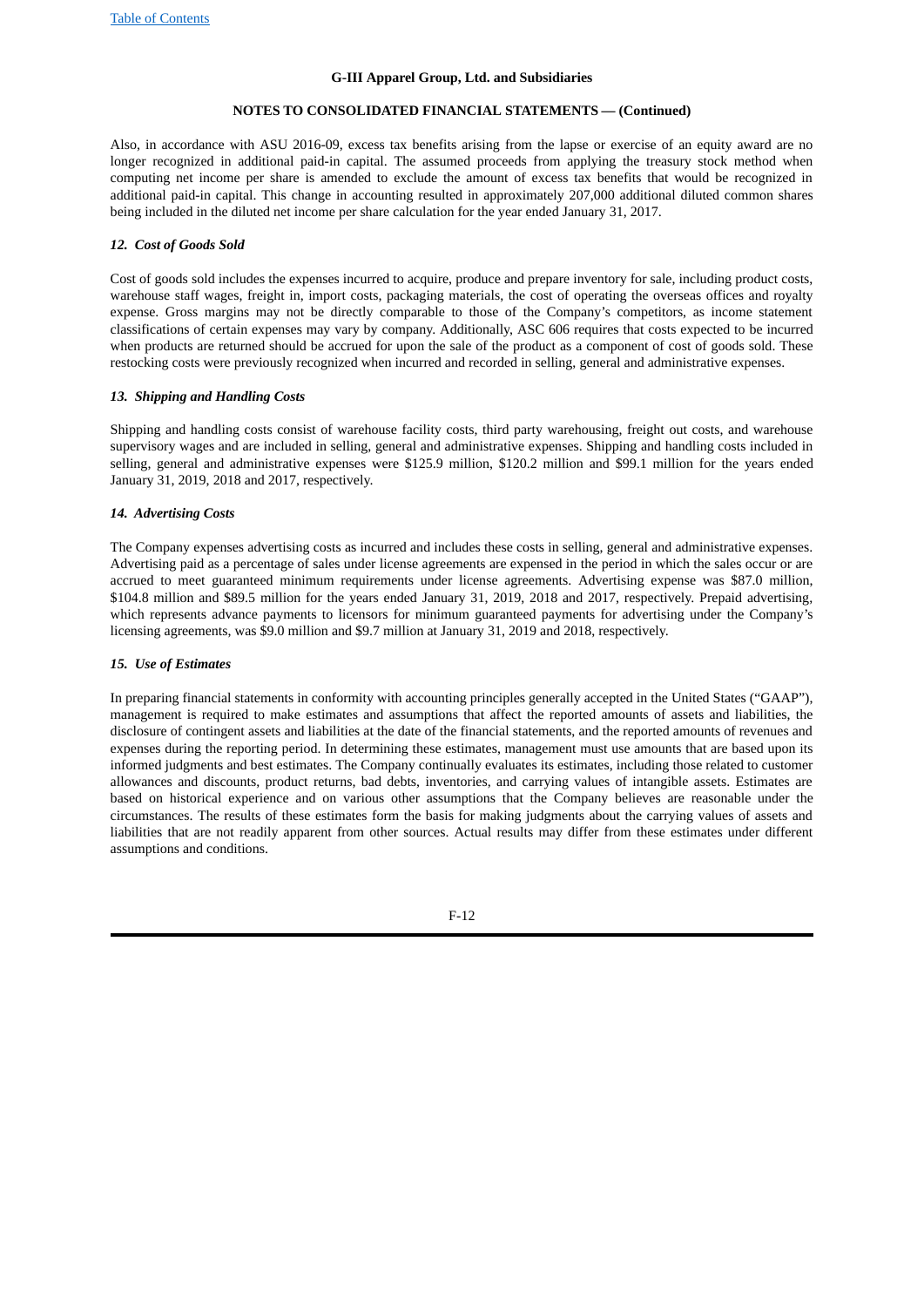# **NOTES TO CONSOLIDATED FINANCIAL STATEMENTS — (Continued)**

#### *16. Fair Value of Financial Instruments*

GAAP establishes a three-level valuation hierarchy for disclosure of fair value measurements. The determination of the applicable level within the hierarchy for a particular asset or liability depends on the inputs used in its valuation as of the measurement date, notably the extent to which the inputs are market-based (observable) or internally-derived (unobservable). A financial instrument's categorization within the valuation hierarchy is based upon the lowest level of input that is significant to the fair value measurement. The three levels are defined as follows:

Level 1 — inputs to the valuation methodology based on quoted prices (unadjusted) for identical assets or liabilities in active markets.

Level 2 — inputs to the valuation methodology based on quoted prices for similar assets or liabilities in active markets for substantially the full term of the financial instrument; quoted prices for identical or similar instruments in markets that are not active for substantially the full term of the financial instrument; and model-derived valuations whose inputs or significant value drivers are observable.

Level 3 — inputs to the valuation methodology based on unobservable prices or valuation techniques that are significant to the fair value measurement.

The following table summarizes the carrying values and the estimated fair values of the Company's debt instruments:

|                             | <b>Carrying Value</b> |    |                     |     |                     | <b>Fair Value</b>   |         |    |                     |  |  |
|-----------------------------|-----------------------|----|---------------------|-----|---------------------|---------------------|---------|----|---------------------|--|--|
| <b>Financial Instrument</b> | Level                 |    | January 31,<br>2019 |     | January 31,<br>2018 | January 31,<br>2019 |         |    | January 31,<br>2018 |  |  |
|                             |                       |    | (In thousands)      |     |                     |                     |         |    |                     |  |  |
| Term loan '                 |                       | \$ | 300,000             | \$. | 300,000             |                     | 300,000 | \$ | 300,000             |  |  |
| Revolving credit facility   |                       |    |                     |     | 12,003              |                     |         |    | 12,003              |  |  |
| Note issued to LVMH         |                       |    | 96,618              |     | 91,667              |                     | 88,608  |    | 91,667              |  |  |

The carrying amount of the Company's variable rate debt approximates the fair value, as interest rates change with the market rates. Furthermore, the carrying value of all other financial instruments potentially subject to valuation risk (principally consisting of cash, accounts receivable and accounts payable) also approximates fair value due to the short-term nature of these accounts.

The 2% note issued to LVMH Moet Hennessy Louis Vuitton Inc. ("LVMH") in connection with the acquisition of DKI was issued at a discount of \$40.0 million in accordance with ASC 820 — *Fair Value Measurements*. For purposes of this fair value disclosure, the Company based its fair value estimate for the note issued to LVMH on the initial fair value as determined at the date of the acquisition of DKI and records the amortization using the effective interest method over the term of the note.

The fair value of the note issued to LVMH was considered a Level 3 valuation in the fair value hierarchy.

#### *17. Foreign Currency Translation*

Certain of the Company's international subsidiaries use different functional currencies, which are, for the most part, the local currency. In accordance with the authoritative guidance, assets and liabilities of the Company's foreign operations are translated from foreign currency into U.S. dollars at period-end rates, while income and expenses are translated at the weighted average exchange rates for the period. The related translation adjustments are reflected as a foreign currency translation adjustment in accumulated other comprehensive loss within stockholders' equity.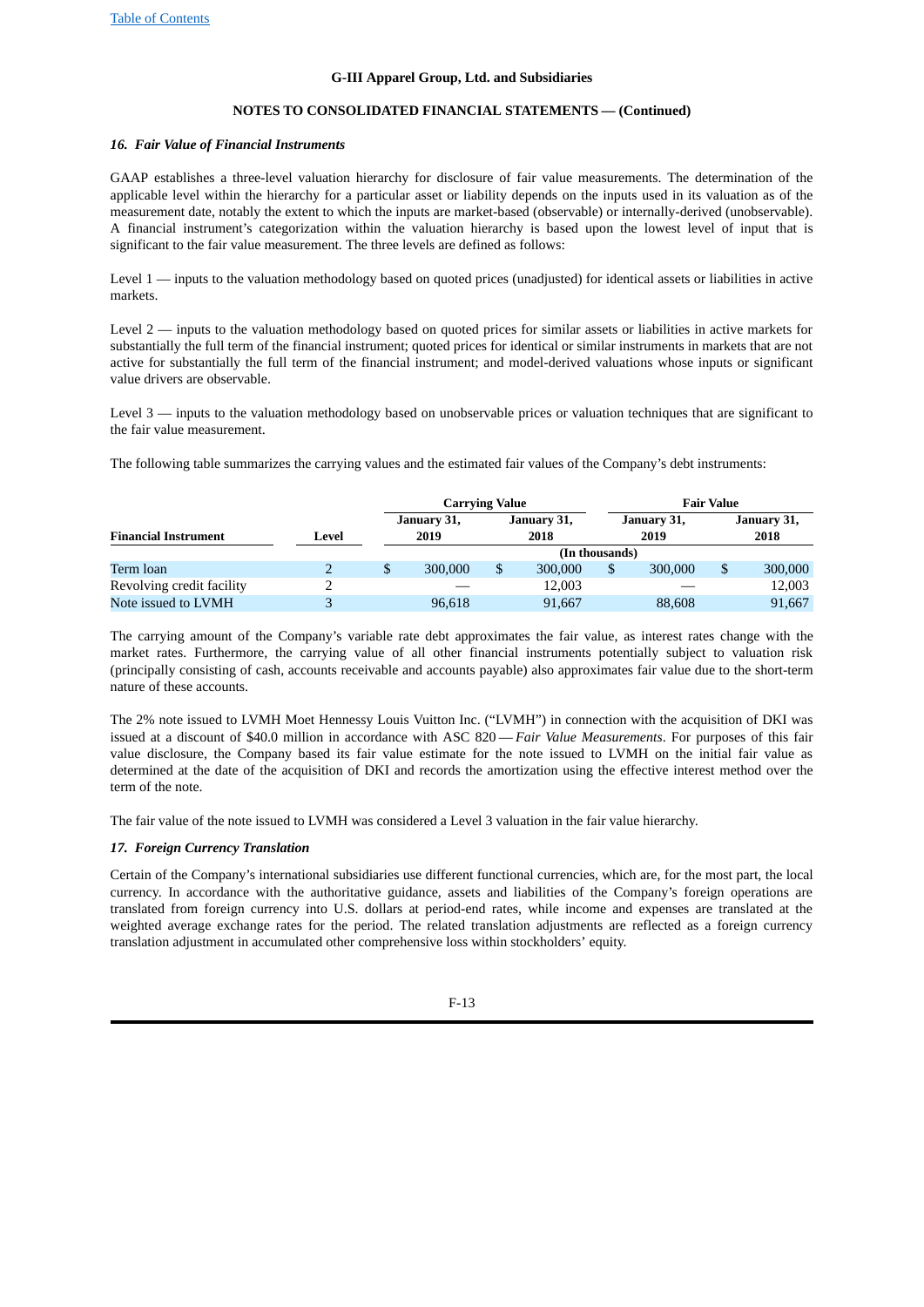# **NOTES TO CONSOLIDATED FINANCIAL STATEMENTS — (Continued)**

## *18. Effects of Recently Adopted and Issued Accounting Pronouncements*

# *Recently Adopted Accounting Guidance*

In February 2018, the FASB issued ASU 2018-03, "Technical Corrections and Improvements to Financial Instruments -Overall (Subtopic 825‑10): Recognition and Measurement of Financial Assets and Financial Liabilities", which makes technical corrections to certain aspects of ASU 2016‑01 (on recognition of financial assets and financial liabilities), including the following: (i) equity securities without a readily determinable fair value — discontinuation, (ii) equity securities without a readily determinable fair value — adjustments, (iii) forward contracts and purchased options, (iv) presentation requirements for certain fair value option liabilities, (v) fair value option liabilities denominated in a foreign currency and (vi) transition guidance for equity securities without a readily determinable fair value. Public business entities with fiscal years beginning between December 15, 2017, and June 15, 2018, were not required to adopt the amendments until the interim period beginning after June 15, 2018. The Company adopted the provisions of ASU 2018‑03 during the third quarter of fiscal 2019. The adoption of ASU 2018‑03 did not have any impact on the Company's consolidated financial statements.

In May 2017, the Financial Accounting Standards Board ("FASB") issued ASU 2017‑09, "Compensation — Stock Compensation (Topic 718): Scope of Modification Accounting." ASU 2017‑09 provides clarification as to when modification accounting should be used for changes to the terms or conditions of a share-based payment award. ASU 2017‑09 does not change the accounting for modifications but clarifies that modification accounting guidance should only be applied if there is a change to the value, vesting conditions or award classification and would not be required if the changes are considered nonsubstantive. The amendments of ASU 2017‑09 are effective for reporting periods beginning after December 15, 2017. The Company adopted the provisions of ASU 2017‑09 during the first quarter of fiscal 2019. The adoption of ASU 2017‑09 did not have any impact on the Company's consolidated financial statements.

In December 2017, the SEC staff issued Staff Accounting Bulletin 118 ("SAB 118") to provide guidance for companies that had not completed their accounting for the income tax effects of the Tax Cuts and Jobs Act ("TCJA"). Due to the complexities of the TCJA, the Company's final tax liability may materially differ from provisional estimates due to additional guidance and regulations issued by the U.S. Treasury Department, the Internal Revenue Service ("IRS") and state and local tax authorities. December 22, 2018 marked the end of the measurement period for purposes of SAB 118. As such, the Company has completed its analysis based on legislative updates relating to TCJA, which resulted in an immaterial impact to the Company's overall financial results.

In January 2017, the FASB issued ASU 2017‑01, "Business Combinations (Topic 805): Clarifying the Definition of a Business." The purpose of ASU 2017‑01 is to clarify the definition of a business to assist entities with evaluating whether transactions should be accounted for as acquisitions (or disposals) of assets or businesses. ASU 2017‑01 is effective for fiscal years beginning after December 15, 2017, including interim periods within that year. The amendments in ASU 2017‑01 should be applied prospectively on or after the effective date. The Company adopted the provisions of ASU 2017‑01 during the first quarter of fiscal 2019. The adoption of ASU 2017‑01 did not have any impact on the Company's consolidated financial statements.

In October 2016, the FASB issued ASU 2016‑16, "Income Taxes (Topic 740): Intra-Entity Transfers of Assets Other Than Inventory." The update requires an entity to recognize the income tax consequences of an intra-entity transfer of an asset upon transfer other than inventory, eliminating the current recognition exception. Prior to the update, GAAP prohibited the recognition of current and deferred income taxes for intra-entity asset transfers until the asset was sold to an outside party. The amendments in this update do not include new disclosure requirements; however, existing disclosure requirements might be applicable when accounting for the current and deferred income taxes for an intra-entity transfer of an asset other than inventory. For public business entities, the amendments in this update are effective for annual reporting periods beginning after December 15, 2017, including interim reporting periods within those fiscal years. The Company adopted the provisions of ASU 2016‑16 during the first quarter of fiscal 2019. The adoption of ASU 2016‑16 did not have a material impact on the Company's consolidated financial statements.

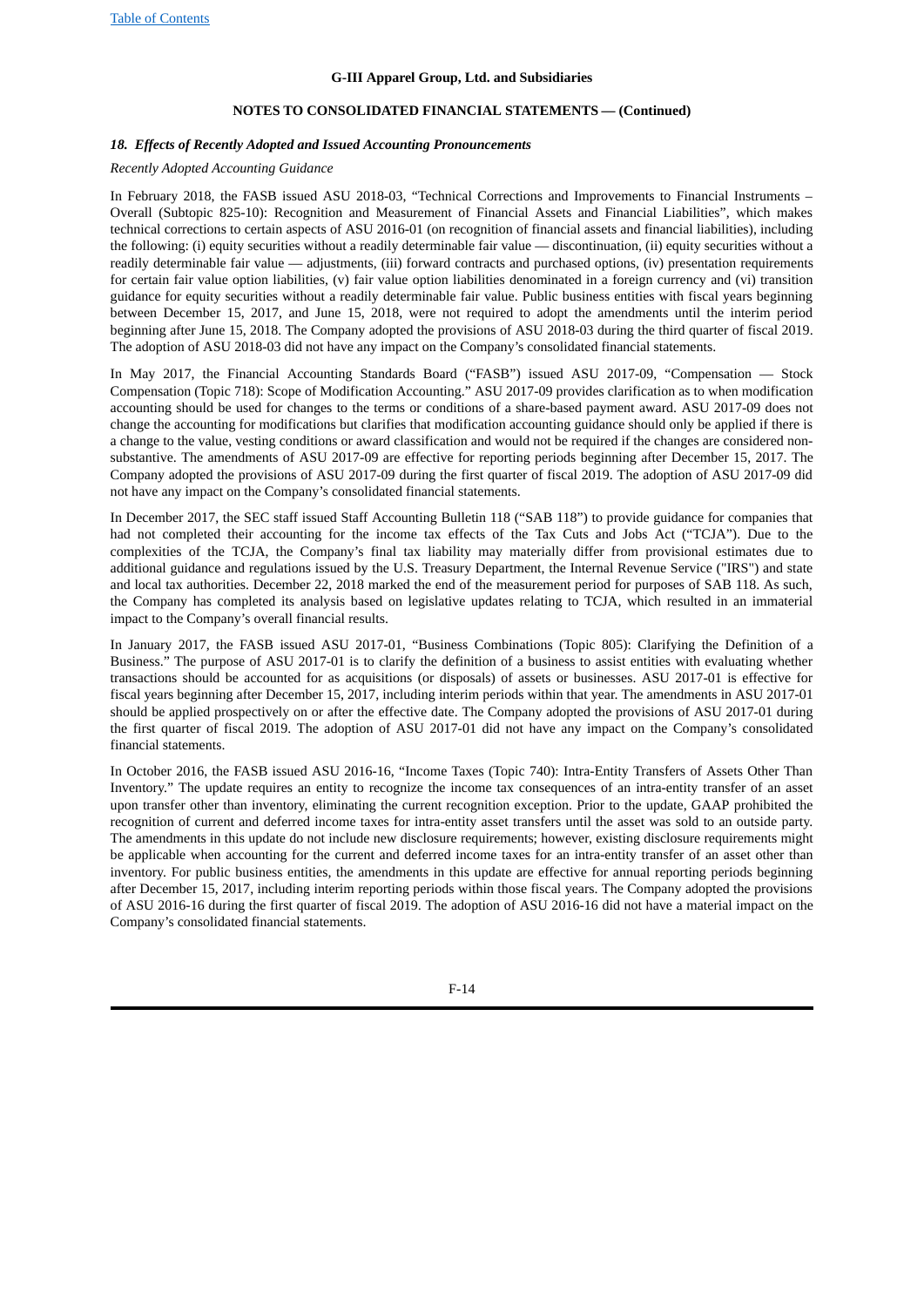# **NOTES TO CONSOLIDATED FINANCIAL STATEMENTS — (Continued)**

In August 2016, the FASB issued ASU 2016‑15, "Statement of Cash Flows (Topic 230): Classification of Certain Cash Receipts and Cash Payments," which clarifies guidance with respect to the classification of eight specific cash flow issues. ASU 2016-15 was issued to reduce diversity in practice and prevent financial statement restatements. Cash flow issues include: debt prepayment or debt extinguishment costs, settlement of zero-coupon bonds, contingent consideration payments made after a business combination, proceeds from the settlement of insurance claims, proceeds from the settlement of corporate-owned life insurance policies and bank-owned life insurance policies, distributions received from equity method investees, beneficial interests in securitization transactions and separately identifiable cash flows and application of the predominance principle. ASU 2016‑15 is effective for public business entities for fiscal years beginning after December 15, 2017, including interim periods within those fiscal years. Under ASU 2016-15, entities must apply the guidance retrospectively to all periods presented but may apply it prospectively if retrospective application would be impracticable. The Company adopted the provisions of ASU 2016‑15 during the first quarter of fiscal 2019. The adoption of ASU 2016‑15 did not have a material impact on the Company's consolidated financial statements.

In January 2016, the FASB issued ASU 2016-01, "Financial Instruments — Overall (Subtopic 825-10): Recognition and Measurement of Financial Assets and Financial Liabilities." This standard (i) modifies how entities measure equity investments and present changes in the fair value of financial liabilities, (ii) simplifies the impairment assessment of equity investments without readily determinable fair values by requiring a qualitative assessment to identify impairment, (iii) changes presentation and disclosure requirements and (iv) clarifies that an entity should evaluate the need for a valuation allowance on a deferred tax asset related to available-for-sale securities in combination with the entity's other deferred tax assets. ASU 2016‑01 is effective for fiscal years beginning after December 15, 2017, including interim periods within those fiscal years. The Company adopted the provisions of ASU 2016-15 during the first quarter of fiscal 2019. The adoption of ASU 2016‑15 did not have a material impact on the Company's consolidated financial statements.

In May 2014, the FASB issued ASU 2014-09, "Revenue from Contracts with Customers (Topic 606)." This update replaces the previous revenue recognition guidance in GAAP and requires an entity to recognize the amount of revenue to which it expects to be entitled for the transfer of promised goods or services to customers. The FASB clarified this guidance by issuing ASU 2017‑13, "Amendments to SEC Paragraphs Pursuant to the Staff Announcement at the July 20, 2017 EITF Meeting and Rescission of Prior SEC Staff Announcements and Observer Comments"; ASU 2016‑08, "Principal versus Agent Considerations (Reporting Revenue Gross versus Net)"; ASU 2016-10, "Identifying Performance Obligations and Licensing"; ASU 2016-12, "Narrow-Scope Improvements and Practical Expedients"; and ASU 2016-20, "Technical Corrections and Improvements to ASC 606, Revenue from Contracts with Customers." The amendments to ASU 2014‑09 were intended to render more detailed implementation guidance with the expectation of reducing the degree of judgment necessary to comply with ASC 606. These new standards have the same effective date as ASU 2014‑09 and were effective for public entities for fiscal years beginning after December 15, 2017, and interim periods within those fiscal years. The Company adopted the provisions of ASU 2014‑09, as subsequently amended, during the first quarter of fiscal 2019. The guidance permits two methods of adoption: retrospectively to each prior reporting period presented (full retrospective method), or retrospectively with the cumulative effect of initially applying the guidance recognized at the date of initial application (modified retrospective method). The Company adopted the pronouncement using a modified retrospective approach. The Company performed an analysis of its current revenue streams worldwide and identified changes that resulted from the adoption of the new guidance. The Company implemented changes to its accounting processes and controls to support the new revenue recognition and disclosure requirements. The adoption of ASC 606 primarily affects the wholesale operations segment in the timing of recognition of certain adjustments that were recorded in net sales. For example, the Company previously recorded markdowns and certain customer allowances when the liability was known or incurred. Please refer to Note B for further details with respect to the adoption of this guidance by the Company.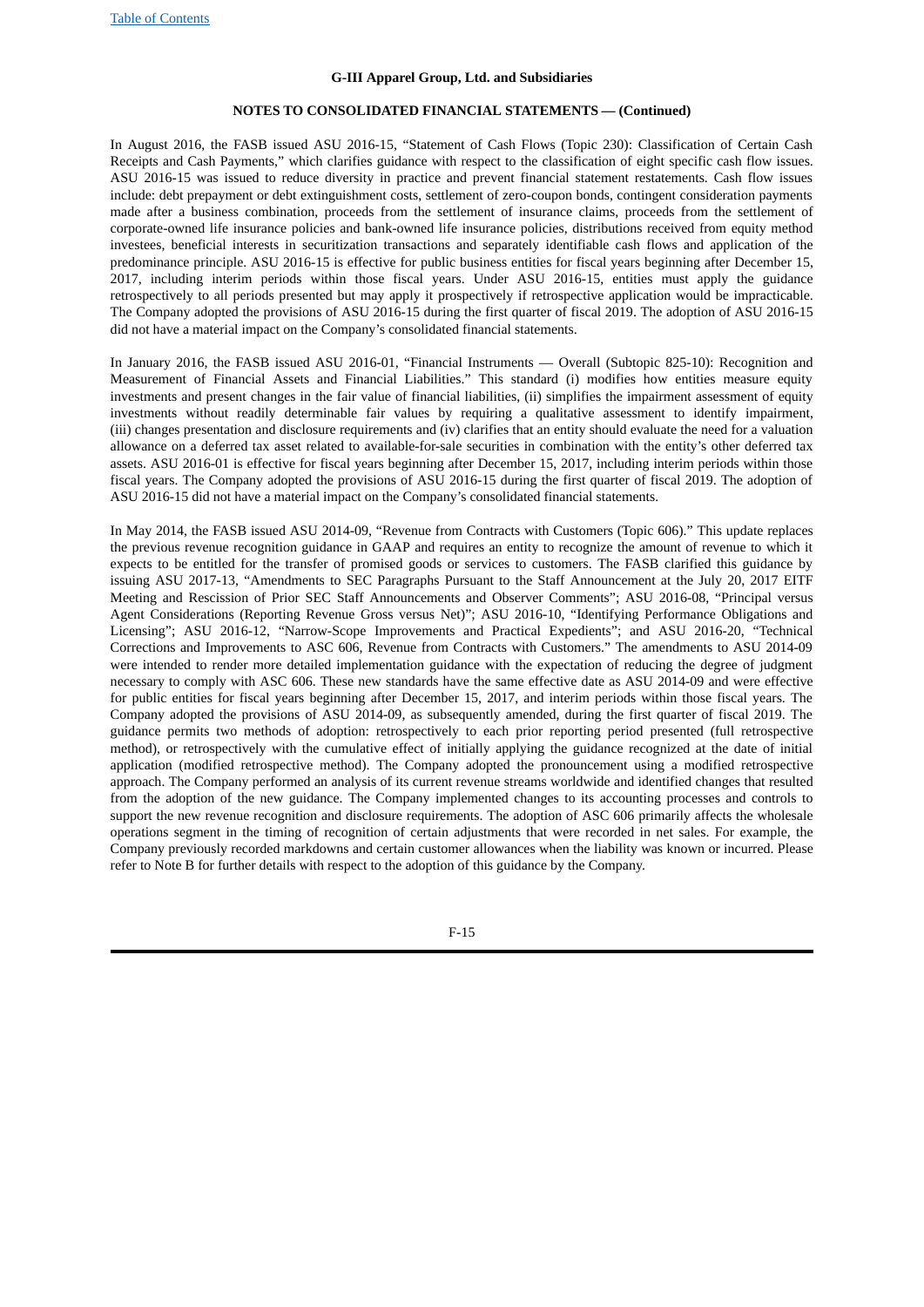# **NOTES TO CONSOLIDATED FINANCIAL STATEMENTS — (Continued)**

#### *Accounting Guidance Issued Being Evaluated for Adoption*

In August 2018, the FASB issued ASU 2018-13, "Fair Value Measurement (Topic 820): Disclosure Framework – Changes to the Disclosure Requirements for Fair Value Measurement," which makes a number of changes meant to add, modify or remove certain disclosure requirements associated with the movement among or hierarchy associated with Level 1, Level 2 and Level 3 fair value measurements. The amendments in ASU 2018-13 modify the disclosure requirements with respect to fair value measurements based on the concepts in FASB Concepts Statement, Conceptual Framework for Financial Reporting —Chapter 8: Notes to Financial Statements, including the consideration of costs and benefits. The amendments to changes in unrealized gains and losses, the range and weighted average of significant unobservable inputs used to develop Level 3 fair value measurements, and the narrative description of measurement uncertainty should be applied prospectively for only the most recent interim or annual period presented in the initial fiscal year of adoption. All other amendments should be applied retrospectively to all periods presented upon their effective date. The amendments are effective for all entities for fiscal years beginning after December 15, 2019, and interim periods within those fiscal years, with early adoption permitted. The Company is currently evaluating the potential impact of ASU 2018-13 on its consolidated financial statements.

In June 2018, the FASB issued ASU 2018‑07, "FASB Simplifies Guidance on Nonemployee Share-Based Payments", which supersedes ASC 505‑50 and expands the scope of ASC 718 to include all share-based payment arrangements related to the acquisition of goods and services from both nonemployees and employees. As a result, most of the guidance in ASC 718 associated with employee share-based payments, including most of its requirements related to classification and measurement, applies to nonemployee share-based payment arrangements. ASU 2018‑07 is effective for fiscal years beginning after December 15, 2018, and interim periods within those fiscal years. Early adoption of ASU 2018-07 is permitted for all entities, but no earlier than the date on which an entity adopts ASC 606. The Company does not expect ASU 2018‑07 to have an impact on its consolidated financial statements.

In February 2018, the FASB issued ASU 2018‑02, "Income Statement — Reporting Comprehensive Income (Topic 220): Reclassification of Certain Tax Effects from Accumulated Other Comprehensive Income", which provides financial statement preparers with an option to reclassify stranded tax effects within accumulated other comprehensive income to retained earnings in each period in which the effect of the change in the U.S. federal corporate income tax rate (or portion thereof) in the TCJA is recorded. The amendments to ASU 2018-02 are effective for all entities for fiscal years beginning after December 15, 2018, and interim periods within those fiscal years. Early adoption of ASU 2018-02 is permitted, including adoption in any interim period for the public business entities for reporting periods for which financial statements have not yet been issued. The amendments of ASU 2018‑02 should be applied either in the period of adoption or retrospectively to each period (or periods) in which the effect of the change in the U.S. federal corporate income tax rate in the TCJA is recognized. The Company is currently assessing the impact that adopting ASU 2018-02 will have on its financial statements and footnote disclosures.

In February 2016, the FASB issued ASU 2016‑02, "Leases (Topic 842)." The primary difference between the current requirement under GAAP and ASU 2016‑02 is the recognition of lease assets and lease liabilities by lessees for those leases classified as operating leases. The FASB has continued to clarify this guidance and most recently issued ASU 2018-20, "Leases (Topic 842) – Narrow-Scope Improvements for Lessors", ASU 2018-11, "Leases (Topic 842) – Targeted Improvements", ASU 2018-10, "Codification Improvements to Topic 842, Leases" and ASU 2017‑13, "Amendments to SEC Paragraphs Pursuant to the Staff Announcement at the July 20, 2017 EITF Meeting and Rescission of Prior SEC Staff Announcements and Observer Comments." ASU 2016‑02 requires that a lessee recognize in the statement of financial position a liability to make lease payments (the lease liability) and a right-of-use asset representing its right to use the underlying asset for the lease term (other than leases that meet the definition of a short-term lease). The liability will be equal to the present value of lease payments. The asset will be based on the liability, subject to adjustment, such as for initial direct costs. For income statement purposes, the FASB retained a dual model, requiring leases to be classified as either operating or finance. Operating leases will result in straight-line expense (similar to current operating leases) while finance leases will result in a front-loaded expense pattern (similar to current capital leases). Classification will be based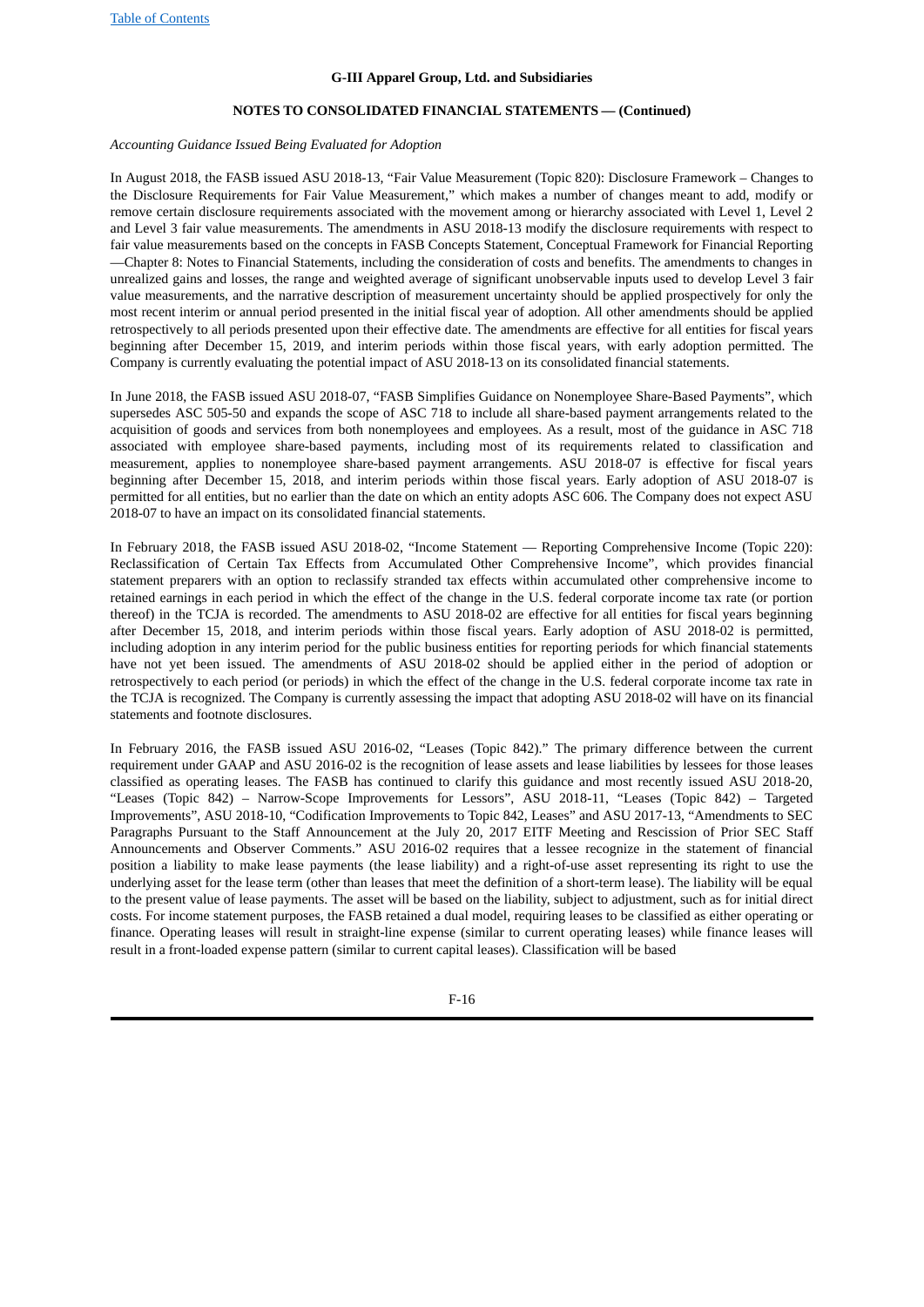# **NOTES TO CONSOLIDATED FINANCIAL STATEMENTS — (Continued)**

on criteria that are for the most part similar to those applied in current lease accounting. ASU 2016‑02 may be adopted using a modified retrospective transition, and provides for certain practical expedients. Transactions will require application of the new guidance at the beginning of the earliest comparative period presented. With the issuance of ASU 2018-11, the FASB has provided entities with an additional transition method which will not require adjustments to comparative periods or require modified disclosures in those comparative periods. The guidance is effective for public entities for fiscal years beginning after December 15, 2018, and interim periods within those fiscal years.

The Company has adopted the requirements of the new lease standard effective February 1, 2019. The Company has elected the optional transition method to apply the standard as of the effective date and therefore, will not apply the standard to the comparative periods presented in its financial statements. If the Company determines any right-of-use assets are impaired at the effective date of adoption, a cumulative-effect adjustment in retained earnings will be recognized. The Company has elected the transition package of three practical expedients permitted within the standard, which eliminates the requirements to reassess prior conclusions about lease identification, lease classification, and initial direct costs. The hindsight practical expedient, which permits the use of hindsight when determining lease term and impairment of right-of-use assets will not be elected. Further, the Company elected the short-term lease exception policy, permitting it to not apply the recognition requirements of this standard to short-term leases (i.e. leases with terms of 12 months or less) and an accounting policy to account for lease and non-lease components as a single component. The Company is finalizing the impact of the standard to its accounting policies, processes, disclosures, and internal controls over financial reporting.

The adoption of ASU 2016-02 will have a significant impact on the Consolidated Balance Sheet as material assets and obligations primarily related to approximately 437 retail store leases, as well to corporate office, warehouse and distribution center operating leases, will be recorded. The Company expects to record operating lease liabilities and corresponding rightof-use assets of approximately \$300.0 million to \$400.0 million based on the present value of the remaining minimum rental payments using discount rates as of the effective date and certain adjustments. The Company does not expect a material impact on its Consolidated Statement of Income and Comprehensive Income or Consolidated Statement of Cash Flows as a result of the adoption of the new lease accounting standard.

The Company reviewed all other recently issued accounting pronouncements and concluded that they were either not applicable or not expected to have a significant impact to its consolidated financial statements.

#### *19. Reclassification of Prior Year Presentation*

Certain reclassifications have been made to the Consolidated Statements of Income and Comprehensive Income as a result of the Company's reclassifying the impact of certain components of foreign currency gain (loss) from cost of goods sold and interest expense to other loss.

## **NOTE B** — **REVENUE RECOGNITION**

On February 1, 2018, the Company adopted ASC 606 using the modified retrospective method as of January 31, 2018. The Company recognized a cumulative effect adjustment to the opening balance of stockholders' equity at February 1, 2018 that reduced stockholders' equity by \$53.7 million, net of tax, as a result of the adoption of ASC 606.

Prospectively, the adoption of ASC 606 primarily affects the timing of recognition of certain adjustments that are recorded in net sales for the wholesale operations segment. Under ASC 606, revenue is recognized upon the transfer of goods to customers in an amount that reflects the expected consideration to be received in exchange for these goods. The difference between the amount initially billed and the amount collected represents variable consideration. Variable consideration includes trade discounts, end of season markdowns, sales allowances, cooperative advertising, return liabilities and other customer allowances. Under ASC 606, the Company estimates the anticipated variable consideration and records this estimate as a reduction of revenue in the period the related product revenue is recognized. Prior to adopting ASC 606, certain components of variable consideration were recorded at a later date when the liability was known or incurred.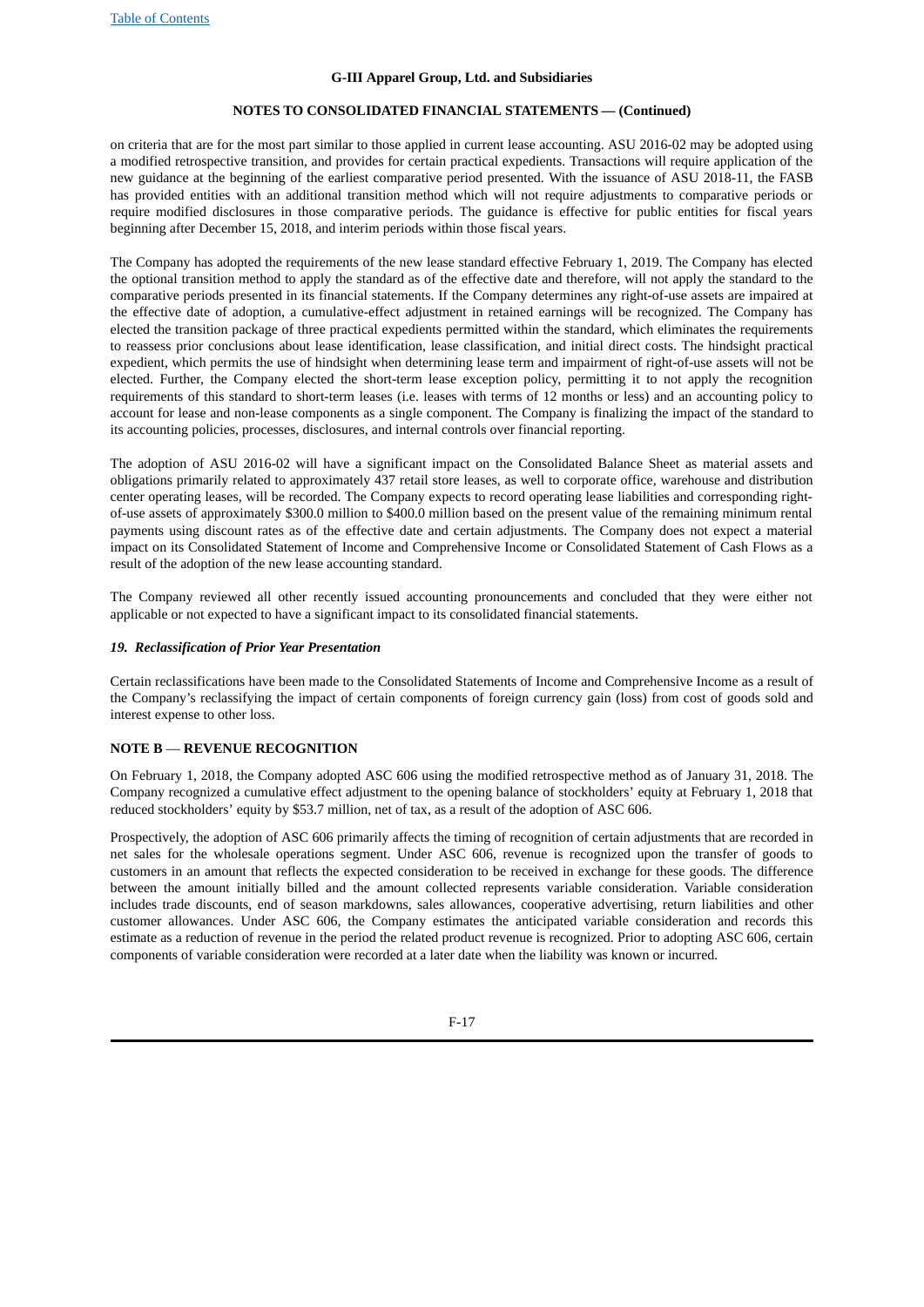# **NOTES TO CONSOLIDATED FINANCIAL STATEMENTS — (Continued)**

The adoption of ASC 606 also resulted in prospectively changing the presentation of certain items on the Consolidated Balance Sheets and the Consolidated Statements of Income and Comprehensive Income. Under the prior guidance, the liability recorded in connection with variable consideration was recorded as a reduction to accounts receivable. With the adoption of ASC 606, these amounts have been classified as a current liability under "Customer refund liabilities" in the Consolidated Balance Sheet. Additionally, the Company now classifies cooperative advertising as a reduction of net sales in the Consolidated Statements of Income and Comprehensive Income. Previously, cooperative advertising was recorded in selling, general and administrative expenses. ASC 606 requires that costs expected to be incurred when products are returned should be accrued for upon the sale of the product as a component of cost of goods sold. These restocking costs were previously recognized when incurred and recorded in selling, general and administrative expenses.

The following tables summarize the impact of adopting ASC 606 on the Company's Consolidated Balance Sheet as of January 31, 2019 and the Company's Consolidated Statements of Income and Comprehensive Income for the year ended January 31, 2019:

|                                           | <b>January 31, 2019</b><br>(In thousands) |                    |                                       |            |    |                                         |
|-------------------------------------------|-------------------------------------------|--------------------|---------------------------------------|------------|----|-----------------------------------------|
|                                           |                                           | <b>As Reported</b> | <b>Without Adoption</b><br>of ASC 606 |            |    | <b>Impact of Adoption</b><br>of ASC 606 |
| <b>Assets</b>                             |                                           |                    |                                       |            |    |                                         |
| Accounts receivable                       | \$                                        | 502,133            | \$                                    | 322,785    | \$ | 179,348                                 |
| Inventories                               |                                           | 576,383            |                                       | 618,902    |    | (42, 519)                               |
| Prepaid expenses and other current assets |                                           | 96,933             |                                       | 58,792     |    | 38,141                                  |
| Deferred income tax assets, net           |                                           | 22,427             |                                       | 5,883      |    | 16,544                                  |
|                                           |                                           |                    |                                       |            |    |                                         |
| <b>Liabilities</b>                        |                                           |                    |                                       |            |    |                                         |
| Accrued expenses                          |                                           | (102, 841)         |                                       | (102, 425) |    | (416)                                   |
| Customer refund liabilities               |                                           | (243,589)          |                                       |            |    | (243,589)                               |
|                                           |                                           |                    |                                       |            |    |                                         |
| <b>Equity</b>                             |                                           |                    |                                       |            |    |                                         |
| Retained earnings                         |                                           | (758, 881)         |                                       | (811, 372) |    | 52,491                                  |

|                                              |                    | For the year ended January 31, 2019<br>(In thousands, except per share amounts) |                                       |   |                                         |  |  |
|----------------------------------------------|--------------------|---------------------------------------------------------------------------------|---------------------------------------|---|-----------------------------------------|--|--|
|                                              | <b>As Reported</b> |                                                                                 | <b>Without Adoption</b><br>of ASC 606 |   | <b>Impact of Adoption</b><br>of ASC 606 |  |  |
| Net sales                                    | \$<br>3,076,208    | \$                                                                              | 3,099,114                             | S | (22, 906)                               |  |  |
| Cost of goods sold                           | 1,969,099          |                                                                                 | 1,965,153                             |   | 3,946                                   |  |  |
| Selling, general and administrative expenses | 834,763            |                                                                                 | 863,261                               |   | (28, 498)                               |  |  |
| Operating profit                             | 230,714            |                                                                                 | 229,067                               |   | 1,647                                   |  |  |
| Income tax expense                           | 45,763             |                                                                                 | 45,353                                |   | 410                                     |  |  |
| Net income                                   | 138,067            |                                                                                 | 136,830                               |   | 1,237                                   |  |  |
|                                              |                    |                                                                                 |                                       |   |                                         |  |  |
| Net income per common share                  |                    |                                                                                 |                                       |   |                                         |  |  |
| Basic                                        | 2.81               |                                                                                 | 2.78                                  |   | 0.03                                    |  |  |
| <b>Diluted</b>                               | 2.75               |                                                                                 | 2.72                                  |   | 0.03                                    |  |  |

The adoption of ASC 606 had no net impact on the Company's cash flows from operations.

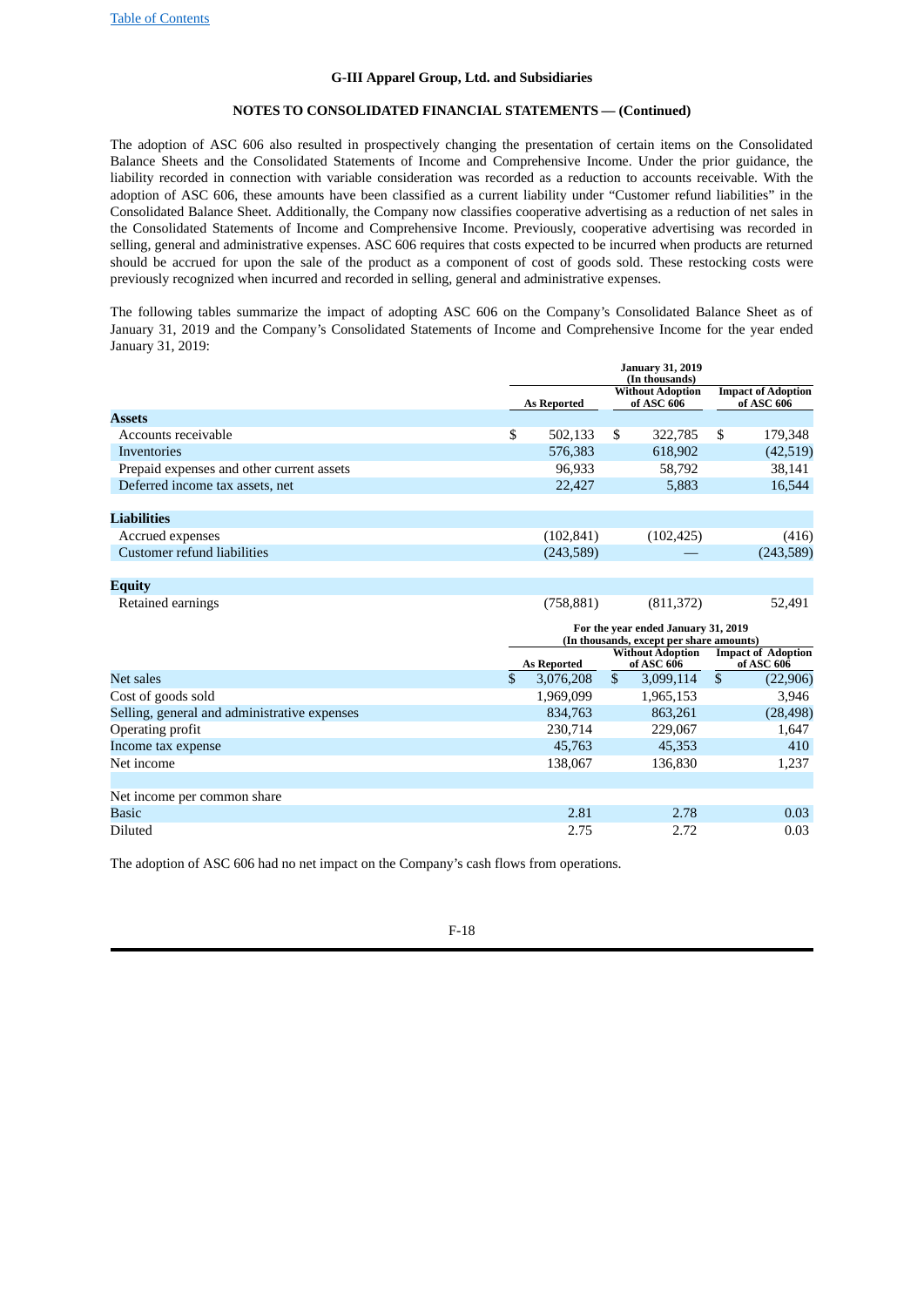# **NOTES TO CONSOLIDATED FINANCIAL STATEMENTS — (Continued)**

## **Disaggregation of Revenue**

In accordance with ASC 606, the Company elected to disclose its revenues by segment. Each segment presents its own characteristics with respect to the timing of revenue recognition and the type of customer. In addition, disaggregating revenues using a segment basis is consistent with how the Company's Chief Operating Decision Maker manages the Company. The Company identified the wholesale operations segment and the retail operations segment as distinct sources of revenue.

*Wholesale Operations Segment.* Wholesale revenues include sales of products to retailers under owned, licensed and private label brands, as well as sales related to the Vilebrequin business. Wholesale revenues from sales of products are recognized when control transfers to the customer. The Company considers control to have been transferred when the Company has transferred physical possession of the product, the Company has a right to payment for the product, the customer has legal title to the product and the customer has the significant risks and rewards of the product. Wholesale revenues are adjusted by variable considerations arising from implicit or explicit obligations. Wholesale revenues also include revenues from license agreements related to trademarks owned by the DKNY, Donna Karan, G.H. Bass, Andrew Marc and Vilebrequin businesses. As of January 31, 2019, revenues from license agreements represented an insignificant portion of wholesale revenues.

*Retail Operations Segment.* Retail store revenues are generated by direct sales to consumers through company-operated stores and product sales through the Company's owned websites for the DKNY, Donna Karan, Wilsons, G.H. Bass, Andrew Marc and Karl Lagerfeld Paris businesses. Retail stores primarily consist of Wilsons Leather, G.H. Bass and DKNY retail stores, substantially all of which are operated as outlet stores. Retail operations segment revenues are recognized at the point of sale when the customer takes possession of the goods and tenders payment. E-commerce revenues primarily consist of sales to consumers through the Company's e-commerce platforms. E-commerce revenue is recognized when a customer takes possession of the goods. Retail sales are recorded net of applicable sales tax.

*Variable Consideration*. The difference between the amount initially billed and the amount collected represents variable consideration. The Company may provide customers with discounts, rebates, credit returns and price reductions. The Company may also contribute to customers' promotional activities or incur charges for compliance violations. These adjustments to the initial selling price often occur after the sales process is completed.

The Company identified the following elements of variable consideration:

*Markdowns*. Markdown allowances consist of accommodations in the form of price reductions to wholesale customers for purchased merchandise. In general, markdowns are granted to full price customers, such as department stores. Markdowns may vary year-over-year and are granted based on the performance of Company merchandise at a customer's retail stores.

*Term Discounts.* Term discounts represent a discount from the initial wholesale sales price to certain wholesale customers consistent with customary industry practice.

*Sales Allowances*. Sales allowances are reductions of the selling price agreed upon with wholesale customers. Sales allowances may be contractual or may be granted on a case-by-case basis. Non-contractual sales allowances may be granted in connection with billing adjustments and, in some cases, for product related issues.

*Advertising Allowances*. Advertising allowances consist of the Company's financial participation in the promotional efforts of its wholesale customers. Wholesale customers may charge back a portion of the advertising expense incurred against open invoices. Advertising programs are generally agreed upon at the beginning of a season.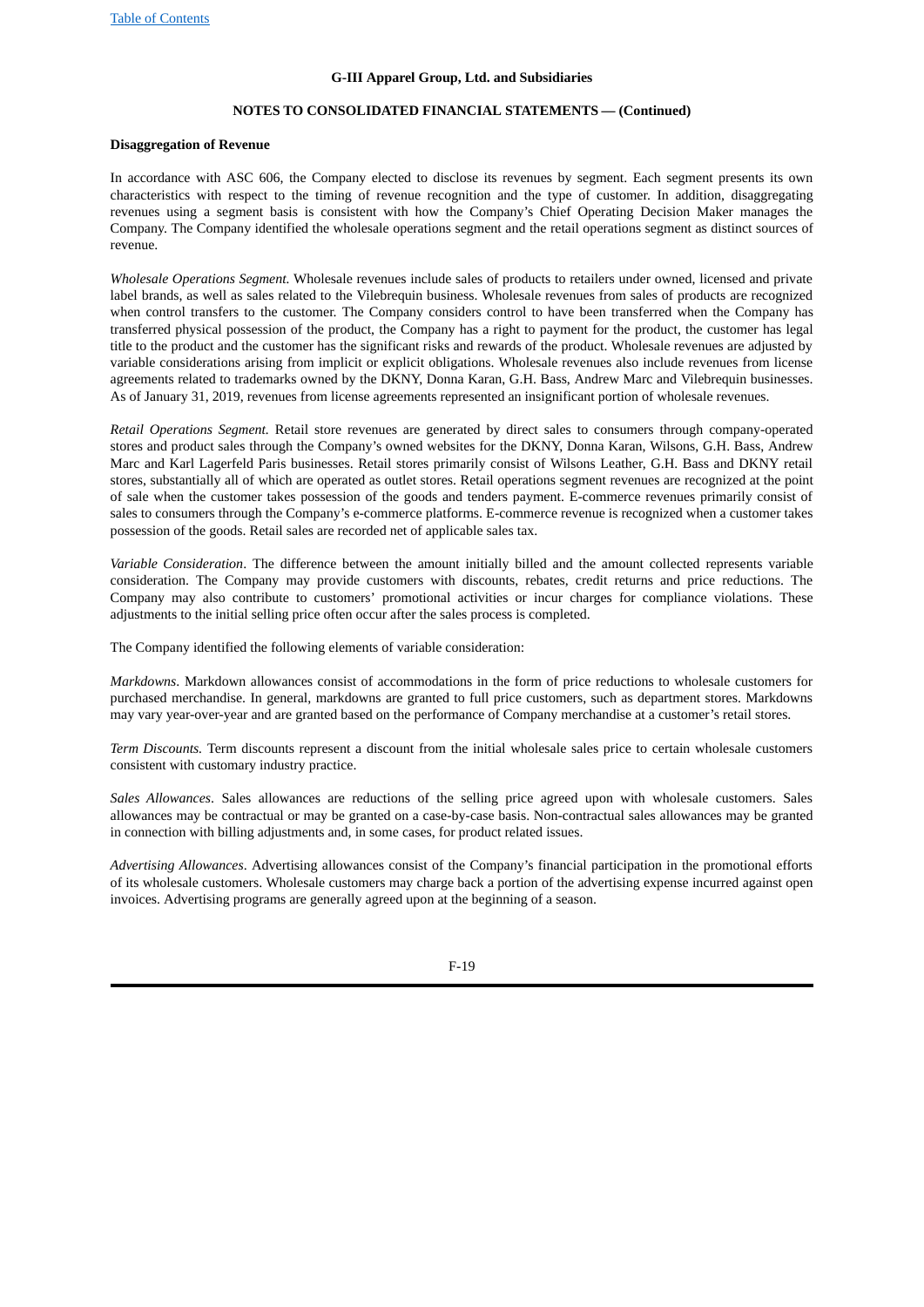# **NOTES TO CONSOLIDATED FINANCIAL STATEMENTS — (Continued)**

*Other Allowances*. General allowances consist of price reductions granted to a wholesale customer and may relate to the Company's participation in costs incurred by the customer during the sales process, as well as price differences, shortages and charges for operational non-compliance.

*Return of Merchandise*. For wholesale customers, the Company may make accommodations for returns of merchandise that is underperforming at a customer's retail stores. For retail customers, as a matter of Company policy, whether merchandise is purchased at the Company's stores or on its e-commerce platforms, the consumer has up to 90 days to return merchandise from the date of purchase.

Variable consideration is estimated based on historical experience, current contractual and statutory requirements, specific known events and industry trends. The reserves for variable consideration are recorded under customer refund liabilities. As of January 31, 2019, customer refund liabilities amounted to \$243.6 million. Customer refund liabilities were recorded as a reduction to accounts receivable as of January 31, 2018. Historical return rates are calculated on a product line basis. The remainder of the historical rates for variable consideration are calculated by customer by product lines.

#### **Contract Liabilities**

The Company's contract liabilities, which are recorded within accrued expenses in the accompanying Consolidated Balance Sheets, primarily consist of gift card liabilities and advance payments from licensees. In some of its retail concepts, the Company also offers a limited loyalty program where customers accumulate points redeemable for cash discount certificates that expire 90 days after issuance. Total contract liabilities were \$6.4 million and \$6.0 million at January 31, 2019 and 2018, respectively. The Company recognized \$5.8 million in revenue for the year ended January 31, 2019 which related to contract liabilities that existed at January 31, 2018. There were no contract assets recorded as of January 31, 2019 and January 31, 2018. Substantially all of the advance payments from licenses as of January 31, 2019 are expected to be recognized as revenue within the next twelve months.

### **NOTE C — INVENTORIES**

Wholesale inventories are stated at the lower of cost (determined by the first-in, first-out method) or net realizable value, which comprises a significant portion of the Company's inventory. Retail inventories are valued at the lower of cost or market as determined by the retail inventory method. Vilebrequin inventories are stated at the lower of cost (determined by the weighted average method) or net realizable value. Substantially all of the Company's inventories consist of finished goods.

The inventory return asset, which consists of the amount of goods that are anticipated to be returned by customers, represented \$42.4 million and \$39.4 million at January 31, 2019 and 2018, respectively. The inventory return asset is recorded within prepaid expenses and other current assets as of January 31, 2019 and within inventories as of January 31, 2018.

Inventory held on consignment by the Company's customers totaled \$4.9 million at January 31, 2019 and \$3.3 million at January 31, 2018. The Company retains the title to its inventory stored at its customers' facilities.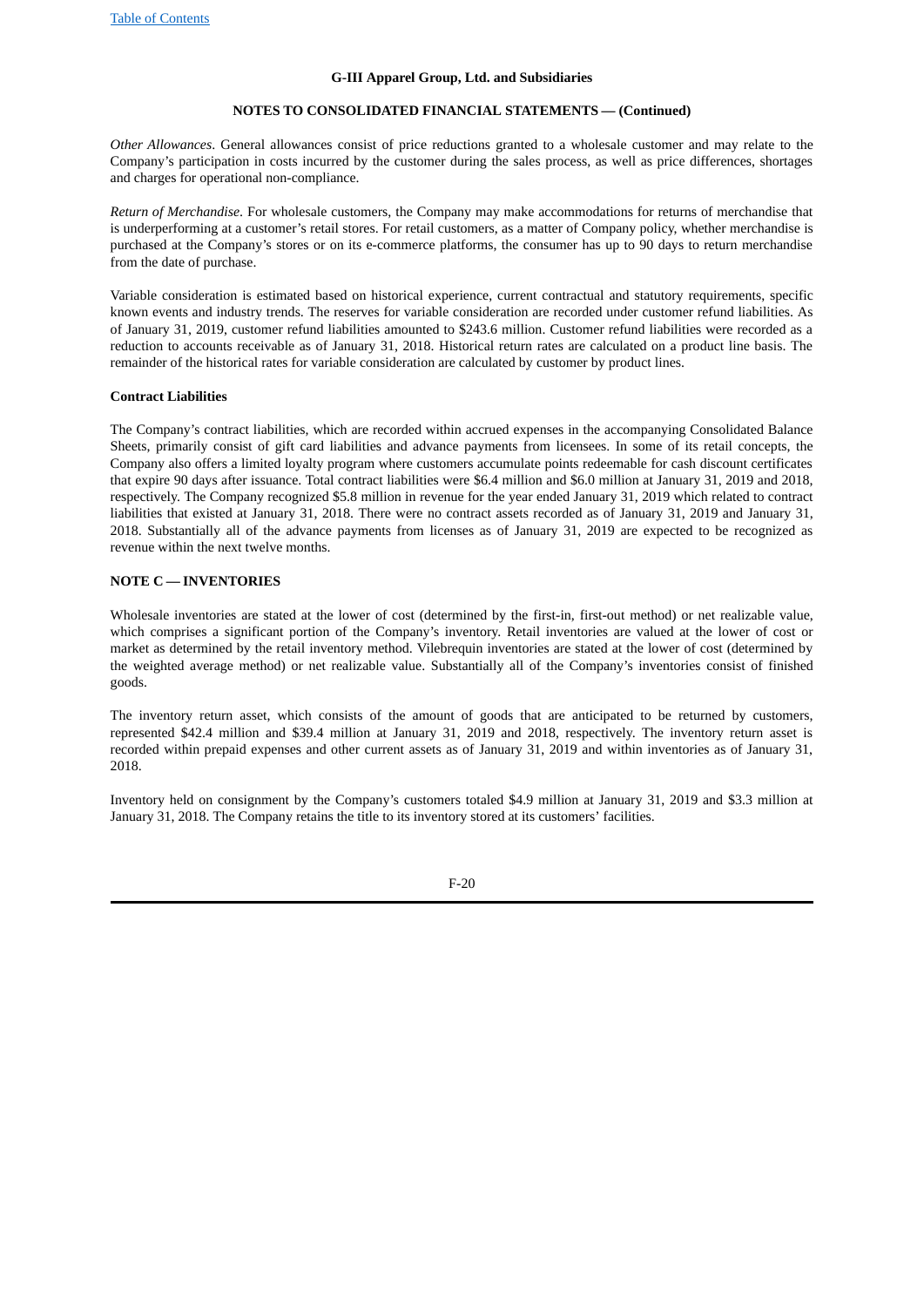# **NOTES TO CONSOLIDATED FINANCIAL STATEMENTS — (Continued)**

# **NOTE D — PROPERTY AND EQUIPMENT**

Property and equipment consist of:

|                                 |              |    | January 31,    |   |           |  |
|---------------------------------|--------------|----|----------------|---|-----------|--|
|                                 |              |    | 2019           |   | 2018      |  |
|                                 |              |    | (In thousands) |   |           |  |
| Machinery and equipment         | 5 years      | \$ | 2.270          | S | 1,529     |  |
| Leasehold improvements          | 3-13 years   |    | 78.403         |   | 77,091    |  |
| Furniture and fixtures          | $3-10$ years |    | 97,133         |   | 88,733    |  |
| Computer equipment and software | 2-5 years    |    | 32,537         |   | 28,301    |  |
|                                 |              |    | 210,343        |   | 195,654   |  |
| Less: accumulated depreciation  |              |    | (123, 936)     |   | (97, 797) |  |
|                                 |              |    | 86,407         |   | 97,857    |  |

The Company wrote off fixed assets of \$2.0 million and \$3.6 million, net of accumulated depreciation, for the years ended January 31, 2019 and 2018. Depreciation expense was \$33.9 million, \$32.8 million and \$29.6 million for the years ended January 31, 2019, 2018 and 2017, respectively. For the year ended January 31, 2019, the Company recorded a \$2.8 million impairment charge related to leasehold improvements and furniture and fixtures of certain Wilsons, G.H. Bass and DKNY stores as a result of the performance of these stores. For the year ended January 31, 2018, the Company recorded (i) a \$6.5 million impairment charge related to leasehold improvements and furniture and fixtures of certain Wilsons, G.H. Bass and Vilebrequin stores as a result of the performance of these stores and (ii) a \$0.7 million impairment charge with respect to furniture and fixtures located in certain customers' stores. For the year ended January 31, 2017, the Company recorded a \$10.5 million impairment charge on leasehold improvements and furniture and fixtures of certain of its Wilsons and G.H. Bass stores as a result of the performance of these stores.

The Company evaluates long-lived assets for impairment whenever events or changes in circumstances indicate that the carrying amount of an asset may not be recoverable. In the evaluation process, the Company first compares the carrying value of the asset to the estimated future cash flows (undiscounted and without interest charges plus proceeds expected from disposition, if any). If the estimated undiscounted cash flows are less than the carrying value of the asset, the Company needs to determine the fair value of the assets. The Company compares the carrying value of the asset to the asset's estimated fair value. If the fair value is less than the carrying value, the Company recognizes an impairment charge. The carrying amount of the asset is reduced to the estimated fair value based on a discounted cash flow valuation. Assets to be disposed of are reported at the lower of the carrying amount of the asset or fair value less costs to sell. The Company reviews retail store assets for potential impairment based on historical cash flows, lease termination provisions and forecasted future retail store operating results. If the Company recognizes an impairment charge for a depreciable long-lived asset, the adjusted carrying amount of the asset becomes its new cost basis and will be depreciated (amortized) over the remaining useful life of that asset.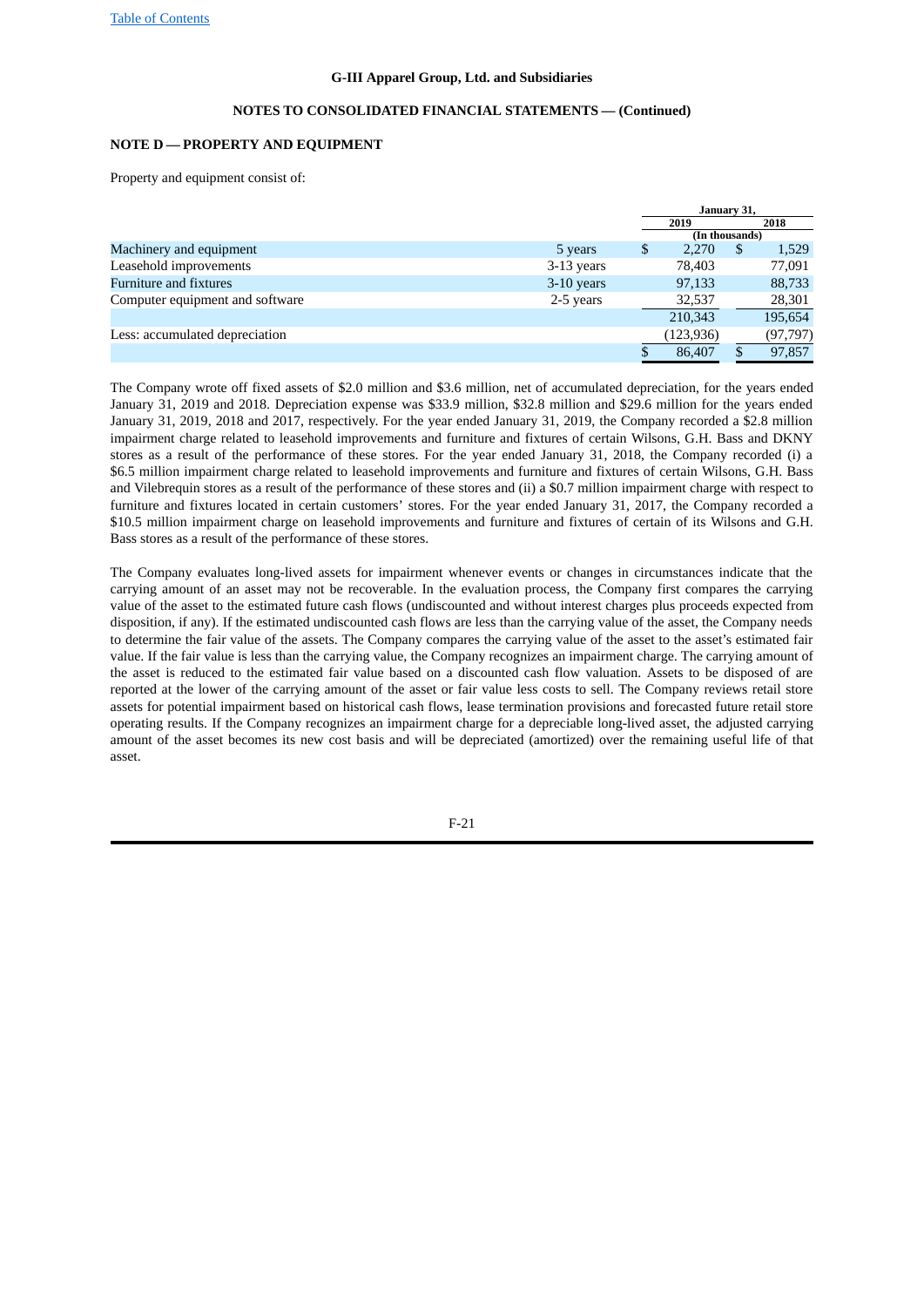# **NOTES TO CONSOLIDATED FINANCIAL STATEMENTS — (Continued)**

# **NOTE E — INTANGIBLE ASSETS**

Intangible assets consist of:

|                                          |                       |      |                | January 31, |          |  |
|------------------------------------------|-----------------------|------|----------------|-------------|----------|--|
|                                          | <b>Estimated Life</b> | 2019 |                |             | 2018     |  |
|                                          |                       |      | (In thousands) |             |          |  |
| Finite-lived intangible assets           |                       |      |                |             |          |  |
| Licenses                                 | 14 years              | \$   | 19,395         | \$          | 19,714   |  |
| <b>Trademarks</b>                        | 8-12 years            |      | 2,194          |             | 2,194    |  |
| Customer relationships                   | $15-17$ years         |      | 48,261         |             | 48,371   |  |
| Other                                    | 5-10 years            |      | 7,313          |             | 5,876    |  |
| Subtotal                                 |                       |      | 77,163         |             | 76,155   |  |
| Accumulated amortization                 |                       |      | (34,759)       |             | (29,750) |  |
| Total finite-lived intangible assets     |                       |      | 42,404         | \$          | 46,405   |  |
| Indefinite-lived intangible assets       |                       |      |                |             |          |  |
| Goodwill                                 |                       |      | 261,137        |             | 262,710  |  |
| <b>Trademarks</b>                        |                       |      | 439,742        |             | 442,265  |  |
| Total indefinite-lived intangible assets |                       |      | 700,879        |             | 704,975  |  |
| Total intangible assets, net             |                       | \$   | 743,283        | \$          | 751,380  |  |
|                                          |                       |      |                |             |          |  |

## *Amortization expense*

Amortization expense with respect to finite-lived intangibles amounted to \$4.6 million, \$4.5 million and \$2.5 million for the years ended January 31, 2019, 2018 and 2017, respectively.

The estimated amortization expense with respect to intangibles for the next five years is as follows:

| Year Ending January 31, |   | <b>Amortization Expense</b> |
|-------------------------|---|-----------------------------|
|                         |   | (In thousands)              |
| 2020                    | Φ | 4,367                       |
| 2021                    |   | 3,871                       |
| 2022                    |   | 3,421                       |
| 2023                    |   | 3,154                       |
| 2024                    |   | 2,928                       |

Trademarks and customer relationships having finite lives are amortized over their estimated useful lives and measured for impairment when events or circumstances indicate that the carrying value may be impaired.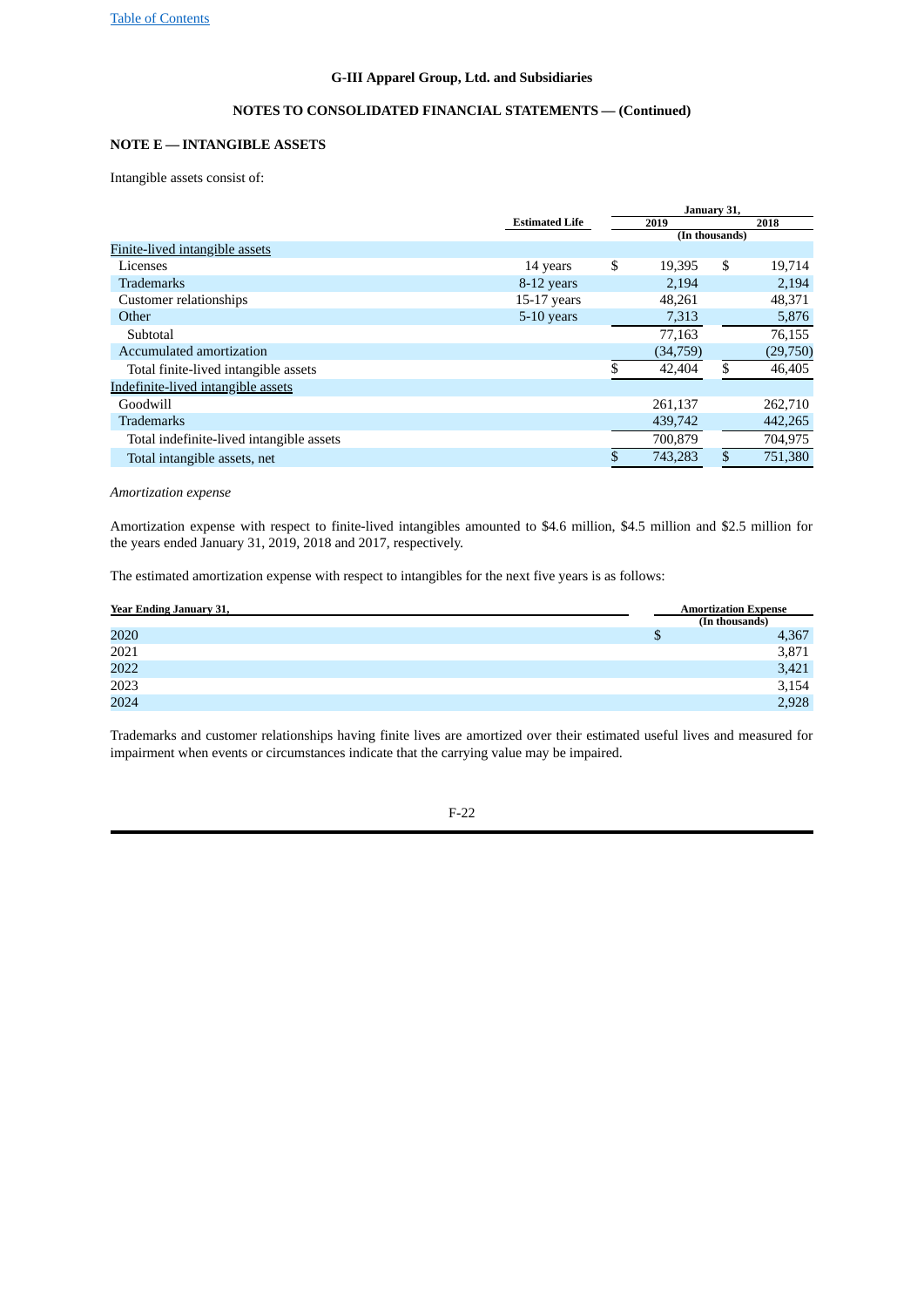# **NOTES TO CONSOLIDATED FINANCIAL STATEMENTS — (Continued)**

## *Change in Goodwill*

Changes in the amounts of goodwill for each of the years ended January 31, 2019 and 2018 are summarized by reportable segment as follows (in thousands):

|                                  |   | Wholesale<br>Retail |  |       | Total |         |  |
|----------------------------------|---|---------------------|--|-------|-------|---------|--|
| January 31, 2017                 | D | 268,546             |  | 716   |       | 269,262 |  |
| Adjustments to acquired goodwill |   | (8,973)             |  |       |       | (8,973) |  |
| Goodwill impairment              |   |                     |  | (716) |       | (716)   |  |
| Currency translation             |   | 3,137               |  |       |       | 3,137   |  |
| January 31, 2018                 |   | 262,710             |  |       |       | 262,710 |  |
| Currency translation             |   | (1,573)             |  |       |       | (1,573) |  |
| January 31, 2019                 |   | 261.137             |  |       |       | 261.137 |  |

Goodwill represents the excess of the purchase price and related costs over the value assigned to net tangible and identifiable intangible assets of businesses acquired and accounted for under the purchase method. The Company reviews and tests its goodwill and intangible assets with indefinite lives for impairment at least annually, or more frequently if events or changes in circumstances indicate that the carrying amount of such assets may be impaired. The Company performs the test in the fourth fiscal quarter of each year using a qualitative evaluation or a quantitative test that is a combination of a discounted cash flow analysis and a market approach. The discounted cash flow approach requires that certain assumptions and estimates be made regarding industry economic factors and future profitability. The market approach estimates the fair value based on comparisons with the market values and market multiples of earnings and revenues of similar public companies.

In fiscal 2018, the Company reduced goodwill recorded in connection with the acquisition of DKI by \$9.0 million due to certain adjustments related to unrecorded indemnification obligations from LVMH, asset reserves, fixed assets and the section 338(h)(10) tax election adjustment. The Company also wrote off the goodwill associated with the retail operations segment of \$0.7 million as a result of the performance of the retail operations segment.

## **NOTE F— NOTES PAYABLE AND OTHER LIABILITIES**

#### *Long-term debt*

Long-term debt consists of the following:

|                                   | <b>January 31, 2019</b> |                |    | <b>January 31, 2018</b> |
|-----------------------------------|-------------------------|----------------|----|-------------------------|
|                                   |                         | (in thousands) |    |                         |
| Term loan                         | \$                      | 300,000        | \$ | 300,000                 |
| New revolving credit facility     |                         |                |    | 12,003                  |
| Note issued to LVMH               |                         | 125,000        |    | 125,000                 |
| Subtotal                          |                         | 425,000        |    | 437,003                 |
| Less: Net debt issuance costs (1) |                         | (10, 014)      |    | (12, 626)               |
| Debt discount                     |                         | (28, 382)      |    | (33, 333)               |
| Total                             |                         | 386,604        | \$ | 391,044                 |

(1) Does not include the debt issuance costs, net of amortization, totaling \$7.1 million and \$9.5 million as of January 31, 2019 and 2018, respectively, related to the new revolving credit facility. The debt issuance costs have been deferred and are classified in prepaid expense in the accompanying Consolidated Balance Sheets as required under ASU 2015-15.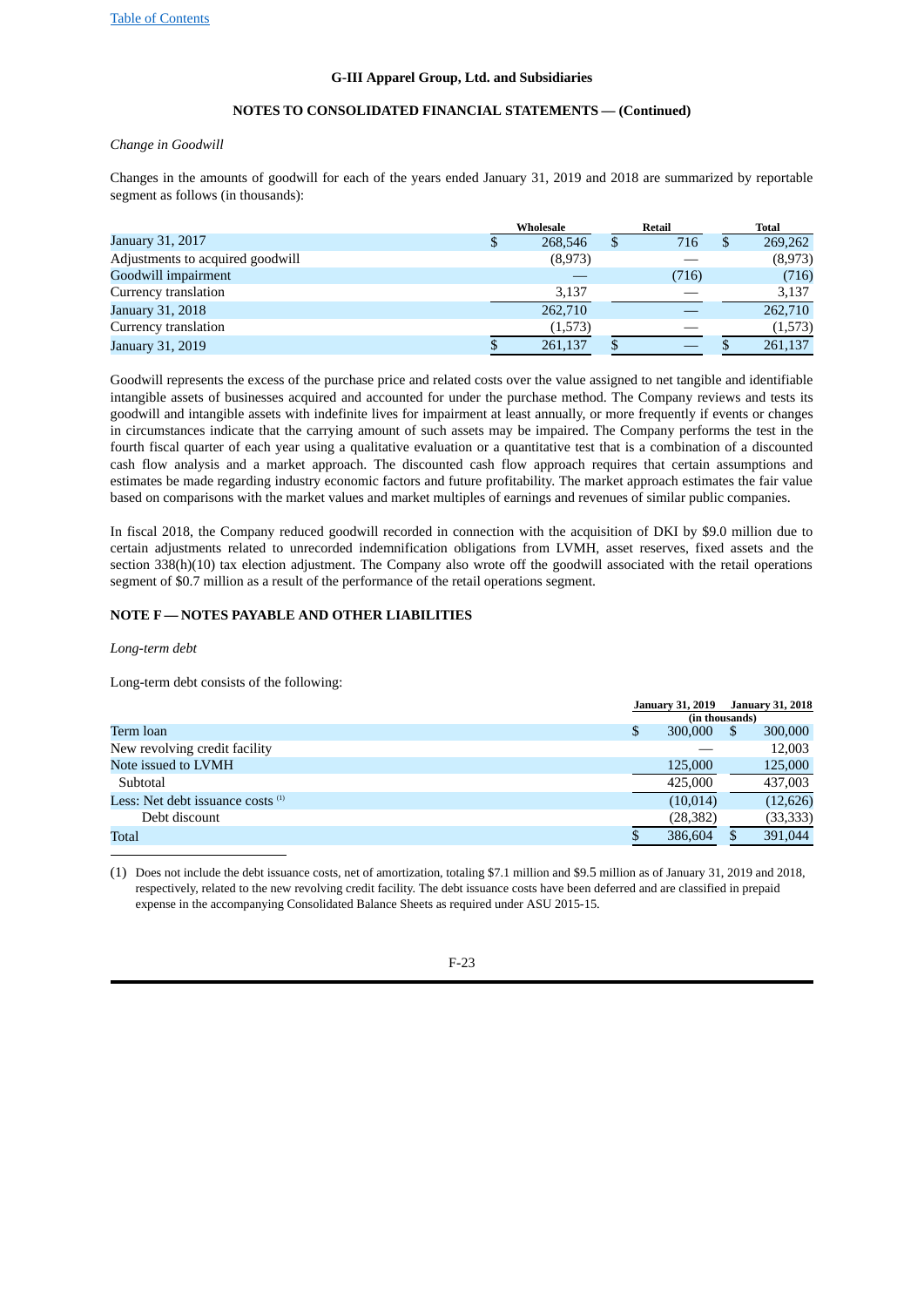# **NOTES TO CONSOLIDATED FINANCIAL STATEMENTS — (Continued)**

#### *Term Loan*

In connection with the acquisition of DKI, the Company borrowed \$350.0 million under a senior secured term loan facility (the "Term Loan"). The Term Loan will mature in December 2022. The Term Loan was subject to amortization payments of 0.625% of the original aggregate principal amount of the Term Loan per quarter, with the balance due at maturity. On December 1, 2016, the Company prepaid \$50.0 million in principal amount of the Term Loan. This prepayment relieved the Company of its obligation to make quarterly amortization payments for the remainder of the Term Loan.

Interest on the outstanding principal amount of the Term Loan accrues at a rate equal to LIBOR, subject to a 1% floor, plus an applicable margin of 5.25% or an alternate base rate (defined as the greatest of (i) the "prime rate" as published by the Wall Street Journal from time to time, (ii) the federal funds rate plus 0.5% or (iii) the LIBOR rate for a borrowing with an interest period of one month) plus 4.25%, per annum, payable in cash.

The Term Loan is secured (i) on a first-priority basis by a lien on the Company's real estate assets, equipment and fixtures, equity interests and intellectual property and certain related rights owned by the Company and by certain of the Company's subsidiaries and (ii) by a second-priority security interest in other assets of the Company and certain of its subsidiaries, which secure on a first-priority basis the Company's asset-based loan facility described below under the caption "New Revolving Credit Facility".

The Term Loan contains covenants that restrict the Company's ability to among other things, incur additional debt, sell or dispose certain assets, make certain investments, incur liens and enter into acquisitions. This loan also includes a mandatory prepayment provision on excess cash flow as defined within the agreement. A first lien leverage covenant requires the Company to maintain a level of debt to EBITDA at a ratio as defined over the term of the agreement. As of January 31, 2019, the Company was in compliance with these covenants.

The Term Loan may be prepaid, at the option of the Company, in whole or in part, at any time at par plus accrued interest, and, in the case of prepayments from the proceeds of certain refinancings prior to December 1, 2017, subject to a 1% prepayment fee. The Term Loan is required to be prepaid with the proceeds of certain asset sales if such proceeds are not applied as required by the Term Loan within certain specified deadlines. The Term Loan is also required to be prepaid in an amount equal to 75% of the "Excess Cash Flow" (as defined in the Term Loan) of the Company with respect to each fiscal year ending on or after January 31, 2018. The percentage of Excess Cash Flow that must be so applied is reduced to 50% if the Company's senior secured leverage ratio is less than 3.00 to 1.00, to 25% if the Company's senior secured leverage ratio is less than 2.75 to 1.00 and to 0% if the Company's senior secured leverage ratio is less than 2.25 to 1.00. As of January 31, 2019, the Company was not required to make a mandatory prepayment provision on excess cash flow as defined within the Term Loan.

The Company also incurred debt issuance costs totaling \$18.3 million related to the Term Loan, of which \$2.6 million have been expensed in connection with the \$50 million prepayment. In accordance with ASU 2015-15, the debt issuance costs have been deferred and are presented as a contra-liability, offsetting the outstanding balance of the Term Loan, and are amortized using the effective interest method over the remaining life of the Term Loan.

The weighted average interest rate for amounts borrowed under the Term Loan was 7.48% for the year ended January 31, 2019. A 0.25% change in the interest rates applied to the Term Loan would change annual interest expense under the Term Loan by \$0.8 million.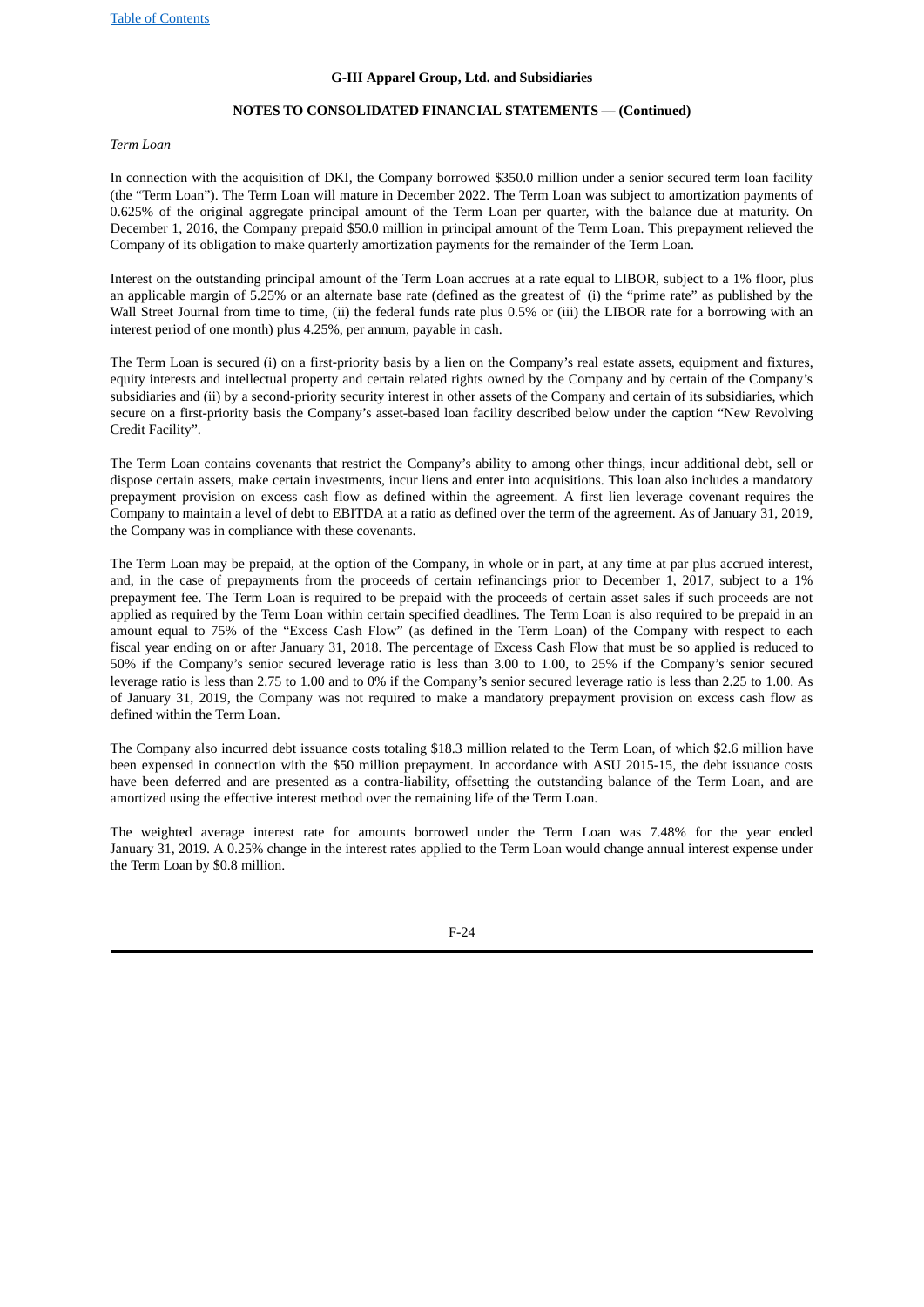# **NOTES TO CONSOLIDATED FINANCIAL STATEMENTS — (Continued)**

#### *New Revolving Credit Facility*

Upon closing of the acquisition of DKI, the Company's prior credit agreement (the "prior revolving credit facility") was refinanced and replaced by a \$650 million amended and restated credit agreement (the "new revolving credit facility"). Amounts available under the new revolving credit facility are subject to borrowing base formulas and over advances as specified in the new revolving credit facility agreement. Borrowings bear interest, at the Company's option, at LIBOR plus a margin of 1.25% to 1.75% or an alternate base rate (defined as the greatest of (i) the "prime rate" of JPMorgan Chase Bank, N.A. from time to time, (ii) the federal funds rate plus 0.5% or (iii) the LIBOR rate for a borrowing with an interest period of one month) plus a margin of 0.25% to 0.75%, with the applicable margin determined based on the availability under the new revolving credit facility agreement. The new revolving credit facility has a five-year term ending December 1, 2021. In addition to paying interest on any outstanding borrowings under the new revolving credit facility, the Company is required to pay a commitment fee to the lenders under the credit agreement with respect to the unutilized commitments. The commitment fee accrues at a rate equal to 0.25% per annum on the average daily amount of the available commitments.

The Company also incurred debt issuance costs totaling \$12.4 million related to the new revolving credit facility. As permitted under ASU 2015-15, the debt issuance costs have been deferred and are presented as an asset, which is subsequently amortized ratably over the term of the new revolving credit facility.

The new revolving credit facility is secured by specified assets of the Company and certain of its subsidiaries.

The new revolving credit facility contains a number of covenants that, among other things, restrict the Company's ability, subject to specified exceptions, to incur additional debt; incur liens; sell or dispose of assets; merge with other companies; liquidate or dissolve itself; acquire other companies; make loans, advances, or guarantees; and make certain investments. In certain circumstances, the new revolving credit facility also requires G-III to maintain a minimum fixed charge coverage ratio, as defined, that should not exceed 1.00 to 1.00 for each period of twelve consecutive fiscal months of holdings. As of January 31, 2019, the Company was in compliance with these covenants.

As of January 31, 2019, interest under the new revolving credit facility was being charged at the weighted average rate of 3.77% per annum. The new revolving credit facility also includes amounts available for letters of credit. As of January 31, 2019, the Company had no borrowings outstanding under the new revolving credit facility. As of January 31, 2019, there were outstanding trade and standby letters of credit amounting to \$11.4 million and \$3.4 million, respectively.

#### *LVMH Note*

As a portion of the consideration for the acquisition of DKI, the Company issued to LVMH a junior lien secured promissory note in the principal amount of \$125.0 million (the "LVMH Note") that bears interest at the rate of 2% per year. \$75.0 million of the principal amount of the LVMH Note is due and payable on June 1, 2023 and \$50.0 million of such principal amount is due and payable on December 1, 2023.

In connection with the issuance of the LVMH Note, LVMH entered into (i) a subordination agreement with Barclays Bank PLC, as administrative agent for the lenders party to the Term Loan and collateral agent for the Senior Secured Parties thereunder and JPMorgan Chase Bank, N.A., as administrative agent for the lenders and other Senior Secured Parties under the new revolving credit facility, providing that the Company's obligations under the LVMH Note are subordinate and junior to the Company's obligations under the new revolving credit facility and the Term Loan, and (ii) a pledge and security agreement with the Company and its subsidiary, G-III Leather Fashions, Inc., pursuant to which the Company and G-III Leather Fashions, Inc. granted to LVMH a security interest in specified collateral to secure the Company's payment and performance of the Company's obligations under the LVMH Note that is subordinate and junior to the security interest granted by the Company with respect to the Company's obligations under the new revolving credit facility agreement and Term Loan.

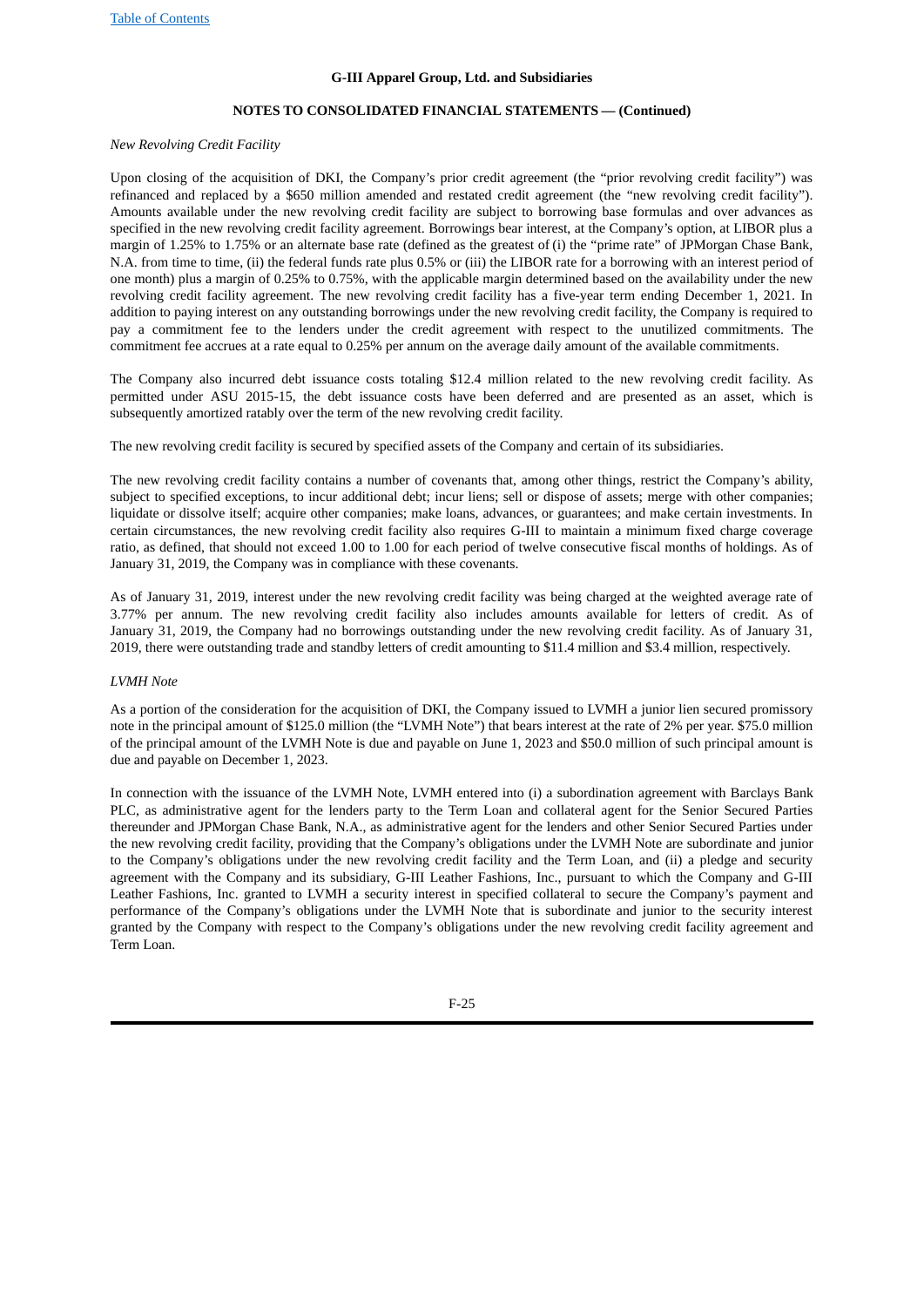# **NOTES TO CONSOLIDATED FINANCIAL STATEMENTS — (Continued)**

ASC 820 requires the note to be recorded at fair value at issuance. As a result, the Company recorded a \$40.0 million debt discount. This discount is being amortized as interest expense using the effective interest method over the term of the LVMH Note.

#### *Prior Revolving Credit Facility*

Prior to the acquisition of DKI, the prior revolving credit facility consisted of a five-year senior secured credit facility providing for borrowings in the aggregate principal amount of up to \$450 million through August 2017. Amounts available under the prior revolving credit facility were subject to borrowing base formulas and other advances as specified in the related credit agreement. Borrowings bore interest, at the Company's option, at LIBOR plus a margin of 1.5% to 2.0% or prime plus a margin of 0.5% to 1.0%, with the applicable margin determined based on availability under the prior revolving credit facility.

The weighted average interest rate for amounts borrowed under the prior revolving credit facility was 2.1% for the period starting February 2, 2016 and ending November 30, 2016, when the prior revolving credit facility was replaced by the new revolving credit facility.

#### *Future Debt Maturities*

As of January 31, 2019, the Company's mandatory debt repayments mature in the years ending up to January 31, 2024 or thereafter.

#### **Year Ending January 31, Amount**

|                     | (In thousands) |
|---------------------|----------------|
| 2020                |                |
| 2021                |                |
| 2022                |                |
| 2023                | 300,000        |
| 2024 and thereafter | 125,000        |

*Accrued expenses*

Accrued expenses consist of the following:

|                        | January 31, 2019 January 31, 2018 |  |        |  |
|------------------------|-----------------------------------|--|--------|--|
|                        | (in thousands)                    |  |        |  |
| Accrued bonuses        | 44.519                            |  | 36.137 |  |
| Other accrued expenses | 58,322                            |  | 58,918 |  |
| Total                  | 102.841                           |  | 95,055 |  |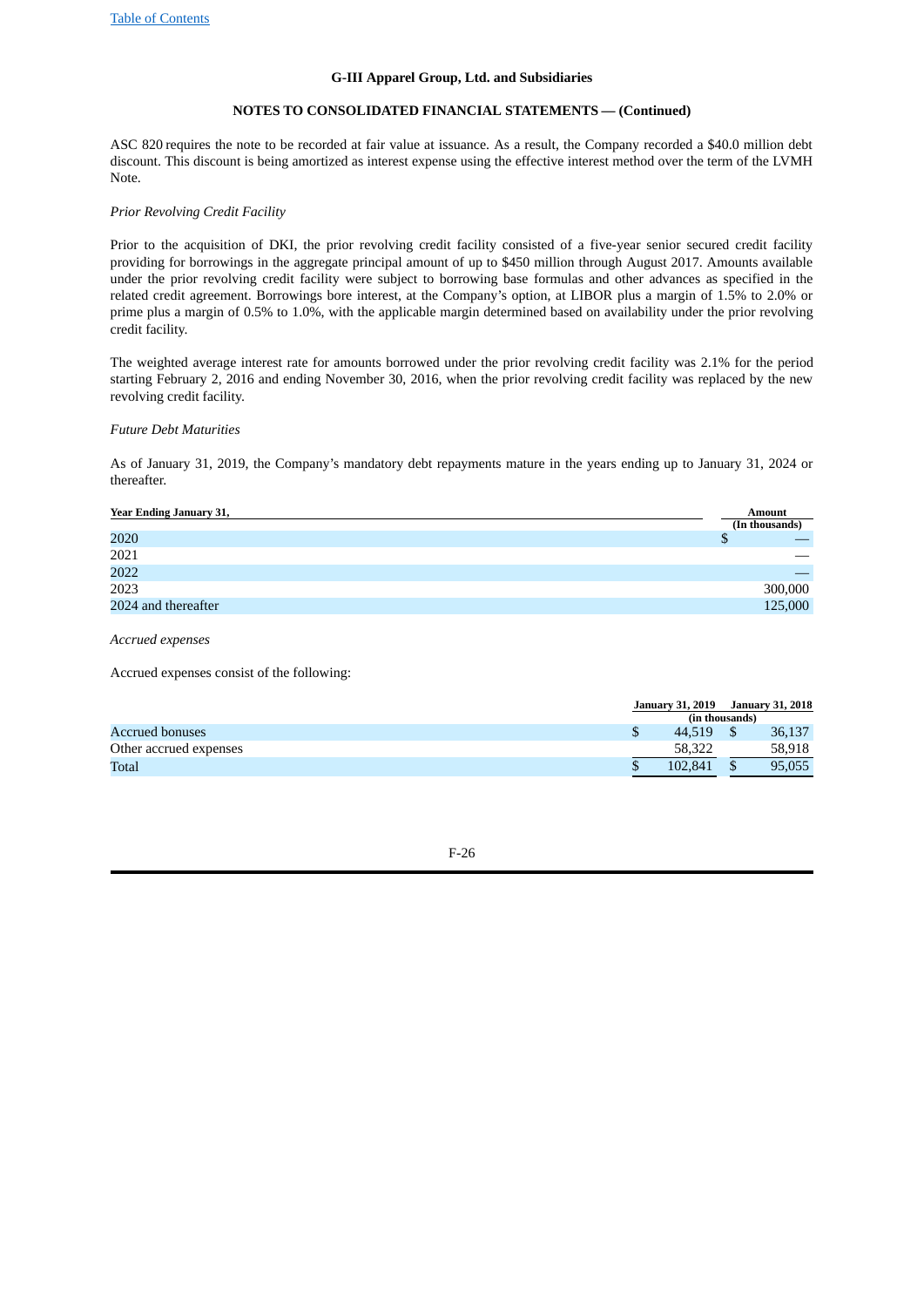# **NOTES TO CONSOLIDATED FINANCIAL STATEMENTS — (Continued)**

# **NOTE G — INCOME TAXES**

The income tax provision is comprised of the following:

|                            |                | Year Ended January 31, |    |                |    |          |  |
|----------------------------|----------------|------------------------|----|----------------|----|----------|--|
|                            |                | 2019                   |    | 2018           |    | 2017     |  |
|                            |                |                        |    | (In thousands) |    |          |  |
| Current                    |                |                        |    |                |    |          |  |
| Federal                    | \$             | 23,463                 | \$ | 28,723         | \$ | 22,925   |  |
| State and city             |                | 5,907                  |    | 2,592          |    | 4,034    |  |
| Foreign                    |                | 10,989                 |    | 12,532         |    | 6,150    |  |
|                            |                | 40,359                 |    | 43,847         |    | 33,109   |  |
| Deferred                   |                |                        |    |                |    |          |  |
| Federal                    |                | 4,419                  |    | 4,084          |    | (4,776)  |  |
| State and city             |                | 191                    |    | 1,285          |    | (2,807)  |  |
| Foreign                    |                | 794                    |    | (1,291)        |    | 298      |  |
|                            |                | 5,404                  |    | 4,078          |    | (7, 285) |  |
| Income tax expense         | \$             | 45,763                 | \$ | 47,925         | \$ | 25,824   |  |
| Income before income taxes |                |                        |    |                |    |          |  |
| <b>United States</b>       | $\mathbb{S}^-$ | 137,748                | \$ | 93,691         | \$ | 55,363   |  |
| <b>Non-United States</b>   |                | 46,082                 |    | 16,358         |    | 22,399   |  |
|                            | $\mathbb{S}$   | 183,830                | \$ | 110,049        | \$ | 77,762   |  |

On December 22, 2017, the U.S. government enacted comprehensive tax legislation regime commonly referred to as the TCJA. The TCJA included a broad range of complex provisions impacting the taxation of multi-national companies including the Company. Specifically, the Company is impacted by the change in the U.S. Federal corporate income tax rate from 35% to 21% (effective January 1, 2018). Further, the new regime includes a one-time transition tax on foreign earnings that were previously deferred, taxation of certain performance-based compensation paid to the Company's top executive officers that was previously deductible, full expensing of fixed assets and the deductibility of certain costs, and GILTI.

In accordance with TCJA, the Company recorded \$6.9 million as additional income tax expense in the fourth quarter of 2017, the period in which the legislation was enacted. The total expense primarily comprised of approximately \$3.3 million related to the transition tax and approximately \$4.4 million tax expense related to revaluing U.S. deferred tax assets and liabilities using the new U.S. corporate tax rate of 21%. Other provisional impacts were primarily related to the state tax impact of the prorated reduced federal tax rate. SAB 118 was issued to address the application of U.S. GAAP in situations when a company does not have the necessary information available, prepared, or analyzed to complete the accounting for certain income tax effects of the TCJA. December 22, 2018 marked the end of the measurement period for purposes of SAB 118. As such, the Company has completed its analysis based on legislative updates relating to TCJA, which resulted in an immaterial impact to the Company's overall financial results.

Effective January 1, 2018, the TCJA subjects a U.S. parent company to current tax on its GILTI. We elected to account for any tax on GILTI in the period in which it was incurred. At January 31, 2019, the Company incurred a GILTI tax impact of \$0.2 million.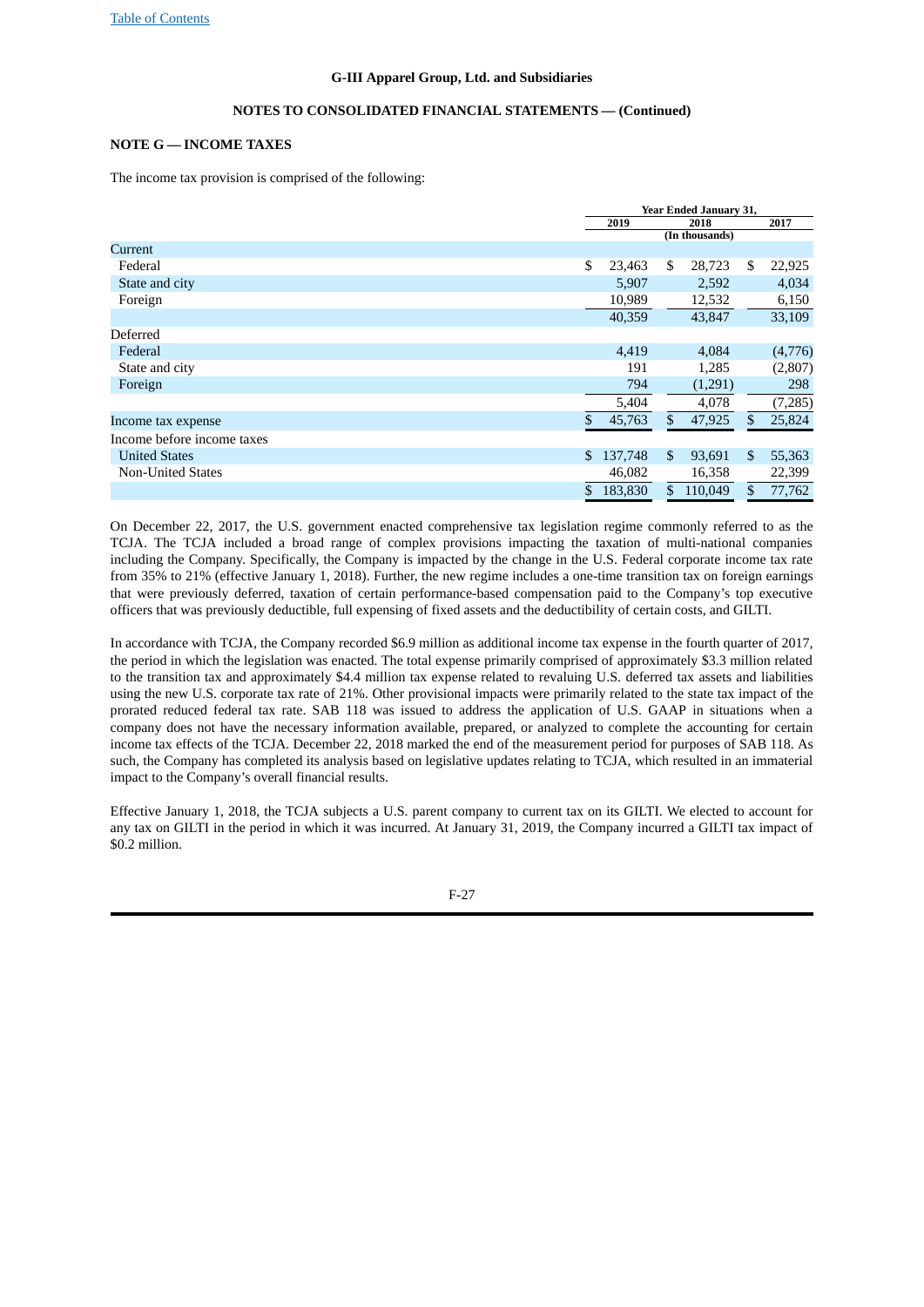# **NOTES TO CONSOLIDATED FINANCIAL STATEMENTS — (Continued)**

The significant components of the Company's net deferred tax asset at January 31, 2019 and 2018 are summarized as follows:

|                                              | 2019         |                | 2018           |
|----------------------------------------------|--------------|----------------|----------------|
|                                              |              | (In thousands) |                |
| Deferred income tax assets:                  |              |                |                |
| Compensation                                 | $\mathbb{S}$ | 10,605         | \$<br>10,783   |
| Inventory                                    |              | 2,244          |                |
| Straight-line lease                          |              | 6,642          | 6,856          |
| Provision for bad debts and sales allowances |              | 33,221         | 17,819         |
| Supplemental employee retirement plan        |              | 401            | 415            |
| Inventory write-downs                        |              |                |                |
| Net operating loss                           |              | 3,362          | 2,983          |
| Other                                        |              | 2,891          | 212            |
| Gross deferred income tax assets             |              | 59,366         | 39,068         |
| Less: valuation allowance                    |              | (2,303)        | (1,648)        |
| Net deferred income tax assets               |              | 57,063         | 37,420         |
| Deferred income tax liabilities:             |              |                |                |
| Depreciation and amortization                |              | (25, 617)      | (16, 234)      |
| Intangibles                                  |              | (21,742)       | (22, 804)      |
| Prepaid expenses and other                   |              | (2,405)        | (2,585)        |
| Inventory                                    |              |                | (246)          |
| Total deferred income tax liabilities        |              | (49,764)       | (41, 869)      |
| Net deferred tax assets (liabilities)        | \$           | 7,299          | \$<br>(4, 449) |

As of January 31, 2019 and 2018, deferred tax liabilities of \$15.1 million and \$15.8 million, respectively, relate to intangible assets in Switzerland. The remaining intangible assets relate primarily to the U.S.

The total undistributed earnings of the Company's foreign subsidiaries are approximately \$78.0 million for the fiscal year ended January 31, 2019. Those earnings are considered indefinitely reinvested. Even though the undistributed earnings can be distributed back generally without U.S. federal income tax as a result of the one-time transition tax under the TCJA regime, the Company will not change its indefinite reinvestment assertion with respect to those earnings. Upon distribution of those earnings in the form of dividends, the Company does not anticipate any material tax costs. As such, no deferred taxes have been provided for withholding taxes or other taxes that would result upon repatriation of undistributed foreign earnings.

The following is a reconciliation of the statutory federal income tax rate to the effective rate reported in the financial statements for the years ended January 31:

|                                                           | 2019   | 2018   | 2017   |
|-----------------------------------------------------------|--------|--------|--------|
| Provision for Federal income taxes at the statutory rate  | 21.0 % | 33.8 % | 35.0 % |
| State and local income taxes, net of Federal tax benefit  | 2.4    | 0.5    | 1.0    |
| Permanent differences resulting in Federal taxable income | 6.6    | 8.8    | 9.6    |
| Tax reform                                                |        | 7.5    |        |
| Foreign tax rate differential                             | 0.5    | 0.2    | (1.7)  |
| Share-based payments                                      | (0.6)  | (1.2)  | (3.8)  |
| Foreign tax credit                                        | (5.5)  | (7.7)  | (6.5)  |
| Valuation allowance                                       | 0.2    | 1.5    |        |
| Other, net                                                | 0.3    | 0.2    | (0.4)  |
| Actual provision for income taxes                         | 24.9 % | 43.6 % | 33.2 % |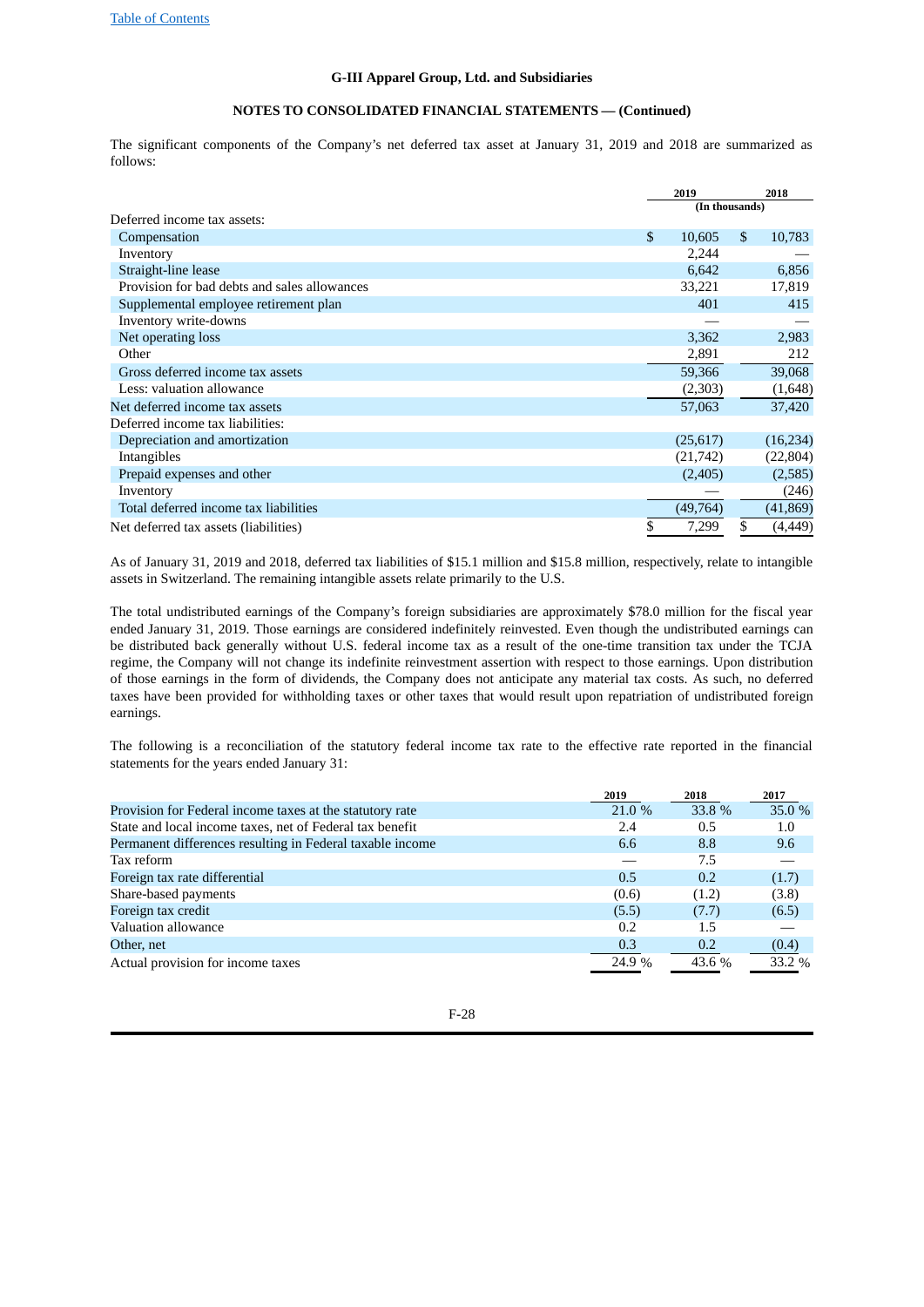# **NOTES TO CONSOLIDATED FINANCIAL STATEMENTS — (Continued)**

Valuation allowances represent deferred tax benefits where management is uncertain if the Company will have the ability to recognize those benefits in the future. As of January 31, 2019, the Company recorded an additional valuation allowance of \$0.4 million against its deferred tax assets.

#### *Unrecognized Tax Benefits*

A reconciliation of the beginning and ending amounts of gross unrecognized tax benefits (excluding interest and penalties) is as follows:

|                                                              | 2019 |      | 2018 |                | 2017  |
|--------------------------------------------------------------|------|------|------|----------------|-------|
|                                                              |      |      |      | (In thousands) |       |
| Balance at February 1,                                       | S    | 82   |      | 1,094          | 1,094 |
| Additions based on tax positions related to the current year |      |      |      |                |       |
| Additions for tax positions of prior years                   |      |      |      |                |       |
| Reductions for tax positions of prior years                  |      |      |      |                |       |
| <b>Settlements</b>                                           |      |      |      |                |       |
| Lapses of statues of limitations                             |      | (82) |      | (1,012)        |       |
| Balance at January 31,                                       |      |      |      | 82             | 1.094 |

The Company accounts for uncertain income tax positions in accordance with ASC 740 — *Income Taxes*. The Company files income tax returns in the U.S. federal jurisdiction and various state and foreign jurisdictions. As of January 31, 2019, there was a decrease in the unrecognized tax position reserve of \$0.1 million for lapses in the statute of limitations in the uncertain income tax positions reserves.

The Company's policy on classification is to include interest in interest and financing charges, net and penalties in selling, general and administrative expenses in the accompanying Consolidated Statements of Income and Comprehensive Income. The Company and certain of its subsidiaries are subject to U.S. Federal income tax as well as income tax of multiple state, local, and foreign jurisdictions. One of its foreign subsidiaries, T.R.B. International S.A., has a ruling with the Swiss government that taxes commercial foreign sourced income at an 11.6% rate. The ruling was extended to the year ending December 31, 2019.

Of the major jurisdictions, the Company and its subsidiaries are subject to examination in the United States and various foreign jurisdictions for fiscal year 2014 and forward. The Company is currently under audit examination by New York and Canada for fiscal year 2014 and 2015. The Company believes that it is reasonably possible there will be no change to its unrecognized income tax position reserves during the next twelve months due to the applicable statues of limitations.

# **NOTE H — COMMITMENTS AND CONTINGENCIES**

#### *Lease Agreements*

The Company leases warehousing, executive and sales facilities, retail stores, equipment and vehicles under operating leases with options to renew at varying terms. Leases with provisions for increasing rents have been accounted for on a straight-line basis over the life of the lease.

Certain leases provide for contingent rents, which are determined as a percentage of gross sales. The Company records a contingent rent liability in accrued expenses on the Consolidated Balance Sheets and the corresponding rent expense in the Consolidated Statements of Income and Comprehensive Income when management determines that achieving the specified levels during the fiscal year is probable.

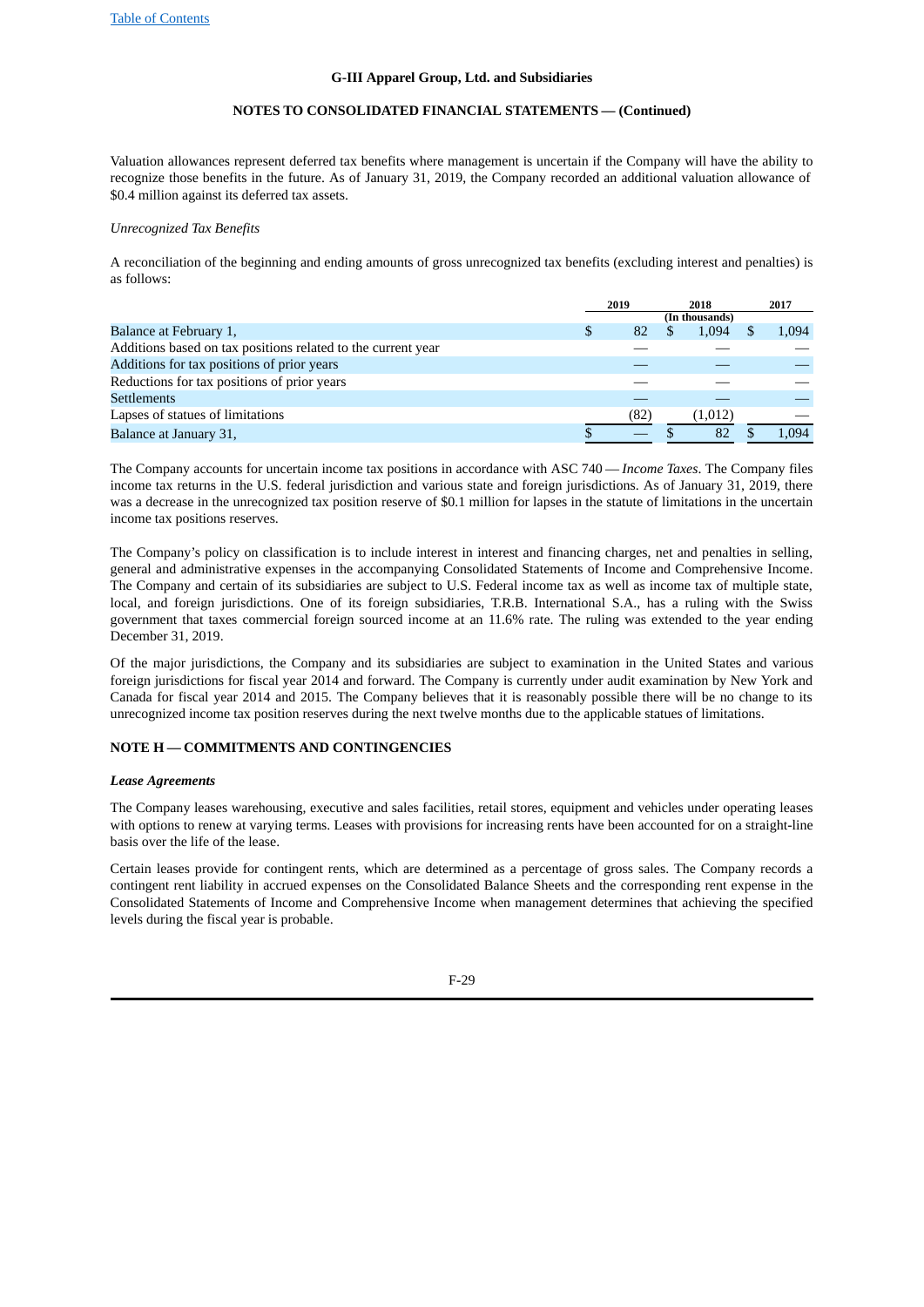# **NOTES TO CONSOLIDATED FINANCIAL STATEMENTS — (Continued)**

The following schedule sets forth the future minimum rental payments for operating leases having non-cancelable lease periods in excess of one year at January 31, 2019:

| Year Ending January 31, |                | Amount  |
|-------------------------|----------------|---------|
|                         | (In thousands) |         |
| 2020                    | ¢<br>Φ         | 94,089  |
| 2021                    |                | 81,085  |
| 2022                    |                | 68,281  |
| 2023                    |                | 60,358  |
| 2024                    |                | 49,416  |
| Thereafter              |                | 79,996  |
|                         |                | 433,225 |

Rent expense on the above operating leases for the years ended January 31, 2019, 2018 and 2017 was \$108.2 million, \$110.4 million and \$84.7 million, respectively.

#### *License Agreements*

The Company has entered into license agreements that provide for royalty payments based on net sales of licensed products. The Company incurred royalty expense (included in cost of goods sold) of \$165.7 million, \$154.3 million and \$139.0 million for the years ended January 31, 2019, 2018 and 2017, respectively. Contractual advertising expense, which is normally based on a percentage of net sales associated with certain license agreements (included in selling, general and administrative expenses), was \$46.2 million, \$43.4 million and \$39.2 million for the years ended January 31, 2019, 2018 and 2017, respectively. Based on minimum net sales requirements, future minimum royalty and advertising payments required under these agreements are:

| <b>Year Ending January 31,</b> |    | Amount         |
|--------------------------------|----|----------------|
|                                |    | (In thousands) |
| 2020                           | ۰D | 154,203        |
| 2021                           |    | 97,827         |
| 2022                           |    | 89,485         |
| 2023                           |    | 87,048         |
| 2024                           |    | 49,683         |
| Thereafter                     |    |                |
|                                |    | 478,246        |

## *Legal Proceedings*

In the ordinary course of business, the Company is subject to periodic claims, investigations and lawsuits. Although the Company cannot predict with certainty the ultimate resolution of claims, investigations and lawsuits, asserted against the Company, it does not believe that any currently pending legal proceeding or proceedings to which it is a party could have a material adverse effect on its business, financial condition or results of operations except for the following:

#### *Canadian Customs Duty Examination*

In October 2017, the Canada Border Service Agency ("CBSA") issued a final audit report to G-III Apparel Canada ULC ("G-III Canada"), a wholly-owned subsidiary of the Company. The report challenged the valuation used by G-III Canada for certain goods imported into Canada. The period covered by the examination is February 1, 2014 through the date of the final report, October 27, 2017. The CBSA has requested G-III Canada to reassess its customs entries for that period using the price paid or payable by the Canadian retail customers for certain imported goods rather than the price paid by G-III Canada to the vendor. The CBSA has also requested that G-III Canada change the valuation method used to pay duties with respect to goods imported in the future.

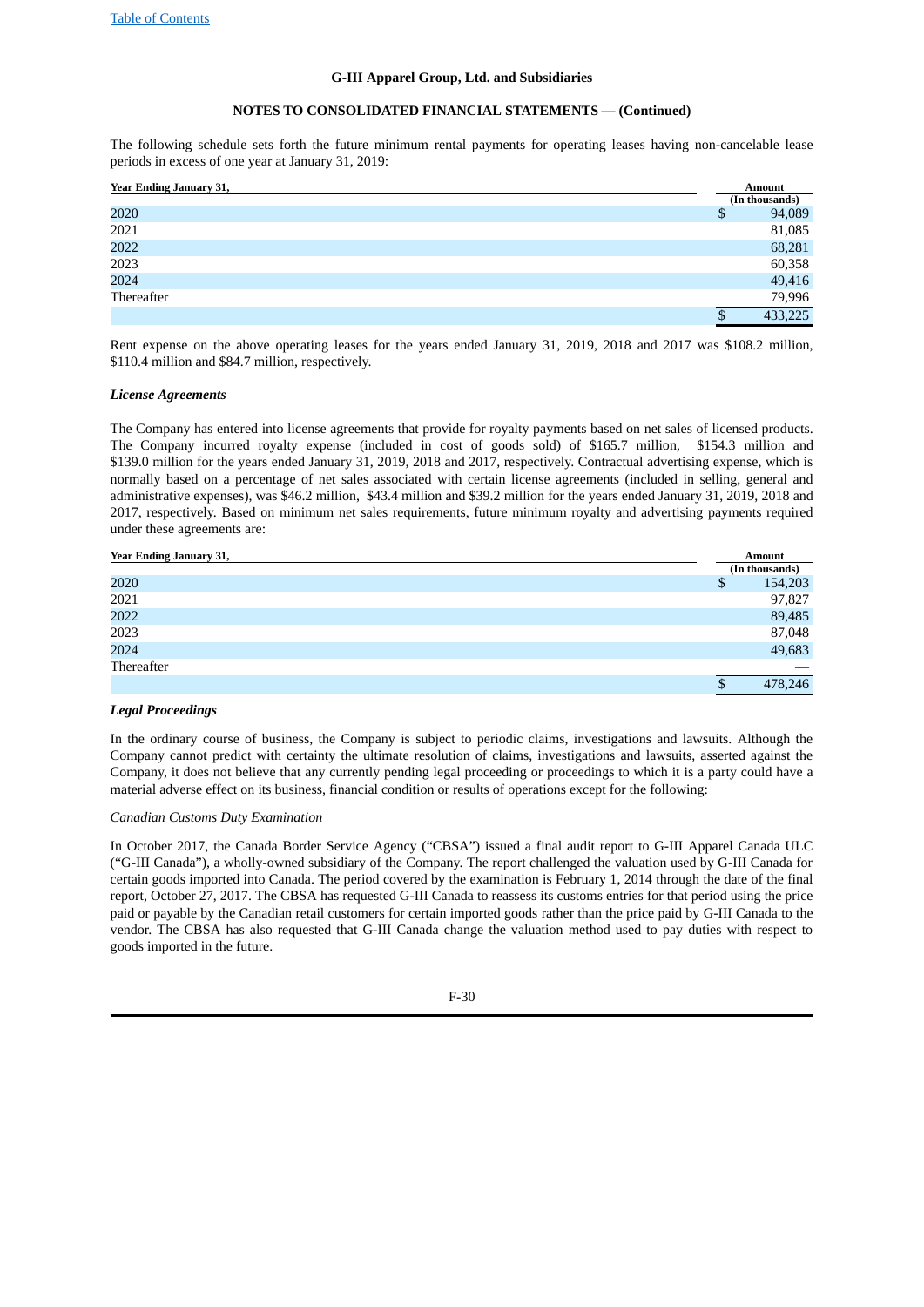# **NOTES TO CONSOLIDATED FINANCIAL STATEMENTS — (Continued)**

In March 2018, G-III Canada secured a bond to guarantee payment to the CBSA for additional duties payable as a result of the reassessment required by the final audit report. The Company secured a bond in the amount of CAD\$26.9 million (\$20.9 million) representing customs duty and interest through December 31, 2017 that is claimed to be owed to the CBSA. In March 2018, the Company amended the duties filed for the month of January 2018 under the new valuation method. This amount was paid to the CBSA. Beginning February 1, 2018, the Company began paying duties based on the new valuation method. Expense amounts deferred for the year ended January 31, 2019, related to the higher dutiable values, were CAD\$10.5 million (\$8.0 million).

G-III Canada, based on the advice of counsel, believes it has positions that support its ability to receive a refund of amounts claimed to be owed to the CBSA on appeal and intends to vigorously contest the findings of the CBSA. G-III Canada filed its appeal with the CBSA in May 2018.

## **NOTE I — STOCKHOLDERS' EQUITY**

#### *Share Repurchase Program*

The Company's Board of Directors has authorized a share repurchase program of 5,000,000 shares. The timing and actual number of shares repurchased, if any, will depend on a number of factors, including market conditions and prevailing stock prices, and are subject to compliance with certain covenants contained in the loan agreement. Share repurchases may take place on the open market, in privately negotiated transactions or by other means, and would be made in accordance with applicable securities laws.

During fiscal 2019, pursuant to this program, the Company acquired 723,072 of its shares of common stock for an aggregate purchase price of \$20.3 million. The Company did not repurchase any shares during fiscal 2018.

#### *Long-Term Incentive Plan*

As of January 31, 2019, the Company had 717,381 shares available for grant under its long-term incentive plan. The plan provides for the grant of equity and cash awards, including restricted stock awards, stock options and other stock unit awards to directors, officers and employees. Restricted stock unit awards generally vest over a two to five year period and certain awards also include (i) market price performance conditions that provide for the award to vest only after the average closing price of the Company's stock trades above a predetermined market level and (ii) another performance condition that requires the achievement of an operating performance target. It is the Company's policy to grant stock options at prices not less than the fair market value on the date of the grant. Option terms, vesting and exercise periods vary, except that the term of an option may not exceed ten years.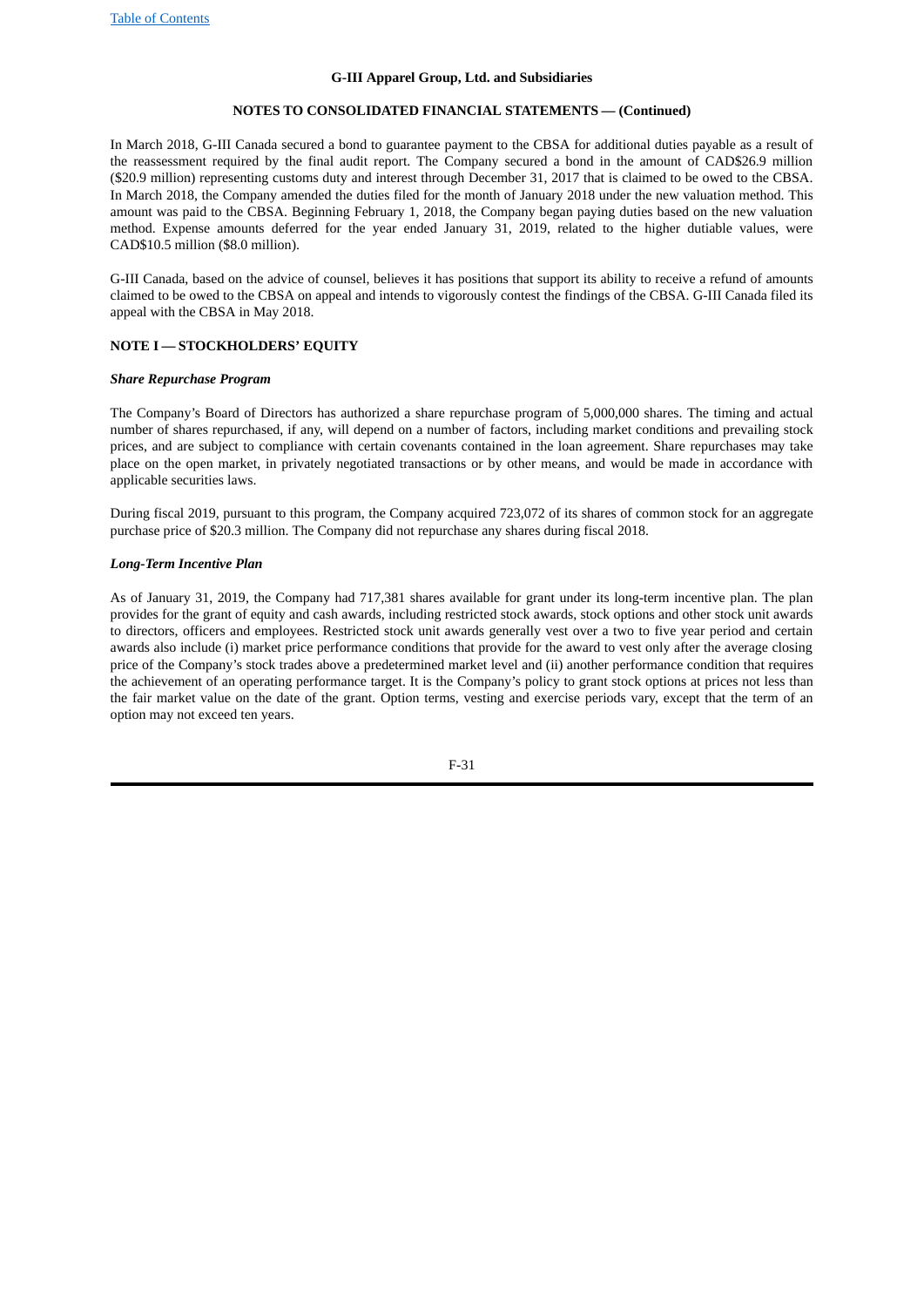# **NOTES TO CONSOLIDATED FINANCIAL STATEMENTS — (Continued)**

# *Restricted Stock Units*

|                                 | Awards<br>Outstanding |                | <b>Weighted Average</b><br><b>Grant Date</b><br><b>Fair Value</b> |
|---------------------------------|-----------------------|----------------|-------------------------------------------------------------------|
| Unvested as of January 31, 2016 | 2,048,883             | $\mathfrak{S}$ | 30.79                                                             |
| Granted                         | 630,642               | \$.            | 25.82                                                             |
| Vested                          | (678, 164)            | -S             | 22.43                                                             |
| Canceled                        | (2,500)               | S              | 17.95                                                             |
| Unvested as of January 31, 2017 | 1,998,861             | \$             | 31.70                                                             |
| Granted                         | 279,479               | \$             | 16.28                                                             |
| <b>Vested</b>                   | (495,372)             | S              | 26.39                                                             |
| Canceled                        | (10, 391)             | S              | 28.42                                                             |
| Unvested as of January 31, 2018 | 1,772,577             | \$             | 29.51                                                             |
| Granted                         | 529.253               | \$             | 32.34                                                             |
| <b>Vested</b>                   | (451, 929)            | S              | 27.49                                                             |
| Canceled                        | (28, 282)             | \$             | 29.23                                                             |
| Unvested as of January 31, 2019 | 1,821,619             | \$             | 30.83                                                             |

For restricted stock units with market conditions, the Company estimates the grant date fair value using a Monte Carlo simulation model. This valuation methodology utilizes the closing price of the Company's common stock on grant date and several key assumptions, including expected volatility of the Company's stock price, and risk-free rates of return**.** This valuation is performed with the assistance of a third party valuation specialist. For restricted stock units with no performance conditions, grant date fair value is based on the market price on the date of grant.

The Company recognized \$19.7 million, \$19.7 million and \$16.9 million in share-based compensation expense for the years ended January 31, 2019, 2018 and 2017, respectively, related to restricted stock unit grants. At January 31, 2019, 2018 and 2017, unrecognized costs related to the restricted stock units totaled \$19.4 million, \$23.0 million and \$40.7 million, respectively.

## *Stock Options*

|                                                | 2019                                                                     |    |                                        | 2018       |               | 2017  |                                 |   |       |
|------------------------------------------------|--------------------------------------------------------------------------|----|----------------------------------------|------------|---------------|-------|---------------------------------|---|-------|
|                                                | Weighted<br>Average<br><b>Shares</b><br><b>Shares</b><br><b>Exercise</b> |    | Weighted<br>Average<br><b>Exercise</b> |            | <b>Shares</b> |       | Weighted<br>Average<br>Exercise |   |       |
| Stock options outstanding at beginning of year | 62,666                                                                   | S  | 11.50                                  | 251,131    | S             | 9.16  | 331,651                         | S | 10.59 |
| Exercised                                      | (15,600)                                                                 | \$ | 6.55                                   | (188, 465) | \$            | 8.38  | (20, 520)                       |   | 12.65 |
| Granted                                        | 8,245                                                                    | \$ | 30.32                                  |            | S             |       |                                 |   |       |
| Cancelled or forfeited                         |                                                                          |    |                                        |            |               |       | (60,000)                        |   | 15.87 |
| Stock options outstanding at end of year       | 55,311                                                                   |    | 15.70                                  | 62,666     | \$            | 11.50 | 251,131                         |   | 9.16  |
| Exercisable                                    | 47,066                                                                   |    | 13.14                                  | 62.666     |               | 11.50 | 251.131                         |   | 9.16  |

The following table summarizes information about stock options outstanding:

| <b>Range of Exercise Prices</b> | <b>Number</b><br>Outstanding as of<br>January 31,<br>2019 | Weighted<br>Average<br>Remaining<br>Contractual Life | Weighted<br>Average<br><b>Exercise</b><br>Price | Number<br><b>Exercisable as of</b><br>January 31,<br>2019 | Weighted<br>Average<br><b>Exercise</b><br>Price |
|---------------------------------|-----------------------------------------------------------|------------------------------------------------------|-------------------------------------------------|-----------------------------------------------------------|-------------------------------------------------|
| $$5.55 - $9.20$                 | 10.000                                                    | 0.26                                                 | 6.57                                            | 10.000                                                    | \$<br>6.57                                      |
| $$12.51 - $17.45$               | 27,066                                                    | 1.52                                                 | 13.73                                           | 27,066                                                    | \$<br>13.73                                     |
| $$18.11 - $30.32$               | 18.245                                                    | 3.51                                                 | 23.63                                           | 10.000                                                    | \$<br>18.11                                     |
|                                 | 55,311                                                    |                                                      |                                                 | 47,066                                                    |                                                 |

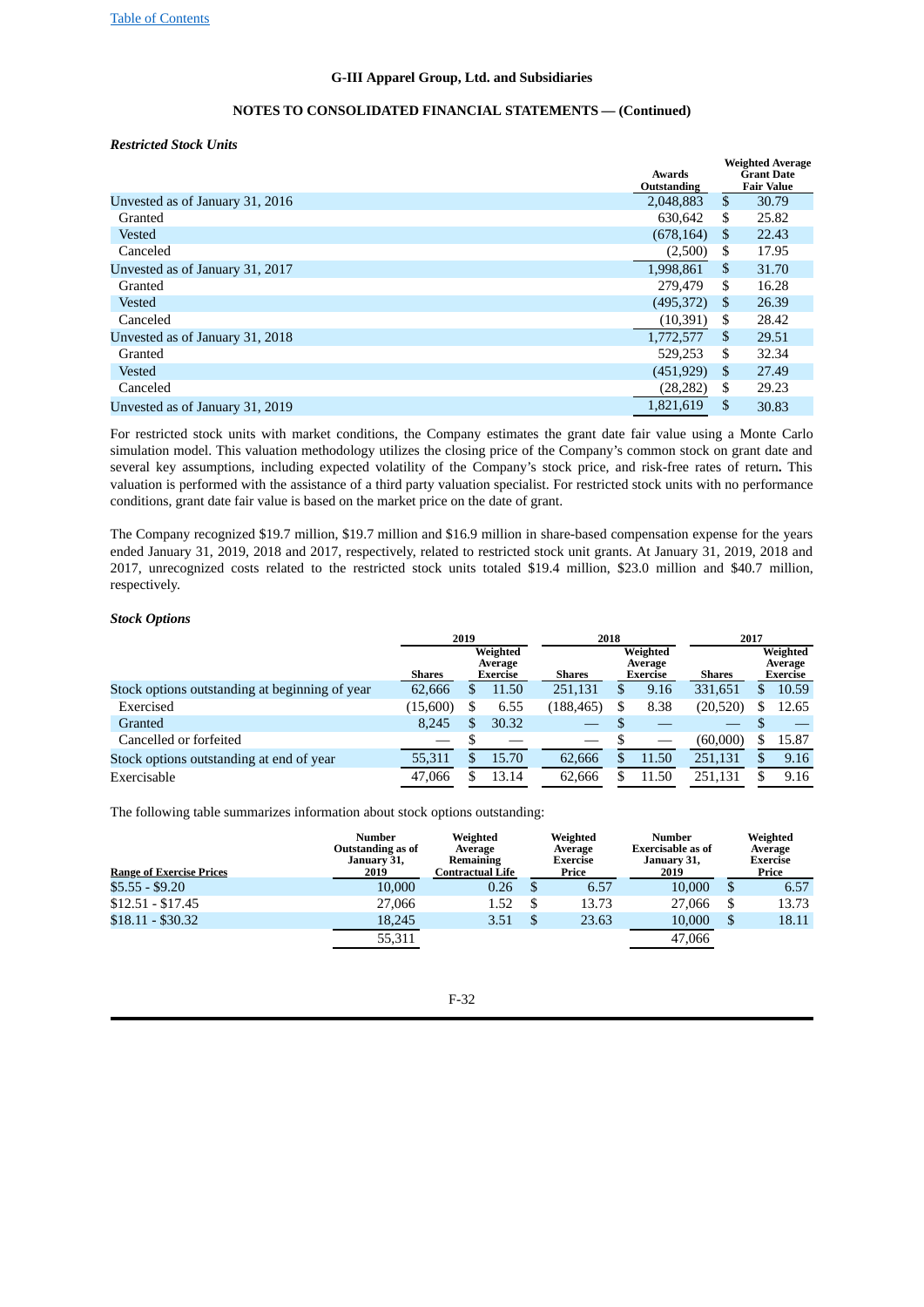# **NOTES TO CONSOLIDATED FINANCIAL STATEMENTS — (Continued)**

The fair value of stock options was estimated using the Black-Scholes option-pricing model. This model requires the input of subjective assumptions that will usually have a significant impact on the fair value estimate. The Company granted 8,245 stock options during the year ended January 31, 2019. No stock options were granted during the years ended January 31, 2018 and 2017.

The following table summarizes the assumptions used in the Black-Scholes option-pricing model for grants in fiscal 2019:

|                                                 | 2019    |
|-------------------------------------------------|---------|
| Weighted-average risk free rate of interest     | $2.5\%$ |
| Expected volatility                             | 51.2 %  |
| Weighted-average expected award life (in years) | 2.25    |
| Dividend vield                                  | $0\%$   |
| Weighted-average fair value                     | 9.68    |

The weighted average volatility was developed using historical volatility for periods equal to the expected term of the options.

The risk-free interest rate was developed using the U.S. Treasury yield curve for periods equal to the expected term of the options on the grant date. An increase in the risk-free interest rate will increase stock compensation expense.

The dividend yield is a ratio that estimates the expected dividend payments to shareholders. The Company has not declared a cash dividend and has estimated dividend yield at 0%.

The expected term of stock option grants was developed after considering vesting schedules, life of the option, and historical experience. An increase in the expected holding period will increase stock compensation expense.

The Company accounts for forfeited awards as they occur as permitted by ASU 2016-09. Ultimately, the actual expense recognized over the vesting period will be for those shares that vest.

The weighted average remaining term for stock options outstanding was 1.9 years at January 31, 2019. The aggregate intrinsic value at January 31, 2019 was \$1.1 million for stock options outstanding and \$1.0 million for stock options exercisable. The intrinsic value for stock options is calculated based on the exercise price of the underlying awards and the market price of the Company's common stock as of January 31, 2019, the reporting date.

Proceeds received from the exercise of stock options were \$0.1 million and \$1.6 million during the years ended January 31, 2019 and 2018, respectively. The intrinsic value of stock options exercised was \$0.4 million and \$3.6 million for the years ended January 31, 2019 and 2018, respectively. A portion of this amount is currently deductible for tax purposes.

The Company recognized a nominal amount and \$0.1 million in compensation expense for the year ended January 31, 2019 and 2017, respectively, related to stock options. No compensation expense related to stock options was recognized for the year ended January 31, 2018.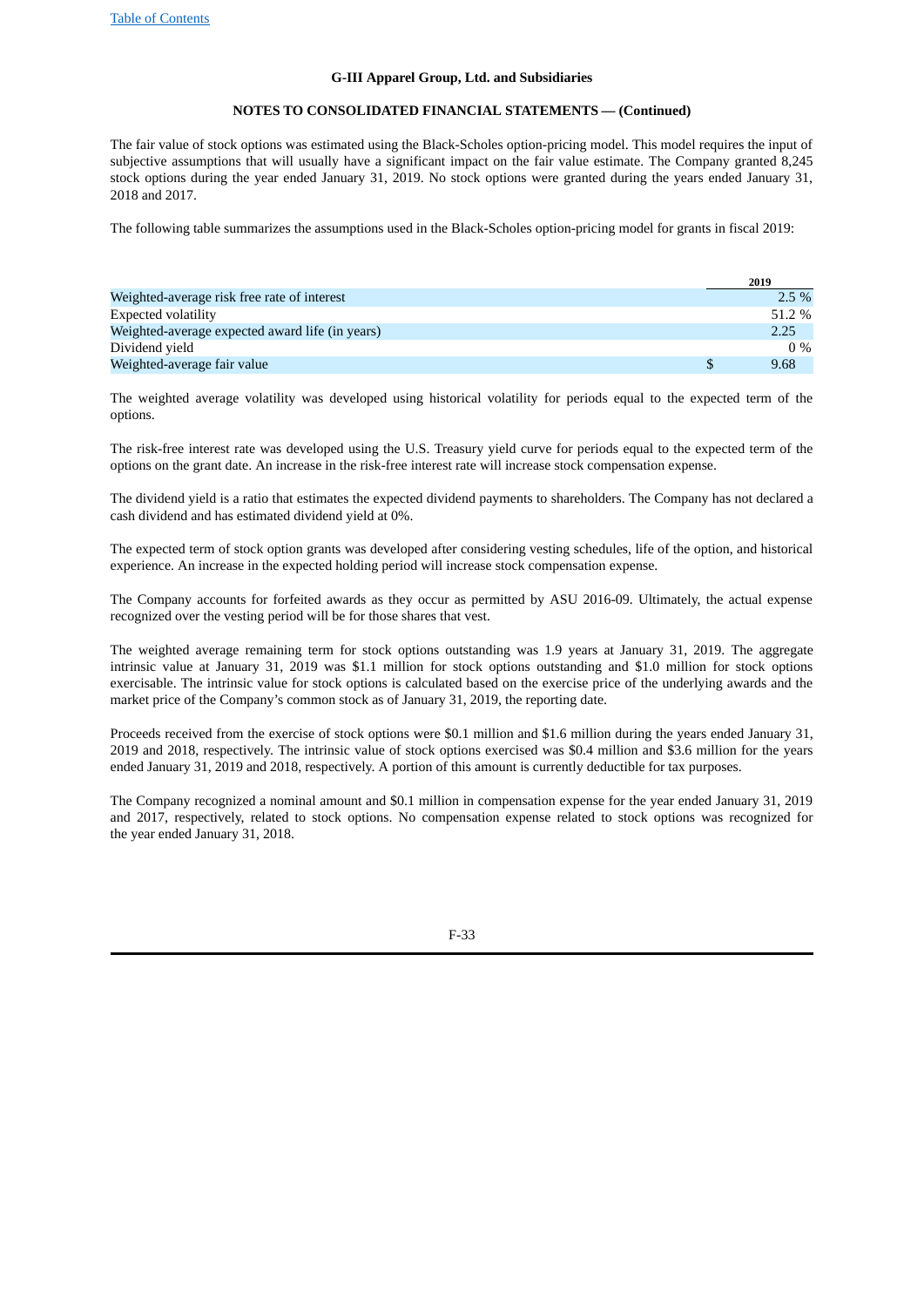## **NOTES TO CONSOLIDATED FINANCIAL STATEMENTS — (Continued)**

# **NOTE J — CONCENTRATION**

#### *Major Customers*

Two customers in the wholesale operations segment accounted for approximately 24.8% and 12.4%, respectively, of the Company's net sales for the year ended January 31, 2019. One customer accounted for 22.2% and 21.8% of the Company's net sales for the years ended January 31, 2018 and 2017, respectively. Two customers in the wholesale operations segment accounted for approximately 27.5% and 16.5%, respectively, of the Company's net accounts receivable as of January 31, 2019. Two customers accounted for approximately 22.2% and 17.2%, respectively, of the Company's net accounts receivable as of January 31, 2018.

#### *Inventory Sourcing*

The Company sourced from China approximately 61.5%, 65.1% and 72.0% of the inventory purchased for the years ended January 31, 2019, 2018 and 2017, respectively. During the year ended January 31, 2019 and 2018, the Company sourced 14.4% and 14.7% of its purchases from one vendor in China, respectively. During the year ended January 31, 2017, the Company sourced 23.9% (13.6% and 10.3%) of its purchases from two vendors in China. The Company believes it has alternative manufacturing sources available to meet its current and future production requirements in the event the Company is required to change current manufacturers or current manufacturers are unavailable to fulfill the Company's production needs.

#### **NOTE K — EMPLOYEE BENEFIT PLANS**

The Company maintains a  $401(k)$  plan (the "GIII Plan") and trust for non-union employees. The Plan provides for a Safe Harbor (non-discretionary) matching contribution of 100% of the first 3% of the participant's contributed pay plus 50% of the next 2% of the participant's contributed pay. The Company made matching contributions of \$3.8 million, \$3.6 million and \$2.9 million for the years ended January 31, 2019, 2018 and 2017, respectively. The DKI 401(k) plan and trust for U.S. based non-union employees was merged with the GIII Plan on June 1, 2017.

#### **NOTE L— SEGMENTS**

The Company's reportable segments are business units that offer products through different channels of distribution. The Company has two reportable segments: wholesale operations and retail operations. The wholesale operations segment includes sales of products under the Company's owned, licensed and private label brands, as well as sales related to the Vilebrequin business. Wholesale revenues also include revenues from license agreements related to trademarks owned by the Donna Karan, DKNY, G.H. Bass, Andrew Marc and Vilebrequin businesses. The retail operations segment consists primarily of the Wilsons Leather, G.H. Bass and DKNY stores, as well as a limited number of Calvin Klein Performance and Karl Lagerfeld Paris stores. Sales through the Company's owned websites, with the exception of Vilebrequin, are also included in the retail operations segment.

The following segment information, in thousands, is presented for the fiscal years ended:

|                                              | <b>January 31, 2019</b> |           |  |           |                            |            |       |           |
|----------------------------------------------|-------------------------|-----------|--|-----------|----------------------------|------------|-------|-----------|
|                                              | Wholesale<br>Retail     |           |  |           | Elimination <sup>(1)</sup> |            | Total |           |
| Net sales                                    |                         | 2,716,958 |  | 476,764   | S.                         | (117,514)  | \$    | 3,076,208 |
| Cost of goods sold                           |                         | 1,837,335 |  | 249,278   |                            | (117, 514) |       | 1,969,099 |
| Gross Profit                                 |                         | 879,623   |  | 227,486   |                            |            |       | 1,107,109 |
| Selling, general and administrative expenses |                         | 570,290   |  | 264,473   |                            |            |       | 834,763   |
| Depreciation and amortization                |                         | 29.644    |  | 9,175     |                            |            |       | 38,819    |
| Asset impairments                            |                         |           |  | 2,813     |                            |            |       | 2,813     |
| Operating profit (loss)                      |                         | 279,689   |  | (48, 975) |                            |            |       | 230,714   |

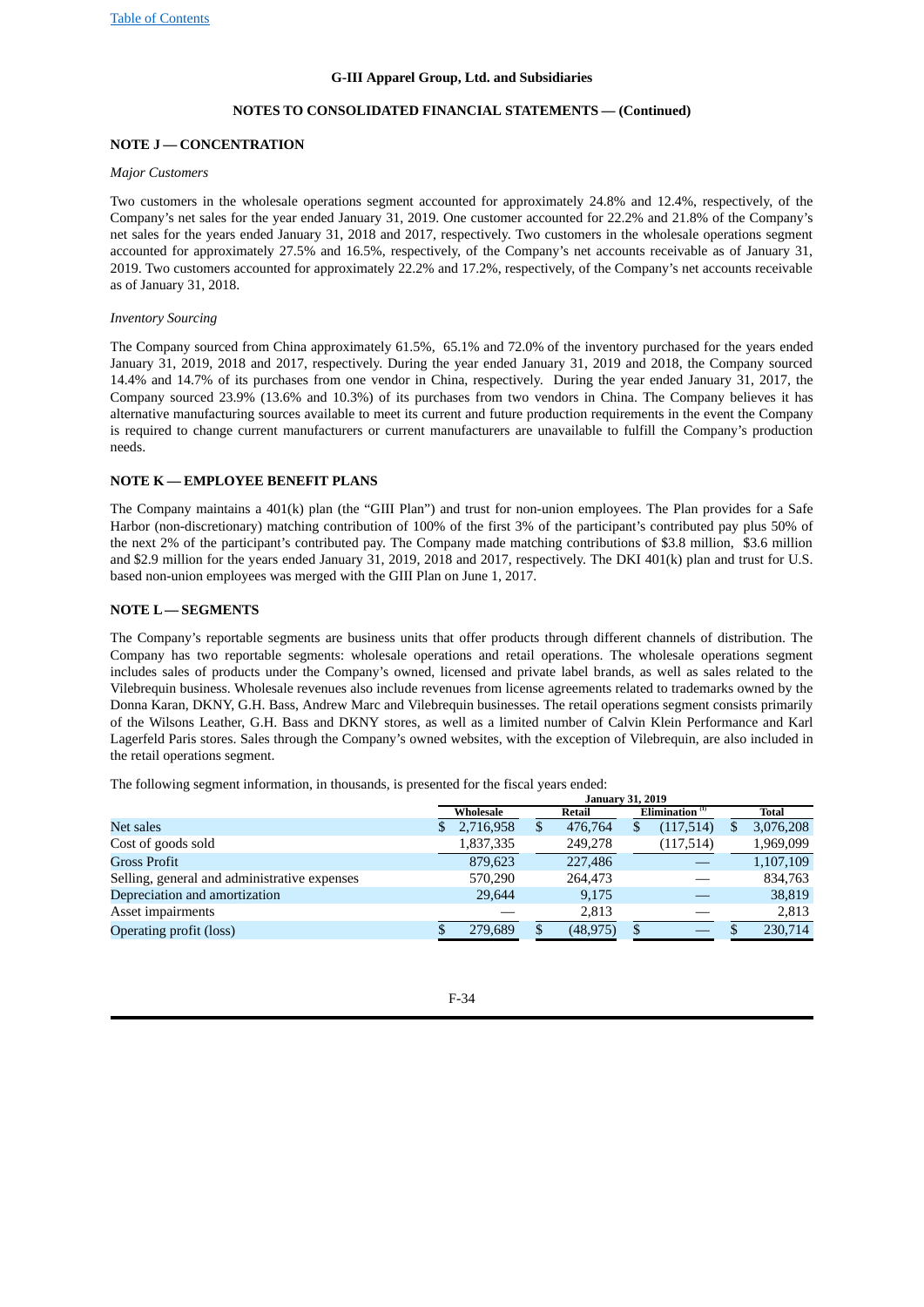# **NOTES TO CONSOLIDATED FINANCIAL STATEMENTS — (Continued)**

|                                              | <b>January 31, 2018</b> |           |  |           |  |                            |   |              |
|----------------------------------------------|-------------------------|-----------|--|-----------|--|----------------------------|---|--------------|
|                                              |                         | Wholesale |  | Retail    |  | Elimination <sup>(1)</sup> |   | <b>Total</b> |
| Net sales                                    |                         | 2,454,008 |  | 502,494   |  | (149, 564)                 | S | 2,806,938    |
| Cost of goods sold                           |                         | 1,650,084 |  | 251,679   |  | (149, 564)                 |   | 1,752,199    |
| Gross Profit                                 |                         | 803.924   |  | 250,815   |  |                            |   | 1,054,739    |
| Selling, general and administrative expenses |                         | 571,164   |  | 284,083   |  |                            |   | 855,247      |
| Depreciation and amortization                |                         | 27,679    |  | 10,104    |  |                            |   | 37,783       |
| Asset impairments                            |                         | 2.310     |  | 5.574     |  |                            |   | 7,884        |
| <b>Operating profit (loss)</b>               |                         | 202.771   |  | (48, 946) |  |                            |   | 153,825      |

|                                              | <b>January 31, 2017</b> |           |  |  |           |     |                   |   |              |
|----------------------------------------------|-------------------------|-----------|--|--|-----------|-----|-------------------|---|--------------|
|                                              |                         | Wholesale |  |  | Retail    |     | Elimination $(1)$ |   | <b>Total</b> |
| Net sales $(2)$                              | S                       | 2,021,736 |  |  | 474,217   | \$. | (109, 518)        | S | 2,386,435    |
| Cost of goods sold                           |                         | 1,387,274 |  |  | 267,351   |     | (109, 518)        |   | 1,545,107    |
| <b>Gross Profit</b>                          |                         | 634,462   |  |  | 206,866   |     |                   |   | 841,328      |
| Selling, general and administrative expenses |                         | 457,786   |  |  | 246,650   |     |                   |   | 704,436      |
| Depreciation and amortization                |                         | 21,483    |  |  | 10.998    |     |                   |   | 32,481       |
| Asset impairments                            |                         |           |  |  | 10,480    |     |                   |   | 10,480       |
| Operating profit (loss)                      |                         | 155,193   |  |  | (61, 262) | S   |                   |   | 93,931       |

(1) Represents intersegment sales to the Company's retail operations segment.

(2) Certain reclassifications have been made between the wholesale operations segment and the elimination column as a result of sales eliminations within the wholesale operations segment being misclassified as inter-segment eliminations.

The Company allocates overhead to its business segments on various bases, which include units shipped, space utilization, inventory levels, and relative sales levels, among other factors. The method of allocation has been applied consistently on a year-to-year basis.

The total assets for each of the Company's reportable segments, as well as assets not allocated to a segment, are as follows:

|                     |   | January 31,<br>2019 |           |                | January 31,<br>2018 |
|---------------------|---|---------------------|-----------|----------------|---------------------|
|                     |   |                     |           | (In thousands) |                     |
| Wholesale           | Φ |                     | 1,834,610 | Ф              | 1,554,191           |
| Retail              |   |                     | 190.996   |                | 215,568             |
| Corporate           |   |                     | 182,452   |                | 145,418             |
| <b>Total Assets</b> | w |                     | 2,208,058 |                | 1,915,177           |

The total net sales and long-lived assets by geographic region are as follows:

|                          | 2019             |                   | 2018             |                   | 2017             |                         |  |  |
|--------------------------|------------------|-------------------|------------------|-------------------|------------------|-------------------------|--|--|
|                          |                  | <b>Long-Lived</b> |                  | <b>Long-Lived</b> |                  | <b>Long-Lived</b>       |  |  |
| <b>Geographic Region</b> | <b>Net Sales</b> | Assets            | <b>Net Sales</b> | Assets            | <b>Net Sales</b> | Assets                  |  |  |
| <b>United States</b>     | \$2.656.479      | \$762,444         | \$.<br>2.466.107 | \$770,128         | \$2.180,409      | 790.341<br>$\mathbf{s}$ |  |  |
| Non-United States        | 419.729          | 191.719           | 340,831          | 185.448           | 206.026          | 178.665                 |  |  |
|                          | \$ 3,076,208     | \$954,163         | 2.806.938<br>\$. | \$955,576         | \$2.386,435      | \$969.006               |  |  |

Capital expenditures for locations outside of the United States totaled \$4.3 million, \$3.7 million and \$4.6 million for the years ended January 31, 2019, 2018 and 2017, respectively.

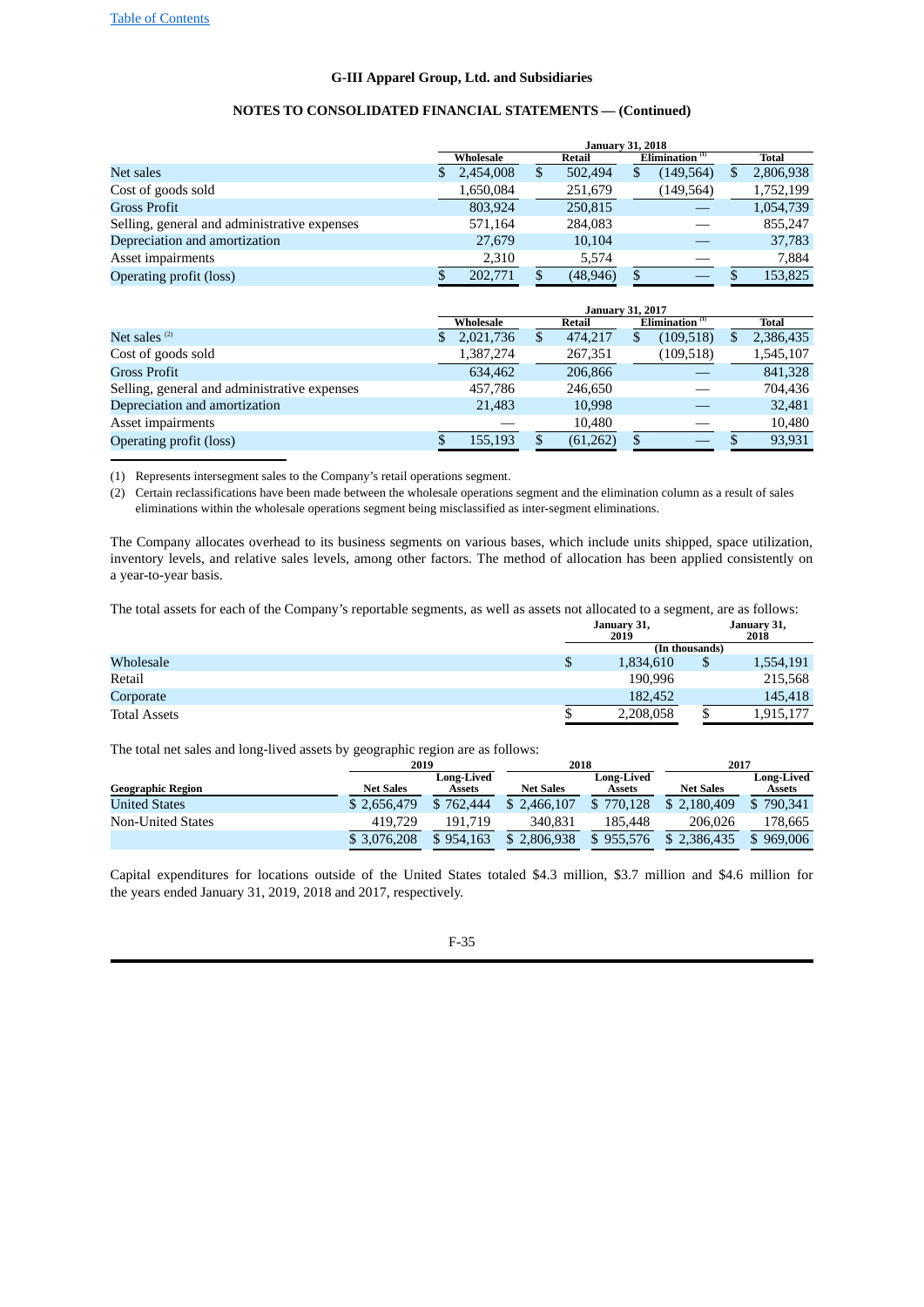# **NOTES TO CONSOLIDATED FINANCIAL STATEMENTS — (Continued)**

# **NOTE M — EQUITY INVESTMENTS**

#### *Investment in Fabco Holding B.V.*

In August 2017, the Company entered into a joint venture agreement with Amlon Capital B.V. ("Amlon"), a private company incorporated in the Netherlands, to produce and market women's and men's apparel and accessories pursuant to a long-term license for DKNY and Donna Karan in the People's Republic of China, including Macau, Hong Kong and Taiwan. The Company owns 49% of the joint venture, with Amlon owning the remaining 51%. The joint venture was funded with \$25 million of equity to be used to strengthen the DKNY and Donna Karan brands and accelerate the growth of the business in the region. Of this amount, the Company contributed an aggregate of \$10.0 million. Starting January 1, 2018, this joint venture is the exclusive seller of women's and men's apparel, handbags, luggage and certain accessories under the DKNY and Donna Karan brands in the territory. The investment in Fabco, which is being accounted for under the equity method of accounting, is reflected in Investment in Unconsolidated Affiliates on the Consolidated Balance Sheets at January 31, 2019 and 2018.

#### *Investment in Karl Lagerfeld Holding B.V.*

In February 2016, the Company acquired a 19% minority interest in KLH, the parent company of the group that holds the worldwide rights to the Karl Lagerfeld brand. The Company paid 32.5€ million (equal to \$35.4 million at the date of the transaction) for this interest. This investment was intended to expand the partnership between the Company and the owners of Karl Lagerfeld brand and extend their business development opportunities on a global scale. The investment in KLH, which is being accounted for under the equity method of accounting, is reflected in Investment in Unconsolidated Affiliates on the Consolidated Balance Sheets at January 31, 2019 and 2018.

#### *Investment in KL North America*

In June 2015, the Company entered into a joint venture agreement with Karl Lagerfeld Group BV ("KLBV"). The Company paid KLBV \$25.0 million for a 49% ownership interest in KLNA. KLNA holds brand rights to all Karl Lagerfeld trademarks, including the Karl Lagerfeld Paris brand the Company currently uses, for all consumer products (except eyewear, fragrance, cosmetics, watches, jewelry, and hospitality services) and apparel in the United States, Canada and Mexico. The investment in KLNA, which is being accounted for under the equity method of accounting, is reflected in Investment in Unconsolidated Affiliates on the Consolidated Balance Sheets at January 31, 2019 and 2018.

#### **NOTE N — RELATED PARTY TRANSACTIONS**

#### *Transactions with Fabco*

G-III owns a 49% ownership interest in Fabco and is considered a related party of Fabco (see Note M). The Company sells inventory to Fabco and granted Fabco's subsidiary the right to use certain Donna Karan and DKNY trademarks. In fiscal 2019, the Company sold \$4.3 million in inventory to Fabco. The Company recorded \$2.2 million and \$0.2 million of licensing revenue from Fabco during the years ended January 31, 2019 and 2018, respectively. As of January 31, 2019, Fabco prepaid \$0.8 million to the Company for minimum royalties and marketing fees relating to the first quarter of 2019 and has a \$0.5 million payable balance relating to inventory purchased from the Company and its subsidiaries.

#### *Transactions with KL North America*

G-III owns a 49% ownership interest in KLNA and is considered a related party of KLNA (see note M). The Company entered into a licensing agreement to use the brand rights to certain Karl Lagerfeld trademarks held by KLNA. The Company incurred royalty and advertising expense of \$6.4 million, \$4.8 million and \$4.0 million for the years ended January 31, 2019, 2018 and 2017, respectively. The amount of royalty and advertising due to KLNA as of January 31, 2019, 2018 and 2017 was \$2.1 million, \$1.5 million and \$0.7 million, respectively.

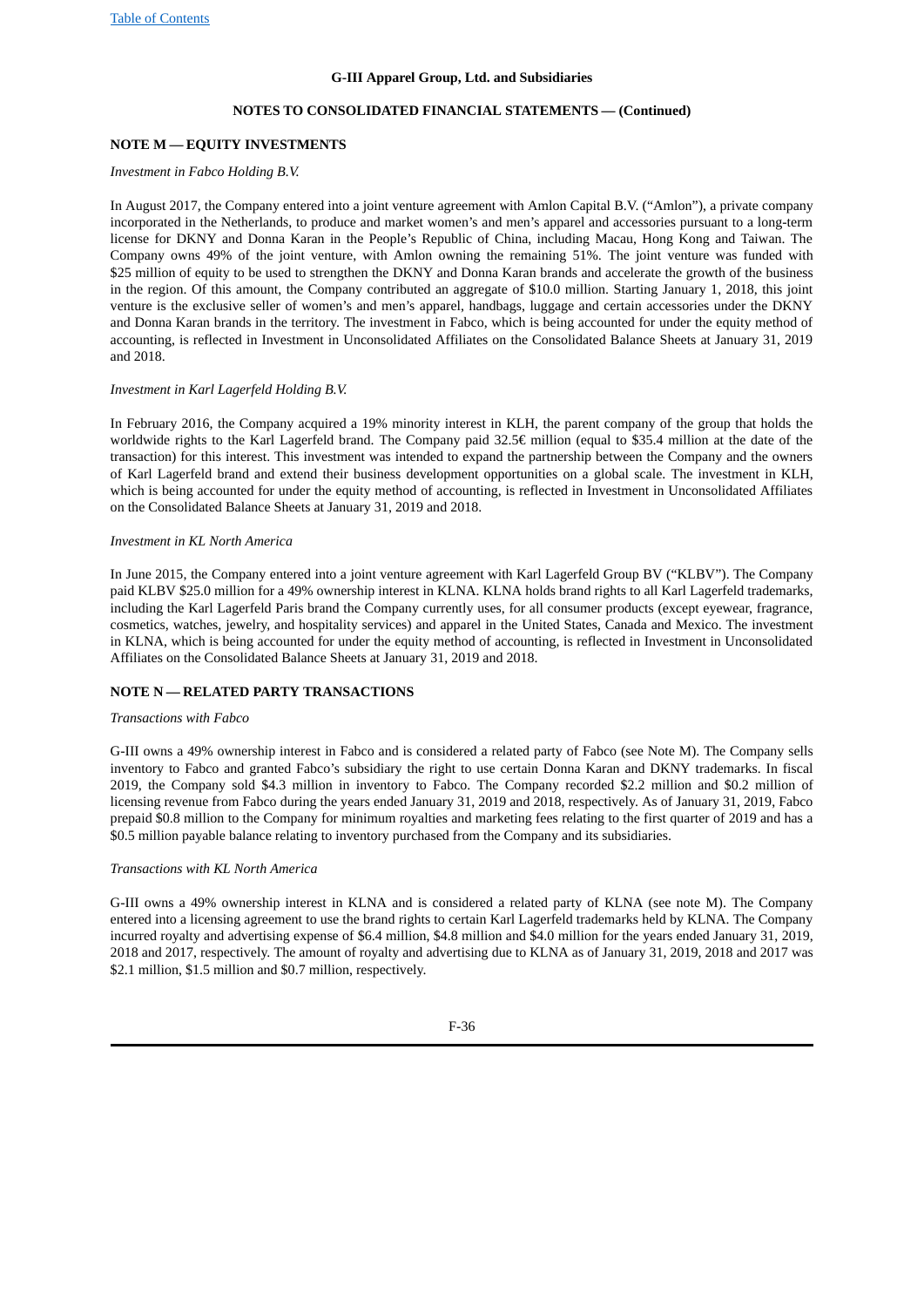# **NOTES TO CONSOLIDATED FINANCIAL STATEMENTS — (Continued)**

# **NOTE O — QUARTERLY FINANCIAL DATA (UNAUDITED)**

Summarized quarterly financial data for the fiscal years ended January 31, 2018 and 2019 are as follows (in thousands, except per share amounts):

|                                    |               | <b>Quarter Ended</b>                         |     |                         |                     |                     |                             |                             |  |
|------------------------------------|---------------|----------------------------------------------|-----|-------------------------|---------------------|---------------------|-----------------------------|-----------------------------|--|
|                                    |               | April $30$ .<br>2018                         |     | <b>July 31,</b><br>2018 | October 31.<br>2018 |                     |                             | January 31,<br>$2019^{(1)}$ |  |
| Net sales                          | $\mathcal{S}$ | 611,743                                      | \$  | 624,698                 |                     | \$1,072,982         | \$                          | 766,785                     |  |
| Gross Profit                       |               | 234,527                                      |     | 231,544                 |                     | 382,100             |                             | 258,938                     |  |
| Net income                         |               | 9,885                                        |     | 10,077                  |                     | 94,025              |                             | 24,080                      |  |
| Net income per common share        |               |                                              |     |                         |                     |                     |                             |                             |  |
| <b>Basic</b>                       | \$            | 0.20                                         | S   | 0.20                    | \$                  | 1.91                | \$                          | 0.49                        |  |
| <b>Diluted</b>                     | \$            | 0.20                                         | \$  | 0.20                    | \$                  | 1.86                | \$                          | 0.48                        |  |
|                                    |               |                                              |     | <b>Quarter Ended</b>    |                     |                     |                             |                             |  |
|                                    |               | April 30,<br><b>July 31,</b><br>2017<br>2017 |     |                         |                     | October 31,<br>2017 | January 31,<br>$2018^{(2)}$ |                             |  |
|                                    |               | (As Adjusted) <sup>(3)</sup>                 |     |                         |                     |                     |                             |                             |  |
| Net sales                          | \$            | 529,042                                      | \$. | 538,006                 |                     | \$1,024,993         | \$                          | 714,897                     |  |
| Gross Profit                       |               | 201,716                                      |     | 202,990                 |                     | 391,096             |                             | 258,937                     |  |
| Net income (loss)                  |               | (10, 391)                                    |     | (8,568)                 |                     | 81,625              |                             | (542)                       |  |
| Net income (loss) per common share |               |                                              |     |                         |                     |                     |                             |                             |  |
| <b>Basic</b>                       | \$            | (0.21)                                       | -\$ | (0.18)                  | -\$                 | 1.67                | \$                          | (0.01)                      |  |
| <b>Diluted</b>                     | \$            | (0.21)                                       | S   | (0.18)                  | \$                  | 1.65                | \$                          | (0.01)                      |  |

(1) During the fourth quarter of fiscal 2019, the Company recorded a \$2.8 million impairment charge related to leasehold improvements and furniture and fixtures at certain of Wilsons, G.H. Bass and DKNY stores as a result of the performance at these stores.

(2) During the fourth quarter of fiscal 2018, the Company recorded (i) a \$6.5 million impairment charge related to leasehold improvements and furniture and fixtures at certain of Wilsons, G.H. Bass and Vilebrequin stores as a result of the performance at these stores, (ii) a \$0.7 million impairment charge with respect to furniture and fixtures located in certain customers' stores and (iii) a \$0.7 million write-off of goodwill related to the retail operations segment as a result of the performance of the retail operations segment.

(3) Certain reclassifications have been made as a result of the Company's reclassifying the impact of certain components of foreign currency gain (loss) from cost of goods sold and interest expense to other loss.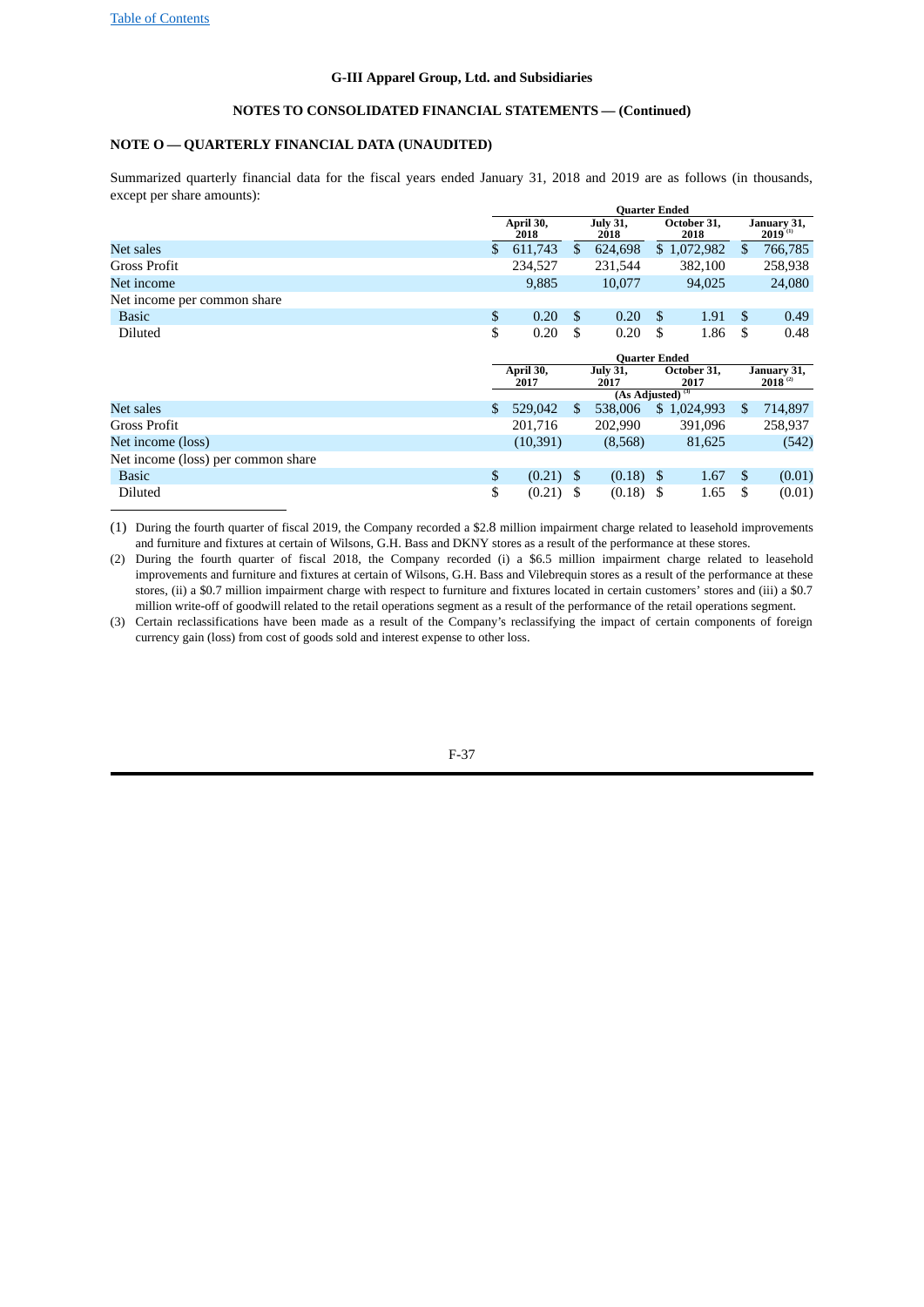#### **SCHEDULE II — VALUATION AND QUALIFYING ACCOUNTS Years ended January 31, 2019, 2018 and 2017**

| <b>Description</b>                          |                | <b>Balance</b> at<br><b>Beginning</b><br>of Period |     | <b>ASC 606</b><br><b>Transition</b><br><b>Adjustment</b> |     | <b>Charges to</b><br><b>Cost and</b><br><b>Expenses</b> |     | Deductions <sup>(1)</sup> |               | <b>Balance</b> at<br>End of<br>Period |
|---------------------------------------------|----------------|----------------------------------------------------|-----|----------------------------------------------------------|-----|---------------------------------------------------------|-----|---------------------------|---------------|---------------------------------------|
|                                             |                |                                                    |     |                                                          |     | (In thousands)                                          |     |                           |               |                                       |
| Year ended January 31, 2019                 |                |                                                    |     |                                                          |     |                                                         |     |                           |               |                                       |
| Deducted from asset accounts                |                |                                                    |     |                                                          |     |                                                         |     |                           |               |                                       |
| Allowance for doubtful accounts             | $\mathfrak{S}$ | 2,093                                              | -\$ |                                                          | -\$ | (140)                                                   | \$  | 1,029                     | <sup>\$</sup> | 924                                   |
| Reserve for returns                         |                | 61,179                                             |     |                                                          |     | 57,777                                                  |     | 56,678                    |               | 62,278                                |
| Reserve for sales allowances <sup>(2)</sup> |                | 102,144                                            |     | 66,617                                                   |     | 375,118                                                 |     | 362,567                   |               | 181,312                               |
|                                             |                | \$165,416                                          |     | \$66,617                                                 |     | \$432,755                                               | \$. | 420,274                   |               | \$244,514                             |
| Year ended January 31, 2018                 |                |                                                    |     |                                                          |     |                                                         |     |                           |               |                                       |
| Deducted from asset accounts                |                |                                                    |     |                                                          |     |                                                         |     |                           |               |                                       |
| Allowance for doubtful accounts             | <sup>\$</sup>  | $1,192$ \$                                         |     |                                                          | -\$ | 854                                                     | -\$ | (47)                      | <sup>\$</sup> | 2,093                                 |
| Reserve for returns                         |                | 59,802                                             |     |                                                          |     | 32,710                                                  |     | 31,333                    |               | 61,179                                |
| Reserve for sales allowances <sup>(2)</sup> |                | 94,494                                             |     |                                                          |     | 303,734                                                 |     | 296,084                   |               | 102,144                               |
|                                             | \$.            | 155,488                                            | \$  |                                                          |     | \$337,298                                               | \$. | 327,370                   |               | \$165,416                             |
| Year ended January 31, 2017                 |                |                                                    |     |                                                          |     |                                                         |     |                           |               |                                       |
| Allowance for doubtful accounts             | \$             | 1,346                                              | -\$ |                                                          | \$  | 682                                                     | \$  | 836                       | \$            | 1,192                                 |
| Reserve for returns                         |                | 61,437                                             |     |                                                          |     | 40,783                                                  |     | 42,418                    |               | 59,802                                |
| Reserve for sales allowances <sup>(2)</sup> |                | 72,915                                             |     |                                                          |     | 266,263                                                 |     | 244,684                   |               | 94,494                                |
|                                             | S.             | 135,698                                            | \$  | $\overline{\phantom{0}}$                                 |     | \$307,728                                               | \$. | 287,938                   |               | \$155,488                             |

(1)

Accounts written off as uncollectible, net of recoveries. (2)

See Note A in the accompanying Notes to Consolidated Financial Statements for a description of sales allowances.

S-1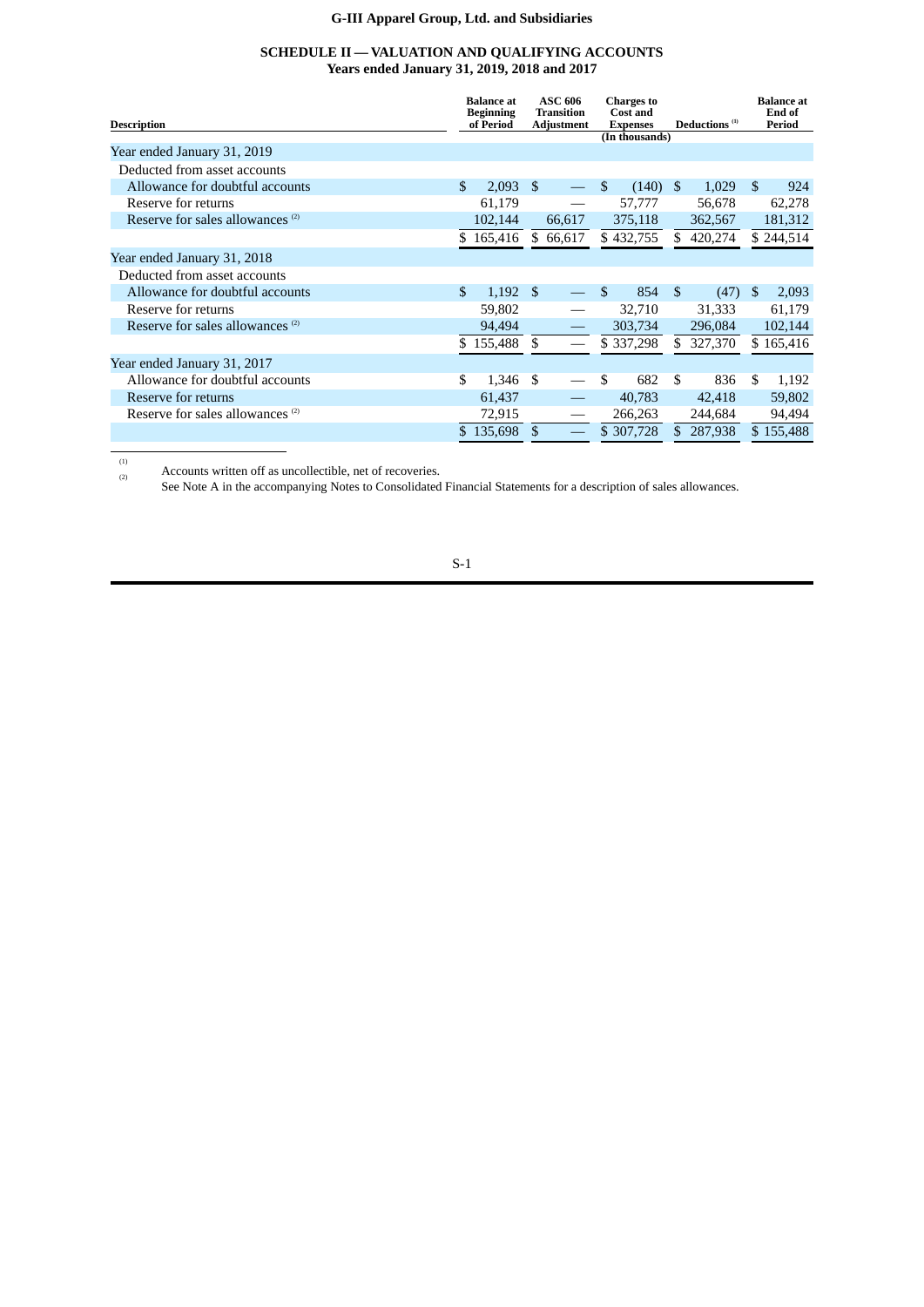#### **FIRST AMENDMENT TO LEASE**

**THIS FIRST AMENDMENT TO LEASE** ("Amendment") is dated as of the 31<sup>st</sup> day of July, 2012 by and between **CENTERPOINT HERROD, LLC,** a Delaware limited liability company ("Landlord") and **G-III APPAREL GROUP LTD.,** a Delaware corporation ("Tenant").

#### **RECITALS**

A. The Realty Associates Fund VI, L.P. ("Original Landlord") and Tenant entered into that certain Standard Industrial Lease dated June 29, 2006 (the "Lease") with respect to certain premises located at 308 Herrod Boulevard, South Brunswick New Jersey, as more particularly described in the Lease.

B. Landlord is the successor-in-interest to Original Landlord's right, title and interest in the Lease.

C. The Term of the Lease expires on January 31, 2014 and notwithstanding Tenant's election not to exercise its Option to renew the Lease, Tenant has requested, and Landlord has agreed to, an extension of the Term of the Lease for eleven (11) years and therefore, the Term of the Lease shall be extended on the terms and conditions contained herein.

**NOW, THEREFORE,** for good and valuable consideration, the receipt and sufficiency of which are hereby acknowledged, the parties hereto agree as follows:

1. **Recitals.** The Recitals are incorporated into this Amendment as if fully set forth in this Section 1.

2. **Definitions.** All terms used herein, unless otherwise specified, shall have the meaning ascribed to them in the Lease.

3. **Extension of Term.** The Term of the Lease for all of the Premises is hereby extended for an additional eleven (11) year period ("Extension Term") commencing on February 1, 2014 and continuing through and including January 31, 2025 ("Termination Date"). Except as modified herein, all terms and conditions of the Lease shall remain in full force and effect through the Extension Term. Commencing upon February 1, 2014, the Monthly Base Rent schedule for all of the Premises payable monthly through the new Termination Date shall be as follows:

| Period                              | <b>Monthly Base Rent</b>             |
|-------------------------------------|--------------------------------------|
|                                     |                                      |
| February 1, 2014 – January 31, 2015 | \$0                                  |
| February 1, 2015 – January 31, 2018 | \$100,298.28 (\$1,203,579.38/annum)  |
| February 1, 2018 – January 31, 2022 | $$107,680.64$ (\$1,292,167.71/annum) |
| February 1, 2022 – January 31, 2025 | \$113,535.62 (\$1,362,427.42/annum)  |

4. **Condition.** Tenant agrees to accept the Premises in its "as is" condition during the Extension Term and Landlord has made no representations or warranties regarding the condition of the Premises, except for Tenant's Allowance (as herein defined).

5. **Tenant Improvement Allowance.** Landlord agrees that Landlord shall pay to Tenant a tenant improvement allowance equal to the lesser of (i) the actual cost of Tenant Improvements (as hereinafter defined), or (ii) One Million and No/100 Dollars (\$1,000,000.00) ("Tenant's Allowance") on the terms and conditions contained herein. Tenant's Allowance shall be paid to Tenant to reimburse Tenant for all of the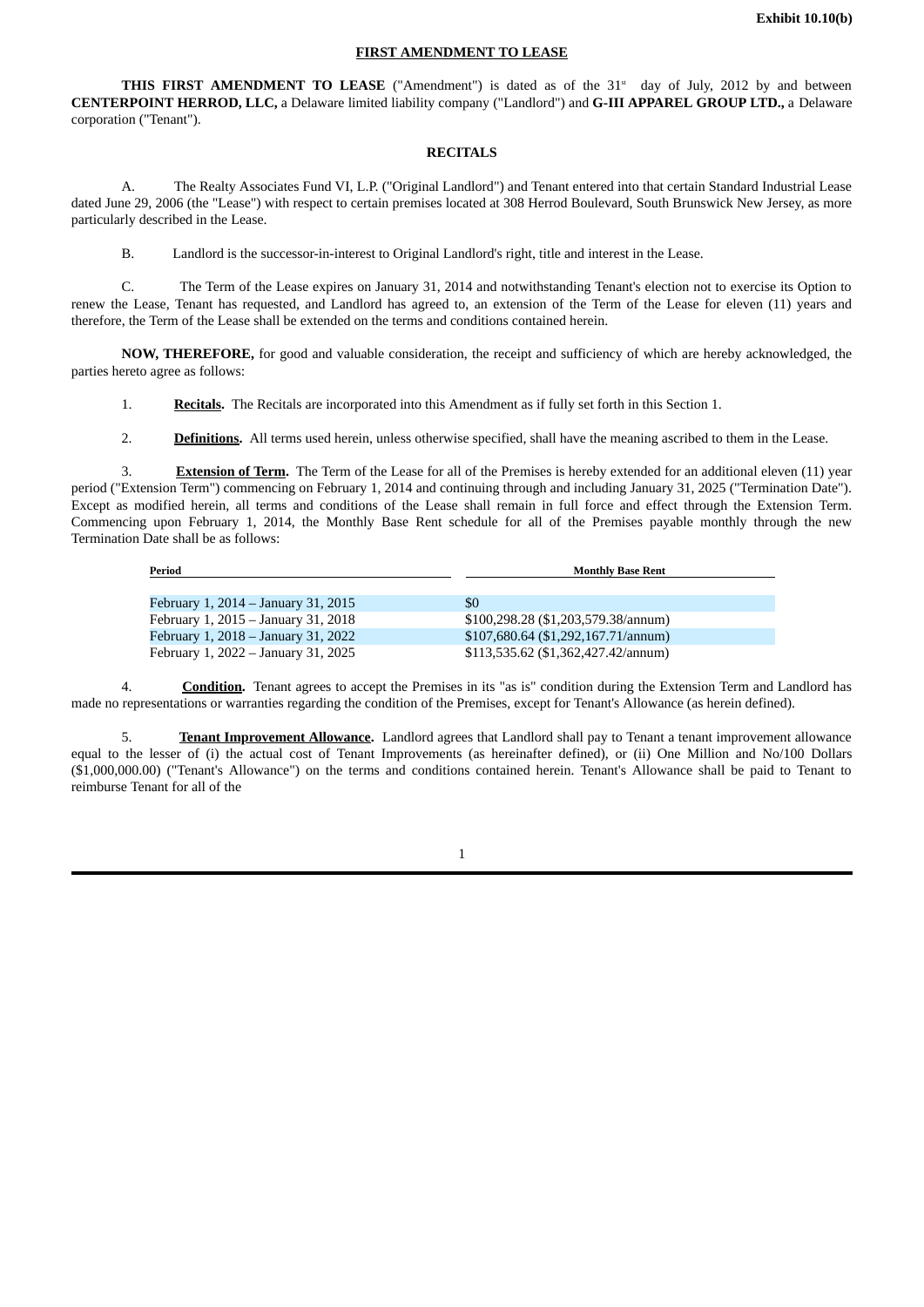actual hard and soft costs arising out of or relating to the work platform and material handling system and equipment to be installed by Tenant in the Premises and related labor (including, but not limited to, (i) installation of sprinklers and any additional fire prevention materials or devices, (ii) installation of lighting, (iii) installation of a wireless network and related components, (iv) all fees, costs and expenses of all software to be used in conjunction with the Tenant Improvements, (v) all wireless devices to be used in conjunction with the Tenant Improvements, (vi) all fees, costs and expenses associated with designing the Tenant Improvements, (vii) all fees, costs and expenses associated with (a) application for any local, state or federal governmental permits, licenses, approvals or authorizations necessary to complete the Tenant Improvements and (b) approval, testing and/or installation relating to the Tenant Improvements) (collectively, "Tenant Improvements") and, provided Tenant complies with Section 13 of the Lease, approval for such Tenant Improvements shall not be unreasonably withheld, conditioned, or delayed. Landlord agrees that Tenant shall not be required to remove the Tenant Improvements at the expiration, or sooner termination, of the Term of the Lease. Landlord shall reimburse Tenant for Tenant Improvements, from time to time after the date hereof, within thirty (30) days after submission by Tenant to Landlord of paid invoices for Tenant Improvements and lien waivers from Tenant's general contractor. Tenant may request partial reimbursements for Tenant Improvements prior to completion of all Tenant Improvements. The aggregate amount of such reimbursements shall not exceed the total amount of Tenant's Allowance.

6. **Amendment.** In addition, the parties hereto agree to amend the Lease as follows: (i) Section 9 of the Addendum to the Lease, Tenant's Option to renew the Lease, shall be deemed deleted in its entirety; (ii) the second sentence of Section 27 (c) shall be deleted in its entirety and replaced with the following: "Tenant hereby represents that its North American Industry Classification System (herein "NAICS") Numbers are 424320, 424330, 424990 and 423990 as determined by reference to the NAICS Manual and its operations shall consist of the Use described in Section 1.5."; (iii) the fourth sentence of Section 27 (c) shall be deleted in its entirety and replace with the following: "If requested to do so by Landlord, but no more often than once per year, Tenant shall provide Landlord with a letter stating, to Tenant's actual knowledge, whether Tenant is designated as an industrial establishment under ISRA requiring an environmental audit approved by the New Jersey Department of Environmental Protection at the expiration or earlier termination of the Term; and (iv) the following shall be added to the end of Section 1.5: "Notwithstanding anything to the contrary herein, in addition to the Permitted Use, Tenant shall have the right to use the Premises for any lawful wholesale, retail or warehouse purpose without Landlord's consent so long as such use is in compliance with all applicable laws and does not cause Tenant to be designated as an industrial establishment under ISRA requiring an environmental audit approved by the New Jersey Department of Environmental Protection at the expiration or earlier termination of the Term."

7. **No Other Modification.** The Lease is only modified as set forth herein and in all other respects remains in full force and effect.

8. **No Default.** Tenant acknowledges that the Lease is in full force and effect and to Tenant's actual knowledge, there are no defaults thereunder or any conditions which with only the passage of time or giving of notice or both would become a default thereunder. Landlord acknowledges that to Landlord's knowledge, Tenant is not in default under any terms or conditions of the Lease and there are no conditions which with only the passage of time or giving of notice or both would become a default thereunder.

9. **Successors and Assigns.** This Amendment shall be binding upon and shall inure to the benefit of the parties hereto and their respective successors and assigns.

10. **Modification.** This Amendment may not be modified or amended except by written agreement executed by the parties hereto.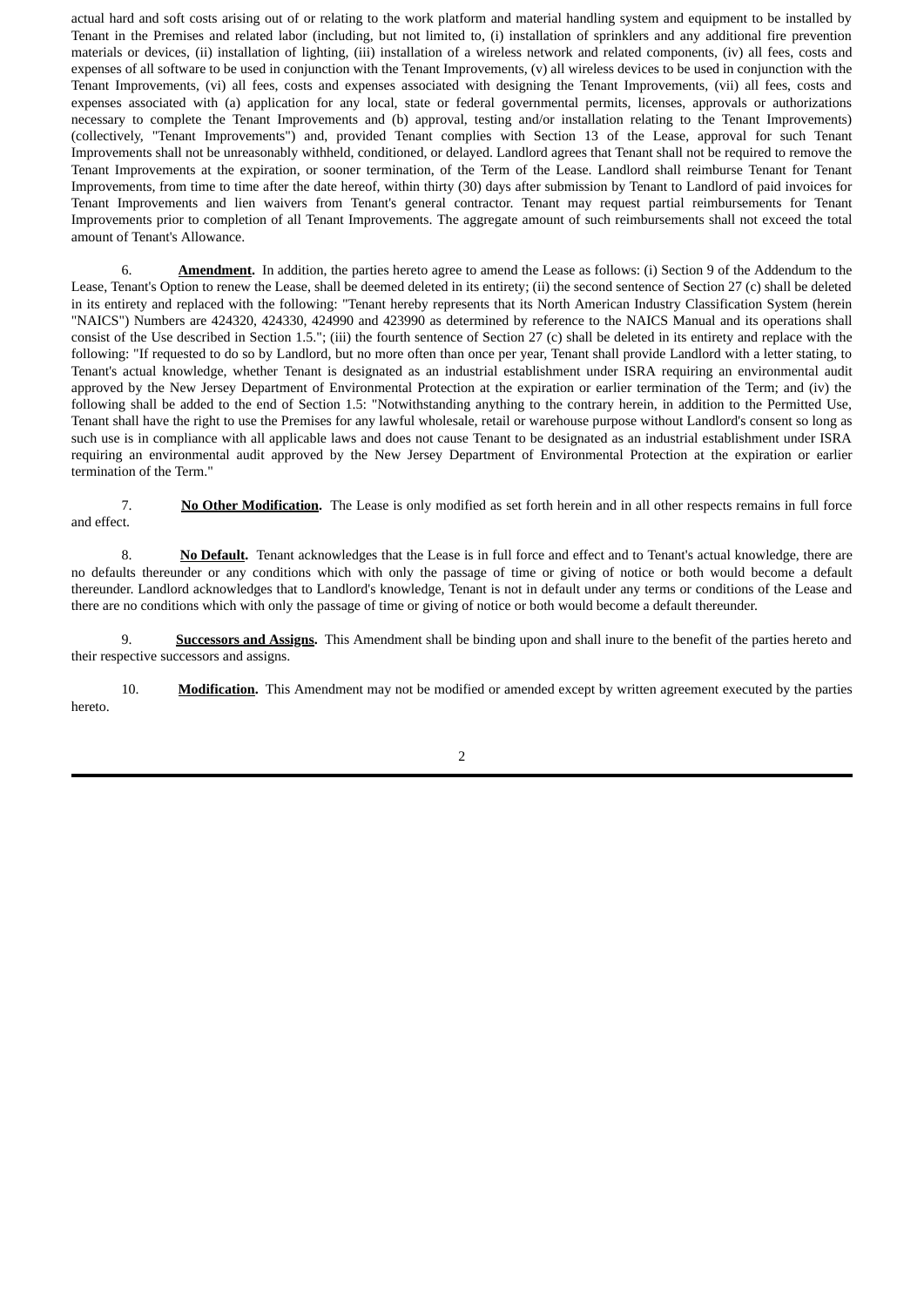11. **Governing Law.** The validity, meaning and effect of this Amendment shall be determined in accordance with the laws of the State of New Jersey.

12. **Counterparts.** This Amendment may be executed in two counterparts, each of which shall be deemed an original, but all of which together shall constitute one and the same instrument.

13. **Severability.** The parties hereto intend and believe that each provision in this Amendment comports with all applicable local, state and federal laws and judicial decisions. However, if any provision in this Amendment is found by a court of law to be in violation of any applicable ordinance, statute, law, administrative or judicial decision, or public policy, and if such court should declare such provision to be illegal, void or unenforceable as written, then such provision shall be given force to the fullest possible extent that the same is legal, valid and enforceable and the remainder of this Amendment shall be construed as if such provision was not contained therein.

14. **Construction.** The headings of this Amendment are for convenience only and shall not define or limit the provisions hereof. Where the context so requires, words used in singular shall include the plural and vice versa, and words of one gender shall include all other genders. In the event of a conflict between the terms and conditions of the Lease and the terms and conditions of this Amendment, the terms and conditions of this Amendment shall prevail.

15. **No Third Party Beneficiaries.** This Amendment shall inure to the sole benefit of the parties hereto. Nothing contained herein shall create, or be construed to create, any right in any person not a party to this Amendment.

16. **Legal Review.** The parties hereto acknowledge that they have been advised by legal counsel of their choice in connection with the interpretation, negotiation, drafting and effect of this Amendment and they are satisfied with such legal counsel and the advice which they have received.

17. **Facsimile Signatures.** The parties hereto agree that the use of facsimile or pdf signatures for the negotiation and execution of this Amendment shall be legal and binding and shall have the same full force and effect as if originally signed.

18. **Brokerage.** Tenant is being represented by Team Resources SBWE and Landlord is being represented by Cushman & Wakefield in connection with this Amendment and Landlord agrees to pay any and all agreed upon commissions to such brokers in connection with this Amendment.

[Signatures on Next Page]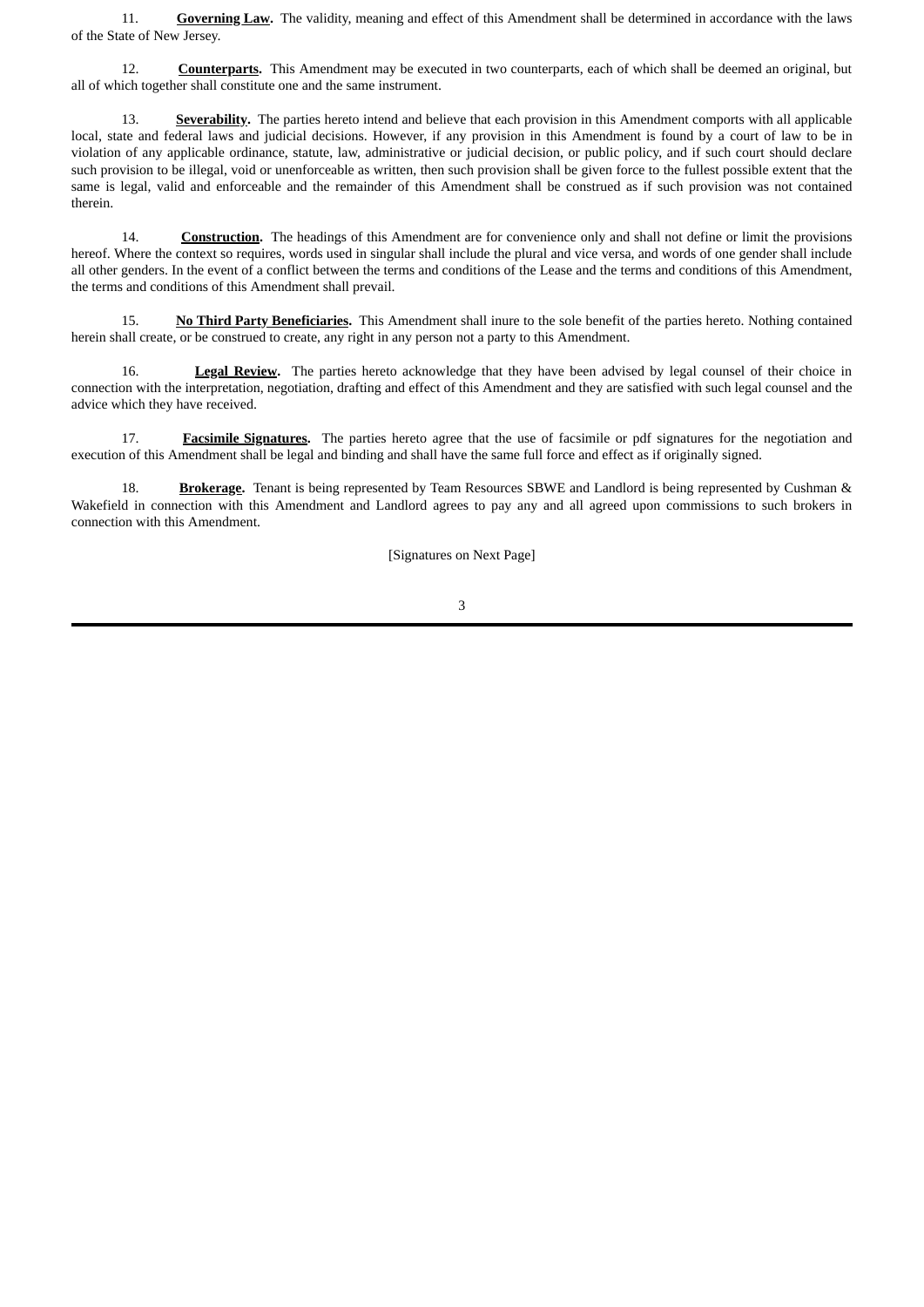**IN WITNESS WHEREOF,** the parties hereto have executed this Amendment as of the date set forth above.

# **TENANT: LANDLORD:**

G-III APPAREL GROUP LTD., a Delaware corporation CENTERPOINT HERROD, LLC, a Delaware limited liability company

By: CENTERPOINT PROPERTIES TRUST, a Maryland real estate

By: /s/ Wayne Miller

| Its: | <b>Chief Operating Officer</b> |
|------|--------------------------------|
|      | Name: Wayne Miller             |

By: /s/ Sean P. Maher

investment trust, its sole member

Its: Sean P. Maher Name: Chief Operating Officer

By: /s/ Michael Tortorici

Its: Michael Tortorici Name: Vice President, Treasurer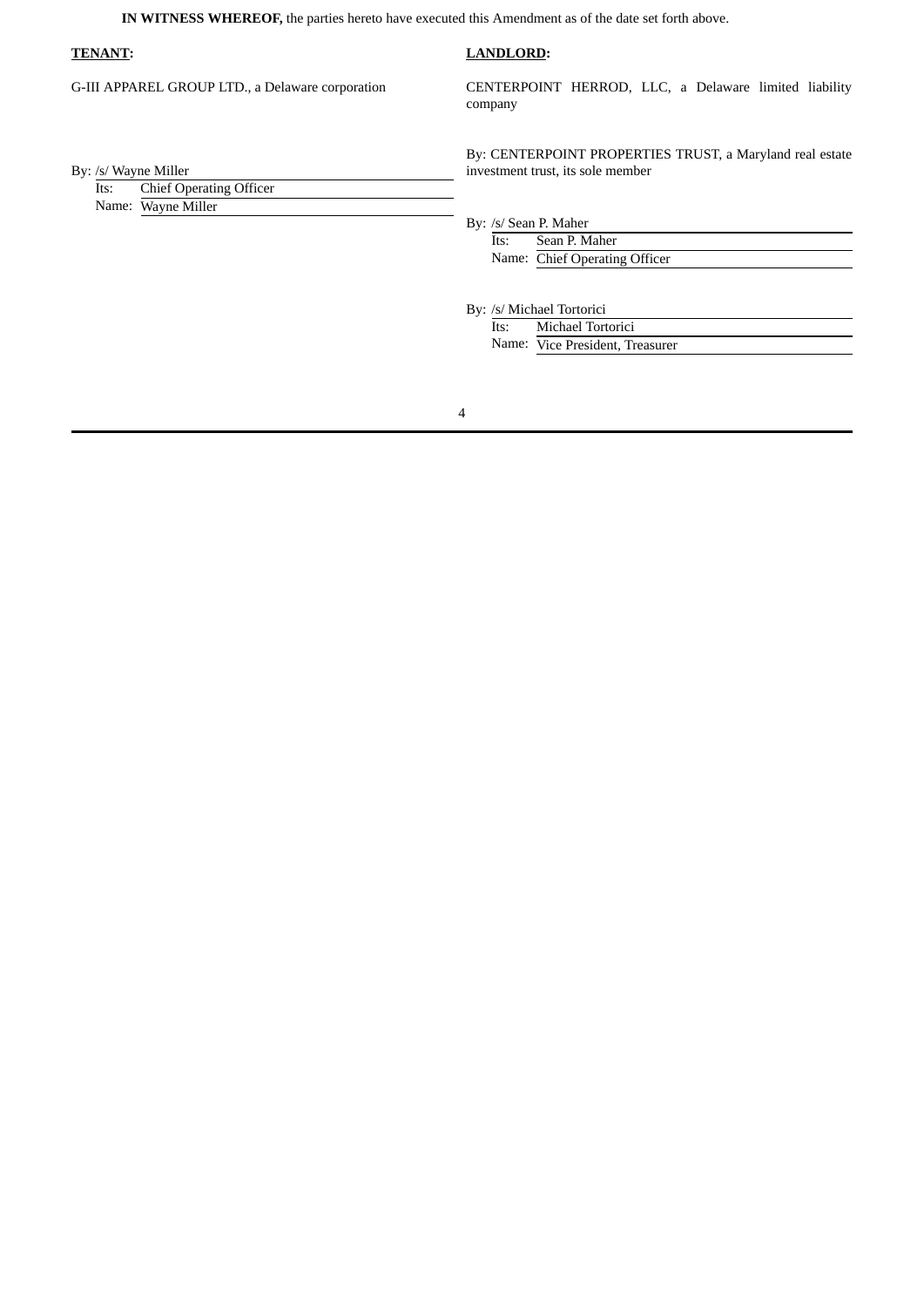# **Subsidiaries of G-III**

| <b>NAME OF SUBSIDIARY</b>                            | <b>JURISDICTION OF ORGANIZATION</b> |
|------------------------------------------------------|-------------------------------------|
| G-III Leather Fashions, Inc.                         | New York                            |
| AM Retail Group, Inc.                                | Delaware                            |
| <b>CK Outerwear LLC</b>                              | New York                            |
| G-III Apparel Canada ULC                             | British Columbia, Canada            |
| G-III Hong Kong Limited                              | <b>Hong Kong</b>                    |
| Kostroma Limited                                     | Hong Kong                           |
| Wee Beez International Limited                       | <b>Hong Kong</b>                    |
| Hangzhou G-III Apparel Trading Co., Ltd              | China                               |
| G-III License Company, LLC                           | Delaware                            |
| Riviera Sun, Inc.                                    | Delaware                            |
| Vilebrequin International SA                         | Switzerland                         |
| GKL Holdings B.V.                                    | Netherlands                         |
| T.R.B. International SA                              | Switzerland                         |
| Tropezina S.L.                                       | Spain                               |
| Vilebrequin France SAS                               | France                              |
| TRB (Singapore) S.E. Asia PTE Ltd.                   | Singapore                           |
| Lobst SAS                                            | France                              |
| TRB Belgique SPRL                                    | Belgium                             |
| <b>Riley SA</b>                                      | Switzerland                         |
| Sole SRL                                             | Italy                               |
| La Plage Ltd.                                        | <b>United Kingdom</b>               |
| T.R.B. Hong Kong Ltd.                                | Hong Kong                           |
| TRB Macao Ltd.                                       | Macao                               |
| Riley & Cie S.C.S.                                   | Monaco                              |
| TRB Portugal, Comercio de Vestuario Unipessoal LDA   | Portugal                            |
| TRB International SA, succursale Saint Bathelemy     | Guadeloupe                          |
| Vilebrequin Shanghai Apparel and Accessory Co., Ltd. | China                               |
| Naiman GmbH                                          | Switzerland                         |
| Vilebrequin Saint Maarten                            | St. Maarten                         |
| Vilebrequin Deutschland GmbH                         | Germany                             |
| Donna Karan International Inc.                       | <b>Delaware</b>                     |
| Gabrielle Studio, Inc.                               | New York                            |
| The Donna Karan Company Store LLC                    | New York                            |
| Donna Karan Studio LLC                               | New York                            |
| Donna Karan (Italy) S.r.l                            | Italy                               |
| Donna Karan Service Company B.V.                     | Netherlands                         |
| Donna Karan Company Store Ireland Limited            | Ireland                             |
| Donna Karan Company Stores UK Holding Ltd.           | <b>United Kingdom</b>               |
| The Donna Karan Company Store (UK) Limited           | <b>United Kingdom</b>               |
| Donna Karan Company Stores UK Retail Ltd.            | <b>United Kingdom</b>               |
| Donna Karan Management Company UK Ltd.               | <b>United Kingdom</b>               |
| Donna Karan Company Store (Germany) GmbH             | Germany                             |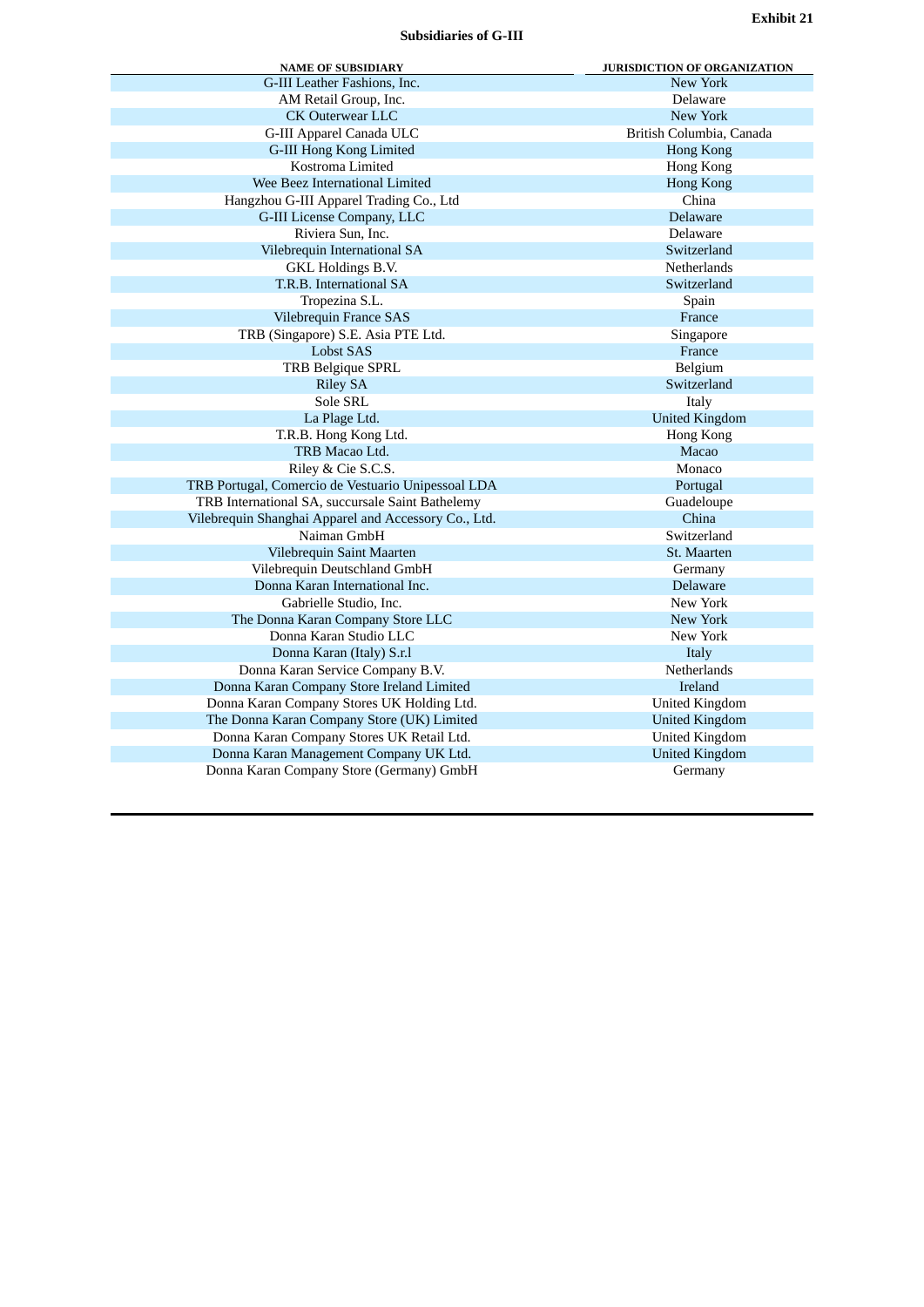### **Consent of Independent Registered Public Accounting Firm**

We consent to the incorporation by reference in the following Registration Statements:

- (1) Registration Statement (Form S-8 No. 333-80937) of G-III Apparel Group, Ltd.,
- (2) Registration Statement (Form S-8 No. 333-115010) of G-III Apparel Group, Ltd., (3) Registration Statement (Form S-8 No. 333-125804) of G-III Apparel Group, Ltd.,
- Registration Statement (Form S-8 No. 333-125804) of G-III Apparel Group, Ltd., (4) Registration Statement (Form S-8 No. 333-143974) of G-III Apparel Group, Ltd.,
- (5) Registration Statement (Form S-8 No. 333-160056) of G-III Apparel Group, Ltd.,
- (6) Registration Statement (Form S-8 No. 333-205602) of G-III Apparel Group, Ltd.

of our reports dated March 28, 2019, with respect to the consolidated financial statements and schedule of G-III Apparel Group, Ltd. and subsidiaries and the effectiveness of internal control over financial reporting of G-III Apparel Group, Ltd. and subsidiaries included in this Annual Report (Form 10-K) of G-III Apparel Group, Ltd. and subsidiaries for the year ended January 31, 2019.

/s/ Ernst & Young LLP New York, New York March 28, 2019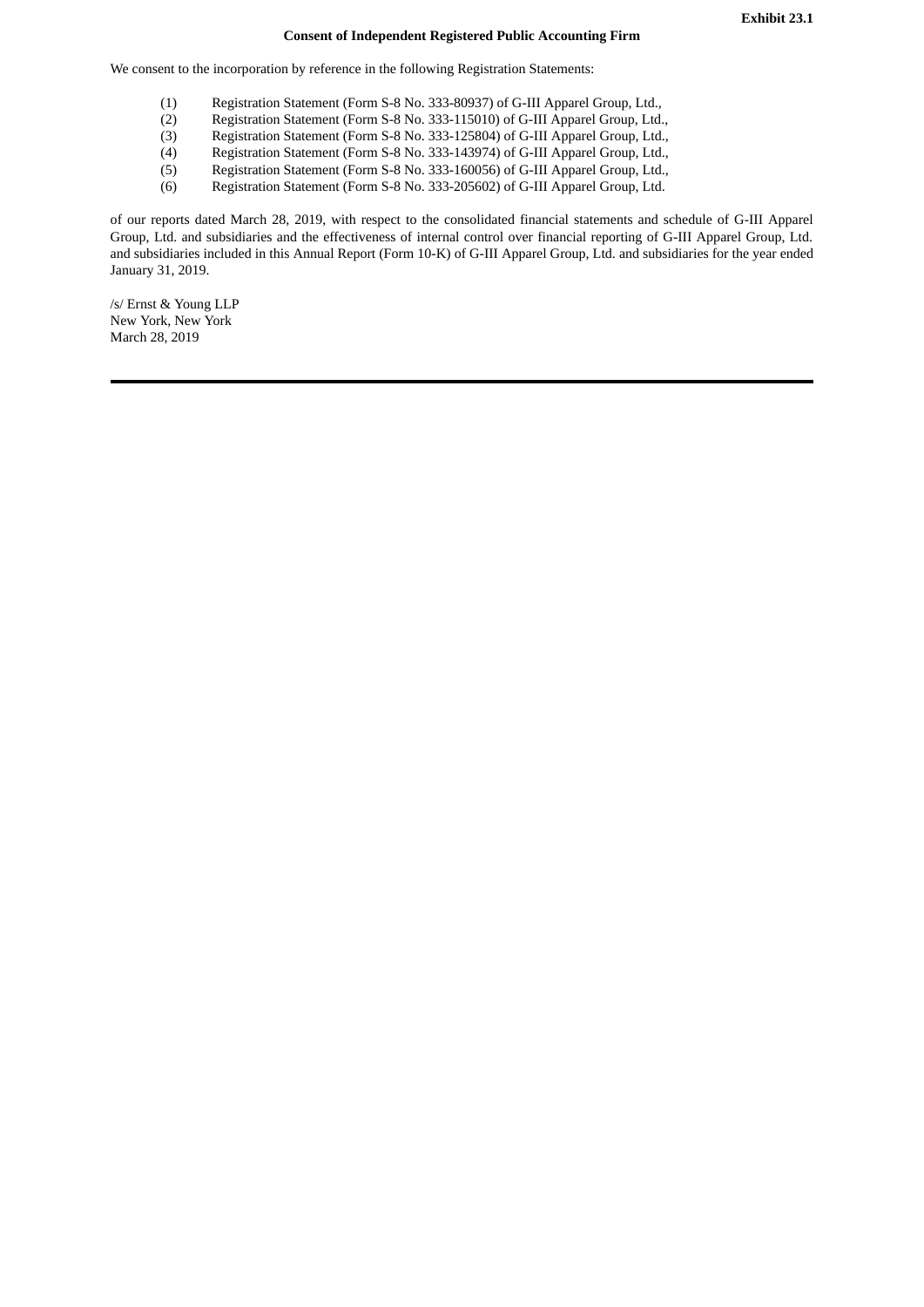### **CERTIFICATION PURSUANT TO RULE 13a – 14(a) OR RULE 15d – 14(a) OF THE SECURITIES EXCHANGE ACT OF 1934, AS AMENDED**

I, Morris Goldfarb, certify that:

- 1. I have reviewed this Annual Report on Form 10-K of G-III Apparel Group, Ltd.;
- 2. Based on my knowledge, this report does not contain any untrue statement of a material fact or omit to state a material fact necessary to make the statements made, in light of the circumstances under which such statements were made, not misleading with respect to the period covered by this report;
- 3. Based on my knowledge, the financial statements, and other financial information included in this report, fairly present in all material respects the financial condition, results of operations and cash flows of the registrant as of, and for, the periods presented in this report;
- 4. The registrant's other certifying officer and I are responsible for establishing and maintaining disclosure controls and procedures (as defined in Exchange Act Rules 13a-15(e) and 15d-15(e)) and internal control over financial reporting (as defined in Exchange Act Rules 13a-15(f) and 15d-15(f)) for the registrant and have:
	- (a) Designed such disclosure controls and procedures, or caused such disclosure controls and procedures to be designed under our supervision, to ensure that material information relating to the registrant, including its consolidated subsidiaries, is made known to us by others within those entities, particularly during the period in which this report is being prepared;
	- (b) Designed such internal control over financial reporting, or caused such internal control over financial reporting to be designed under our supervision, to provide reasonable assurance regarding the reliability of financial reporting and the preparation of financial statements for external purposes in accordance with generally accepted accounting principles;
	- (c) Evaluated the effectiveness of the registrant's disclosure controls and procedures and presented in this report our conclusions about the effectiveness of the disclosure controls and procedures, as of the end of the period covered by this report based on such evaluation; and
	- (d) Disclosed in this report any change in the registrant's internal control over financial reporting that occurred during the registrant's most recent fiscal quarter (the registrant's fourth fiscal quarter in the case of an annual report) that has materially affected, or is reasonably likely to materially affect, the registrant's internal control over financial reporting; and
- 5. The registrant's other certifying officer and I have disclosed, based on our most recent evaluation of internal control over financial reporting, to the registrant's auditors and the audit committee of the registrant's board of directors (or persons performing the equivalent functions):
	- (a) All significant deficiencies and material weaknesses in the design or operation of internal control over financial reporting which are reasonably likely to adversely affect the registrant's ability to record, process, summarize and report financial information; and
	- (b) Any fraud, whether or not material, that involves management or other employees who have a significant role in the registrant's internal control over financial reporting.

Date: March 28, 2019

/s/ Morris Goldfarb Morris Goldfarb Chief Executive Officer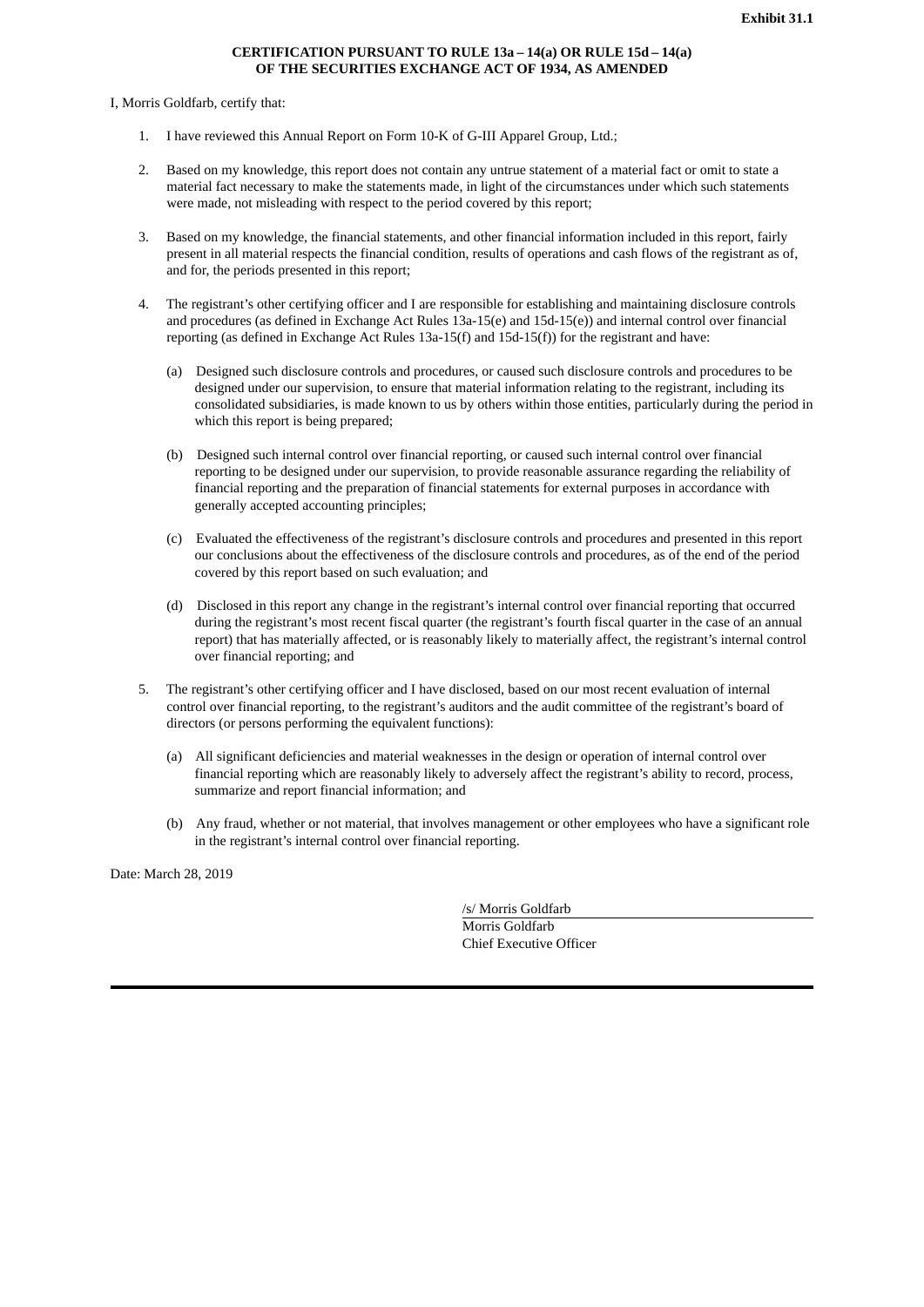### **CERTIFICATION PURSUANT TO RULE 13a – 14(a) OR RULE 15d – 14(a) OF THE SECURITIES EXCHANGE ACT OF 1934, AS AMENDED**

I, Neal S. Nackman, certify that:

- 1. I have reviewed this Annual Report on Form 10-K of G-III Apparel Group, Ltd.;
- 2. Based on my knowledge, this report does not contain any untrue statement of a material fact or omit to state a material fact necessary to make the statements made, in light of the circumstances under which such statements were made, not misleading with respect to the period covered by this report;
- 3. Based on my knowledge, the financial statements, and other financial information included in this report, fairly present in all material respects the financial condition, results of operations and cash flows of the registrant as of, and for, the periods presented in this report;
- 4. The registrant's other certifying officer and I are responsible for establishing and maintaining disclosure controls and procedures (as defined in Exchange Act Rules 13a-15(e) and 15d-15(e)) and internal control over financial reporting (as defined in Exchange Act Rules 13a-15(f) and 15d-15(f)) for the registrant and have:
	- (a) Designed such disclosure controls and procedures, or caused such disclosure controls and procedures to be designed under our supervision, to ensure that material information relating to the registrant, including its consolidated subsidiaries, is made known to us by others within those entities, particularly during the period in which this report is being prepared;
	- (b) Designed such internal control over financial reporting, or caused such internal control over financial reporting to be designed under our supervision, to provide reasonable assurance regarding the reliability of financial reporting and the preparation of financial statements for external purposes in accordance with generally accepted accounting principles;
	- (c) Evaluated the effectiveness of the registrant's disclosure controls and procedures and presented in this report our conclusions about the effectiveness of the disclosure controls and procedures, as of the end of the period covered by this report based on such evaluation; and
	- (d) Disclosed in this report any change in the registrant's internal control over financial reporting that occurred during the registrant's most recent fiscal quarter (the registrant's fourth fiscal quarter in the case of an annual report) that has materially affected, or is reasonably likely to materially affect, the registrant's internal control over financial reporting; and
- 5. The registrant's other certifying officer and I have disclosed, based on our most recent evaluation of internal control over financial reporting, to the registrant's auditors and the audit committee of the registrant's board of directors (or persons performing the equivalent functions):
	- (a) All significant deficiencies and material weaknesses in the design or operation of internal control over financial reporting which are reasonably likely to adversely affect the registrant's ability to record, process, summarize and report financial information; and
	- (b) Any fraud, whether or not material, that involves management or other employees who have a significant role in the registrant's internal control over financial reporting.

Date: March 28, 2019

/s/ Neal S. Nackman Neal S. Nackman Chief Financial Officer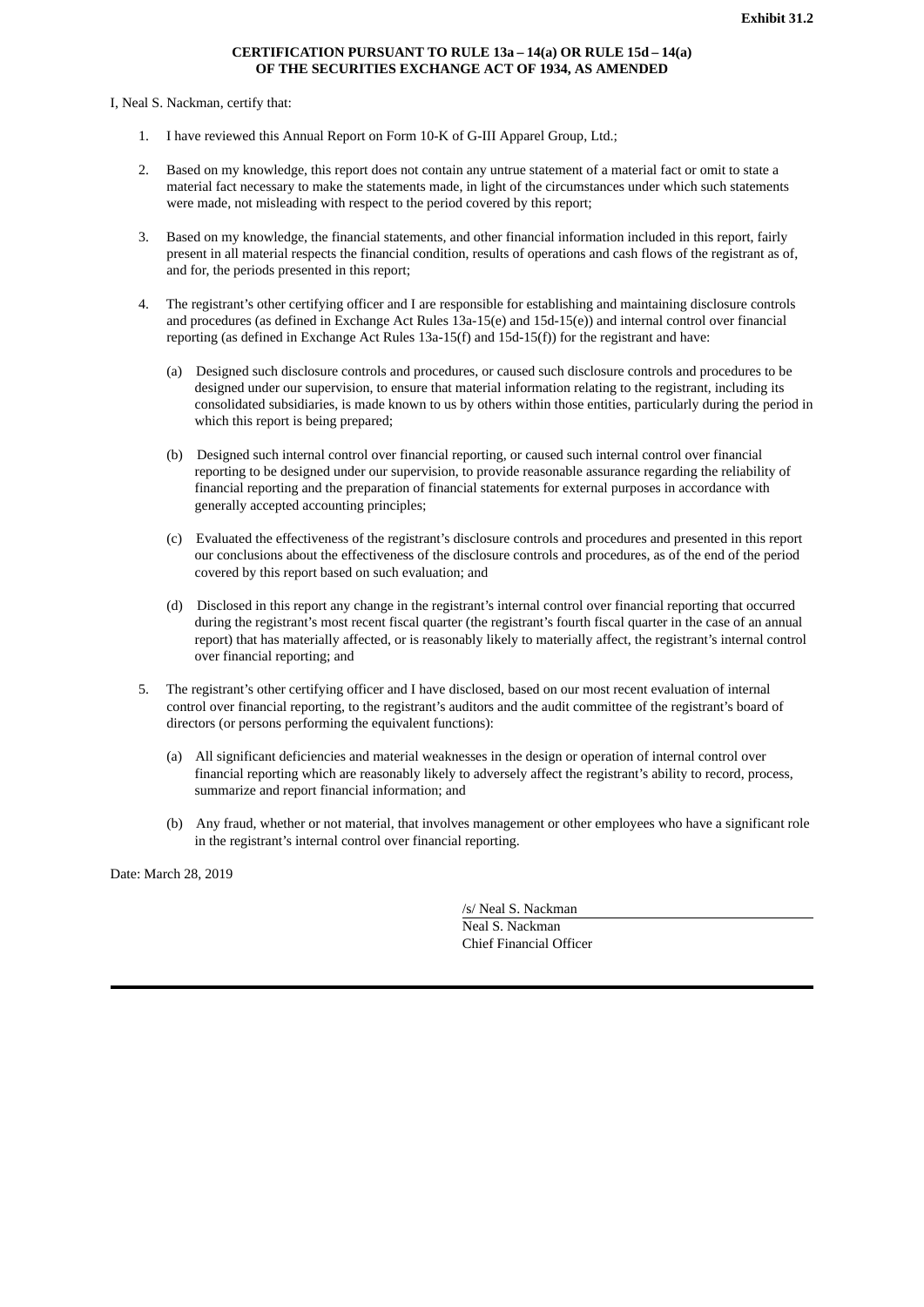## **CERTIFICATION PURSUANT TO 18 U.S.C. SECTION 1350, AS ADOPTED PURSUANT TO SECTION 906 OF THE SARBANES-OXLEY ACT OF 2002**

In connection with the Annual Report of G-III Apparel Group, Ltd. (the "Company") on Form 10-K for the fiscal year ended January 31, 2019 (the "Report"), I, Morris Goldfarb, Chief Executive Officer of the Company, certify, pursuant to 18 U.S.C. §1350, as adopted pursuant to §906 of the Sarbanes-Oxley Act of 2002, that:

To my knowledge, (i) the Report fully complies with the requirements of section 13(a) or 15(d) of the Securities Exchange Act of 1934 and (ii) the information contained in the Report fairly presents, in all material respects, the financial condition and results of operations of the Company.

March 28, 2019 /s/ Morris Goldfarb Morris Goldfarb Chief Executive Officer

A signed original of this written statement required by Section 906 has been provided to the Company and will be retained by the Company and furnished to the Securities and Exchange Commission or its staff upon request.